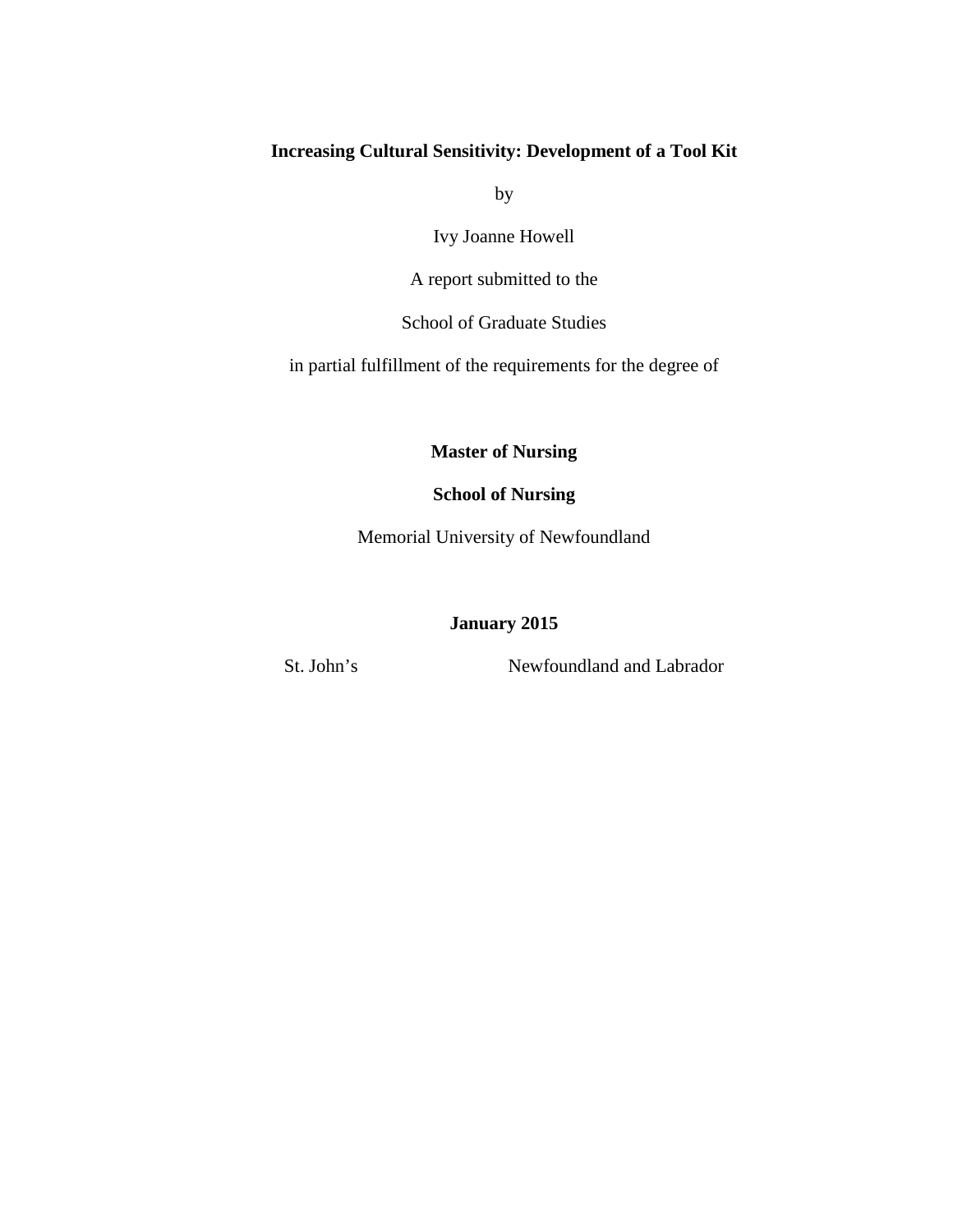#### **ABSTRACT**

*Issues and Objectives*: Incorporating cultural considerations into the patient's plan of care promotes patient safety and satisfaction (Smith, 2010). This was identified as an area of improvement for Carbonear General Hospital (CGH) therefore a Tool Kit was developed.

*Practicum Methods:* A literature review was conducted to identify key elements of culturally competent care and to identify tools to promoting such care. In order to identify current practices, key issues, needs and available resources, consultations were conducted with three groups of key stakeholders: nurses and managers from CGH, support services and client relations.

*Results:* Information collected led to the development of a Tool Kit, consisting of three sections, which will assist nurses from CGH in delivering culturally competent care. The *Decision Tree* outlines the steps to follow and identifies the cultural characteristics to assess. The *Cultural Assessment Guide* lists each cultural characteristic, reason to assess it, relevant assessment cues and questions, and interventions. The *Resources and Strategies* section summarizes relevant resources, suggested strategies and helpful tips that provide guidance and clarification regarding the cultural needs.

*Conclusion:* The developed *Increasing Cultural Sensitivity Tool Kit* is ready for trial at CGH. After the completed trial period, revisions will be made as necessary and it will be determined if the Tool Kit can be adapted for regional implementation.

*Key words: culturally competent care, nurse(s), tool kit, cultural assessment, cultural characteristics*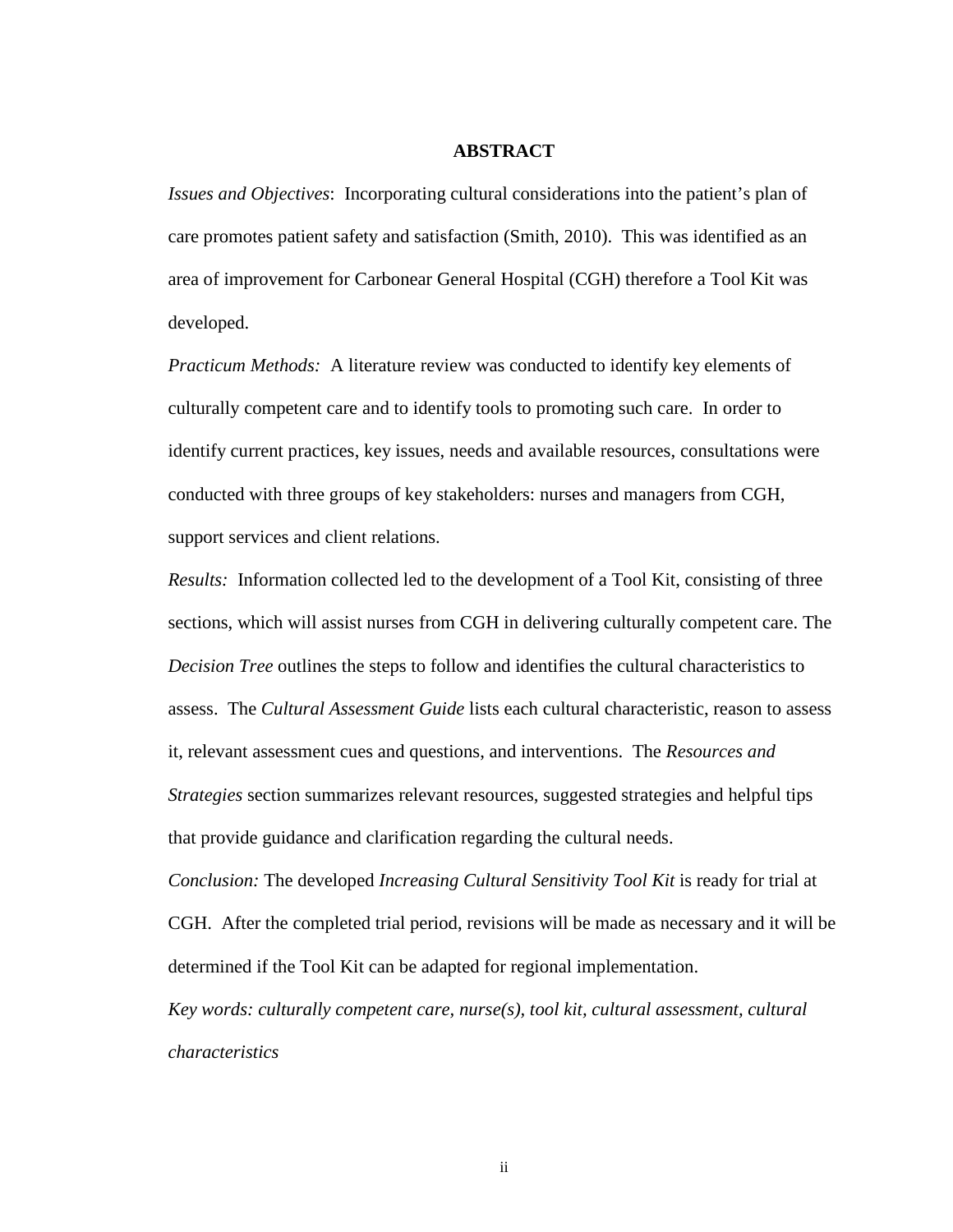## **ACKNOWLEDGEMENTS**

I would like to take this time to acknowledge Dr. Donna Moralejo, professor from Memorial University of NL, who provided guidance and support throughout the completion of the practicum.

I would also like to acknowledge Dr. Mollie Butler, Director of Professional Practice, who provided senior management support to the project from Eastern Health. As well as my colleagues at Carbonear General Hospital who is always there to offer support. Finally, I would like to acknowledge my family who was very supportive and understanding throughout the entire process.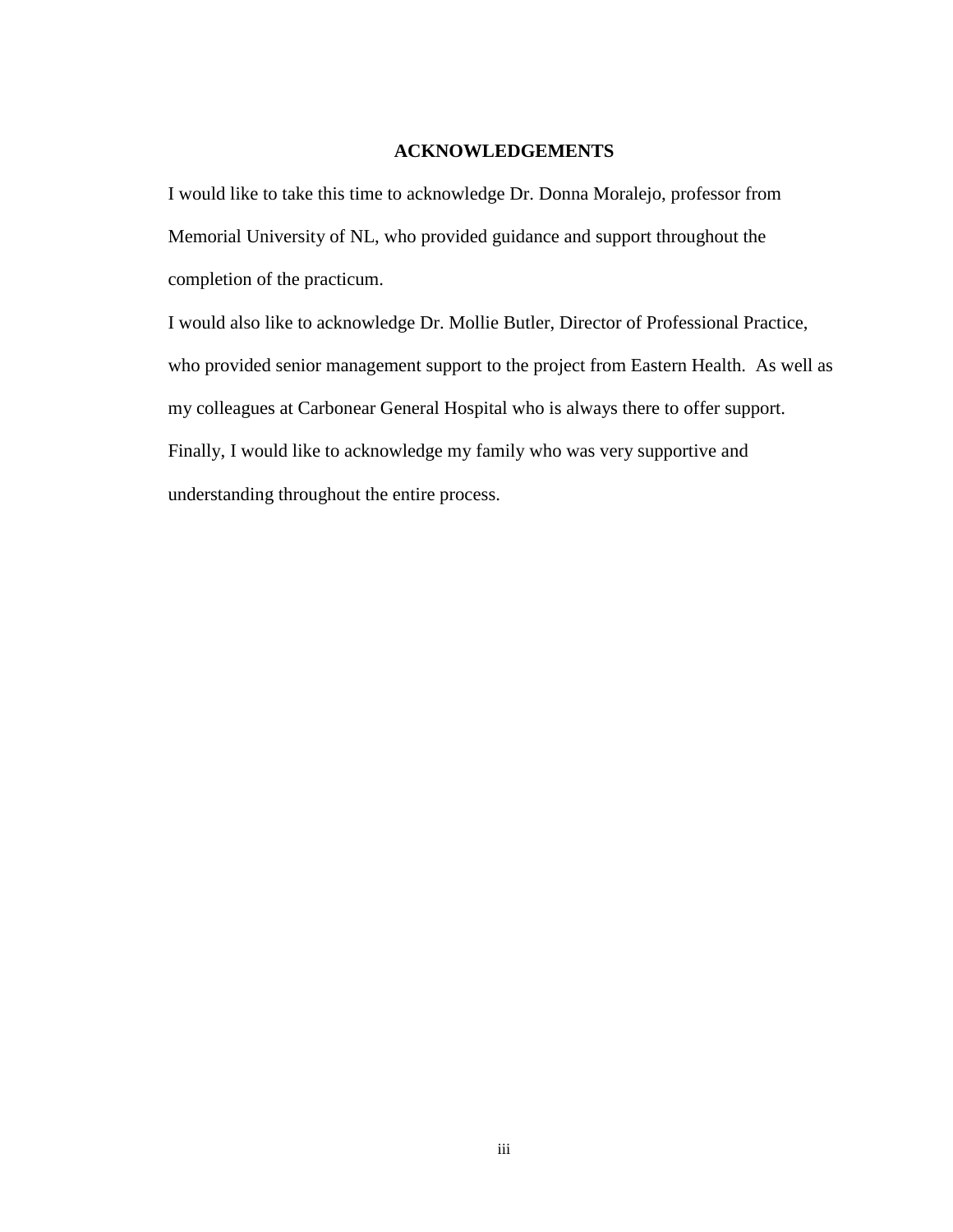| <b>Table of Contents</b> |
|--------------------------|
|--------------------------|

| Summary of Implementation and Evaluation Plan 15 |
|--------------------------------------------------|
|                                                  |
|                                                  |
|                                                  |
|                                                  |
|                                                  |
|                                                  |
|                                                  |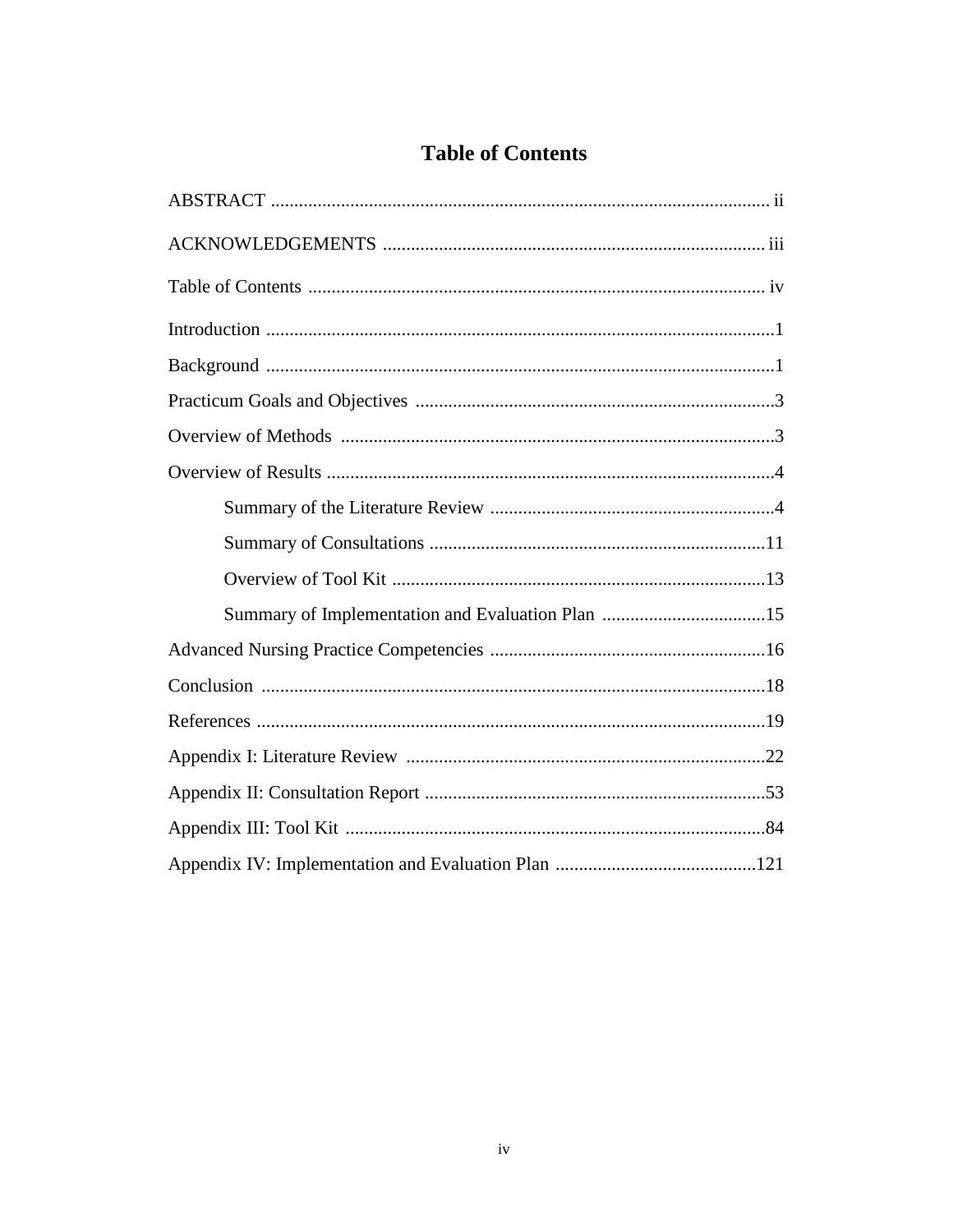Leininger's Theory of Culture Care Diversity and Universality, developed in 1991, discussed how cultural needs influence the outcome of the individual; patients should be engaged in identifying their cultural needs so that their consideration can be integrated into their care. This will then lead to a higher quality of care and satisfaction (Rosenbaum, 1995). In order to integrate cultural needs into patients' care, nurses need to understand what to assess, how to assess and then what interventions to implement in order to meet the care needs. In order to meet these needs for the nurses at Carbonear General Hospital, this practicum focused on developing a Tool Kit that will be used to integrate cultural considerations into their patients' plans of care.

## **Background**

A focus of Eastern Health has been on the development and dissemination of its statement of rights and responsibilities for patients (2013a). This document signifies the importance of the partnership that is essential between the patient and the caregiver in order to ensure that safe and quality care is provided. Patients are informed that they have the right to have care delivered in their preferred language that respects all levels of diversity, including culture. They are also informed that they have the responsibility to inform their care providers of any special considerations or needs. While this partnership may be the goal, a recent Patient Experience of Care survey revealed that patients did not perceive that healthcare providers were respecting their rights. The survey results indicated ratings for cultural sensitivity for Eastern Health as ranging from as low as 66.1% for Ambulatory Care to the highest being only 74.3% in the Surgery program.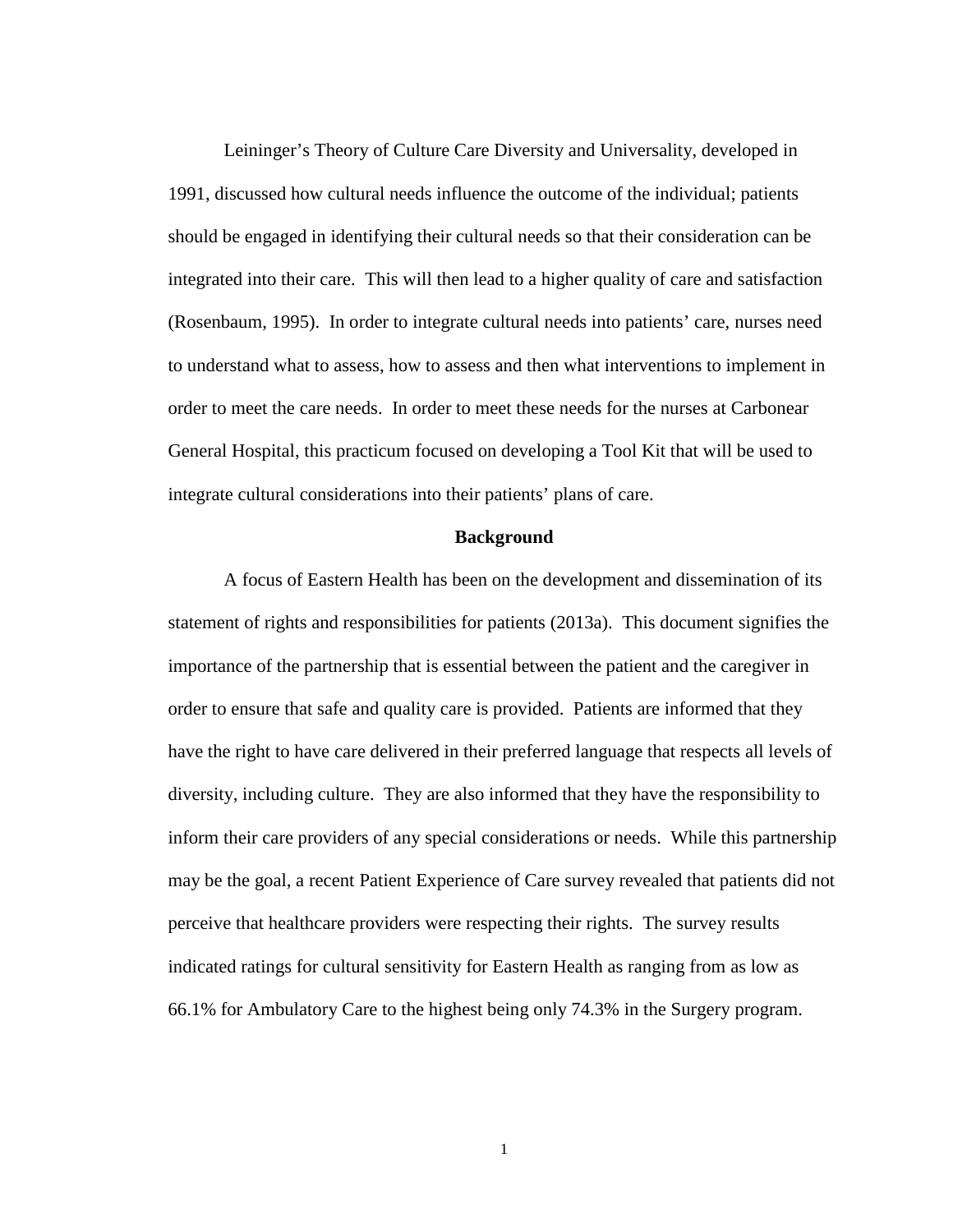These scores were deemed by the organization to be unacceptable and while they did not set a target they felt that there was room for improvement (Eastern Health, 2013b).

Historically, Newfoundland and Labrador had been a province with little cultural diversity; however this is changing with a noted increase in diversity. With increasing immigration nursing must alter its practice to ensure that the rights of the patient are respected and care provided is culturally competent. Eastern Health has resources that can assist in the provision of culturally competent care, such as translation services and pastoral care. However, based on the results of the survey, patients are not being asked about what resources they need or directed on how to avail of the services. The nursing assessment form prompts the nurse during the admission to ask the patient about language preference and religion but does not explore other cultural considerations. There has been no demonstration that this is effective in individualizing care; identification of only language and religion is not enough. Nurses need to know how to avail of resources that are available within Eastern Health in order to implement an appropriate plan of care. Identification of resources and appropriate questions and actions will assist in the integration of cultural sensitivity into practice.

Eastern Health is a large region with services dispersed throughout; the challenge for nursing at Carbonear General Hospital (CGH) is unawareness of what resources are available to them and their accessibility. The developed Tool Kit will assist in guiding nursing assessment and provide the information that nurses need on how to avail of resources within Eastern Health so that patients' care plans can be individualized to better reflect their needs. By integrating cultural considerations into patient care, nurses will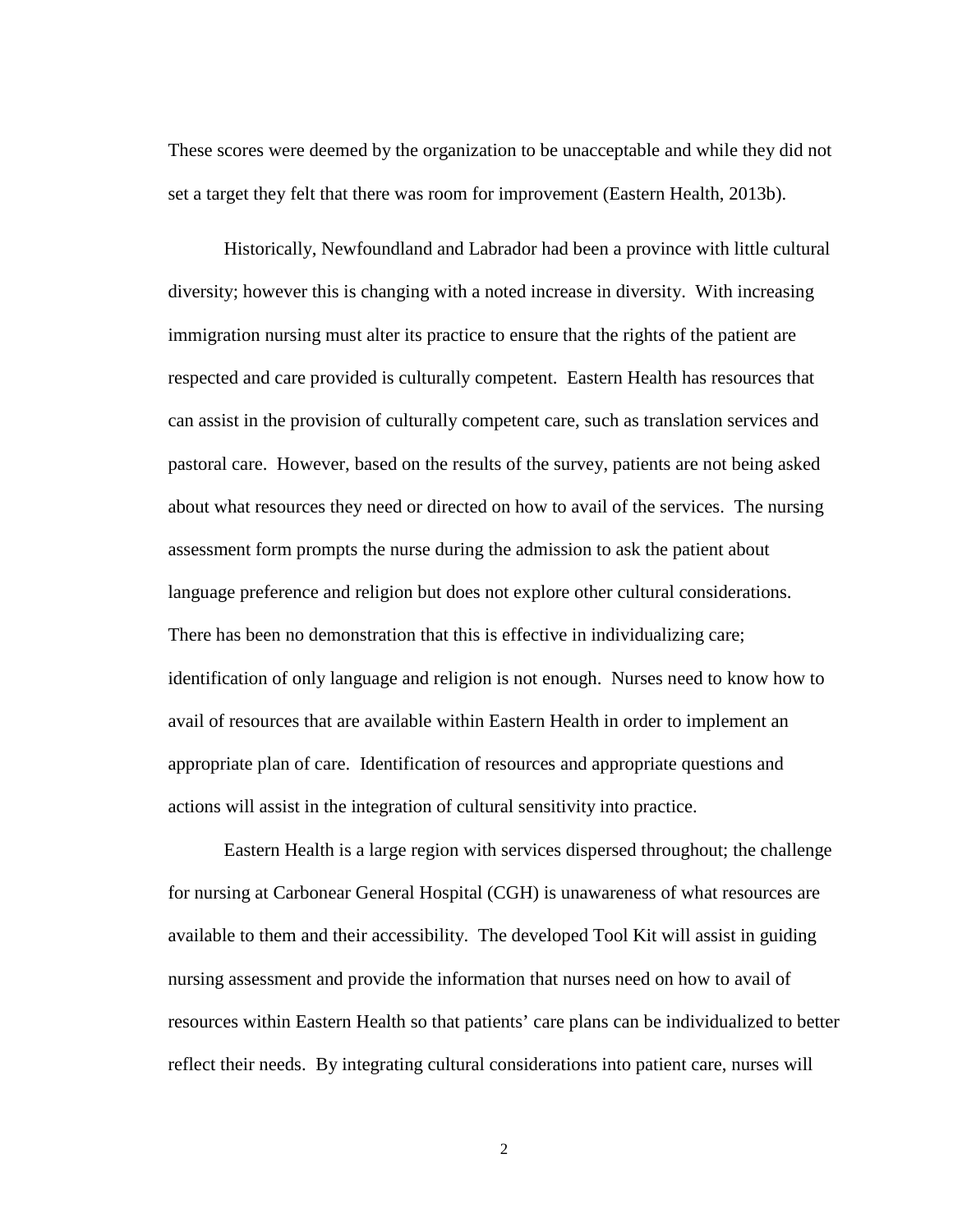increase quality of care while maintaining the values of Eastern Health: respect, fairness, integrity, connectedness and excellence.

## **Practicum Goals and Objectives**

The overall goal of the practicum was to develop a Tool Kit that will guide nursing assessment, identify appropriate resources and provide nurses with direction on how to access resources and implement interventions in order to integrate cultural sensitivity into patient care at CGH. The following objectives were set at the onset of the project:

- 1. Assess nurses' needs with respect to assessing patient issues and accessing and utilizing cultural diversity resources available at Eastern Health;
- 2. Compile a list of resources available to nurses within Eastern Health to assist with integrating cultural sensitivity into practice;
- 3. Develop a Tool Kit that is evidence-based and links nurses to appropriate resources and strategies;
- 4. Develop a plan for the implementation and evaluation of the Tool Kit; and
- 5. Demonstrate the relevant Advanced Nursing Practice competencies.

# **Overview of Methods**

The following methods were used in order to develop the Tool Kit:

1. Literature review: a search was conducted to find pertinent literature regarding previous research and articles in order to: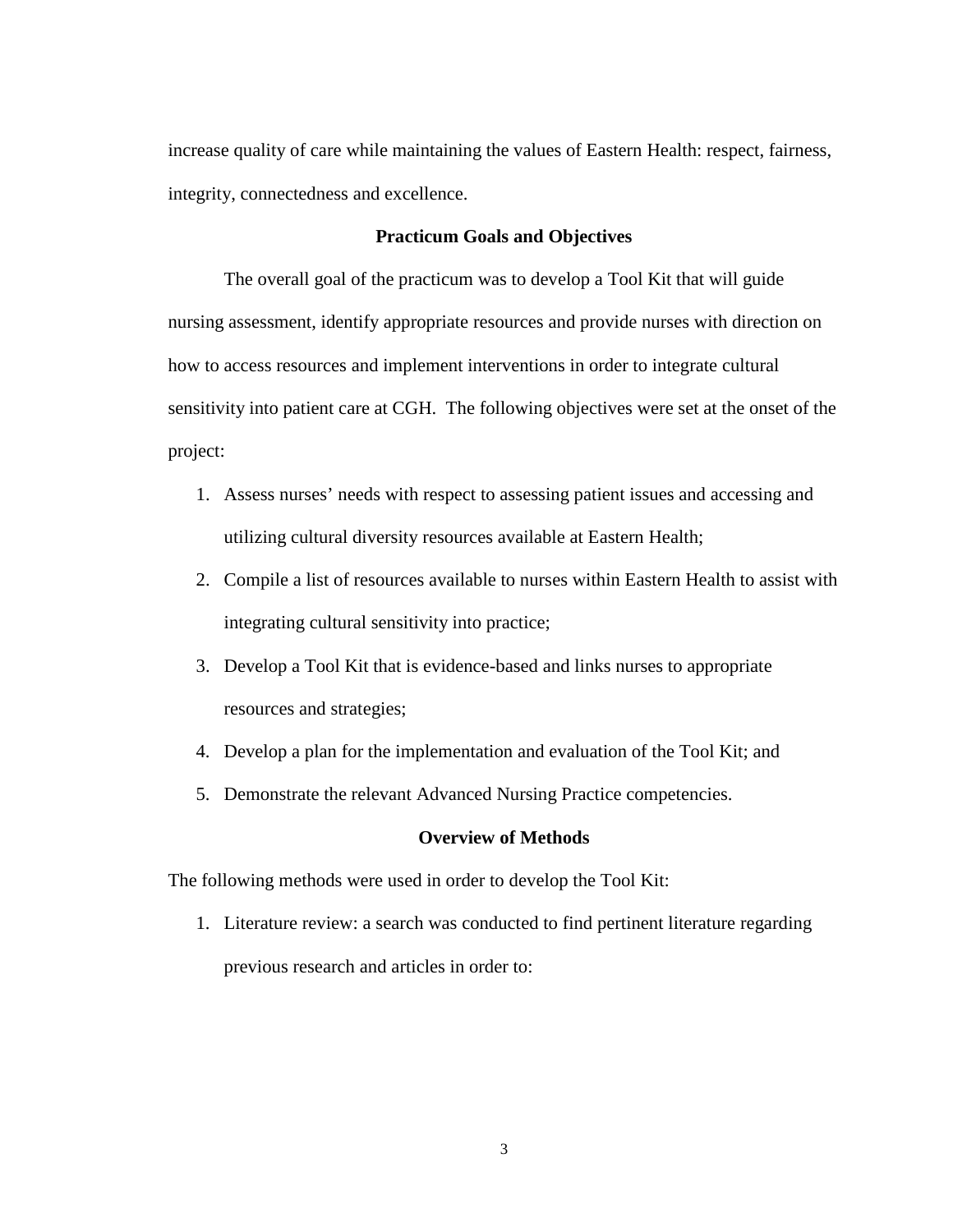- a) Demonstrate the importance of integrating cultural sensitivity into nursing practice and its effects on quality patient care.
- b) Identify content that would be relevant to the Tool Kit.
- c) Identify assessment tools and resources that could be used or refined to meet the needs of Carbonear General Hospital.
- d) Identify issues that may be encountered when implementing this type of resource.
- 2. Consultations: Key nurses and managers, service providers, and client relations staff were consulted in order to identify needs and resources. A separate proposal was written regarding methodology of consultations.
- 3. Use the results to develop the 'Increasing Culturally Sensitive Care Tool Kit' and a plan for the implementation and evaluation of the Tool Kit.

## **Overview of Results**

This section will provide an overview of the literature review, consultations, Tool Kit and the implementation and evaluation plan.

## **Summary of the Literature Review**

Literature was searched to define culturally competent care, its importance and its challenges, in efforts to identify methods that can enhance its delivery. In order to achieve this both PubMed and CINAHL were searched utilizing the key words: cultural sensitivity, cultural diversity, transcultural nursing, cultural awareness, nurse(s), resource, tool(s), model(s), strategy (ies), integration and navigation. While there was no limitation placed on year of publication, literature was limited to English only. Lists of abstracts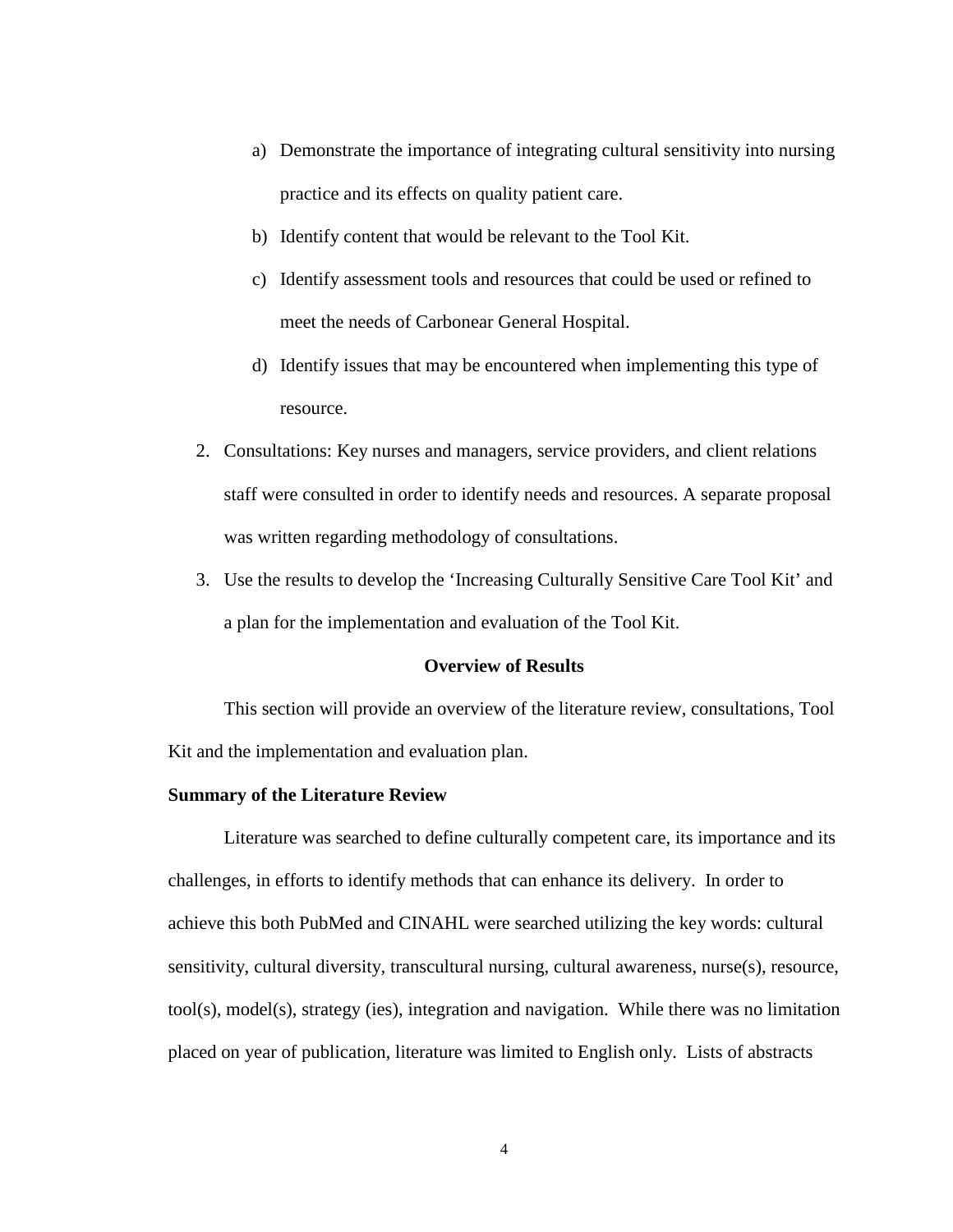and articles were then reviewed in order to retrieve full text articles that were relevant. After review of the articles it was determined that there were consistent themes found in the literature. These included defining culturally competent care, why culturally competent care is important, challenges to delivering this type of care, conceptual frameworks that describe how culturally competent care is developed, assessment tools that can guide nursing on how to assess cultural needs in the patient and a collective list of what cultural characteristic should be assessed. The results of the literature review are summarized by themes. The full literature review can be found in Appendix I.

**Defining culturally competent care and its importance.** The literature provides no true definition of cultural competence, however it does provide global characteristics. Cultural competence is seen as the ability of nurses to work with patients in order to incorporate cultural considerations into care plans without compromising patient safety. Culturally competent care focuses on the uniqueness of individuals, demonstrating respect for the role that culture plays in illness, wellness and recovery (Canadian Nurses Association (CNA), 2000; Smith, 2013). The needs of individual patients need to be assessed so that the plan of care can be focused and optimize recovery.

Culturally competent care is important since care is potentially unsafe when nurses fail to demonstrate respect or when they discriminate against patients. Failure to incorporate cultural considerations can lead to misdiagnosis, noncompliance with treatment, low satisfaction and poor health outcomes (Smith, 2013; Taylor, 2005). After all if a patent feels that his/her needs are not being met or respected then he/she is less likely to follow a treatment regime or actively participate in recovery.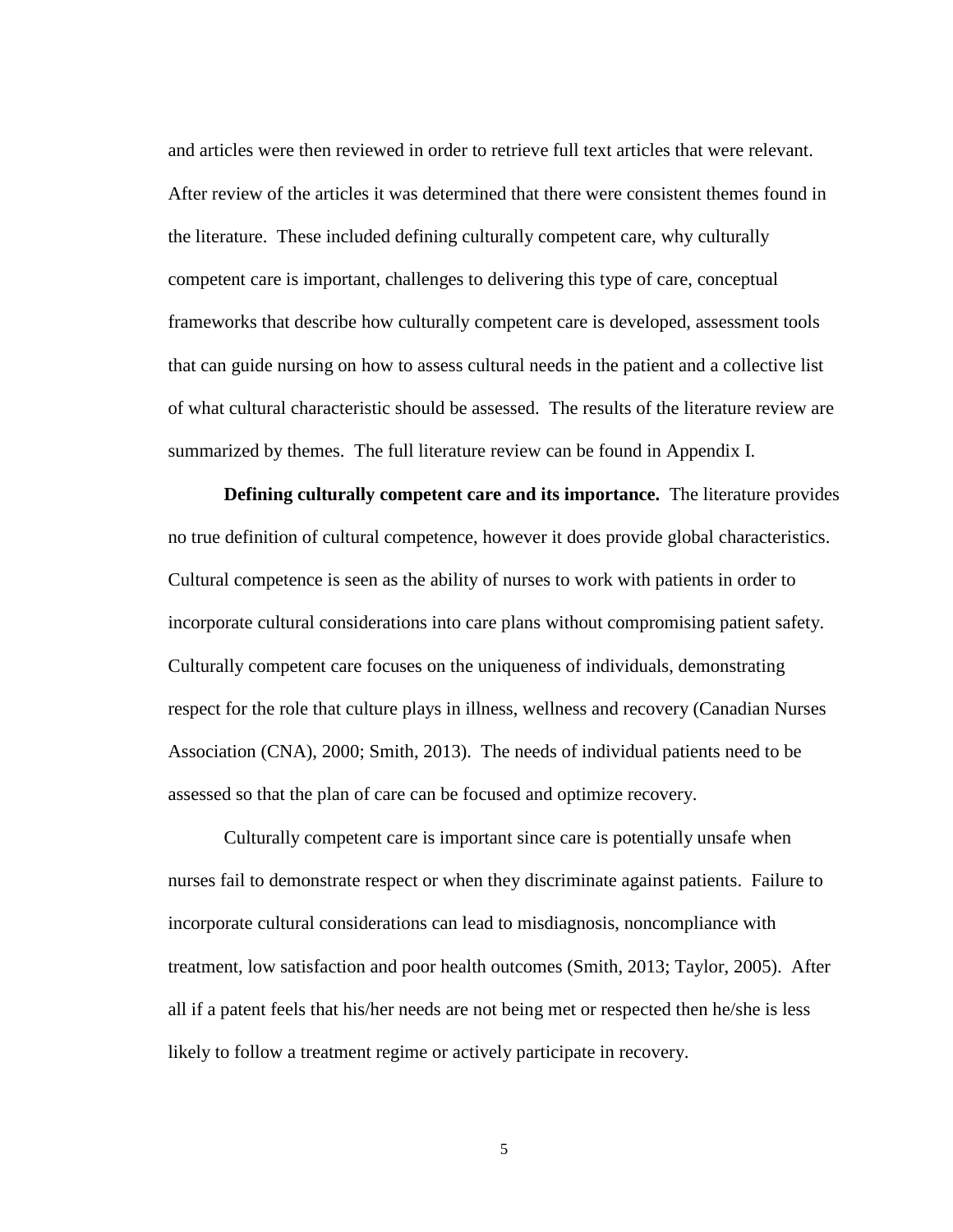**Challenges in delivering culturally competent care.** There were a number of things identified in the literature that can challenge the nurse's ability to deliver care that is culturally competent. The first challenge is the nurse's lack of experience with cultural assessments or dealing with a patient from a different culture. Lack of experience can make the nurse uncomfortable with asking questions or identifying cultural needs. The novice in this area may not be comfortable enough to delve deeper and may feel that asking questions regarding cultural needs is imposing on the patient's privacy (CNA, 2000; Taylor, 2005).

The second challenge found in the literature is the general lack of "know-how". The nurse just may not know how to approach the subject or even why they should look at cultural considerations (CNA, 2000; Taylor, 2005). The third challenge is known as cultural blindness. This is reported as the tendency for people to be ingrained in their own culture and not recognize how others are different or how their beliefs impact their interpretation. It is the philosophy that everyone is the same (Taylor, 2005). Matching delivery of care with the wishes of the individual was the fourth challenge discussed in the literature. Nurses in this situation may need to act as a negotiator. Not all cultural beliefs will be appropriate to integrate into the care of the patient. Some cultural practices can be detrimental to the health of the patient and if practiced could lead to negative outcomes based on today's standards and knowledge base. As the negotiator the nurse needs to gather information of why the ritual is important and what it represents, educate the patient on why it is perceived to be negative and then identify alternatives with the patient. The goal would be to create a plan that can satisfy both the needs of the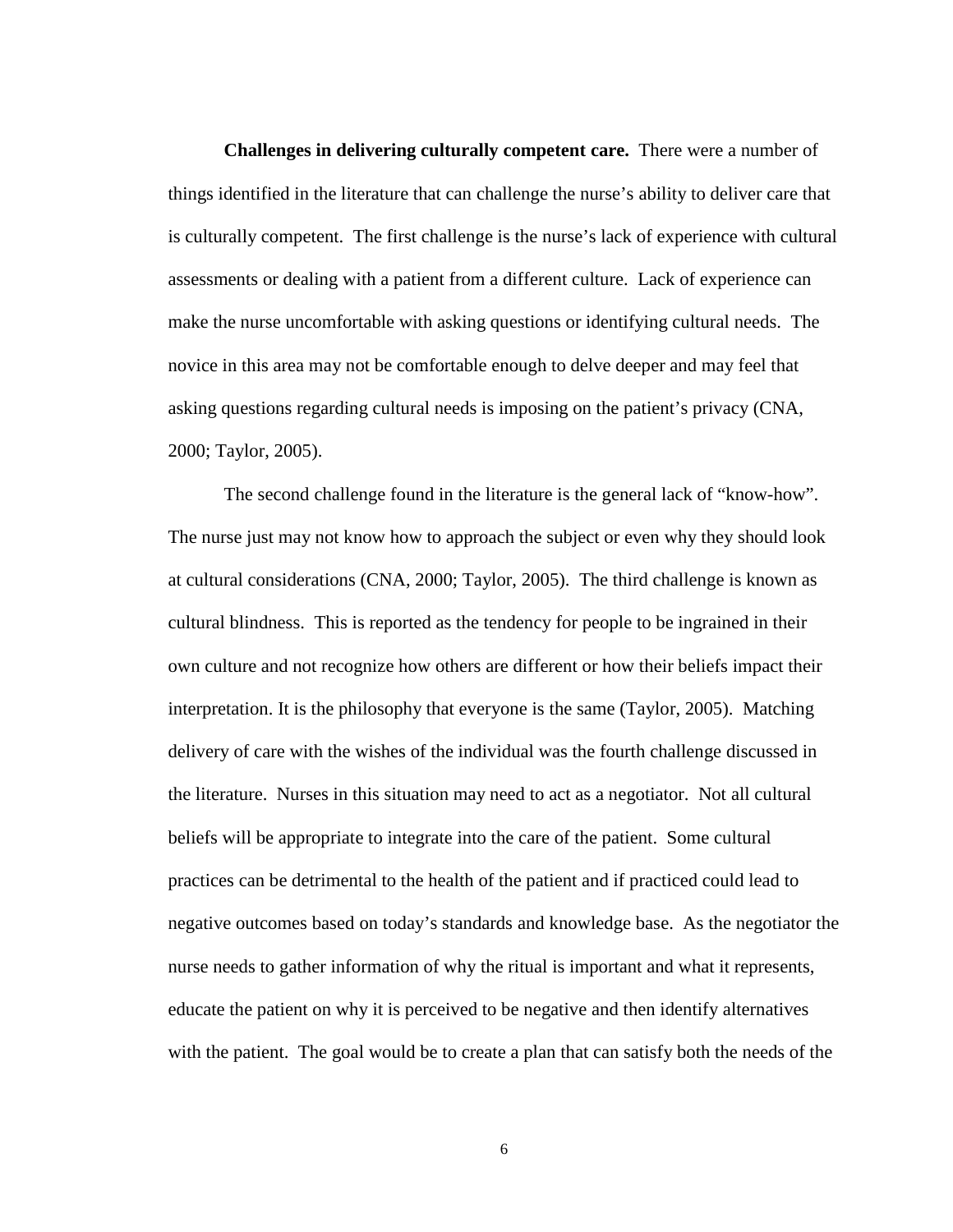patient and requirements for care. However in times when the needs cannot be met then an ethical consult could be required to help resolve the situation and determine which actions should be maintained (Smith, 2013). Challenges have to be overcome in order to promote a collaboration in care which leads to better sharing of information between patient and nurse, overcoming the potential of harm.

**Development of competence.** With education and repeated exposures to cultural experiences nurses build a heightened understanding of the importance of culture and how to integrate it into their practice. Achievement of cultural competence is reached when the nurse is able to demonstrate respect for cultural differences and integrate those differences into an individualized plan of care for the patient. This ability is a progressive skill that is strengthened with reflection and education. Reflection is the ability of nurses to look at their own beliefs and the role beliefs play in patient interactions. It creates an awareness of any biases, prejudices, values, attitudes, and assumptions in order to be more aware of how culture can impact care. Reflection will help avoid negative tendencies such as cultural imposition where nurses unknowingly impose beliefs onto others. The next important factor in developing the ability to deliver culturally competent care is heightening the level of cultural knowledge through education. Suggested topics include factors that contribute to health care and its disparities, use of interpreters and other aspects of cross-cultural communication, how to conduct transcultural assessments, and how to integrate cultural needs in to the health care delivery. Training should be general in that the care provider gains knowledge and skills to be able to assess and approach any culture. Caution should be given to only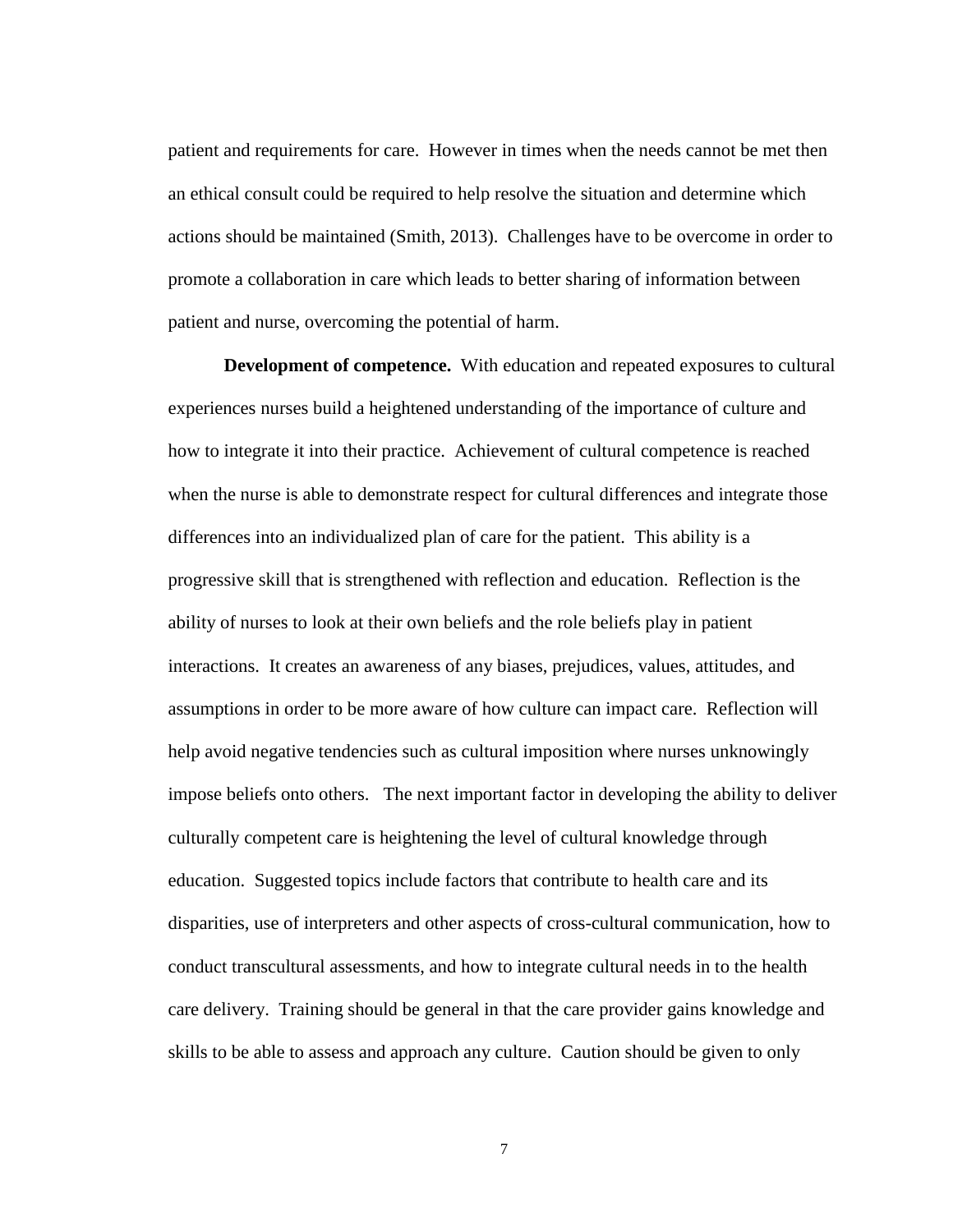focusing attention to one particular culture in order to avoid stereotyping or generalizations (Barrow, 2011; Campinha-Bacote, 2001; Mancuso, 2011; Smith, 2013).

There are different frameworks and models that can guide the development of culturally competent care. The Campinha-Bacote model explains that individuals become increasingly competent in cultural care by progressing through stages. Progression occurs with increasing exposure to education and cultural encounters. The first stage is *cultural awareness* where focus is on heightening self-awareness of personal culture and how it influences actions and decisions. Next is *cultural knowledge* which looks at beliefs and values. The next focus is *cultural skill* where the ability to collect information about another's culture is the focus. The fourth stage, c*ultural encounter,* is highlighted by the ability to interact with other cultures and the final stage is *cultural desire,* which is signaled by the motivation to engage in the process and having the desire to work with others and multiple populations. This progression builds the skills to work in cross-cultural interactions. It is not concerned with knowing everything about various cultures, rather it is the ability to engage and respect differences (Bourque Bearskin, 2011).

Leininger looked at transcultural nursing as a method of nursing that compares differences and similarities between cultures in order to predict care needs. It is a progressive model where the individual moves from cultural incompetence to a level of proficiency. The focus is on tailoring nursing care to identify similarities and differences between the patient's culture and those of the organization so that care could be specific to the individual. The diversity in culture cannot be ignored since omission of these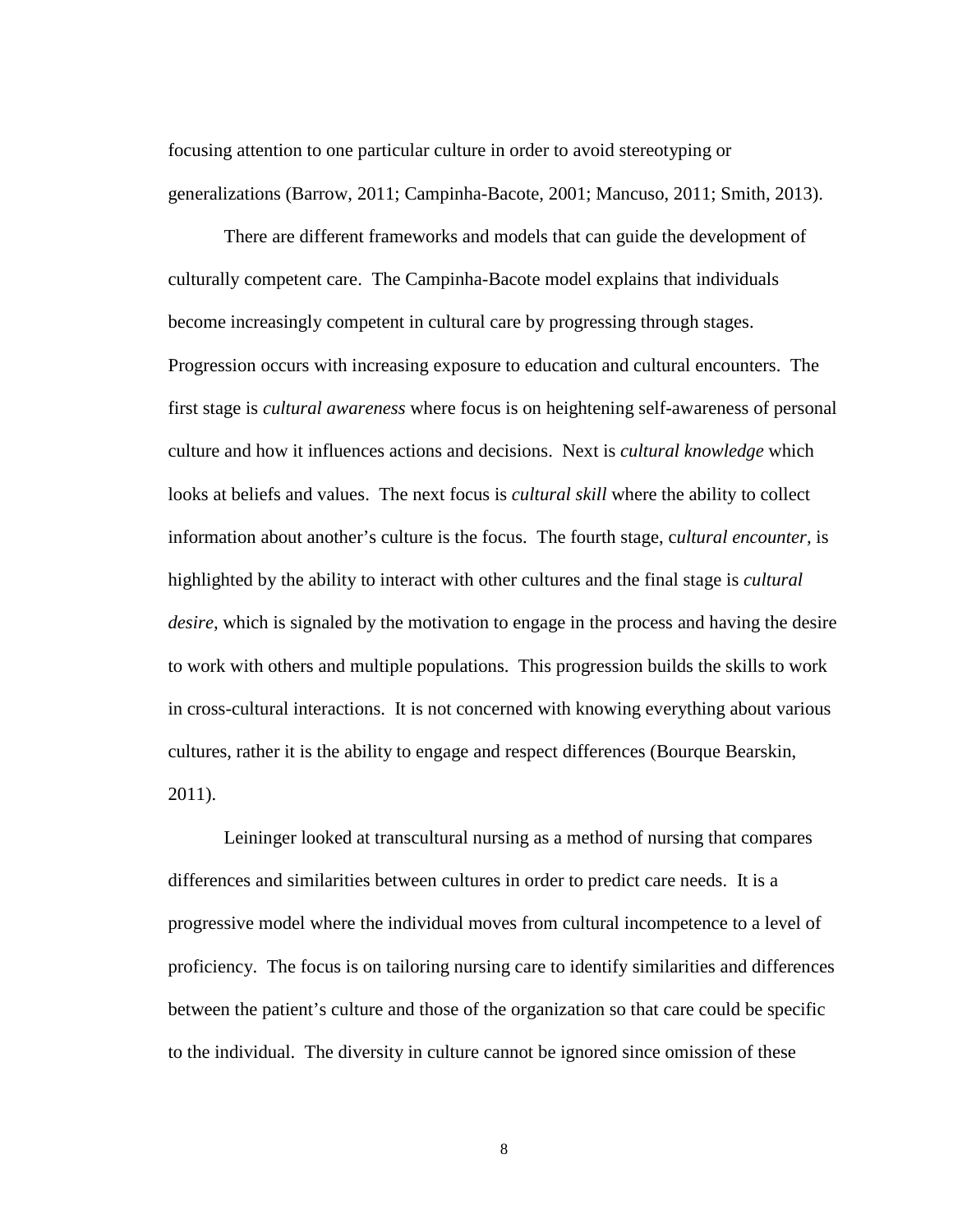practices can lead to patient safety issues. Practice should focus on communication skills, language needs and food considerations (Allen, 2009; Hern, Vaughn, Mason & Weitkamp, 2005; Jeffreys, 2008).

In 1998 Purnell and Paulanka looked at a linear model where an individual moves from a level of unconscious incompetence care where individuals are not aware that they are lacking knowledge to a final level of unconscious competence where they automatically integrate cultural considerations into care. This progression comes from increasing exposure and experiences with the delivery of care to cross-cultural populations. As with the other frameworks, the focus is not on knowing everything about all cultures, rather to engage and respect differences (Barnes, Craig & Chambers, 2000).

Care should not be based on the cultural norm, rather a care plan should be developed based on the information gathered about the individual through a cultural assessment. Assessment models have also been developed that list cultural considerations that should be assessed when providing culturally competent care. Davidhizar and Giger developed the Transcultural Assessment model which guides the nurse on what cultural characteristics to assess and how. Its focus is on questions that could be asked in a respectful, non-judgmental manner. The model looks at biological variations which include genetic variations and physiologic differences, personal space, time, environmental control, food preferences, social organizations and recognizing family structure, and communication (Ardoin & Wilson, 2010; Lowe & Archibald, 2009; Mancuso, 2011; Newman Giger, Davidhizer & Fordham, 2006).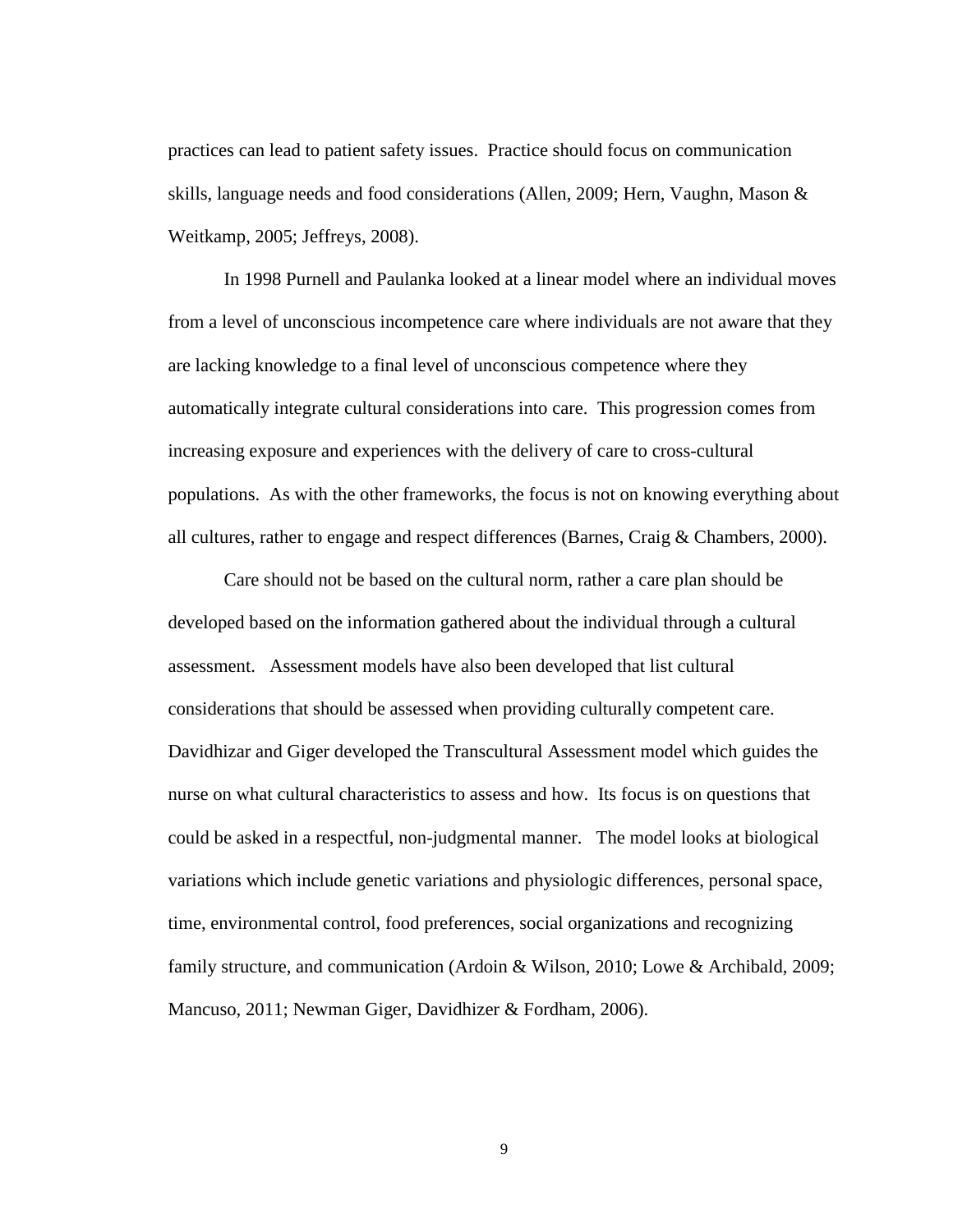**Assessment tools.** The authors described similar elements that were important in assessment tools. Assessment tools provide defining characteristics of predominant cultures, use of assessment questionnaires and lists of cultural consideration to be assessed and why. Too much focus on defining cultural aspects rather than general assessments can lead to generalizations or stereotypes (Mancuso, 2011; Taylor, 20005). Elements identified in the literature to assess were: verbal and non-verbal communication; religious beliefs; personal space; modesty and personal touch; diet and nutrition; physical assessment and overview of heritage; family roles and organization; pregnancy and child-bearing practices; end of life care; healthcare practice; plan of care; pain; time; and care from the opposite gender (Ardoin & Wilson, 2010; Lowe & Archibald, 2009; Mancuso, 2011; Newman et al., 2006).

**Conclusion.** There really was not one framework or model that encompassed all that I wanted for the development of the Tool Kit. All of them focused on the development of the skills but neither covered all of the possible cultural characteristics to assess. The assessment tools in the frameworks also did not guide nurses on what to do once they assessed the cultural characteristic; they provided no linkage to possible resources or strategies. It was determined through the review of the literature that a Tool Kit was needed that would provide an assessment tool that identifies cultural characteristics, provides guidance on how to complete an assessment and indicates what resources or strategies are needed in order to develop an individualized care plan.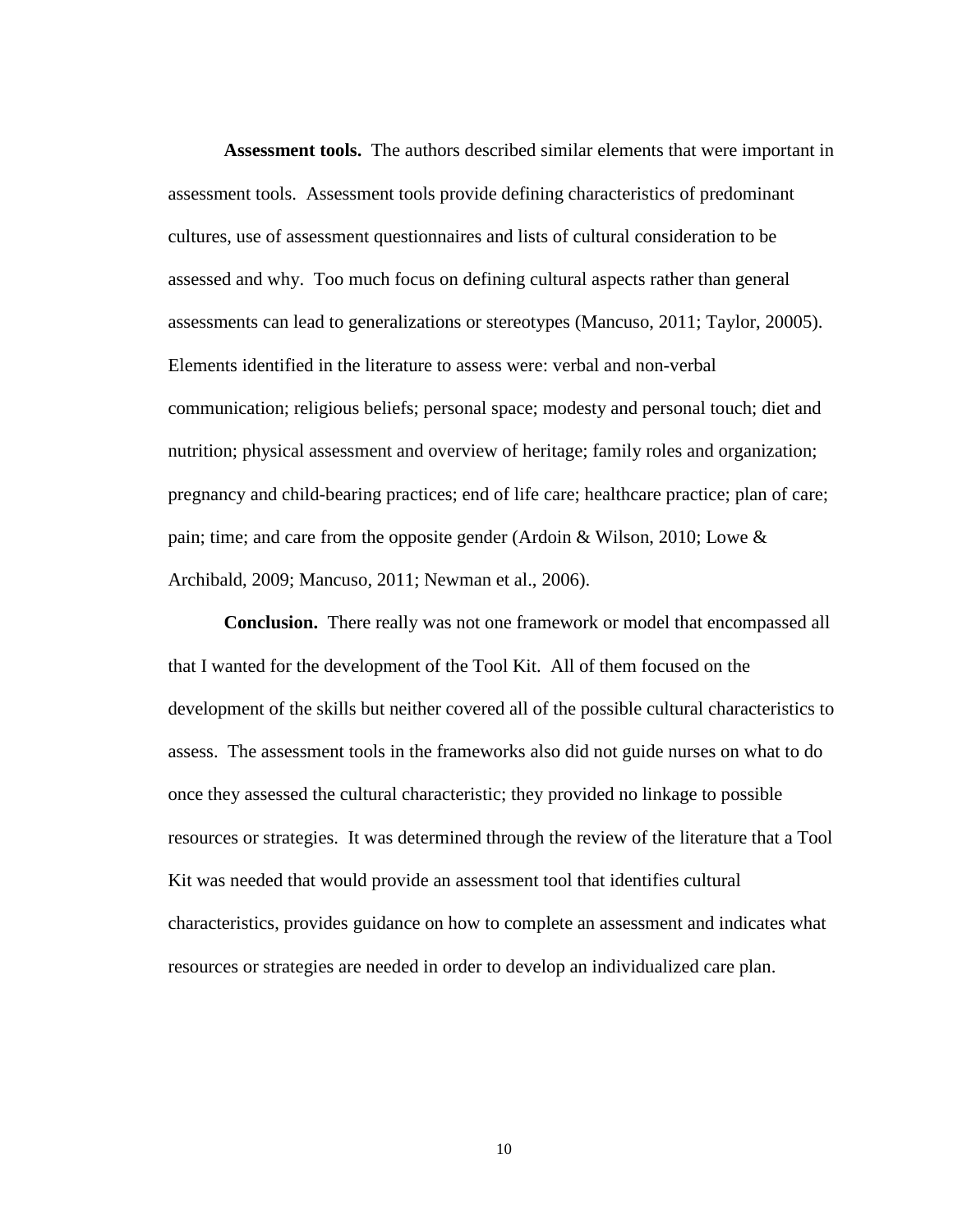## **Summary of Consultations**

Consultations were conducted with three groups of key stakeholders, including nursing staff and managers form Carbonear General Hospital, service providers and a Quality and Clinical Safety Leader from client relations. Information was gathered through focus groups and individual interviews. Out of the ten nurses invited to participate in the focus group, only two participated, however an additional two nurses participated in personal interviews. Out of the five nurse managers who were invited to participate in a focus group, only three participated with an additional participant through a personal interview. Information was collected from service providers through telephone interviews. Approval from the Health and Research Ethics Authority was not obtained prior to consultation since, according to the Health and Research Ethics Authority Screening Tool, the purpose of the project was for quality improvement and not research. The project was supported by management at Eastern Health. Verbal consent was obtained from participants prior to any consultation. A brief summary of the consultation report is provided here. The full report can be found in Appendix II.

Overall nurses and managers at CGH could clearly describe why culture was important to be considered in developing the plan of care for any patient. However the nurses discussed their limited experience with cultural encounters. They did not have an assessment tool that would guide them on what they should be assessing regarding culture. Currently they are only prompted to ask about language and religion during their current nursing assessment. While they knew that there were resources available, the nurses felt that they did not know how to gain access. They reported that they would rely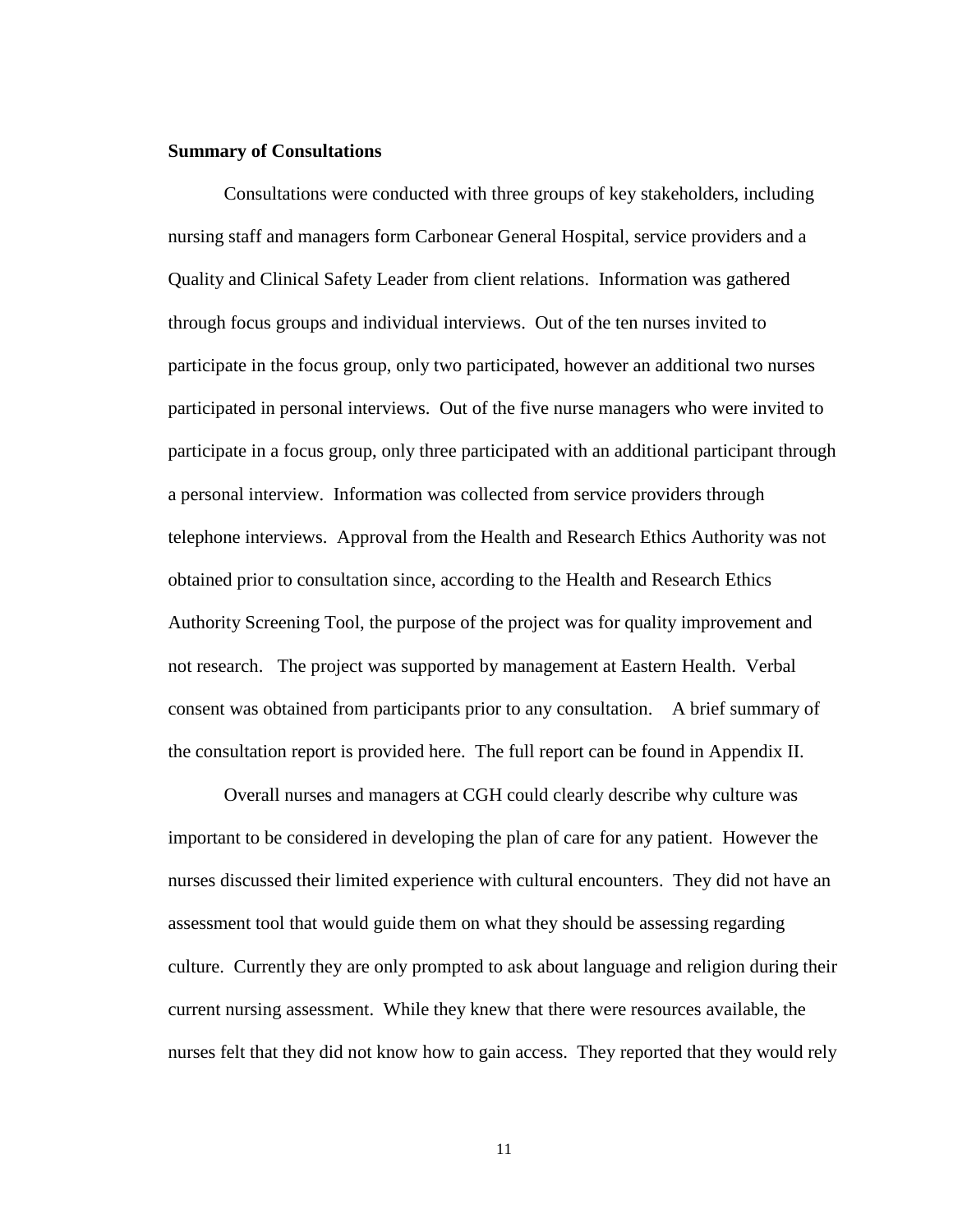on their manager to guide them if needed. Managers felt that they knew who to ask for assistance, naming the pastoral care program and the quality and risk program, but were uncertain of exactly what resources were available. Both the nurses and their managers were only certain about translation services but reported they have never used it since in the past they relied on family members to assist.

Key stakeholders from service providers identified that interpretation services is the only true regional resource available. They provided explanation of the navigation role and coordinator role that the pastoral care program can provide for different faiths. They reported that they can be used to connect with outside agencies that can offer support to patients and their families. The representative from Food Services felt that nurses were adept at communicating dietary needs and supported the use of the dietician when there were questions regarding dietary requirements.

It was noted throughout the consultations that currently nurses only know of the local clergy and are not aware of accessing religions outside of local denominations. Also, nurses have the perception that they do not have the time to focus on the cultural needs, they perceive that time is an issue with conducting cultural assessments or availing of the available services. Finally there is a need for more focus on patient advocacy and inclusion of family in developing a plan of care.

Overall the consultations echoed what was found through the literature review. Nurses at CGH require a guide that will assist them with cultural assessment and the resources available within Eastern Health.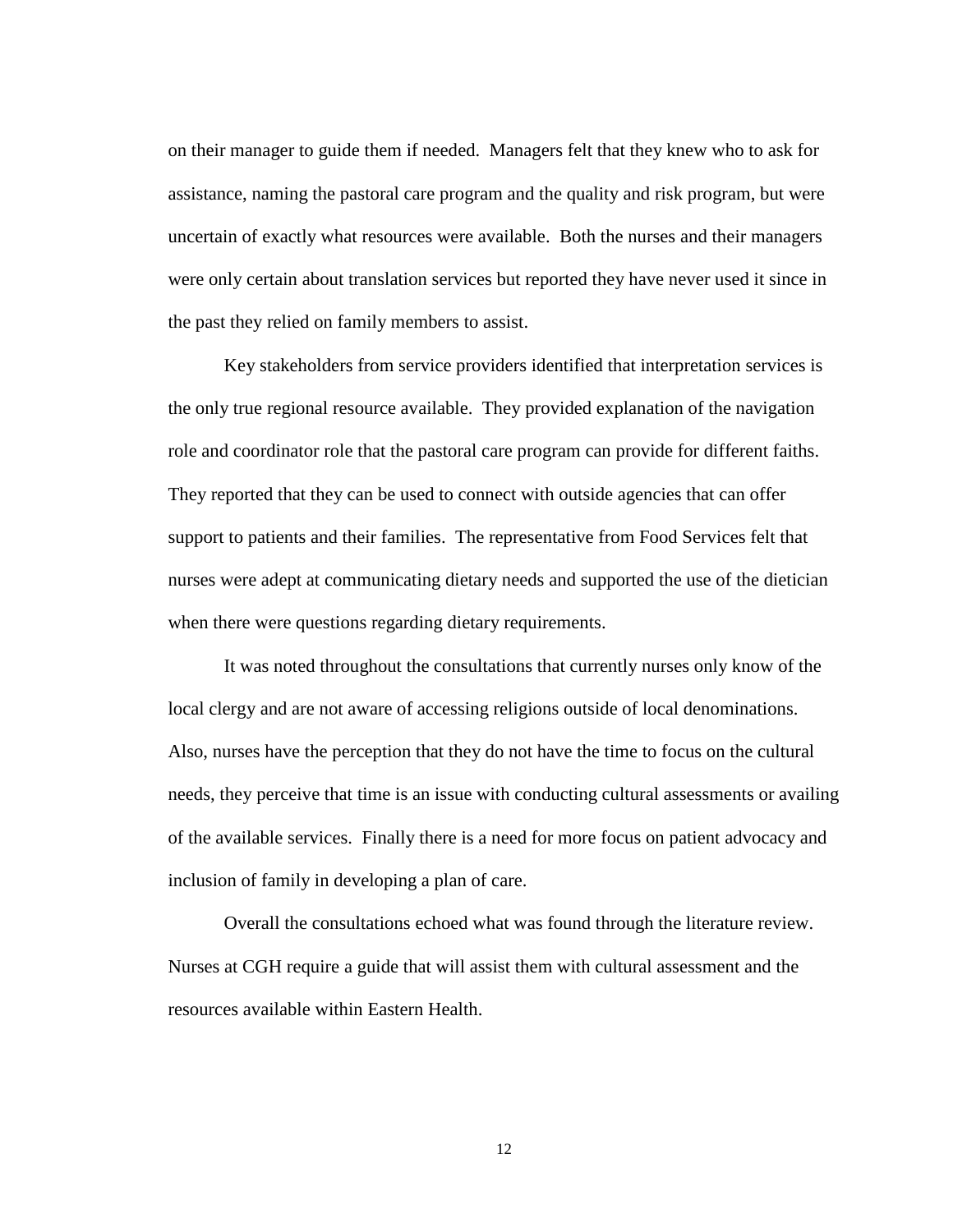# **Overview of Tool Kit**

From the literature review and consultations a Tool Kit was developed that consists of three sections: the *Decision Tree*, the *Cultural Assessment Guide* and the *Resources and Strategies* section. The *Decision Tree* provides the nurse with a visual outline for a cultural assessment. The *Cultural Assessment Guide* consists of a table that separates cultural considerations by category in alphabetic order. Each category names the cultural consideration, the reason for assessment, assessment cues and suggested questions that can be used for assessment, and the pertinent interventions. The *Resources and Strategies* section provides further information about the interventions and resources listed in the *Cultural Assessment Guide.* For each cultural characteristic, the following are provided as relevant: resources that can be local or regional, strategies that can be used to guide care or provide methods to adjust approach of care or actions, and helpful tips that provide more information about a characteristic to assist with ease of assessment. A brief description is provided here of the *Increasing Cultural Sensitivity Tool Kit;* the full Tool Kit can be found in Appendix III.

The *Decision Tree* lists the four main steps. Step one is the initiation of the cultural assessment. When prompted by the demographic screen in the current computer charting system, Meditech, to clarify religion and language, nurses need to initiate the cultural assessment. Once prompted every patient is assessed for cultural considerations A-I. These categories are:

- A. Communication (verbal and non-verbal);
- B. Religious beliefs;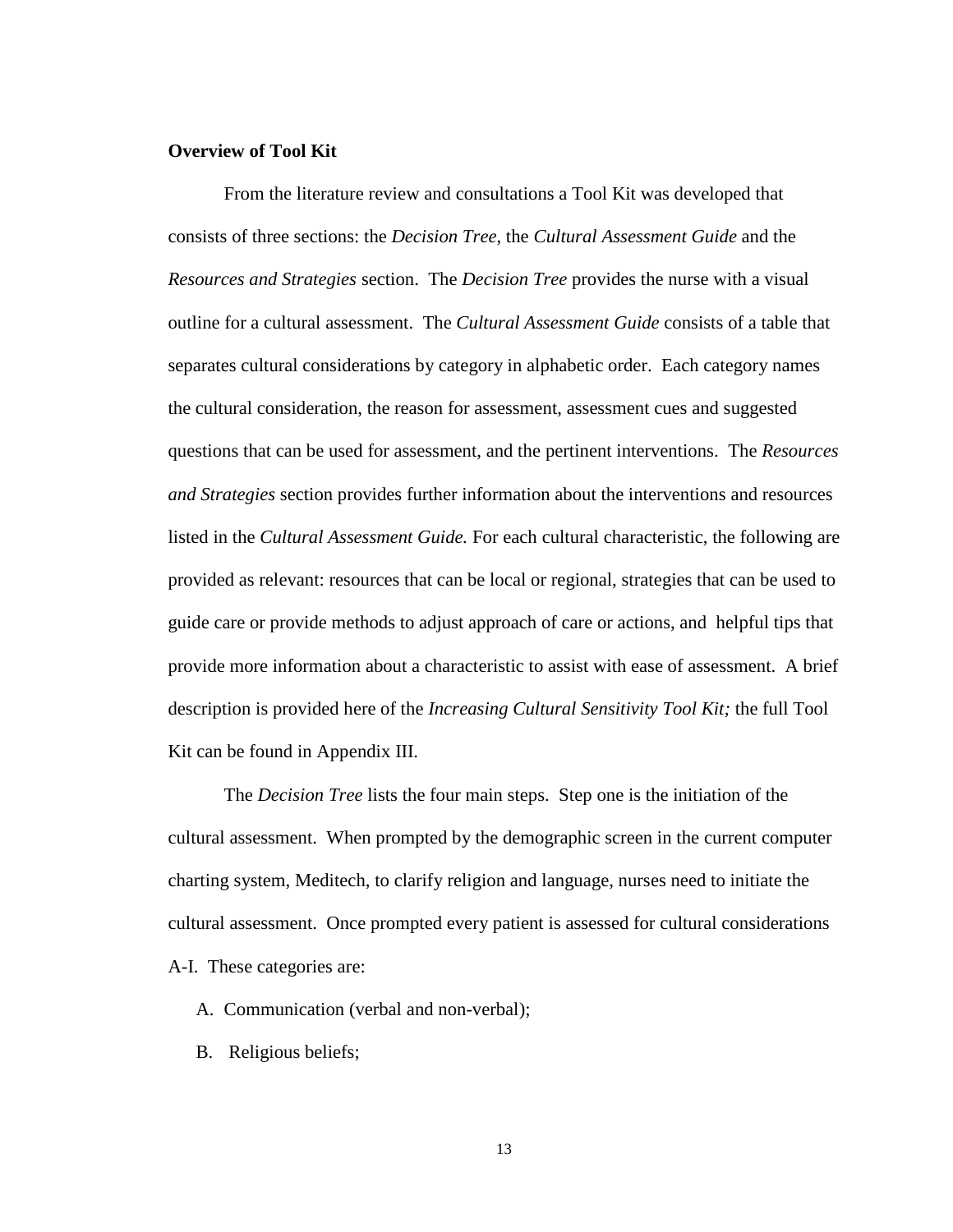- C. Diet and nutrition;
- D. Family roles and organization;
- E. Heritage and cultural supports;
- F. Personal space;
- G. Modesty and personal touch;
- H. Treatment plan; and
- I. Perception of healthcare.

For each of the characteristics the nurse then refers to the C*ultural Assessment Guide* to identify the reason for assessment, suggested questions that can be asked to the patient or family to learn more about the characteristic, and assessment cues that may prompt the nurse to look further into a characteristic. For example if the patient continuously backs away when approached, the nurse may need to explore more about personal space or healthcare perception. It is important to note that throughout the interaction assessment findings should be validated with the patient or family.

Once this section is completed, the *Decision Tree* then leads the nurse to step two which explores additional cultural considerations. Depending on the reason for admission or assessment cues, additional characteristic to be assessed are labelled under categories J-N. These are:

- J. Care from the opposite gender;
- K. Time;
- L. Pain;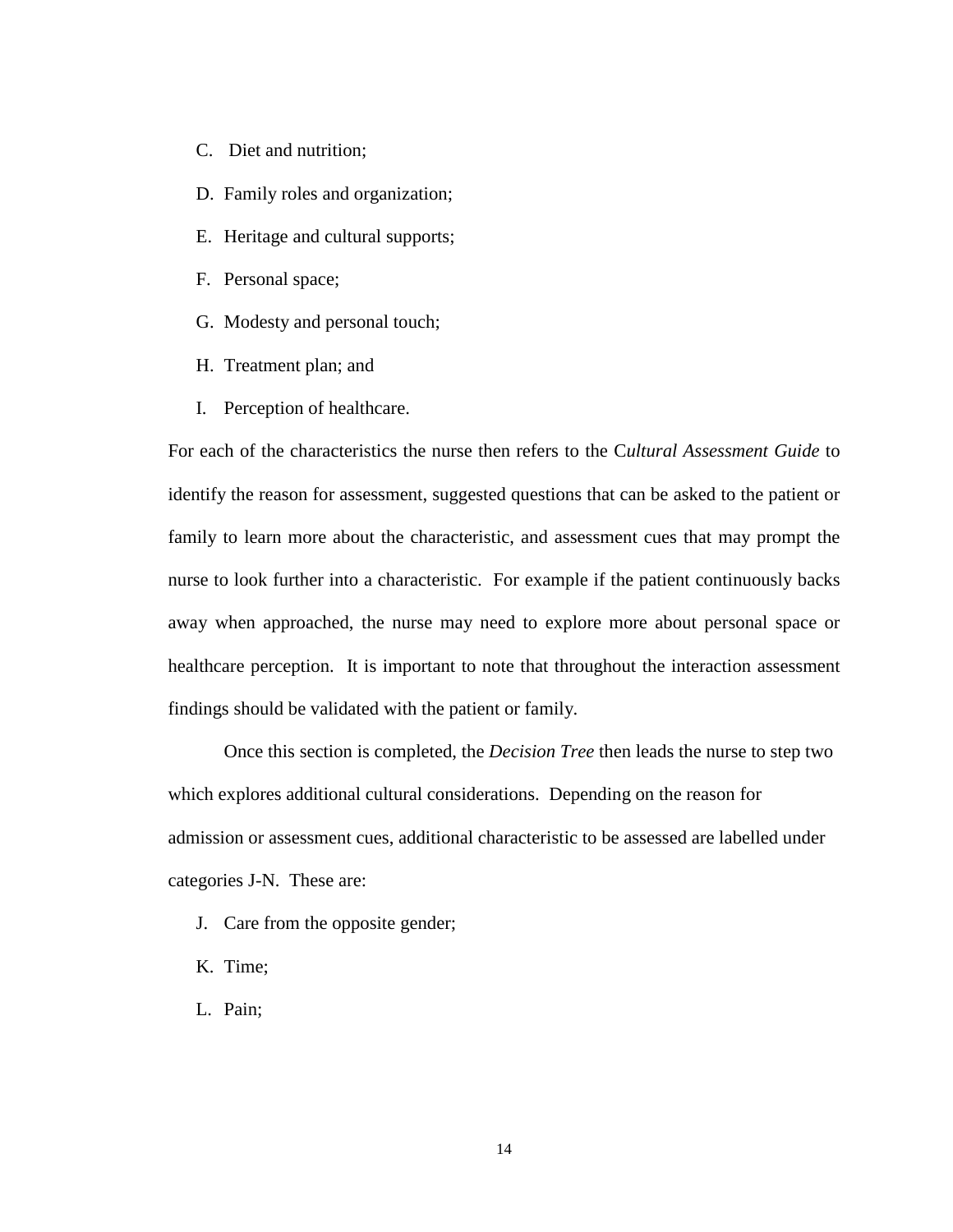M. Pregnancy and child-bearing; and

N. End-of-life care.

Again the nurse will follow the *Cultural Assessment Guide* to further explore each of these characteristics.

The *Decision Tree* then guides the nurse to the third step which looks at interventions. For each of the characteristics assessed the nurse refers to the interventions section of the *Cultural Assessment Guide* to guide them to the *Resources and Strategies* section of the Tool Kit. Possible interventions include resources, strategies, and /or helpful tips. Finally the *Decision Tree* will guide the nurse to the care plan development. This is where the nurse will validate the interventions with the patient and/or family to determine whether they will meet his/her needs. The nurse will then proceed with the implementation of the validated interventions into the patient's plan of care.

## **Summary of Implementation and Evaluation Plan**

The developed Tool Kit has been reviewed by members of the focus groups and management support, however due to time constraints it has not been placed into practice. Instead an implementation and evaluation plan has been developed. The first steps are to make the Tool Kit available to nurses and to provide education to the nurses about how to navigate the Tool Kit and implement it into their current nursing assessment practices. The Tool Kit will be trialed at CGH for one year since it was developed with resources only pertinent to that site. Its effectiveness will be evaluated through three sources: nurses, patients and support services. Surveys will be conducted to get feedback from nurses regarding the completeness, usability and clarity of the Tool Kit. Patient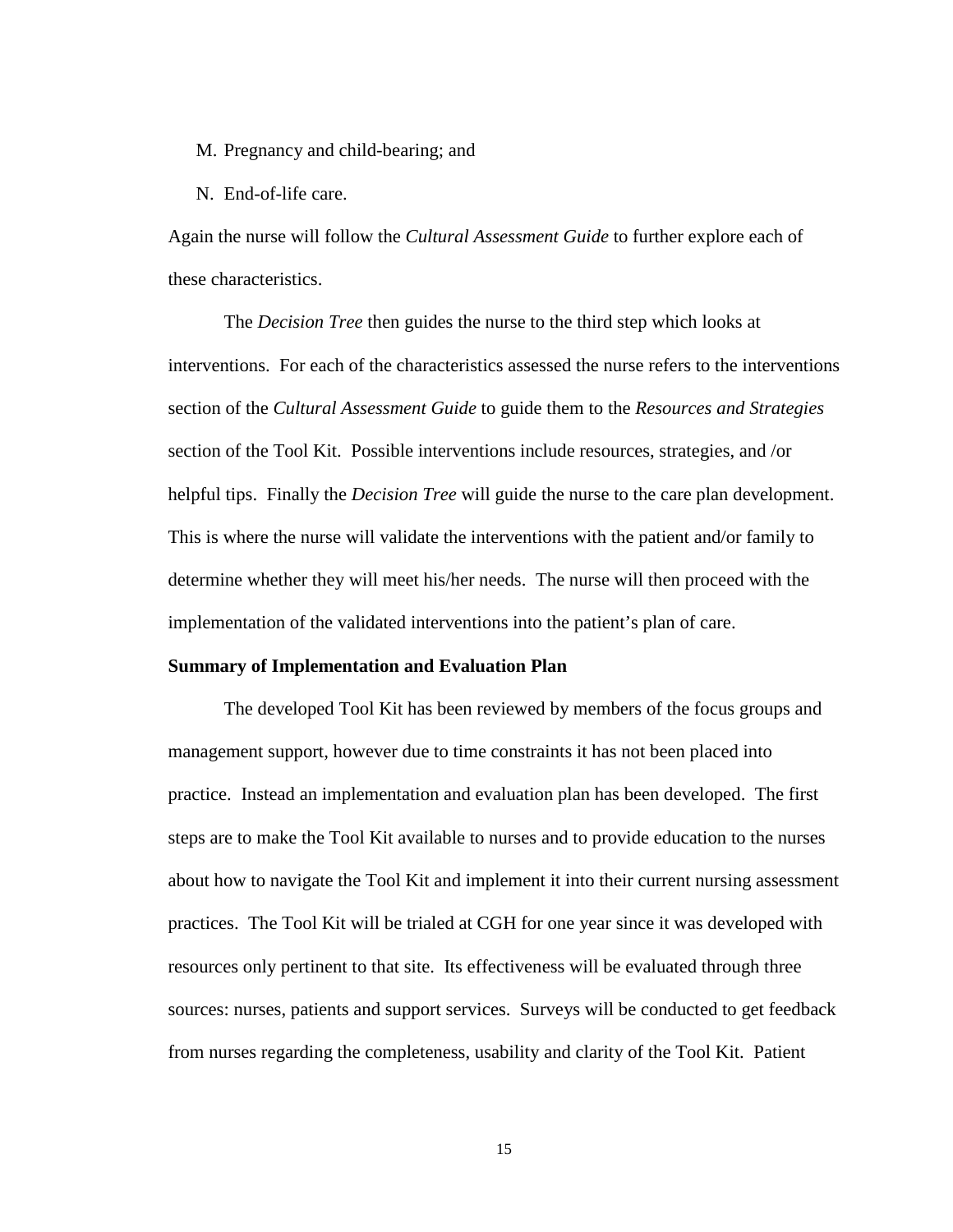satisfaction will be evaluated using the same Patient Experience of Care survey in order to determine whether patients perceive that their cultural needs are being met. Finally, feedback will be obtained from the key stakeholders from support services to determine if they see an improvement in the uptake of their services or whether there are improvements from their original concerns. Evaluation results will be reviewed to make revisions and to determine whether the Tool Kit can be adapted to be used in other areas of Eastern Health.

#### **Advanced Nursing Practice Competencies**

Through the completion of this practicum the following three Advanced Nursing Practice Competencies have been demonstrated: research competency, leadership competency and collaboration and consultation competency.

Research competency is demonstrated when a nurse is able to collaborate with members of the health care team in order to identify, conduct and support research that can improve nursing practices. It is demonstrated through the capability to critically analyze, interpret and apply findings that are evidence-based. It is highlighted by the ability to incorporate research findings into practice (CNA, 2008). For example, over the course of the practicum a literature review was completed where abstracts and articles were gathered and then reviewed in order to determine pertinent information to the topic of culturally competent care. The results were then incorporated into the Tool Kit, illustrating research utilization. Focus groups and interviews were used to obtain information from key stakeholders, illustrating application of research methods even though this was not a research study. The development of a Tool Kit was completed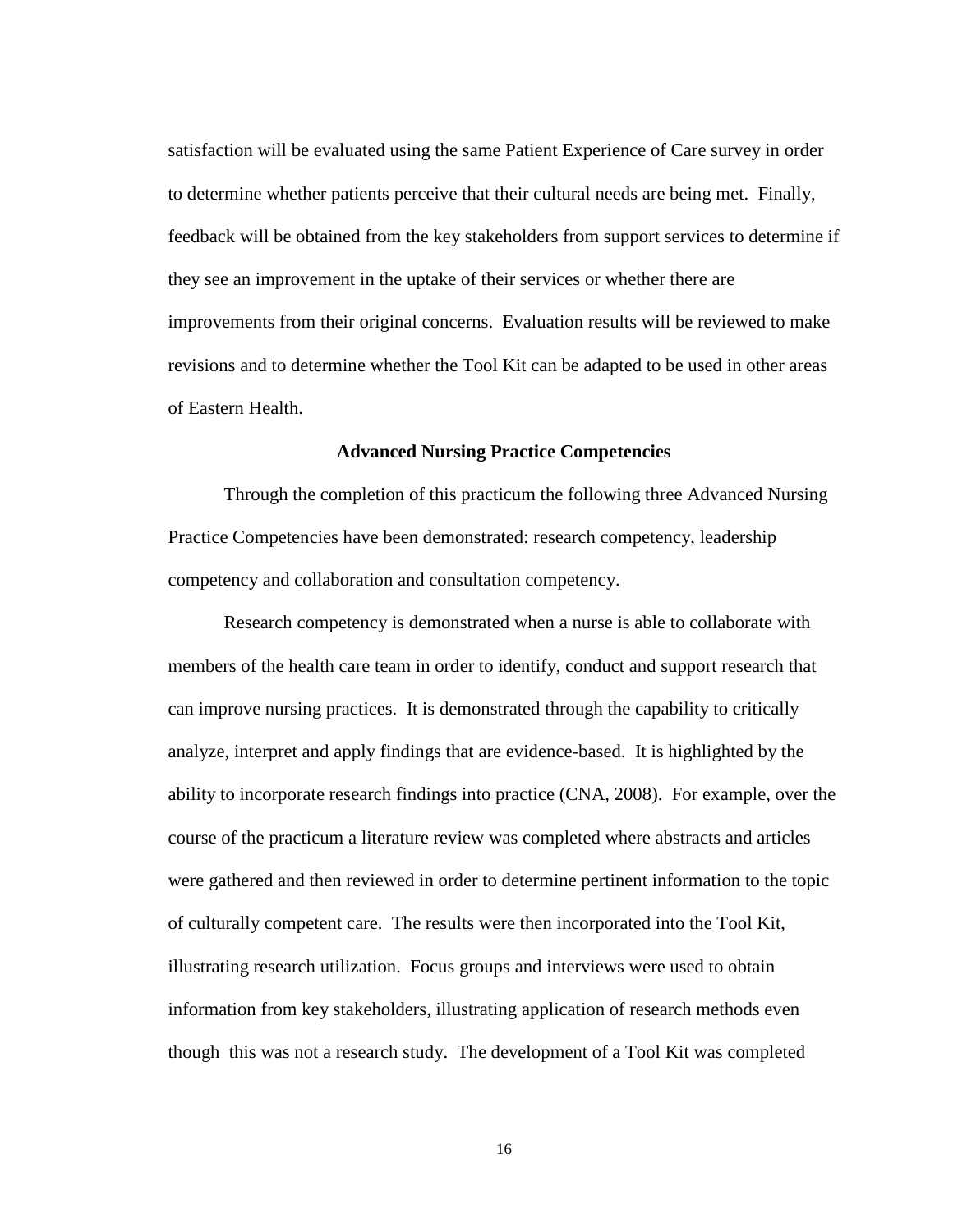based on the evidence from the literature and stakeholders to improve nursing practice and the quality of care provided.

Leadership competency is the predominant competency demonstrated throughout the practicum. Some of the defining characteristics of the leadership competency are focusing on improving nursing practice through fostering change, and finding new methods to enhance the delivery of care that will benefit the public. The goal is to improve quality of care and identify gaps in services that require further education or support for nurses or other members of the health care team. The leadership competency is also focused on developing programs that will focus on the education needs for the interdisciplinary team in order to eliminate any gaps in providing care (CNA, 2008). Essentially the development of the Tool Kit and the potential changes it can have on the care provided by nurses illustrates all of these various aspects including developing programs to address an identified gap to improve quality of care. Through the implementation of the Tool Kit nurses at CGH will be educated and guided on how to provide a higher quality of care that is culturally competent.

Collaboration and consultation competencies are defined as the ability to consult and collaborate with members of the health care team to develop quality improvements (CNA, 2008). The Tool Kit was completed after consultations with key stakeholders about what they perceived should be included. This process enabled the Tool Kit to have a comprehensive list of resources and strategies that will guide nurses on providing culturally competent care. The consultation was the initial stage in collaboration with respect to implementation of the Tool Kit, as their input will ease the process. By having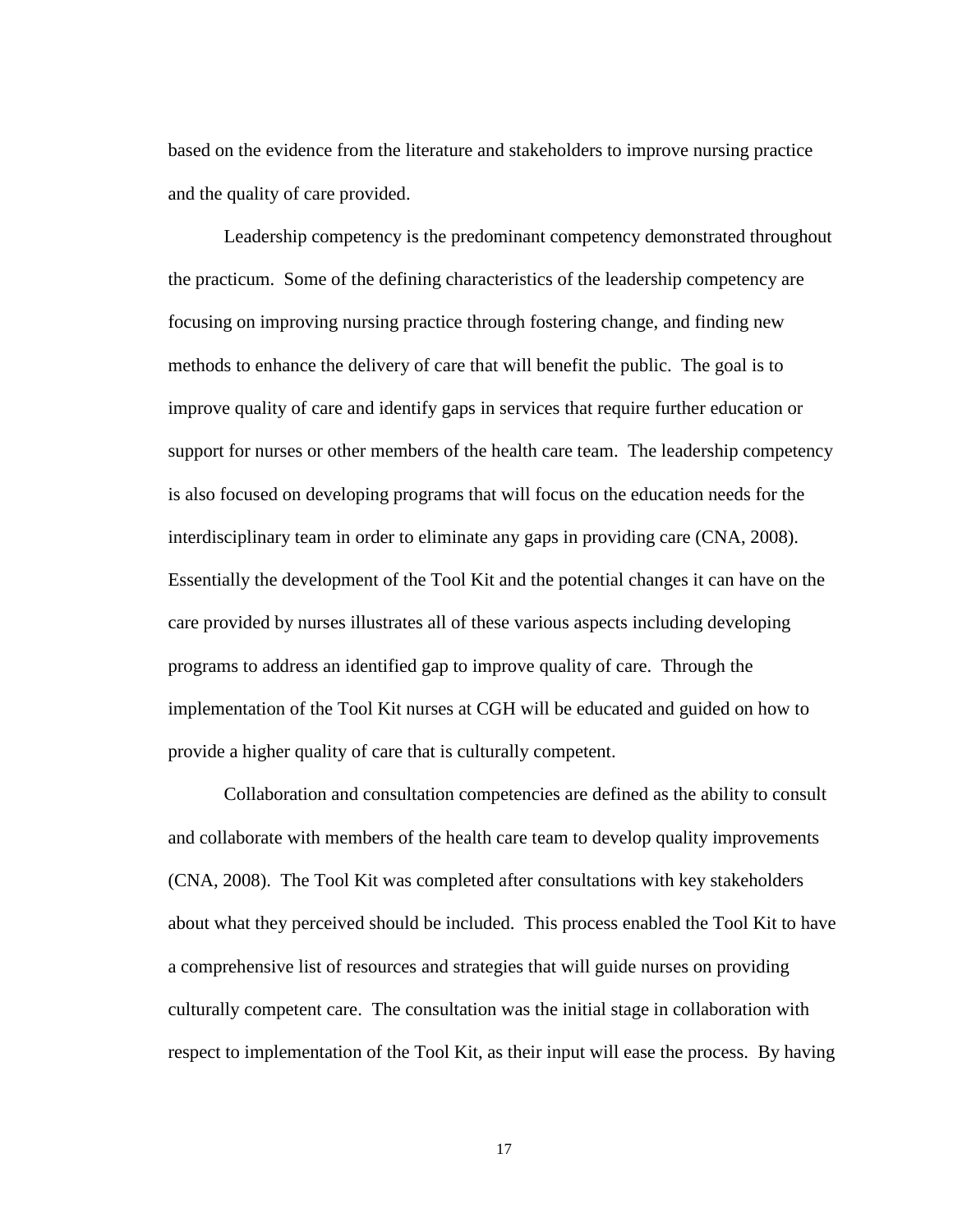their input, relevant resources were included which will improve the credibility of the Tool Kit, and it is anticipated that those who use it first will find it helpful and share that feedback with others, which might encourage others to use it.

## **Conclusion**

After review of the literature and consultations with key stakeholders a Tool Kit was developed that will provide guidance to nurses on what cultural characteristic to assess, how to assess it and then what intervention to use to ensure that the care provided is reflective of the patient's cultural needs. The next step is implementation and evaluation of the Tool Kit. Results of the evaluation will be used to revise the Tool Kit as needed and to adapt it to other areas of Eastern Health.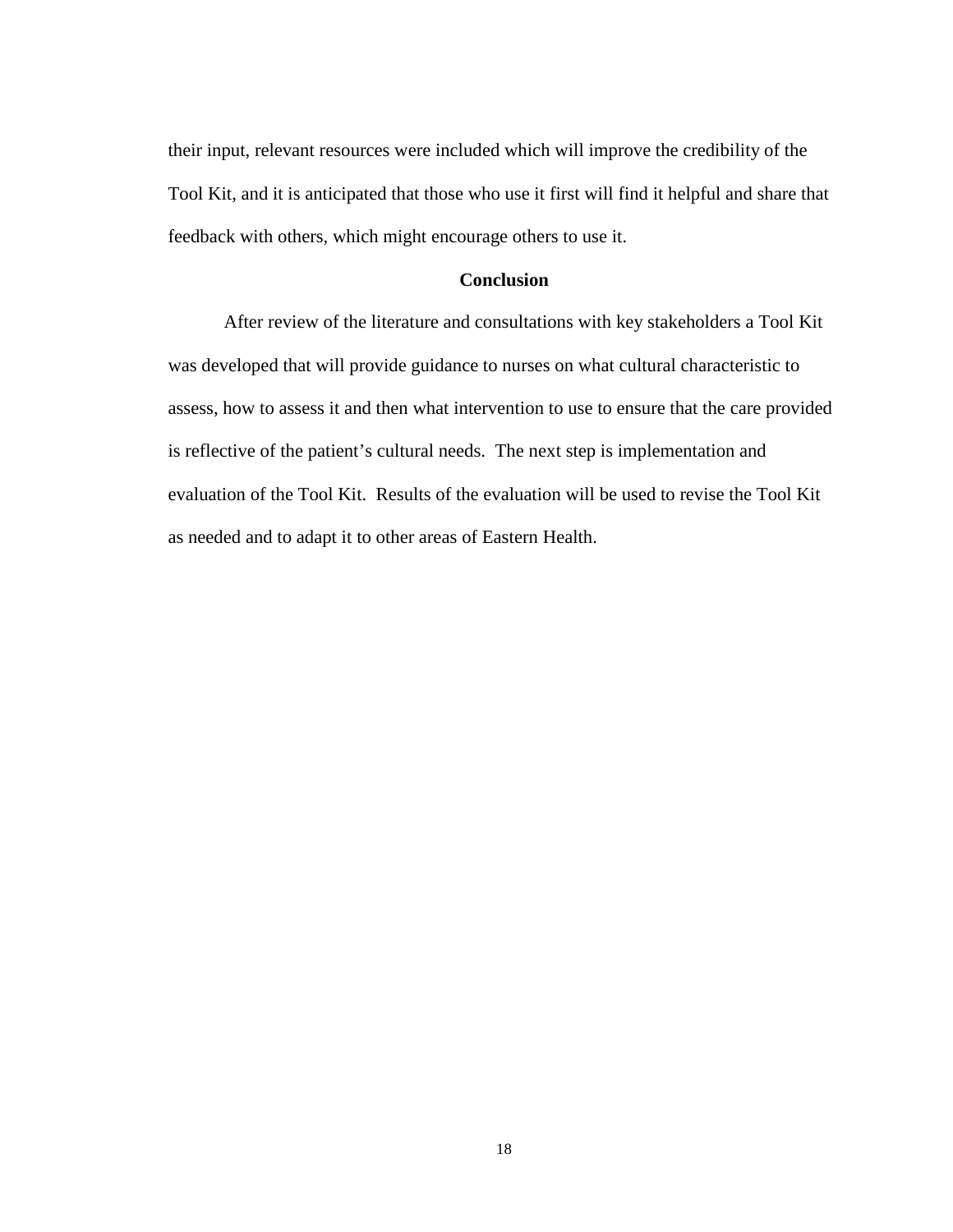#### **References**

- Allen, J. (2009). Improving cross-cultural care and antiracism in nursing education: A literature review. *Nurse Education Today*, 30(2010), 314-320, doi: 10.1016éj.nedt.2009.08.007.
- Ardoin, K.B. & Wilson, K.B., (2010). Cultural diversity: What role does it play in patient safety. *Nursing for Women's Health*, 14(4), 322-326.
- Barnes, D.M., Craig, K.K. & Chambers, K.B. (2000). A review of the concept of culture in holistic nursing literature. *Journal of Holistic Nursing,* 18(3), 207-221, doi: 10.1177é089801010001800303.
- Barrow, S.L. (2011). Becoming culturally competent. *Dental Abstracts*, 56(3), 137-139.
- Bourque Bearskin, R.L. (2011). A critical lens on culture in nursing practice. *Nursing Ethics*, 18(4), 548-559. Doi: 10.1177/0969733011408048.
- Campinha-Bacote, J. (2001). A guiding framework for delivering culturally competent services in case management. *TCM*, 48-52. Doi: 10.1067/mcm.2001.114902.
- Canadian Nurses Association (2008). Advanced nursing practice: A national framework. Retrieved from: [www.cna-aiic.ca](http://www.cna-aiic.ca/) .
- Canadian Nurses Association (2000). Cultural diversity Changes, and challenges. *Nursing Now: Issues and Trends in Canadian Nursing*, 7.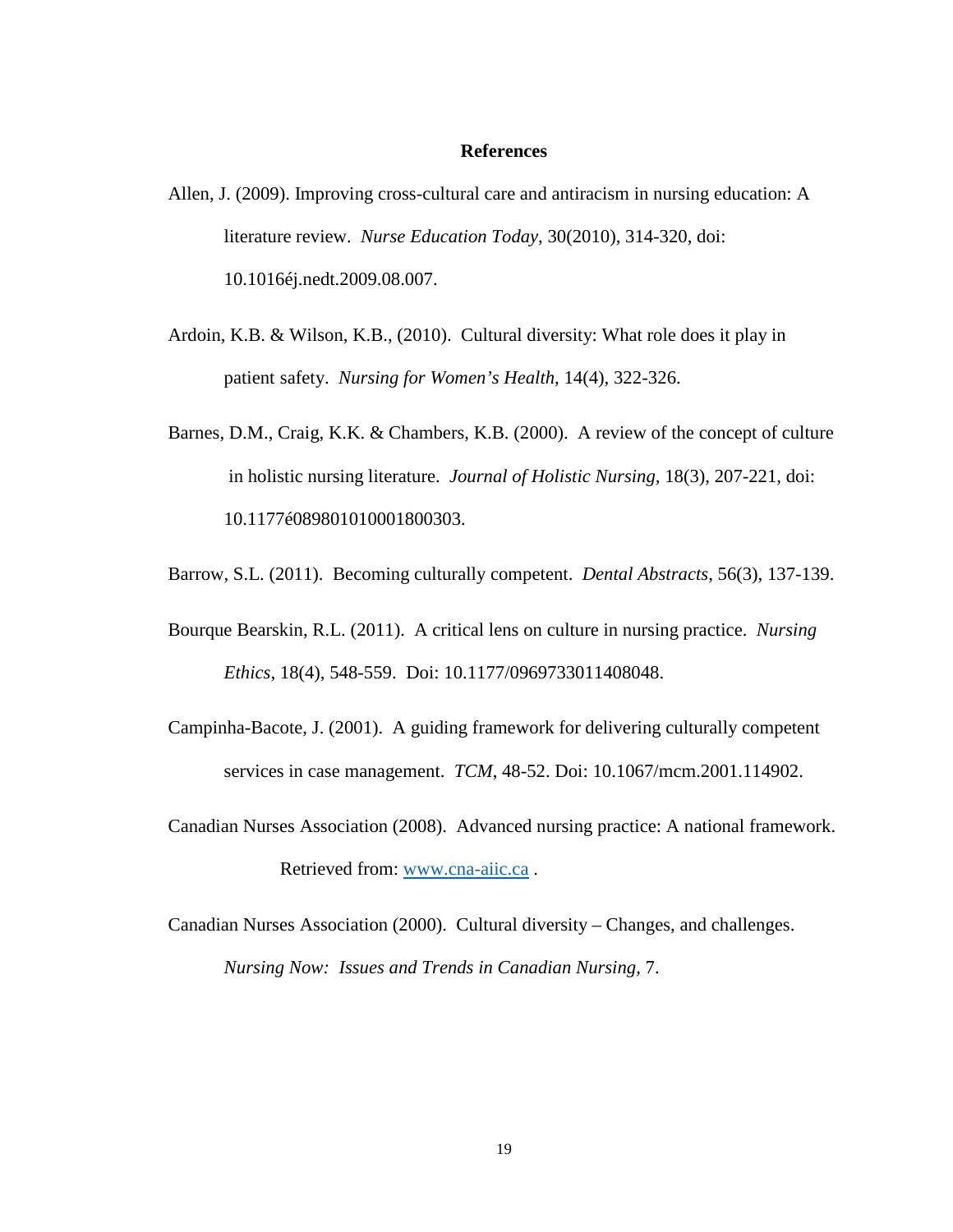- Eastern Health (2013a). Client rights and responsibilities: Statement of rights and responsibilities for clients, patients and residents of eastern health. Retrieved rom: <http://www.easternhealth.ca/OurServices.aspx?d=2&id=734&p=202> .
- Eastern Health (2013b). Experience of care survey. Retrieved from: <http://www.easternhealth.ca/OurServices.aspx?d=2&id=1714&p=202>
- Hern, M.J., Vaughn, G., Mason, D. & Weitkamp, T. (2005). Creating an international nursing practice and education workplace. *Journal of Pediatric Nursing,* 20(1), 34-4.
- Jeffreys, M. (2008). Dynamics of diversity: Becoming better nurses through diversity awareness. 36-41. Retrieved from: [www.nsna.org](http://www.nsna.org/)
- Lowe, J. & Archibald, C. (2009). Cultural diversity: The intention of nursing. *Nursing Forum*, 44(1), 11-18.
- Mancuso, L. (2011). A customized, integrated approach to cultural competence education. *Journal for Nurses in Staff Development,* 27(4), 170-180.
- Newman Giger, J., Davidhizar, R.E., & Fordham, P. (2006). Multi-cultural and multiethnic considerations and advanced directives: Developing cultural competency. *Journal of Cultural Diversity,* 13(1), 3-9.
- Rosenbaum, J.N. (1995). Teaching cultural sensitivity. *Journal of Nursing Education,*  34 (4), 188-189.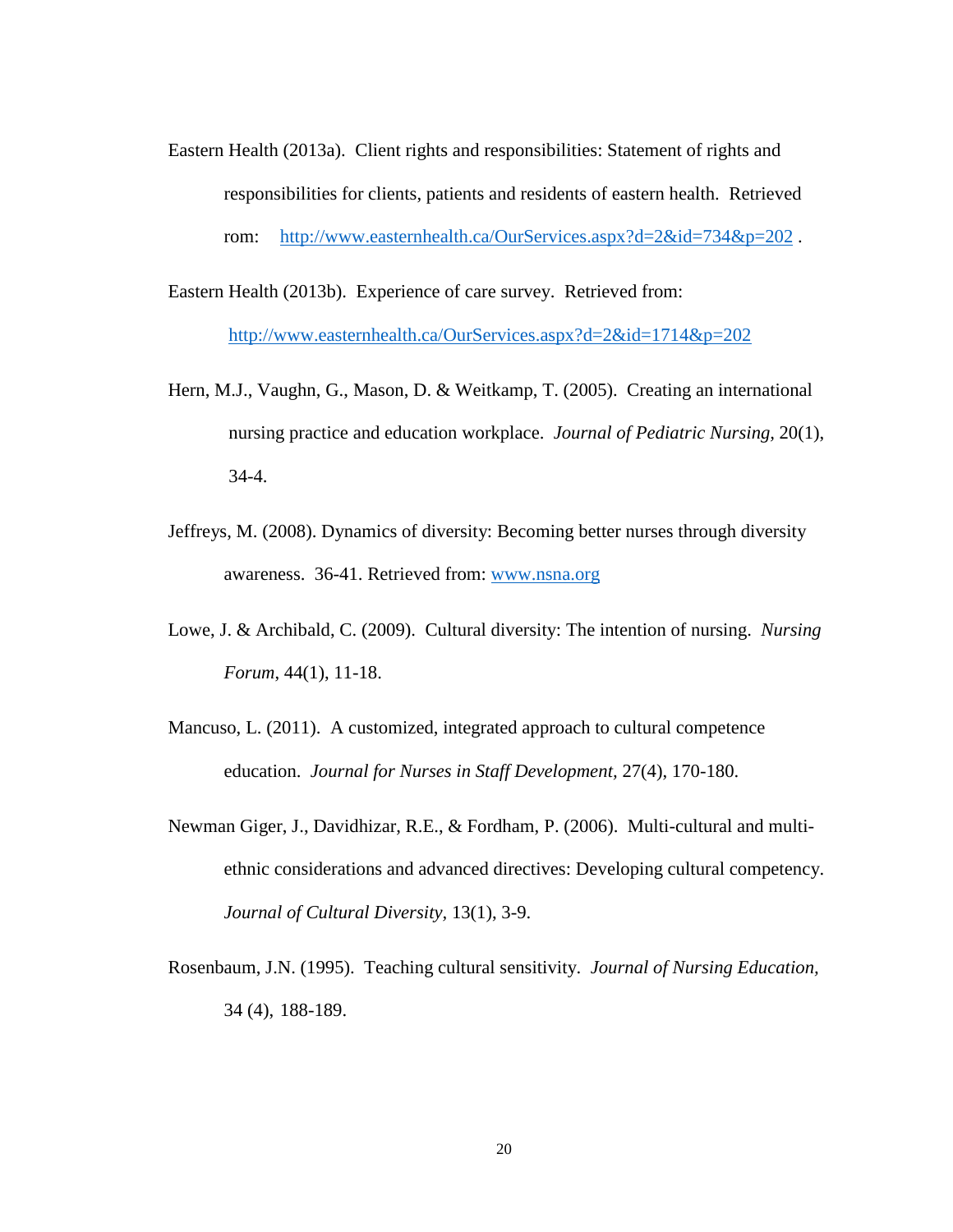Smith, L.S. (2013). Reaching for cultural competence. *Nursing,* 30-37, doi: 10.1097é01.NURSE.0000429794.17073.87.

Taylor, R. (2005). Addressing barriers to cultural competence. *Journal for Nurses in Staff Development,* 21(4), 135/142.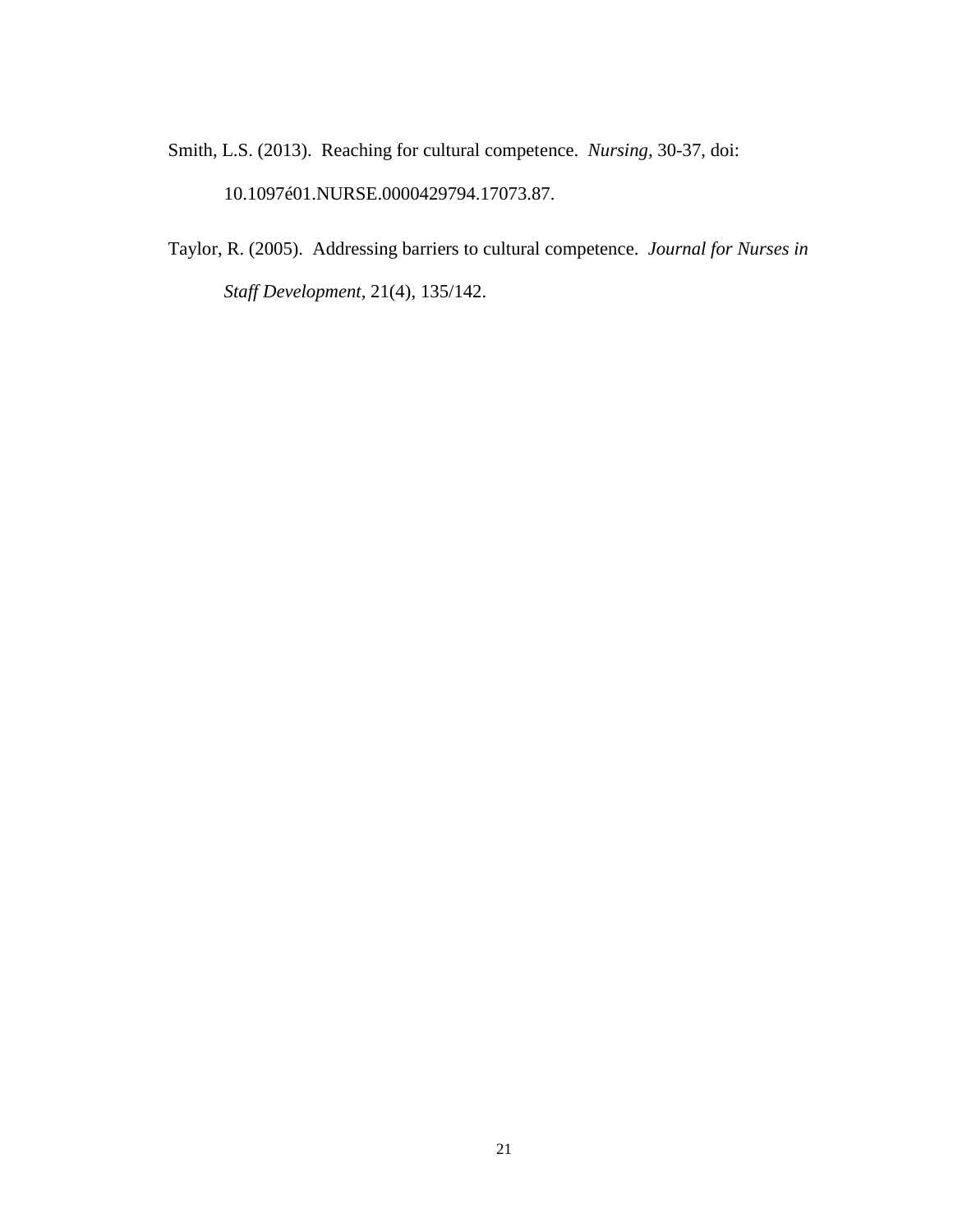**Appendix I: Literature Review**

Providing Culturally Competent Nursing Care: A Literature Review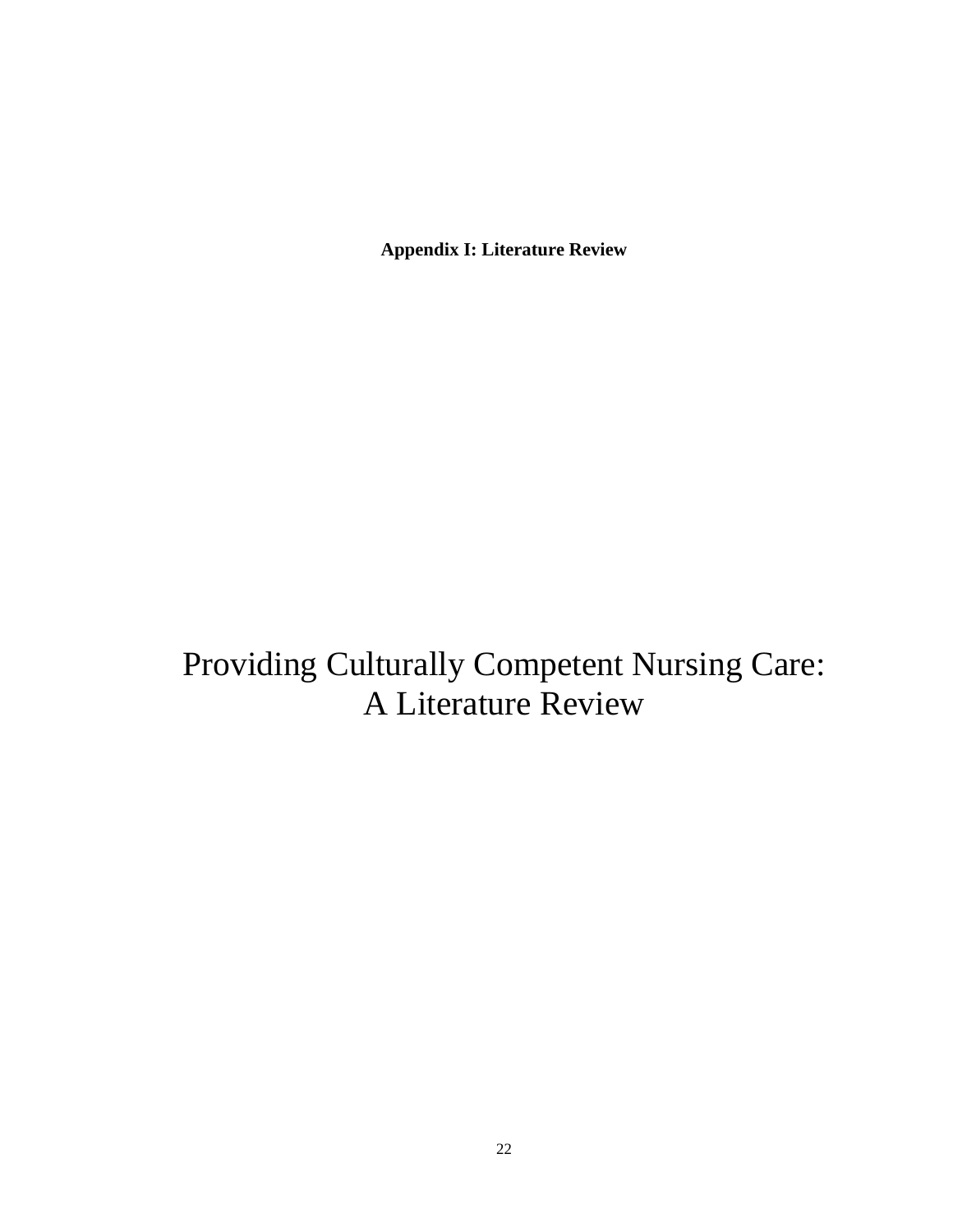# **Table of Contents**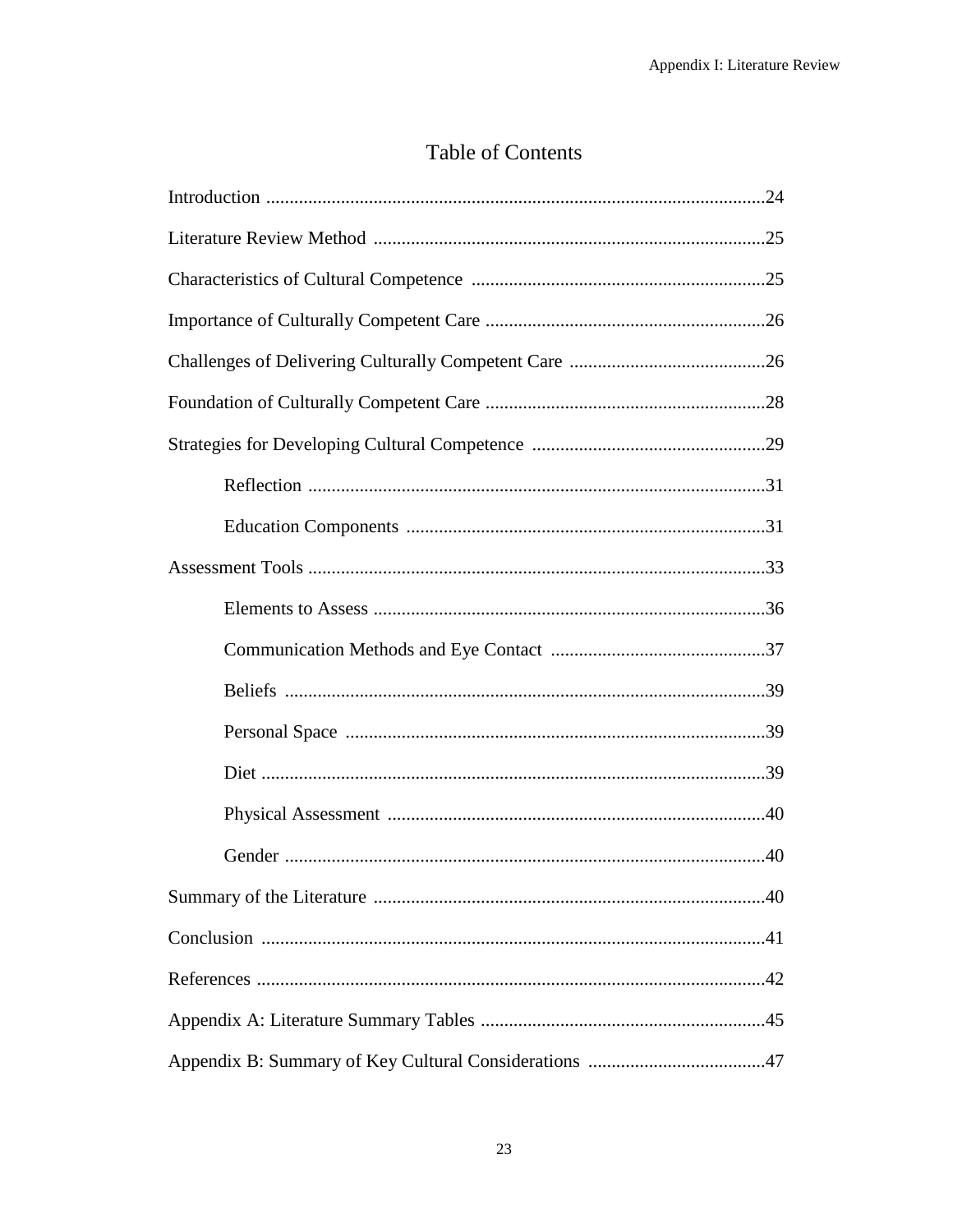Culture encompasses more than just race, ethnicity, language, sexual orientation and gender identity; it also includes biological impact and disease susceptibility based on genetics, physical responses to age and gender, social impact on values, beliefs and views, spiritual beliefs, environmental, economic, psychological and political influences (Smith, 2013). The management of our health and wellness is impacted by many factors including culture, beliefs, religion, age and socioeconomic status. Individuals from minority cultures have been found to experience a poorer health status and more dissatisfaction with their episode of care than those of the dominant culture (Allen, 2010; Barrow, 2011). The provision of nursing care should be holistic, in which cultural considerations and beliefs are included in the development of a patient's plan of care and help guide interactions (Barnes, Craig & Chambers, 2000; Smith, 2013). The purpose of this literature review is to define culturally competent care and to explore not only why it is important but also the barriers encountered when integrating the concept into practice. It will also focus on the strategies that define how nurses refine their ability to provide culturally competent care. The literature review will also discuss the various components of culture that need to be considered when nurses are faced with assessing cultural needs and individualizing care.

## Literature Review Method

The literature was searched to define culturally competent care, its importance and challenges, as well as methods that can enhance its delivery. Also included in the review are various strategies for the development of cross-cultural care and the elements that should be included in a cultural assessment. The search was conducted utilizing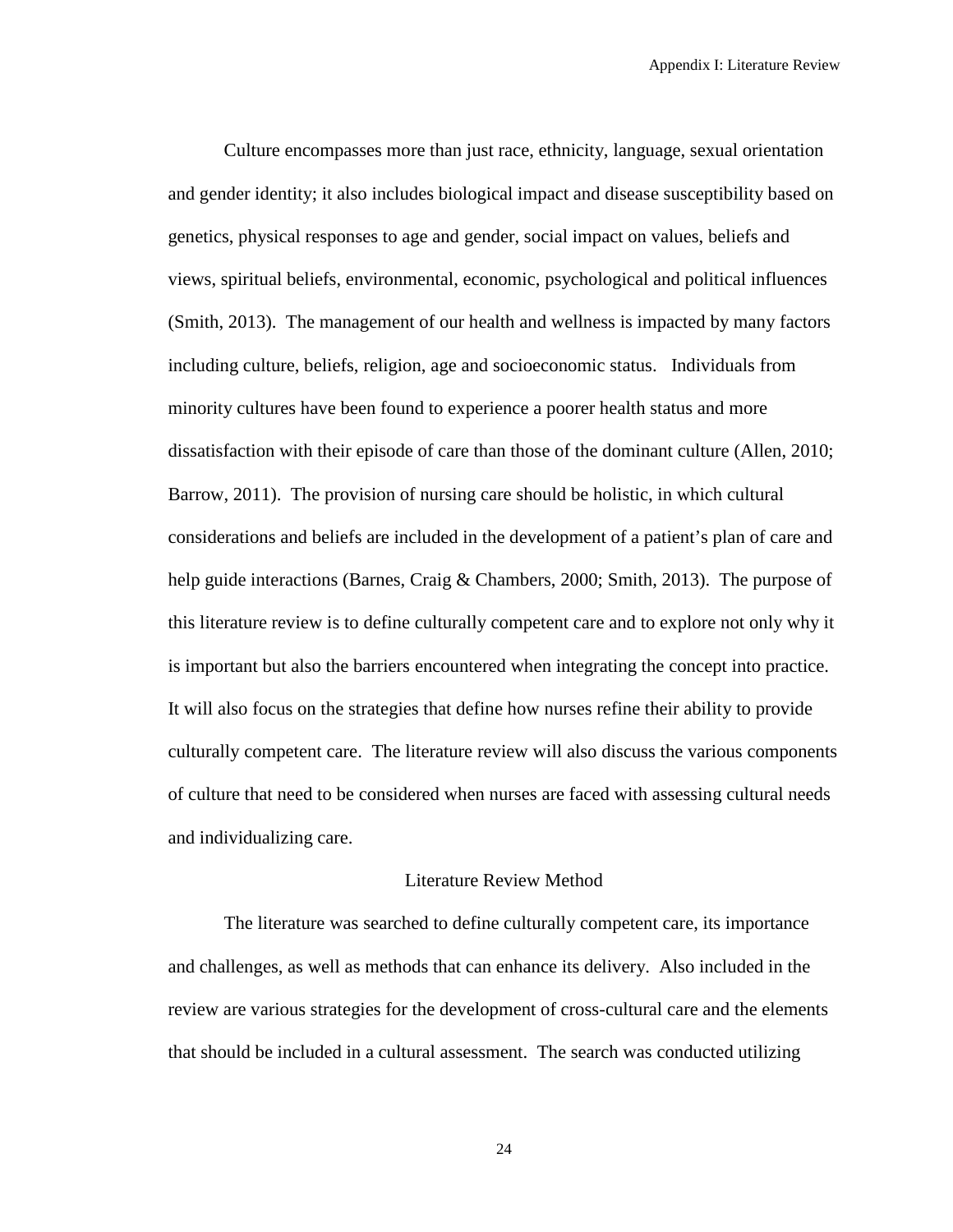PubMed and CINAHL. Key words for the search included cultural sensitivity, cultural diversity, transcultural nursing, cultural awareness, nurse(s), resource, tool(s), model(s), method(s), strateg(ies), integration, and navigation. Literature was limited to English but no limitation was set on year of publication. Lists of abstracts and articles were reviewed in order to retrieve full text articles that were relevant. Details of selected studies can be found in the tables in Appendix A. The authors' names will be highlighted in bold print if the study is summarized in the Appendix.

#### Characteristics of Cultural Competence

The literature provides no true definition of cultural competence, however it does provide global characteristics. Cultural competence is the ability of nurses to work with patients in order to incorporate cultural considerations into their plan of care without compromising patient safety. Nurses are culturally competent when both the patient and family are treated equally regarding access to that care no matter what the culture of origin. Care is considered culturally competent if the focus for the nurses is on the uniqueness of the patient and demonstrating respect for the role that culture plays in illness, health beliefs and treatment (Canadian Nurses Association (CNA), 2000; Smith, 2013). The ability to provide culturally competent care is a learned process in which nurses develop a heightened awareness and understanding of how someone wishes their health care to be guided based on cultural values, beliefs about health, well-being and illness. This behavior change is demonstrated when nurses actively seek out information regarding cultural considerations when initiating patient contact and during the episode of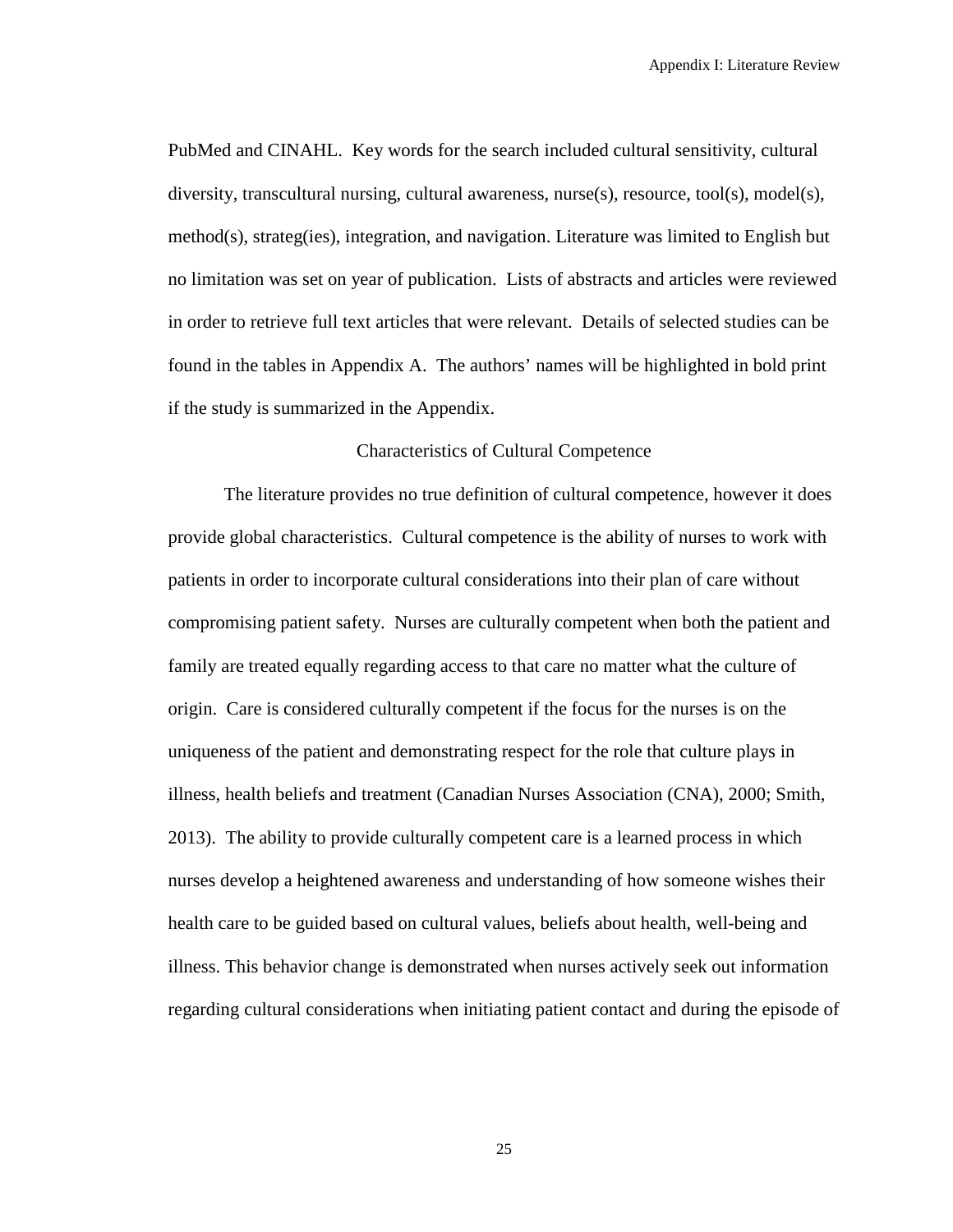care (Barnes, Craig & Chambers, 2013; Mancuso, 2011). How nurses achieve this behavioral change is further discussed later in this review.

#### Importance of Culturally Competent Care

Individuals are unique in how they choose to incorporate their beliefs into their lifestyle and for this reason patient care should not be generalized based on specific cultures (Smith, 2013). Care is potentially unsafe when nurses fail to demonstrate respect or when they discriminate against patients. In order to provide culturally competent care, nurses must assess the intricacies of the culture as it pertains to individual patient practices. This assessment is conducted in order to determine traditions, practices, norms or beliefs and values that could impact care delivery and response to treatments (Smith, 2013). Failure to take culture into consideration can lead to misdiagnosis, noncompliance with treatment, low satisfaction and poor health outcomes (Taylor, 2005). By altering the plan of care to individualize care based on cultural considerations the end result is an improvement in the quality of care for the patient and family, leading to an overall better health outcome (Allen, 2009; CNA, 2000; Smith, 2013).

Challenges of Delivering Culturally Competent Care

The ability to achieve culturally competent care is often challenged by the nurse's lack of experience, lack of knowledge and limited exposure to cultural assessments. Attitudinal factors such as fear, ethnocentricity, cultural blindness, racism and discrimination also impact the level of nursing care (CNA, 2000; Taylor, 2005). Cultural blindness is reported as the tendency for people to be ingrained into their own culture and not recognize how others are different or how their beliefs impact their interpretations. It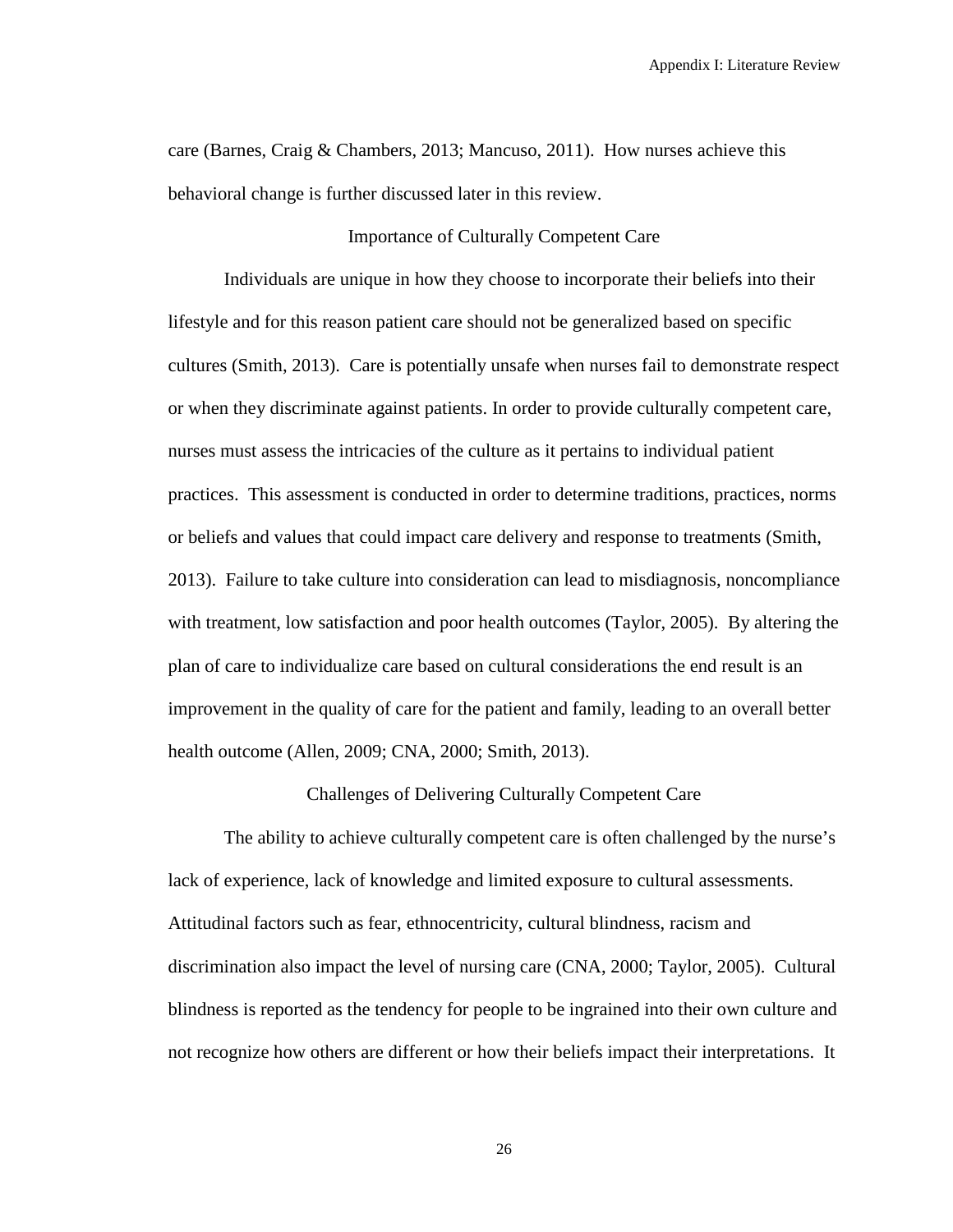is the philosophy that everyone is the same (Taylor, 2005). Challenges have to be overcome in order to promote a collaboration in care which leads to better sharing of information between patient and nurse and overcoming the potential of misdiagnoses due to lack of adequate information (Barrow, 2011).

Matching delivery of care with the wishes of the individual can sometimes be a challenge for delivering culturally competent care; nurses may need to act as a negotiator. While the literature stresses the importance of individualizing care based on cultural considerations, not all cultural beliefs will be appropriate to integrate into the care of the patient. Some cultural practices can be detrimental to the health of a patient and if practiced could lead to negative outcomes based on today's standards and knowledge base. An example of this for some cultures is the practice of instilling ashes into the umbilical cord of the newborn after the birth. Based on today's standards it is known that this practice can lead to adverse outcomes, such as infection, for the newborn. In contrast, the patient may perceive the ritual to be important in order to prevent evil spirits from entering the newborn's body. As the negotiator the nurse needs to gather information of why the ritual is important and what it represents, educate the patient on why it is perceived to be negative and then identify alternatives with the patient. The goal would be to create a plan that can satisfy both the needs of the patient and requirements for care. However in times when the needs cannot be met then an ethical consult could be required to help resolve the situation and determine which actions should be maintained (Smith, 2013).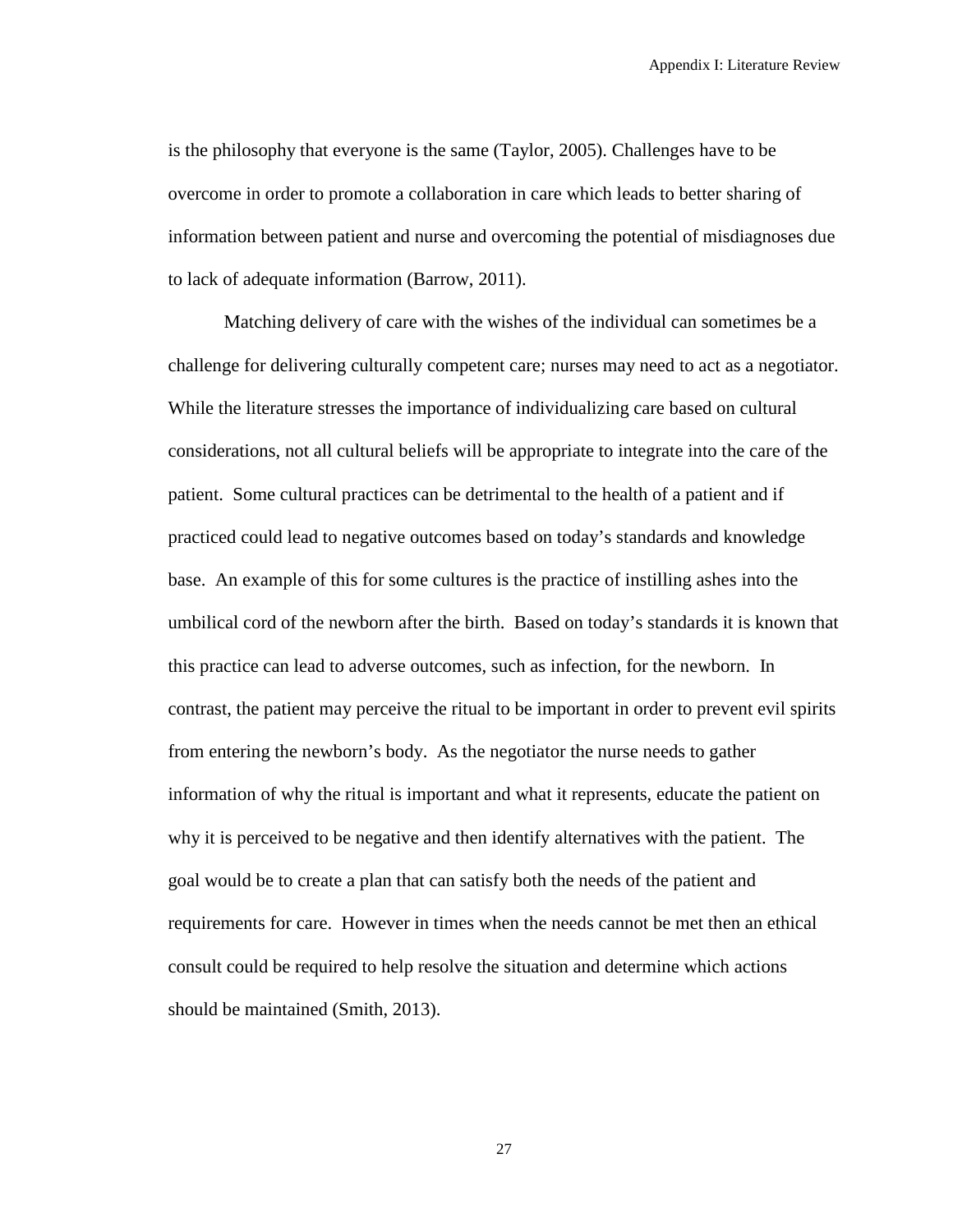#### Foundation of Culturally Competent Care

Mancuso (2011) defined diversity as the basis for culturally competent care. It is a term used to reflect the differences between groups of individuals based on race, ethnicity, religion, gender, sexual affiliation, age, disability and socioeconomic status. An approach used by a healthcare facility in New Hampshire was the development of a Diversity committee to lead the development of a policy for cultural awareness and sensitivity using the model developed by Camphina-Bacote (2001). This model proposes that the ability to deliver culturally competent care is a skill that is progressive and matures over time due to number of encounters with cultural issues. Through the development of operational definitions the Diversity committee was able to focus the policy on interactions between patients and staff. From the policy development the committee was able to implement interpretation services and orientation initiatives on how staff could avail of the services. They then utilized focus groups to determine what education the staff perceived was needed regarding delivering culturally competent care. The overall lesson learned from the focus groups were that staff members were aware of diversity and the issues that could arise but lacked awareness of how to conduct a transcultural assessment; they were limited in their knowledge of how to integrate cultural needs into the course of care. A practice that was discovered during the study was that instead of incorporating beliefs into treatments, staff would limit teaching to avoid cultural conflict. They did this in order to protect the patient from uncomfortable situations. Another discovery was that staff used family as translators as opposed to the translation services that the organization offered. This information led to the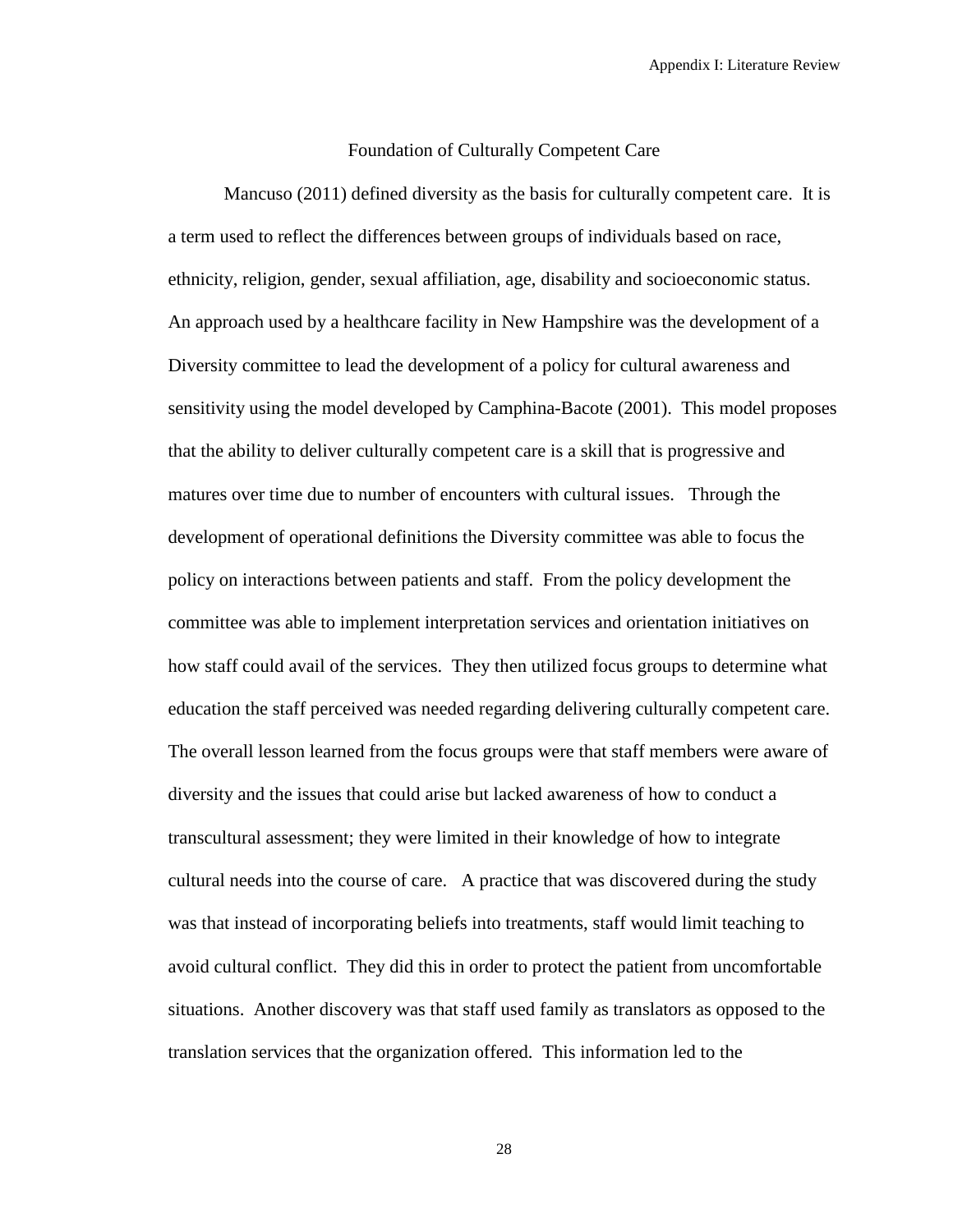development of a curriculum for education in the organization that would build and improve culturally competent care (Mancuso, 2011).

Strategies for Developing Cultural Competence

The literature discusses different strategies that help explain the way in which nursing moves towards integrating cultural considerations into practice. Each of the strategies in the literature illustrate that culturally competent care is a process based on experiential learning. With education and repeated exposures to cultural experiences nurses build a heightened understanding of the importance of culture and how to integrate it into their practice. No matter which strategy is followed, achievement of cultural competence is noted when the nurse is able to demonstrate respect for cultural differences and integrate those differences into an individualized plan of care for the patient (Mancuso, 2011).

Leininger looked at transcultural nursing as a method of nursing that compares differences and similarities between cultures in order to predict care needs. It is a progressive model where the individual moves from cultural incompetence to proficiency. The focus is on tailoring nursing care to identify similarities and differences between the patient's culture and those of the organization so that care could be specific to the individual; the diversity in culture cannot be ignored since omission of these practices can lead to patient safety issues. Practices should focus on communication skills, language needs, and food considerations (Allen, 2009; Hern, Vaughn, Mason & Weitkamp, 2005; Jeffreys, 2008).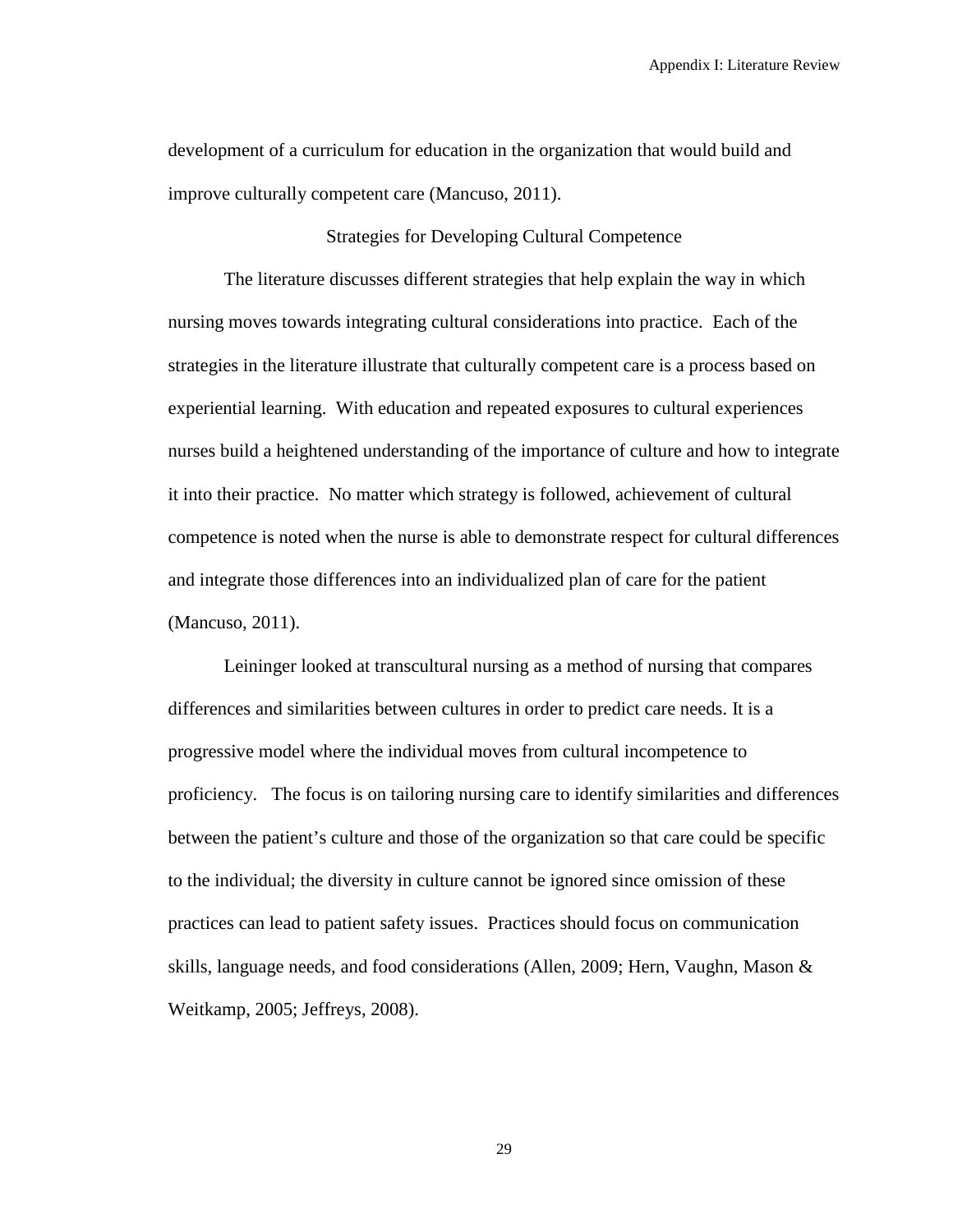In 1998 Purnell and Paulanka looked at a linear model where an individual moves from a level of unconscious incompetence where individuals are not aware that they are lacking knowledge to a final level of unconscious competence where they automatically integrate cultural considerations into care. This progression comes from increasing exposure and experiences with the delivery of care to cross-cultural populations (Barnes et al., 2013).

The framework described by Campinha-Bacote illustrates that individuals become increasingly competent in cultural care by progressing through stages. Progression occurs with increasing exposure to education and cultural encounters. The first is *cultural awareness* where focus in on heightening self-awareness of personal culture and how it influences actions and decisions. Next is *cultural knowledge* which looks at beliefs and values; this progresses to *cultural skill*, where the ability to collect information about another's culture is the focus. The next stage is *cultural encounter* that is highlighted by the ability to interact with other culture; this then leads to *cultural desire* which is signaled by the motivation to engage in the process and having the desire to work with others and multiple populations. This progression builds the skills to work in cross-cultural interactions; it is not concerned with knowing everything about various cultures, rather it is the ability to engage and respect differences. This framework is dependent on the nurse's ability to build to this level of competency and does not focus on the patient-nurse relationship (Bourque Bearskin, 2011).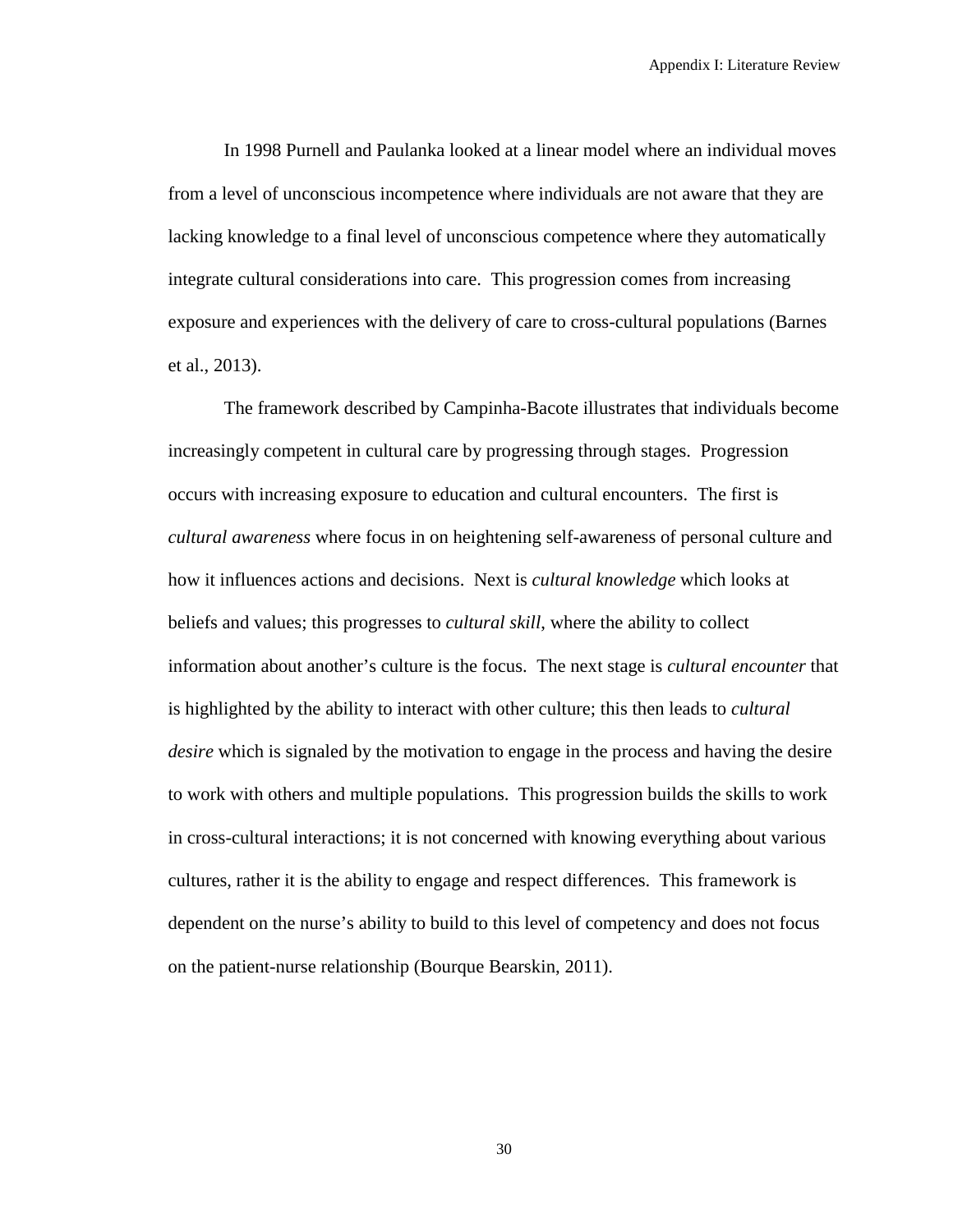The foundation for understanding different cultures is reinforced through reflection on nurses' own beliefs and through completion of education programs (Barrow, 2011; Campinha-Bacote, 2001; Mancuso, 2011; Smith, 2013).

#### *Reflection*

The literature focuses on how nurses can progress through the process of becoming increasingly competent; first is reflection and the ability to look at their own beliefs and the role beliefs plays in patient interactions. Cultural awareness is dependent on nurses developing awareness of any biases or prejudices that they could possess that would impact the acceptance or ability to demonstrate respect for others. Becoming selfaware relies on reflection of beliefs, biases, prejudices, values, attitudes, and assumptions in order to be more aware of how culture can impact care (Barrow, 2011; Campinha-Bacote, 2001; Mancuso, 2011; **Pergert, Ekblad, Enskar & Bjork, 2008**; Smith, 2013). Understanding personal beliefs makes nurses more cognizant and respectful of the importance of others' beliefs and why they should be incorporated into care (CNA, 2000). This will help avoid negative tendencies such as cultural imposition where they unknowingly impose their beliefs onto others (Campinha-Bacote, 2001).

## *Education Components*

The next important factor in delivering culturally competent care is heightening the level of cultural knowledge (Campinha-Bacote, 2001). There are many suggestions in the literature on how to introduce culturally competent education into nursing practice. Mancuso (2011) suggests that it should be a component of many education offerings which focus on the common patient populations that are encountered in the organization.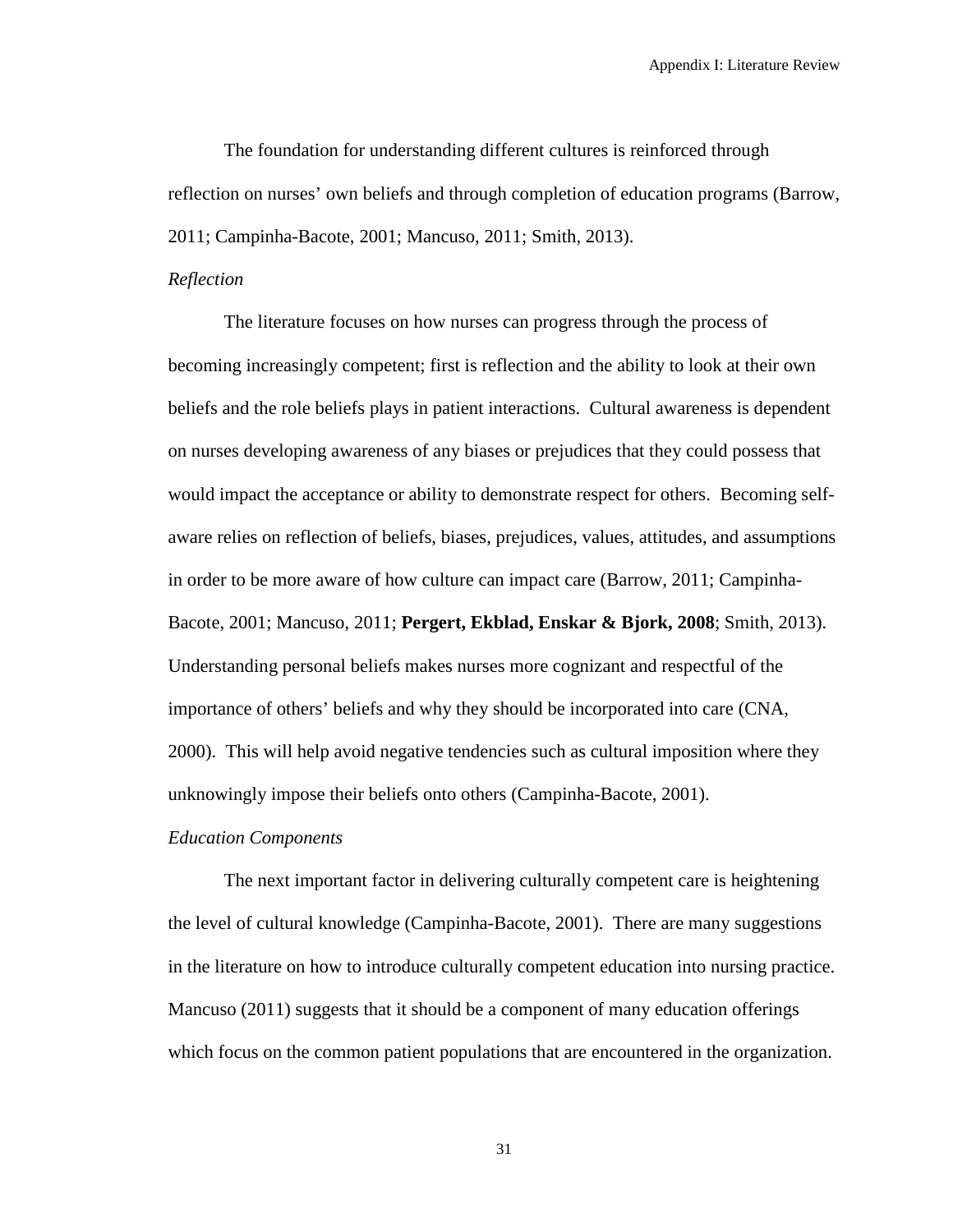Mancuso suggests that the topics should include factors that contribute to health care and its disparities, use of interpreters and other aspects of cross-cultural communication, how to conduct transcultural assessments, and how to integrate cultural needs into the health care delivery. Experiential learning methods are supported when teaching the concept; use of case studies can help individuals learn how to apply new knowledge and skills. However Taylor (2005) reported that due to the vast number of cultures to learn about training should be general in that the care provider gains knowledge and skills to be able to assess and approach any culture. Caution should be given to only focusing attention to one particular culture in order to avoid stereotyping or generalizations.

The CNA (2000) suggests that learning about others should include the types of beliefs and how they may influence care, as well as how they will respond to treatments. There should also be education on how to seek clarification on the patients' perception of health care and its providers, the importance of family involvement, perceptions of death and dying, birth practices, and alternate or traditional therapies.

Allen (2009) conducted a focused search on education strategies and teaching interventions that would build on a student's ability to deliver competent care and address racism. While there was extensive literature found in the search, gaps in the literature indicated that there is a lack of curriculum that will address both increasing cultural competency and antiracism. The review supported teaching nursing students about cultural care and interventions that will improve the skill but this wasn't paired with antiracism. It was suggested that antiracism would be achieved based on the merit of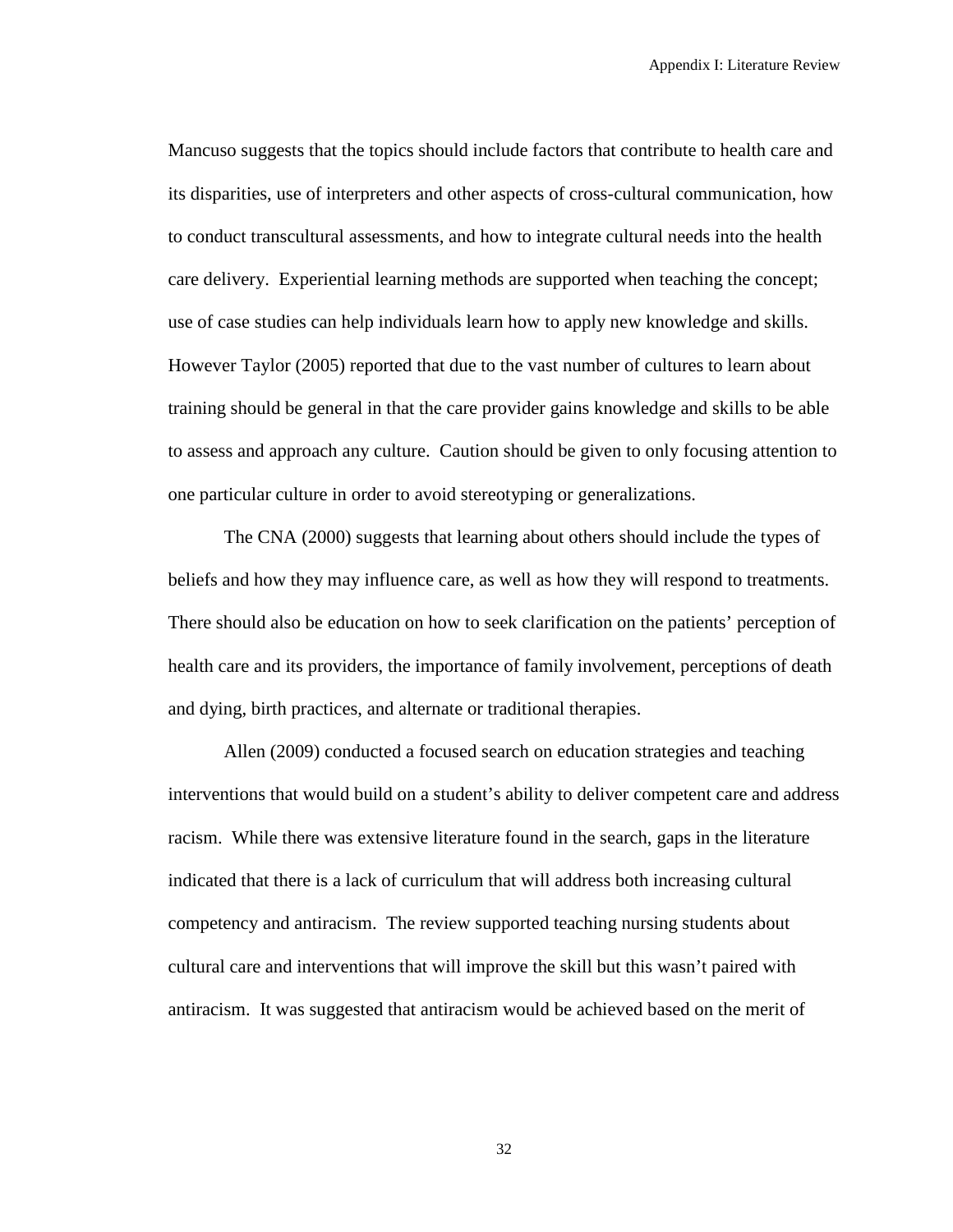educating more about the importance of respecting and including the patient's beliefs into their plan of care.

**McClimens, Brewster and Lewis (2014)** conducted a study that explored challenges experienced by nursing students in providing culturally competent care. They used focus groups from one university and asked how they handled situations that challenged them with communication, food preferences and gender. They conducted four different focus groups on the discussion and had only eighteen nursing students agree to participate. The study identified that education is not enough to prepare the students for negotiating culturally competent care; it needs to be supplemented by experiences and exposure to this focus of care.

#### Assessment Tools

Cultural knowledge and skill can also be developed and integrated into practice with the use of resource manuals and assessment tools. Mancuso (2011) utilized nurse education days to introduce cultural manuals into practice. The reference material discussed the most common cultural encounters for the organization and how to access services such as translation services. Highlighted in the reference manual were descriptions of the key attributes of different cultures. While Mancuso promoted the collection of information on cultural groups for references, she also stressed the importance of individual assessments to identify care preferences. Similar to Taylor (2005) she cautions about including too much information on cultural groups in reference material or in educational programs due to the risk of generalizations and stereotyping an individual's care. Care should not be based on the cultural norm; a care plan should be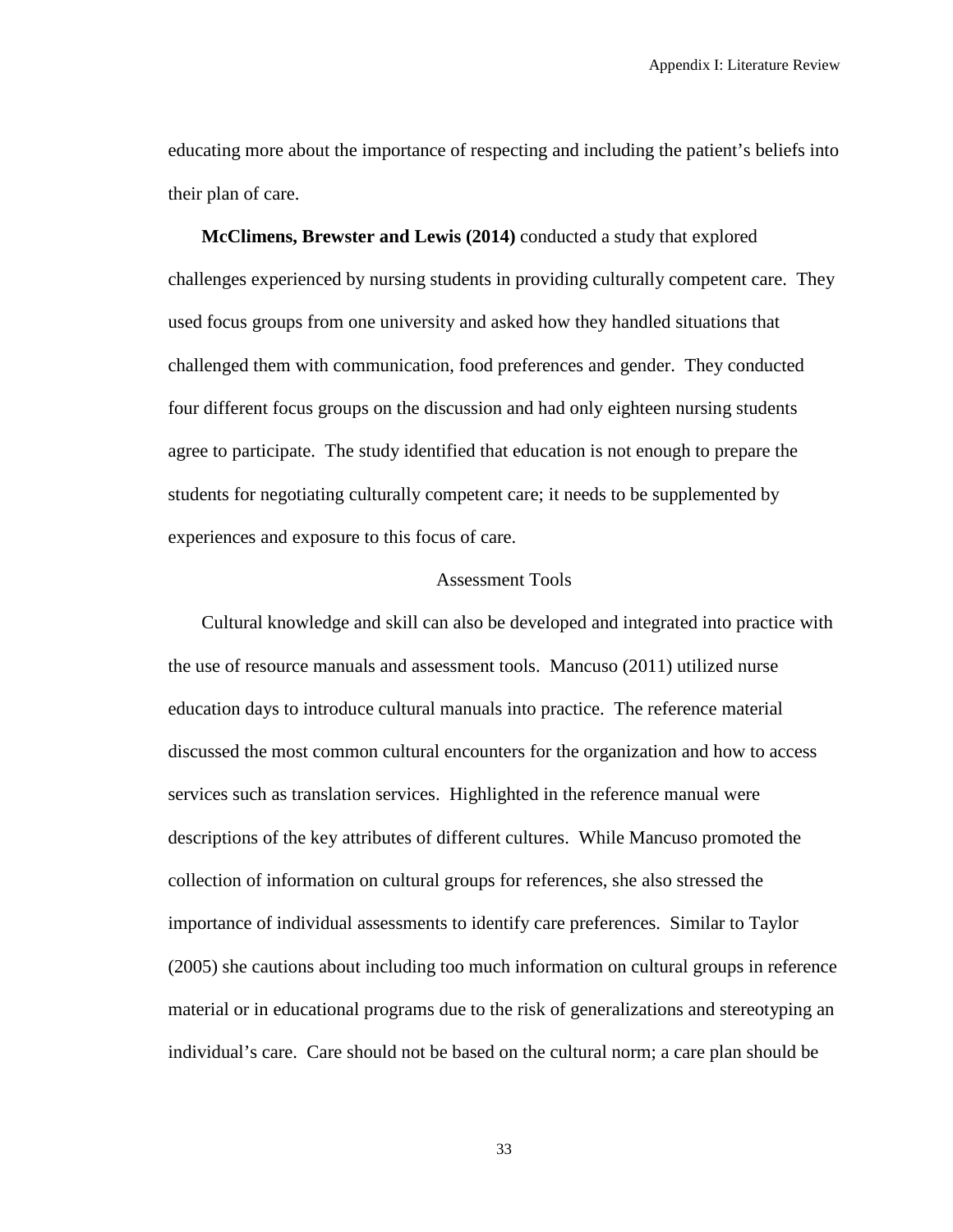developed based on the information gathered about the individual. Severson, Leinonen, Matt-Hensrud and Ruegg (1999) discussed how a Transcultural Patient Care Committee developed a resource manual in the Midwest to provide nurses with an assessment tool to guide them on how to individualize care and provide some general information about various cultural groups. After introducing the manual and a self-learning package on how to use the manual to eight different units an evaluation was completed after eight weeks. The evaluation demonstrated that the nurses found the resource to be useful and helpful in caring for diverse cultural needs. Due to the preliminary success they further distributed the manual and upon further request for additional cultures to be added, the manual was replaced by a website that was able to distribute information in a timelier manner. This same committee developed and disseminated an assessment questionnaire that was to be used on all admissions regardless of race or origin of birth. Questions included factual descriptions about cultural needs such as language and dialect, as well as questions that explored the patient's perceptions of beliefs and healing. However feedback on the tool identified that it required some expansion to also include religious beliefs, dietary considerations, support and home environment. Another suggestion was that the assessment questionnaire should be integrated into the overall admission assessment and not exist as a separate tool.

Campinha-Bacote (2001) discussed an assessment tool that focuses on questions that could be asked in order to assess cultural considerations in a respectful nonjudgemental manner. She gives examples of different acronyms that can be found in the literature to guide the pertinent steps in an assessment; these include: ETHNIC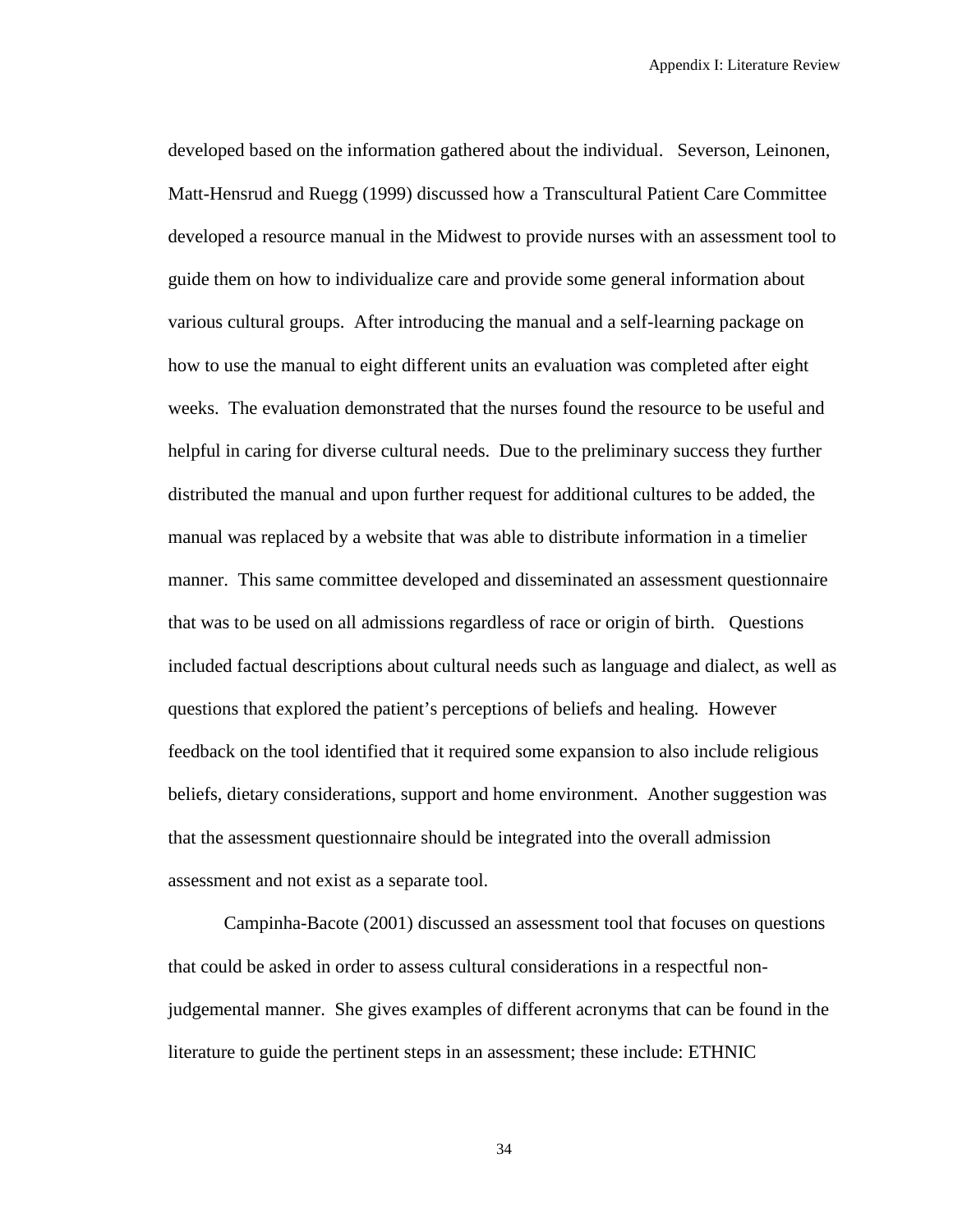(Explanation, Treatment, Healers, Negotiation, Intervention and Collaboration), LEARN (Listen, Explain, Acknowledge, Recommend, Negotiate), or the BATHE (Background, Affect, Trouble, Handling, Empathy). Each system, no matter what the acronym, provides guidance for the same process that involves having the patient explain the problem, what it means to him or her and whether any cultural beliefs regarding the treatment exist. Nurses then provide their perception of the illness and of what the patient is saying to them. An explanation of the treatment plan is included which also involves a time for negotiation or collaboration on how to integrate cultural practices into the prescribed care. The final step is validation that this is the route that the patient wishes to take to determine satisfaction with patient's care plan. While the acronyms guide the necessary steps in a cultural assessment, they do not provide direction to the nurse on which cultural considerations should be assessed.

Assessment models have also been developed that list cultural consideration that should be considered when providing culturally competent care. In 2000, Newman Giger and Davidhizar developed the Transcultural Assessment Model which focuses on the details of:

- 1. Biological variations which include genetic variations and physiologic differences that could lead to drug interactions and susceptibility to diseases.
- 2. Space since violating someone's personal space can lead to feelings of dissatisfaction, noncompliance and early discharge.
- 3. Time due to value placed on how the present shapes the future or has been influenced by the past.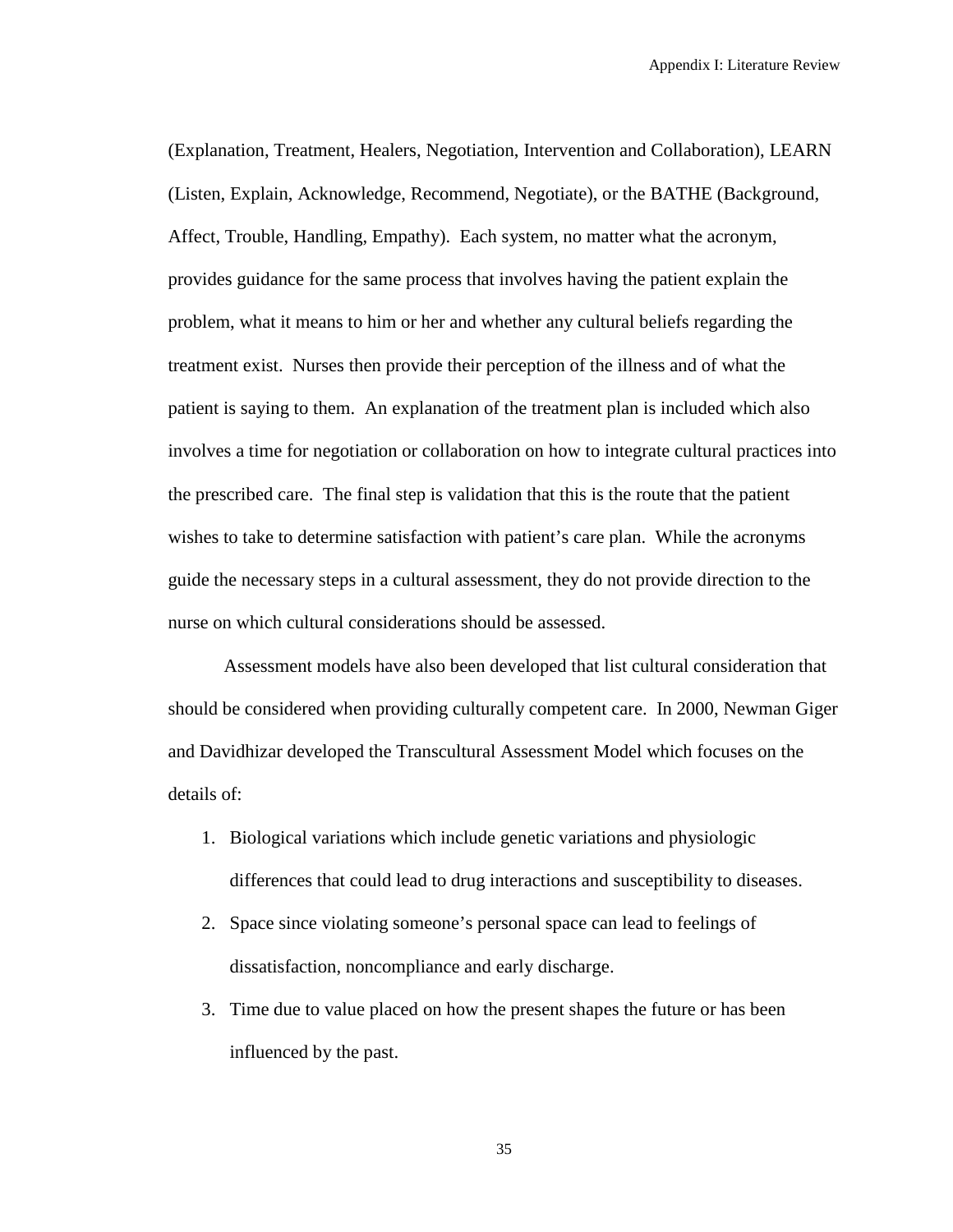- 4. Environmental control related to having a fatalistic view where they feel that health care cannot influence the outcome.
- 5. Food preferences.
- 6. Social organizations and recognizing family structure and the differences in role assignment and decision making. This can also be influenced by the culture's perceptions and attitudes about women and men.
- 7. Communication which identifies language preference and need for translators (Mancuso, 2011; Newman Giger et al., 2006).

Assessment needs to assist the nurse in planning in conjunction with the patient and family the best course of care, allowing care to be individualized (Ardoin & Wilson, 2010; Lowe & Archibald, 2009; Mancuso, 2011; Newman Giger, Davidhizar & Fordham, 2006).

#### *Elements to Assess*

Exploring all elements of a culture may be daunting if the nurse has limited exposure to the skill, however there are some key points in the literature that can be utilized. It is impossible for any practitioner to know the details of every culture and to compound matters, not every individual follows their cultural beliefs to the same extent; focus should be on the individual patient. The practice of patient-centered care will mitigate the risk of generalizing or stereotyping (Barrow, 2011). Throughout the literature the elements within a cultural assessment were fairly consistent. The literature provides many elements that should be assessed but not all assessment tools include all of the elements. Appendix B provides a list of all of the elements that can be considered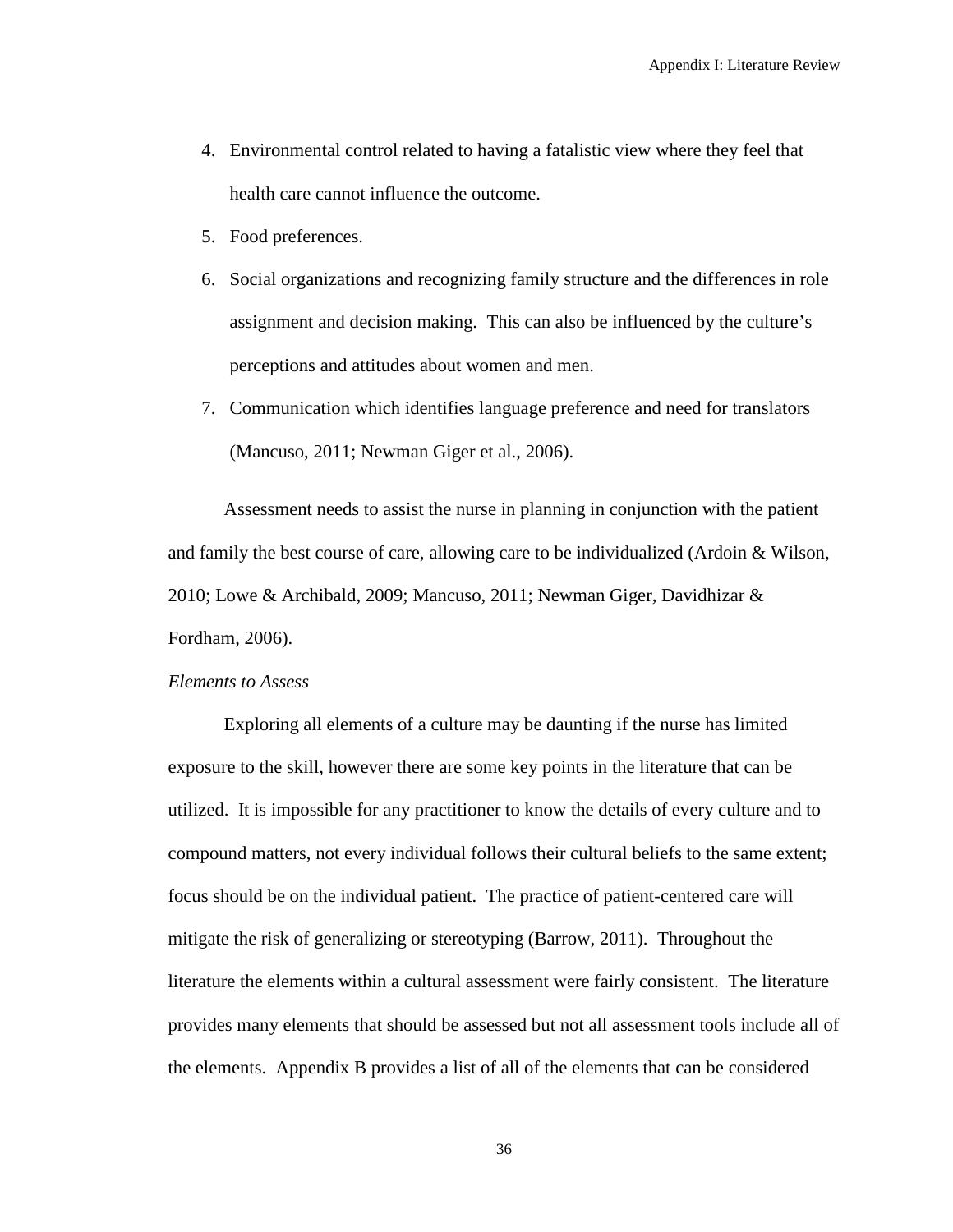during a cultural assessment. The most common assessment areas in the literature were: communication method, eye contact, beliefs, personal space, diet, physical assessments and gender (Becze, 2007; DeRosa & Kochurka, 2006; **McClimens et al., 2014**; Seibert, Stridh-Igo & Zimmerman, 2013).

# *Communication Method and Eye Contact*

Nurses should ask how the patient's culture can be integrated into the plan of care (Smith, 2013). There is a need to identify the primary language with which the patient is most comfortable and then utilize interpretation services if required to deliver care in that language. Use of interpreters over family and friends is preferable since they can assure that they are interpreting both the words and the meanings of health information in a culturally correct context. Use of family could lead to inability to translate the medical context, information could be too sensitive for them to interpret or speak about to each other, and the family may choose to limit what they share with the patient or healthcare provider (Ardoin & Wilson, 2010). With the use of interpreters the nurse should face the patient rather than the interpreter so that they are cued to nonverbal communication intricacies. It is also important to speak in short sentences and avoid medical terminology as this may challenge the interpreter. Like any other interaction there should be a feedback process to validate the conversation and interpretation (CNA, 2000; Barrows, 2011; **Pergert et al., 2008**; Seibert et al., 2013; Taylor, 2005). The use of interpreters has been criticised since they can still be limited in their ability and therefore the validity of their translations may be compromised. Telephone translation services can also be frustrating and limited in availability within an organization, however it may be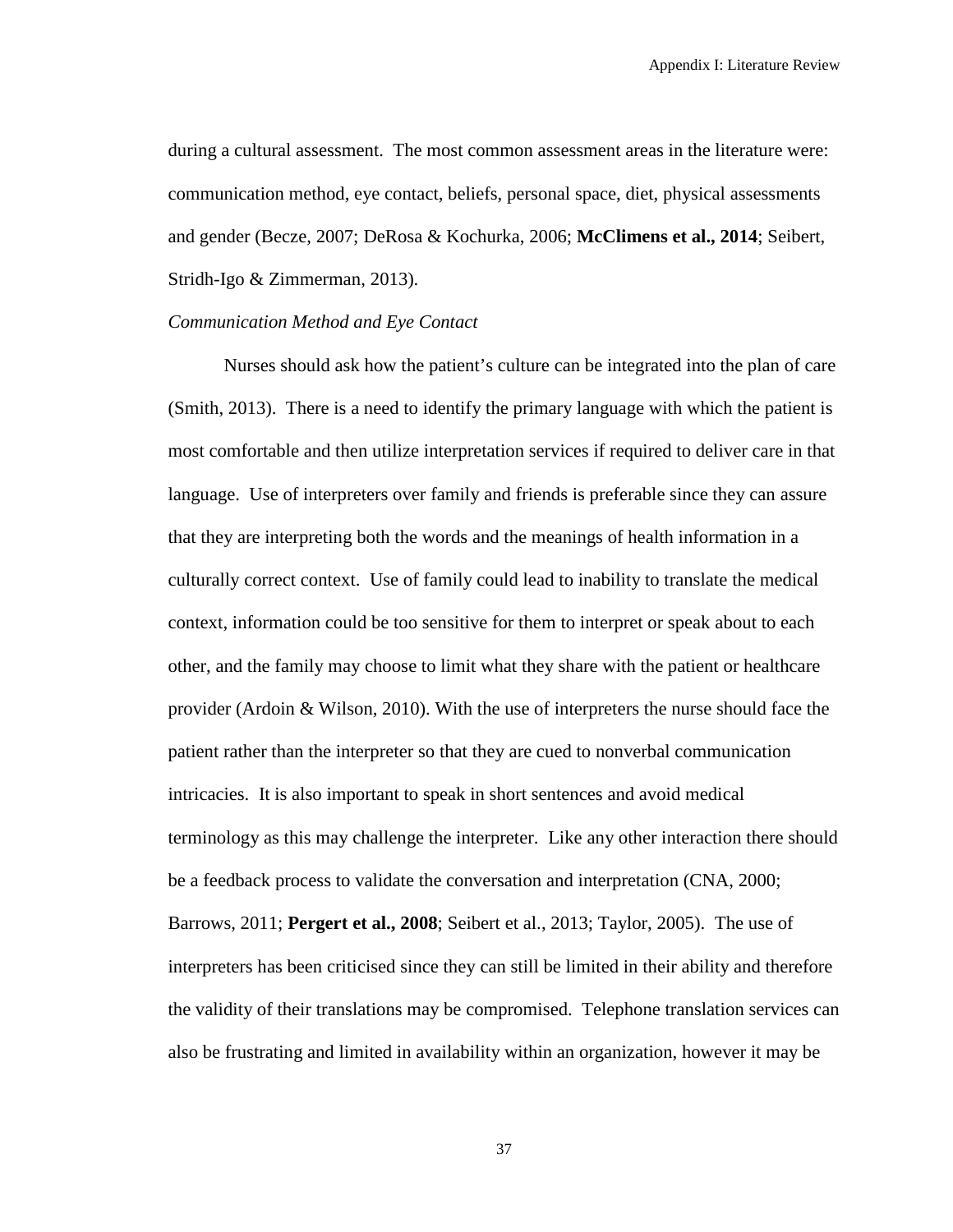the best option when there are no in-person translators available (**McClimens et al., 2014**).

Another key point is to listen closely while paying full attention; therapeutic conversation skills are needed during assessments. Patient-centered care should focus on both verbal and non-verbal cues from both the patient and families. Eye contact should be based on cultural considerations. For some cultures eye contact is perceived to be aggressive so it is important to remember to recognize the action as not always one of non-compliance rather it could be a show of respect to not make eye contact. Validation of this practice at the time of interaction will help eliminate misperceptions (Becze, 2007; **Pergert et al., 2008**). Nurses should refrain from judging or interpreting, listen to their patients' perception of health so that decision making becomes collaborative and constantly seek information on how the culture relates to their patients' health (Seibert et al,. 2013; Smith, 2013). Ineffective consideration of culture can impact the diagnosis of a patient. Diagnosis is based on sets of clinical symptoms and how that is reported by the patient can impact the care they receive. The health history can be compromised if there is failure to consider language barriers. This can also occur if patients feels disrespected since they may not be forthcoming of all pertinent information (Taylor, 2005).

Communication is the key to understanding the health of others and their culture. One model in the literature is the LEARN model. The nurse should: *L*isten with sympathy and understanding, *E*xplain his/her perception, *A*cknowledge and discuss the differences and similarities in perceptions, *R*ecommend treatment, and *N*egotiate agreement on how to proceed (Barrow, 2011; Campinha-Bacote, 2001). The literature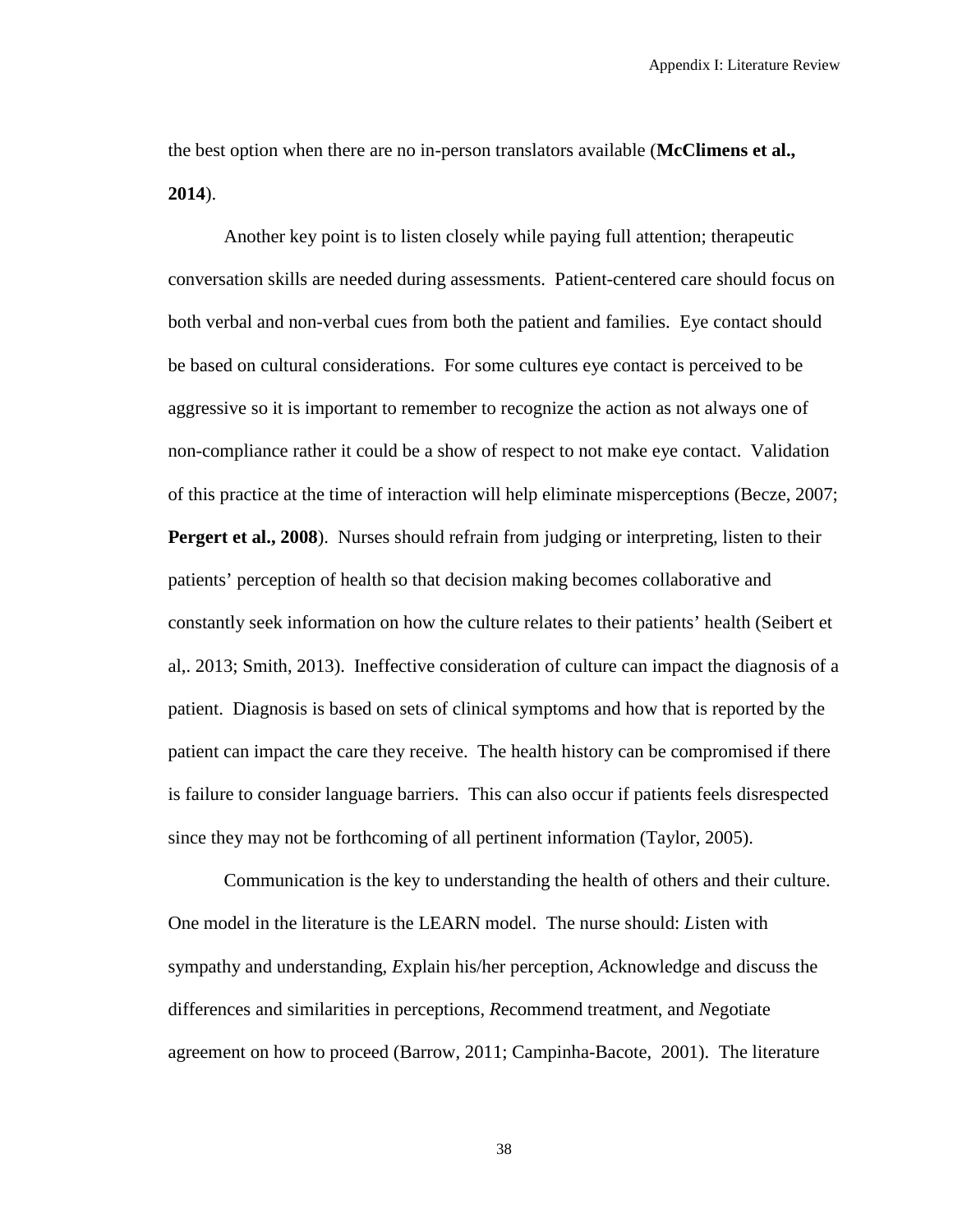also identifies the need to ensure availability of aids to help with ensuring the patient's understanding of the information provided. An example of this is providing written information in the patient's language of choice (Taylor, 2005).

#### *Beliefs*

It is important to identify religious or spiritual beliefs and the implications they can have for the individual; they can be either instrumental or detrimental in support and recovery for the individual. Religious beliefs can range from a support network to the use of symbols, rituals or items that will expedite recovery. Use of community programs is one way to assist patients in finding the support networks that are relevant to their beliefs (Seibert et al., 2013).

#### *Personal Space*

There was very little literature that discussed personal space, however for some cultures there is an associated comfort level with varying degrees of personal space. The patient may require the nurse to maintain a certain distance in order to be comfortable (Becze, 2007).

#### *Diet*

There are foods that are forbidden in certain cultures; these include but are not limited to pork, shellfish and gelatin (Becze, 2007). Use of dieticians can assist in modifying diets to ensure that the patient receives the correct dietary requirements while respecting cultural considerations (Seibert et al., 2013).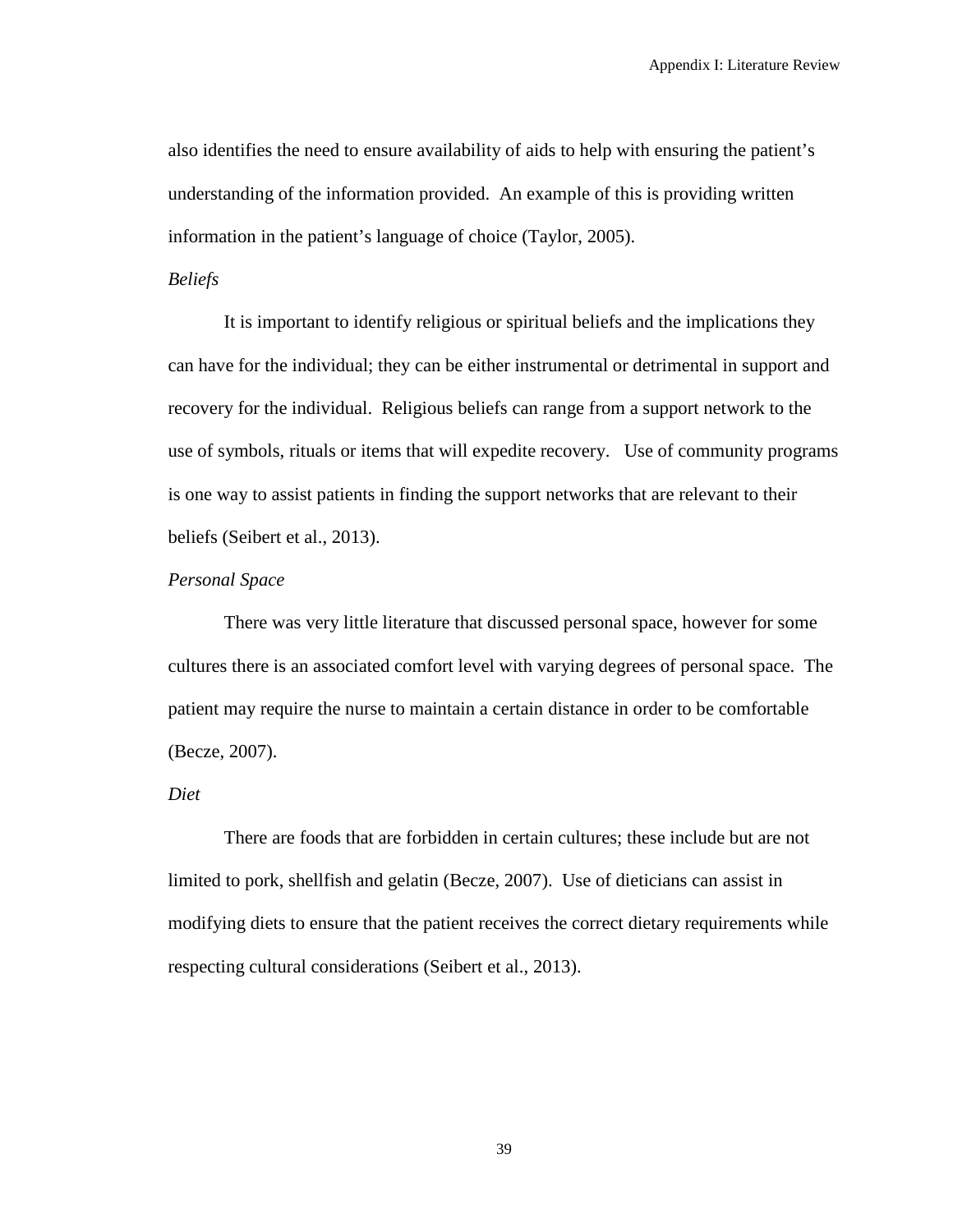#### *Physical Assessment*

It is important to first identify the culture of origin correctly and not rely solely on physical traits. This will also give nurses the opportunity to identify the correct support networks within the organization (Seibert et al., 2013). Physical assessment should be culturally based, giving considerations to different traits or disease processes based on race. For many environments resource manuals can be developed that focus on the cultures that are predominant in an area (Smith, 2013).

#### *Gender*

Due to cultural beliefs, some patients have strong perceptions about gender and will have requirements for the gender of their nurse or any clinician. Recognizing this preference and when possible adhering to it will not only demonstrate respect but will also eliminate undue stress for the patient (**McClimens et al., 2014**).

# Summary of the Literature

Overall the literature explores different frameworks that describe the progression nurses follow in order to develop the ability to provide culturally sensitive care. Based on the frameworks, assessment tools and education programs are developed that will assist this progression and integration of culturally sensitive care into practice. Assessment tools are promoted to guide nurses on what characteristics of culture nurses should assess and integrate into a patient's care plan. The assessment tool is paired with suggested questions of some elements that will provide insight into better assessing the characteristics. Education is also promoted in the literature so that nurses are taught the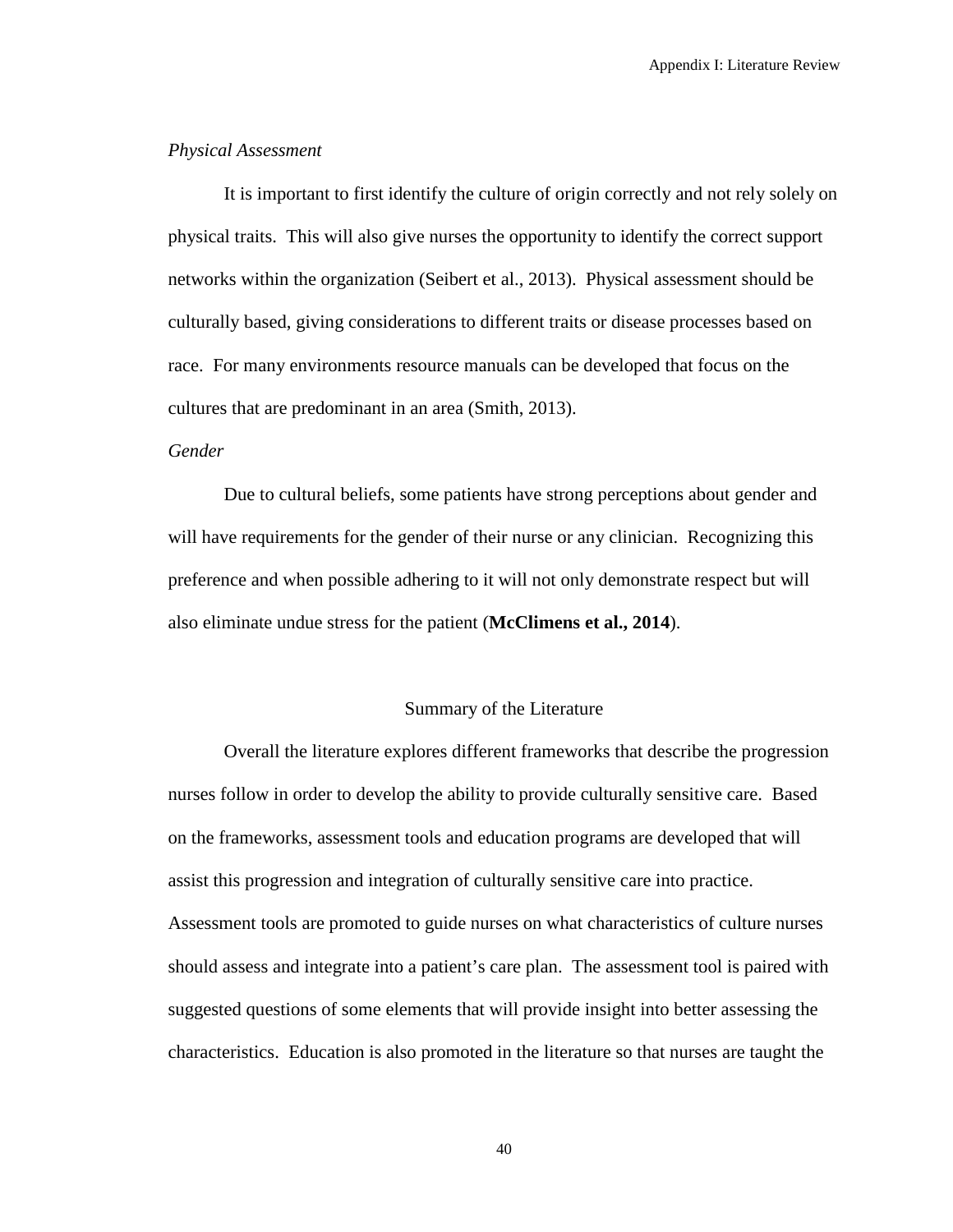elements of importance when providing culturally competent care. Developing the ability to provide culturally competent care cannot solely occur in the classroom; it needs to be reinforced through experiential learning since exposure to cultural encounters will strengthen the nurse's level of capability in providing culturally competent care. However having an assessment tool, knowing questions to be asked and the education programs alone will not guide nurses on how to individualize care. What is needed is a resource manual that will guide nurses on what they should assess, reason for assessment, how to assess and then what resources or strategies can be employed in order to integrate the information into their care plan so that it is reflective of cultural needs.

#### Conclusion

The nurse plays an integral role as the "cultural broker" during a patient's episode of care and a part of this role is to recognize the challenges of culture, overcome barriers and negotiate the care practices (Mancuso, 2011, p.174). This literature review demonstrates that the ability of the nurse to deliver culturally competent care is a process that requires education, exposure and the provision of the necessary assessment tools. Nurses need to be aware of not only how to individualize care but also how to avail of services within an organization to achieve this focus. Although there are a number of tools available in the literature, none seemed to address all desired aspects. The development of a locally relevant tool kit for nurses would give them a guide when assessing cultural considerations and also provide the appropriate references on how to avail of the pertinent services.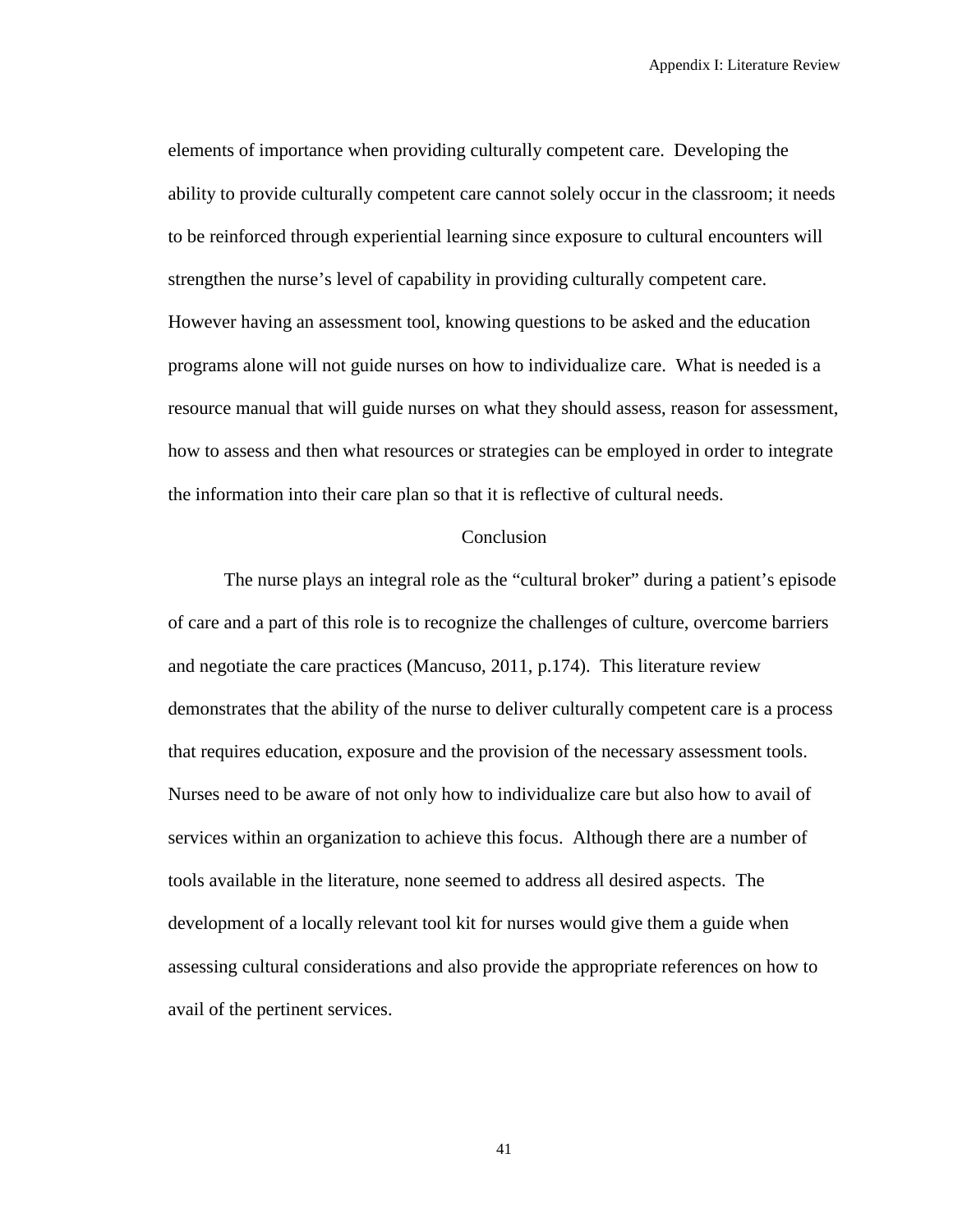#### References

- Allen, J. (2009). Improving cross-cultural care and antiracism in nursing education: A literature review. *Nurse Education Today,* 30(2010), 314-320, Doi: 10.1016/j.nedt.2009.08.007.
- Ardoin, K.B. & Wilson, K.B., (2010). Cultural diversity: What role does it play in patient safety. *Nursing for Women's Health,* 14(4), 322-326.
- Barnes, D.M., Craig, K.K. & Chambers, K.B. (2000). A review of the concept of culture in holistic nursing literature. *Journal of Holistic Nursing,* 18(3), 207-221, Doi: 10.1177/089801010001800303.
- Barrow, S.L. (2011). Becoming culturally competent. *Dental Abstracts,* 56(3), 137-139.
- Becze, E. (2007). Learn to be sensitive to patients' cultural differences. *Oncology Nursing Society Connect,* November, 31.
- Bourque Bearskin, R.L. (2011). A critical lens on culture in nursing practice. *Nursing Ethics,* 18(4), 548-559. Doi: 10.1177/0969733011408048.
- Campinha-Bacote, J. (2001). A guiding framework for delivering culturally competent services in case management. *TCM,* 48-52. Doi: 10.1067/mcm.2001.114902.
- Canadian Nurses Association (2000). Cultural diversity Changes, and challenges. *Nursing Now: Issues and Trends in Canadian Nursing,* 7.
- DeRosa, N. & Kochurka, K. (2006). Implement culturally competent healthcare in your workplace. *Nursing Management,* October, 18-26.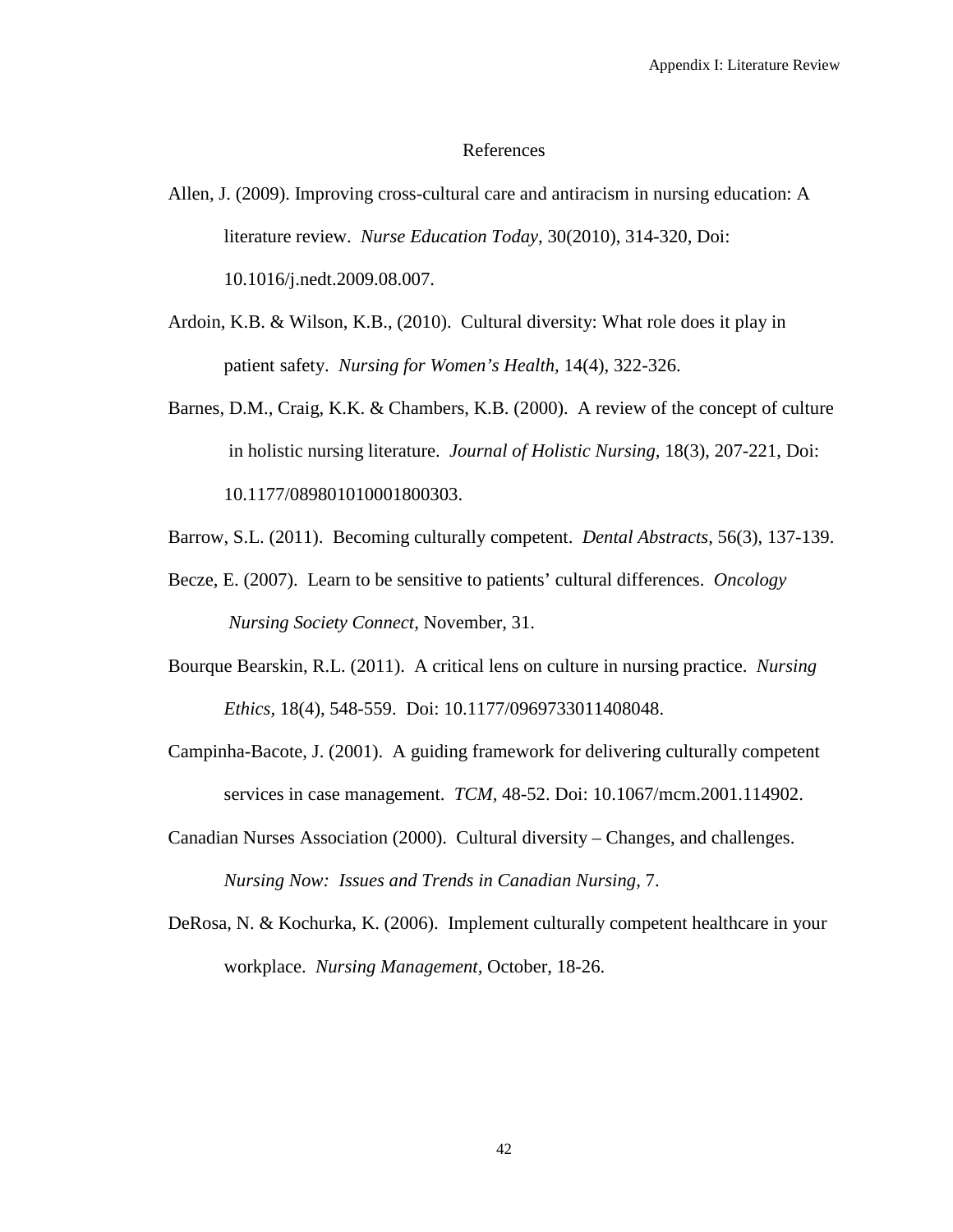- Hern, M.J., Vaughn, G., Mason, D. & Weitkamp, T. (2005). Creating an international nursing practice and education workplace. *Journal of Pediatric Nursing,* 20(1), 34-4.
- Jeffreys, M. (2008). Dynamics of diversity: Becoming better nurses through diversity awareness. 36-41. Retrieved from: [www.nsna.org](http://www.nsna.org/)
- Lowe, J. & Archibald, C. (2009). Cultural diversity: The intention of nursing. *Nursing Forum*, 44(1), 11-18.
- Mancuso, L. (2011). A customized, integrated approach to cultural competence education. *Journal for Nurses in Staff Development,* 27(4), 170-180.
- McClimens, A., Brewster, J., & Lewis, R. (2014). Recognizing and respecting patients' cultural diversity. *Nursing Standard,* 28(28), 45-52.
- Newman Giger, J., Davidhizar, R.E., & Fordham, P. (2006). Multi-cultural and multiethnic considerations and advanced directives: Developing cultural competency. *Journal of Cultural Diversity,* 13(1), 3-9.
- Pergert, P., Ekblad, S., Enskar, K., & Bjork, O. (2008). Bridging obstacles to transcultural caring relationships – Tools discovered through interviews with staff in pediatric oncology care. *European Journal of Oncology Nursing,* 12, 35-43. Doi: 10.1016/j.ejon.2007.07.006.
- Seibert, P.S., Stridh-Igo, P., & Zimmerman, C.G. (2013). A checklist to facilitate cultural awareness and sensitivity. *Journal of Medical Ethics,* 28, 143-146, Doi: 10.1136/jme.28.3.143.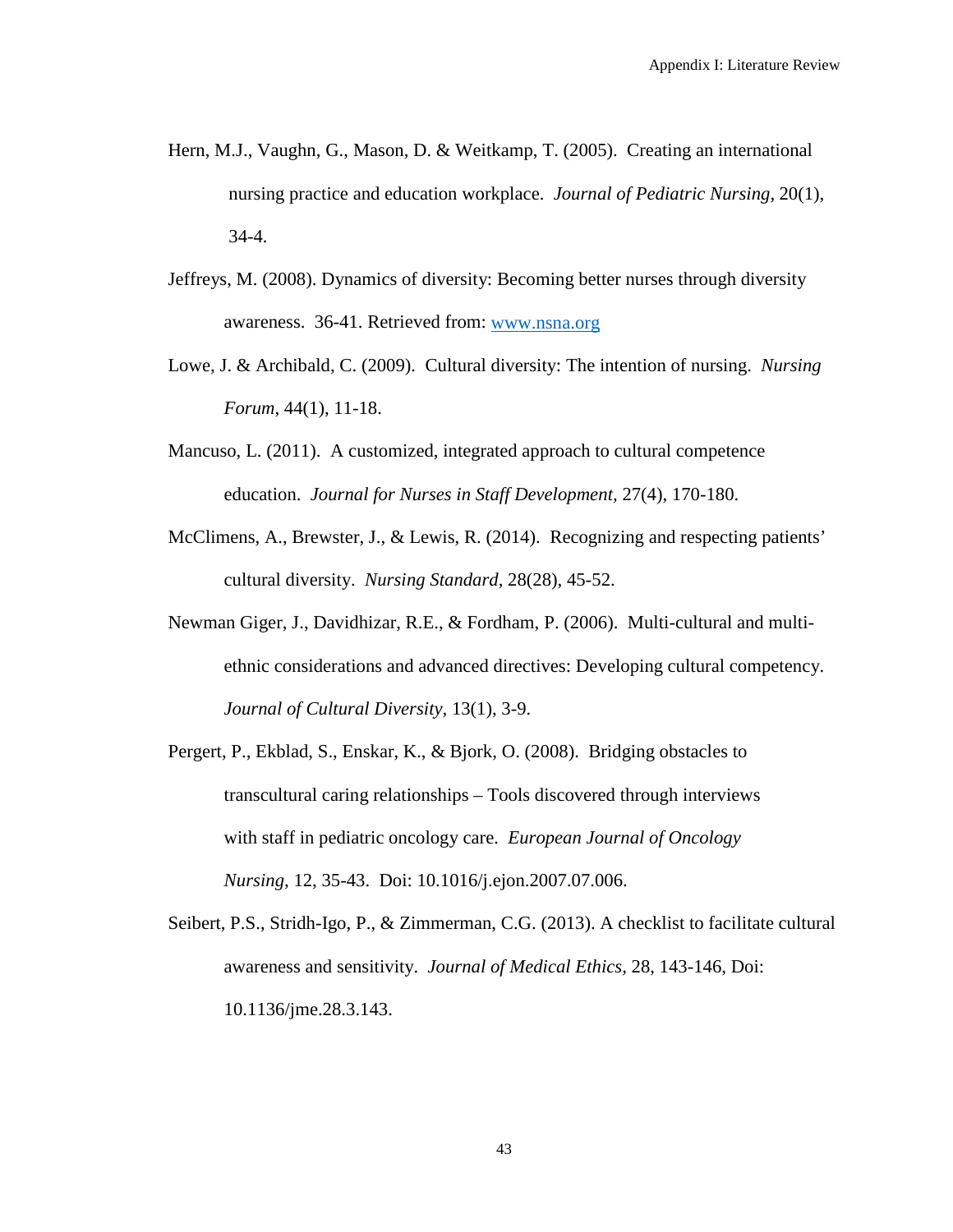Severson, M.A., Leinonen, S.J., Matt-Hensrud, N.N., & Ruegg, J. A., (1999).

Transcultural patient care committee: Actualizing concepts and developing skills. *Journal for Nurses in Staff Development,* 15(4), 141-147.

Smith, L.S. (2013). Reaching for cultural competence. *Nursing,* 30-37, Doi:

10.1097/01.NURSE.0000429794.17073.87.

Taylor, R. (2005). Addressing barriers to cultural competence. *Journal for Nurses in Staff Development,* 21(4), 135/142.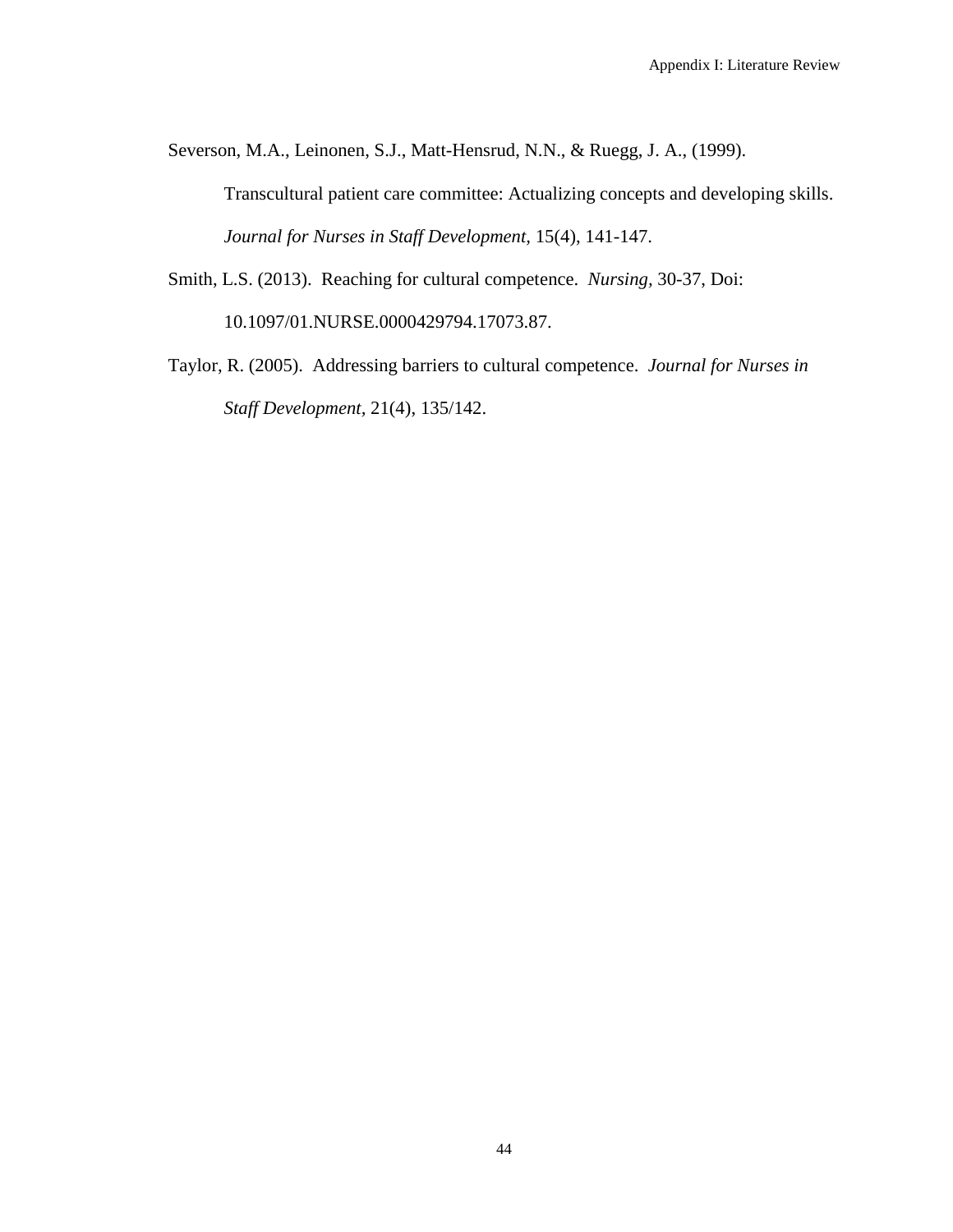| <b>Author/Year</b>                      | <b>Study Design/</b>                                                                                                                                                                                                                                                                                                                                                                                                                                                                            |                             | <b>Results/ Relevant</b>                                                                                                                                                                                                                                                                                                                                                                                                                                    |                                                  | <b>Comments</b>                                                                                                                                                                                                                                                                                                                                                                |
|-----------------------------------------|-------------------------------------------------------------------------------------------------------------------------------------------------------------------------------------------------------------------------------------------------------------------------------------------------------------------------------------------------------------------------------------------------------------------------------------------------------------------------------------------------|-----------------------------|-------------------------------------------------------------------------------------------------------------------------------------------------------------------------------------------------------------------------------------------------------------------------------------------------------------------------------------------------------------------------------------------------------------------------------------------------------------|--------------------------------------------------|--------------------------------------------------------------------------------------------------------------------------------------------------------------------------------------------------------------------------------------------------------------------------------------------------------------------------------------------------------------------------------|
| <b>Published</b>                        | <b>Sampling/Setting</b>                                                                                                                                                                                                                                                                                                                                                                                                                                                                         |                             | <b>Outcomes</b>                                                                                                                                                                                                                                                                                                                                                                                                                                             |                                                  |                                                                                                                                                                                                                                                                                                                                                                                |
|                                         | <b>Characteristics</b>                                                                                                                                                                                                                                                                                                                                                                                                                                                                          |                             |                                                                                                                                                                                                                                                                                                                                                                                                                                                             |                                                  |                                                                                                                                                                                                                                                                                                                                                                                |
| McClimens,<br>Brewster &<br>Lewis, 2014 | Objective:<br>Retrospective<br>examination of the<br>practices of nursing<br>students when caring<br>for patients from<br>unfamiliar cultures.<br><b>Study Design:</b><br>Phenomenological<br>method utilizing 30<br>minute focus group<br>discussions.<br>Sample: 18 nursing<br>students in total<br>participated.<br>Representation from<br>adult nursing, mental<br>health nursing and<br>learning disability<br>nursing.<br>Setting: Sheffield<br>Hallam University,<br>Sheffield, England. | $\bullet$<br>$\bullet$<br>٠ | Communication<br>breakdown, food and<br>gender were<br>identified as the<br>common challenges<br>faced by nursing<br>students when faced<br>with different<br>cultures.<br>Students require<br>more exposure to<br>different cultures in<br>order to develop the<br>ability to implement<br>culturally competent<br>care.<br>Ability to deliver<br>culturally competent<br>care is achieved<br>through a<br>combination of<br>education and<br>experiences. | $\bullet$<br>$\bullet$<br>$\bullet$<br>$\bullet$ | Ethical approval was<br>obtained from the<br>faculty's research ethics<br>committee.<br>Content analysis was<br>used to identify themes<br>from the collected data.<br>Results were interpreted<br>by two researchers with<br>a third independent<br>colleague to verify.<br>Demographics of the<br>region may have limited<br>students' experiences<br>with various cultures. |

|  |  |  | <b>Appendix A: Literature Summary Tables</b> |  |
|--|--|--|----------------------------------------------|--|
|--|--|--|----------------------------------------------|--|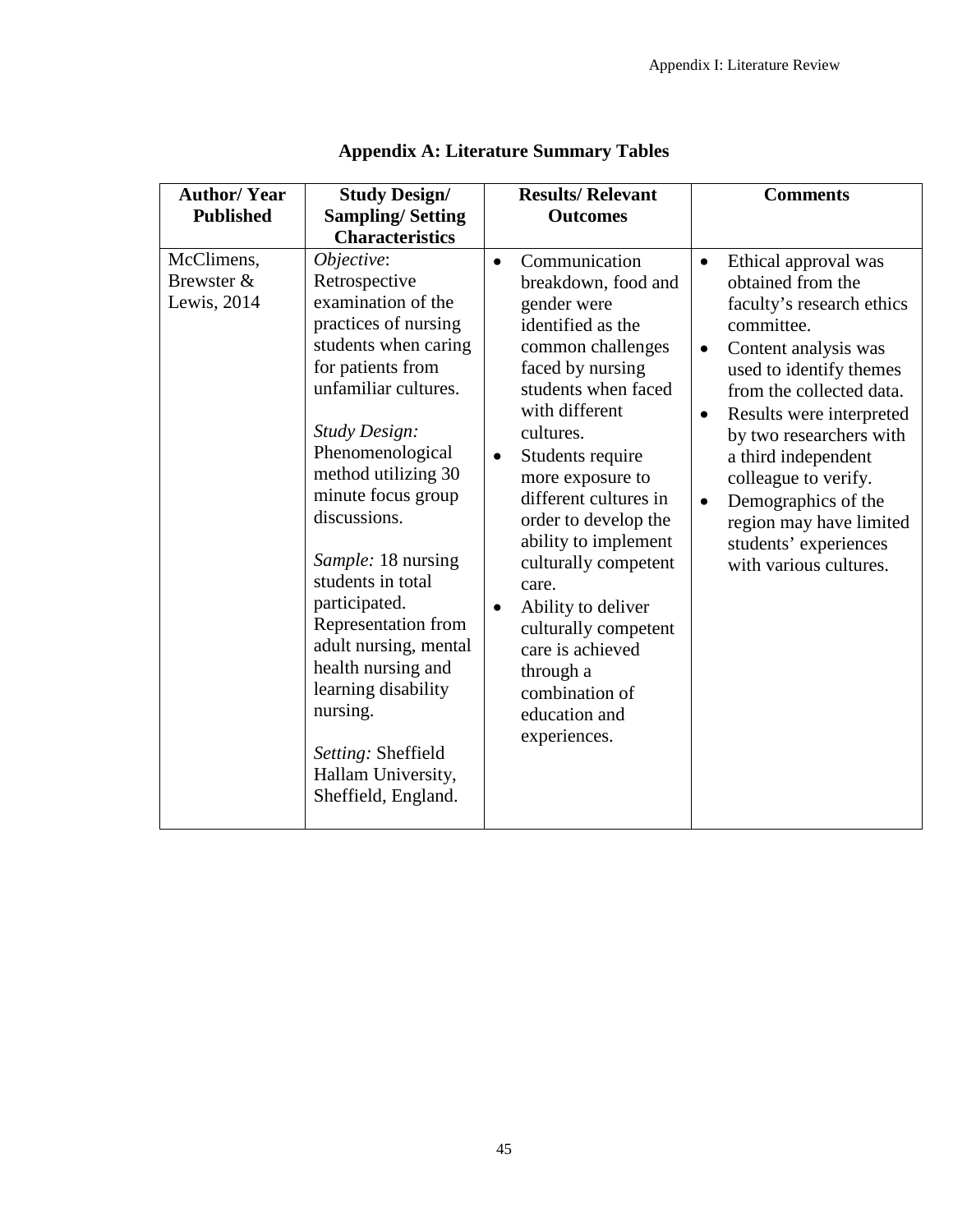| <b>Author/Year</b><br><b>Published</b>      | <b>Study Design/</b><br><b>Sampling/Setting</b><br><b>Characteristics</b>                                                                                                                                                                                                                                                                                                                                                                                                                                                | <b>Results/ Relevant</b><br><b>Outcomes</b>                                                                                                                                                                                                                                                                                                                                                                                                                                                                                                                   | <b>Comments</b>                                                                                                                                                                                                                                                                                                                   |
|---------------------------------------------|--------------------------------------------------------------------------------------------------------------------------------------------------------------------------------------------------------------------------------------------------------------------------------------------------------------------------------------------------------------------------------------------------------------------------------------------------------------------------------------------------------------------------|---------------------------------------------------------------------------------------------------------------------------------------------------------------------------------------------------------------------------------------------------------------------------------------------------------------------------------------------------------------------------------------------------------------------------------------------------------------------------------------------------------------------------------------------------------------|-----------------------------------------------------------------------------------------------------------------------------------------------------------------------------------------------------------------------------------------------------------------------------------------------------------------------------------|
| Pergert, Ekblad,<br>Enskar & Bjork,<br>2008 | Objective: To<br>examine how health<br>care workers from<br>pediatric oncology<br>overcome cultural<br>differences when<br>delivering patient<br>care.<br><b>Study Design:</b><br>Comparative analysis<br>of data collected<br>from focus groups<br>and individual<br>interviews.<br>Sample: 24 females<br>and 11 males<br>participated in focus<br>groups with a<br>mixture of doctors,<br>nurses, consultant<br>nurses and medical<br>aides. 5 female<br>nurses participated in<br>the interviews.<br>Setting: Sweden. | Bridging is the use<br>$\bullet$<br>of various tools<br>such as<br>communication<br>tools, transcultural<br>tools and<br>organizational tools,<br>to overcome<br>obstacles.<br>Culturally<br>$\bullet$<br>competent care<br>involves the use of<br>cross-cultural<br>communication<br>skills.<br>Organizational tools<br>such as policy<br>development are<br>essential to promote<br>positive cultural<br>care.<br><b>Transcultural tools</b><br>$\bullet$<br>need to reflect that<br>each patient has<br>individual need and<br>to prevent<br>stereotyping. | Purposive and<br>$\bullet$<br>convenience sampling<br>used to obtain sample.<br>Ethical approval was<br>received by the Ethical<br><b>Research Committee at</b><br>the Karolinska<br>Institute.<br>The study only<br>$\bullet$<br>examined the<br>perspective of the<br>health care staff and<br>not of the patient or<br>family. |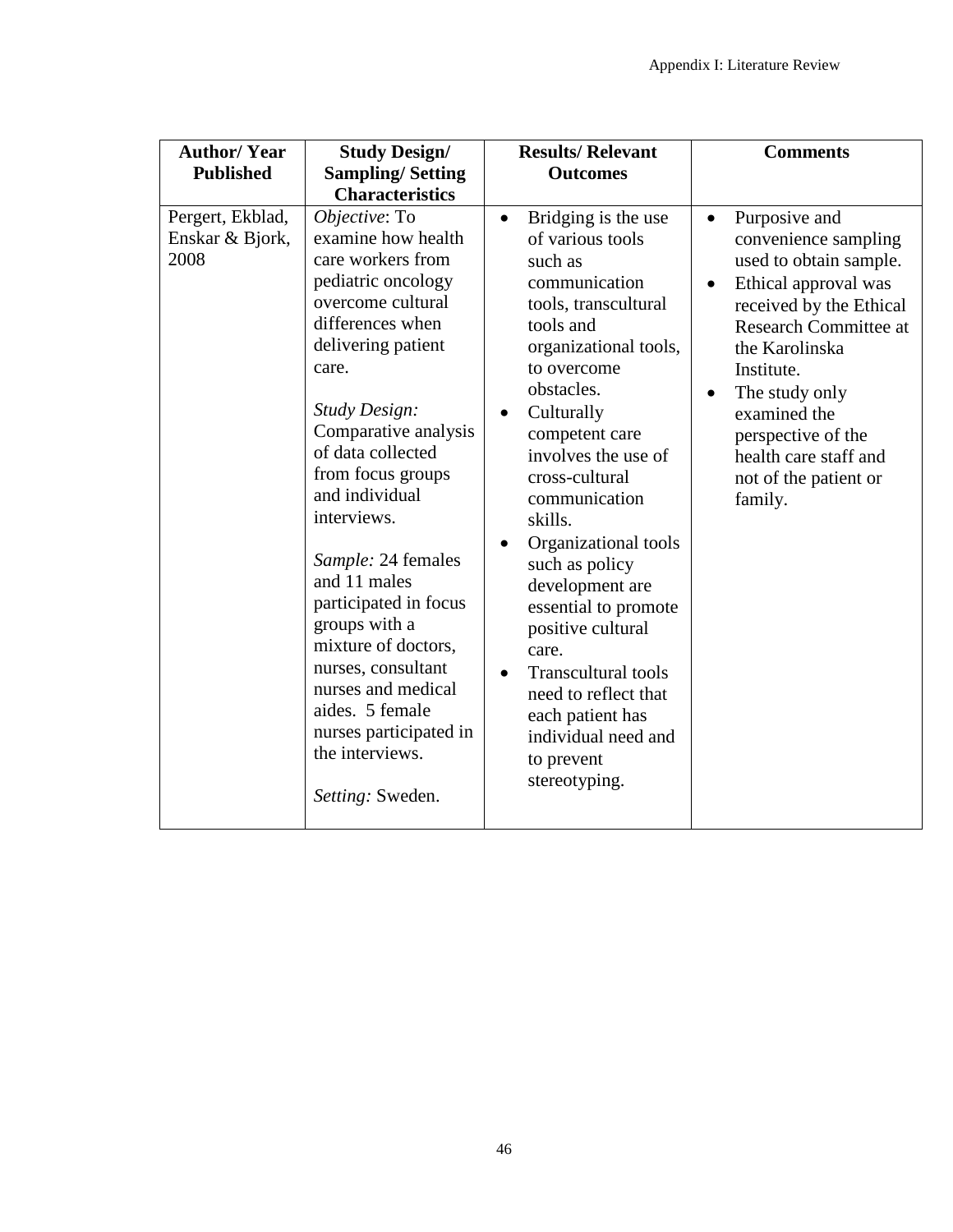| Category                      | <b>Reason for</b>                                                                                                                                                                                                                                                             | <b>Assessment Cues and</b>                                                                                                                                                                                                                                                                                                                                                                                        | <b>References</b>                                                                                                                                                                             |
|-------------------------------|-------------------------------------------------------------------------------------------------------------------------------------------------------------------------------------------------------------------------------------------------------------------------------|-------------------------------------------------------------------------------------------------------------------------------------------------------------------------------------------------------------------------------------------------------------------------------------------------------------------------------------------------------------------------------------------------------------------|-----------------------------------------------------------------------------------------------------------------------------------------------------------------------------------------------|
|                               | <b>Assessment</b>                                                                                                                                                                                                                                                             | <b>Sample Questions</b>                                                                                                                                                                                                                                                                                                                                                                                           |                                                                                                                                                                                               |
| Communication -<br>Verbal     | Identify the<br>$\bullet$<br>preferred<br>language for<br>communication.<br>Identify how well<br>the individual<br>can speak<br>English and<br>whether a<br>translator is<br>needed.<br>Identify level of<br>comprehension<br>regarding the<br>illness and<br>treatment plan. | Do you feel<br>$\bullet$<br>comfortable speaking<br>English?<br>Understanding<br>English? Reading<br>English?<br>Would you like to<br>$\bullet$<br>have a translator?<br>Who have you used<br>in the past to help<br>with translating?<br>Would you like<br>$\bullet$<br>translated materials to<br>read about your<br>health problem?<br>Does the patient or<br>$\bullet$<br>family understand the<br>situation? | Becze, E.<br>(2007);<br>DeRosa, N. &<br>Kochurka, K.<br>(2006);<br>Mancuso, L.<br>(2011);<br>McClimens, A.<br>(2014);<br>Seibert, P.S.,<br>Stridh-Igo, P.,<br>Zimmerman,<br>C.G. (2002).      |
| Communication -<br>Non-verbal | To develop<br>$\bullet$<br>therapeutic<br>communication<br>and heighten<br>awareness of<br>important cues.                                                                                                                                                                    | Be aware of visual cues:<br>Gestures and Affect -<br>$\bullet$<br>stoic or expressive<br>manner;<br>Eye contact $-$<br>$\bullet$<br>perception of direct<br>eye contact; whether<br>it is perceived as<br>aggressive or<br>impolite. Sign of<br>respect for some<br>cultures is a<br>downward gaze; and<br>Body posture.                                                                                          | Becze, E.<br>(2007);<br>Mancuso, L.<br>(2011);<br>Newman<br>Giger, J.,<br>Davidhizer,<br>R.E., &<br>Fordham, P.<br>(2006);<br>Seibert, P.S.,<br>Stridh-Igo, P.,<br>Zimmerman,<br>C.G. (2002). |

# **Appendix B: Summary of Key Cultural Considerations**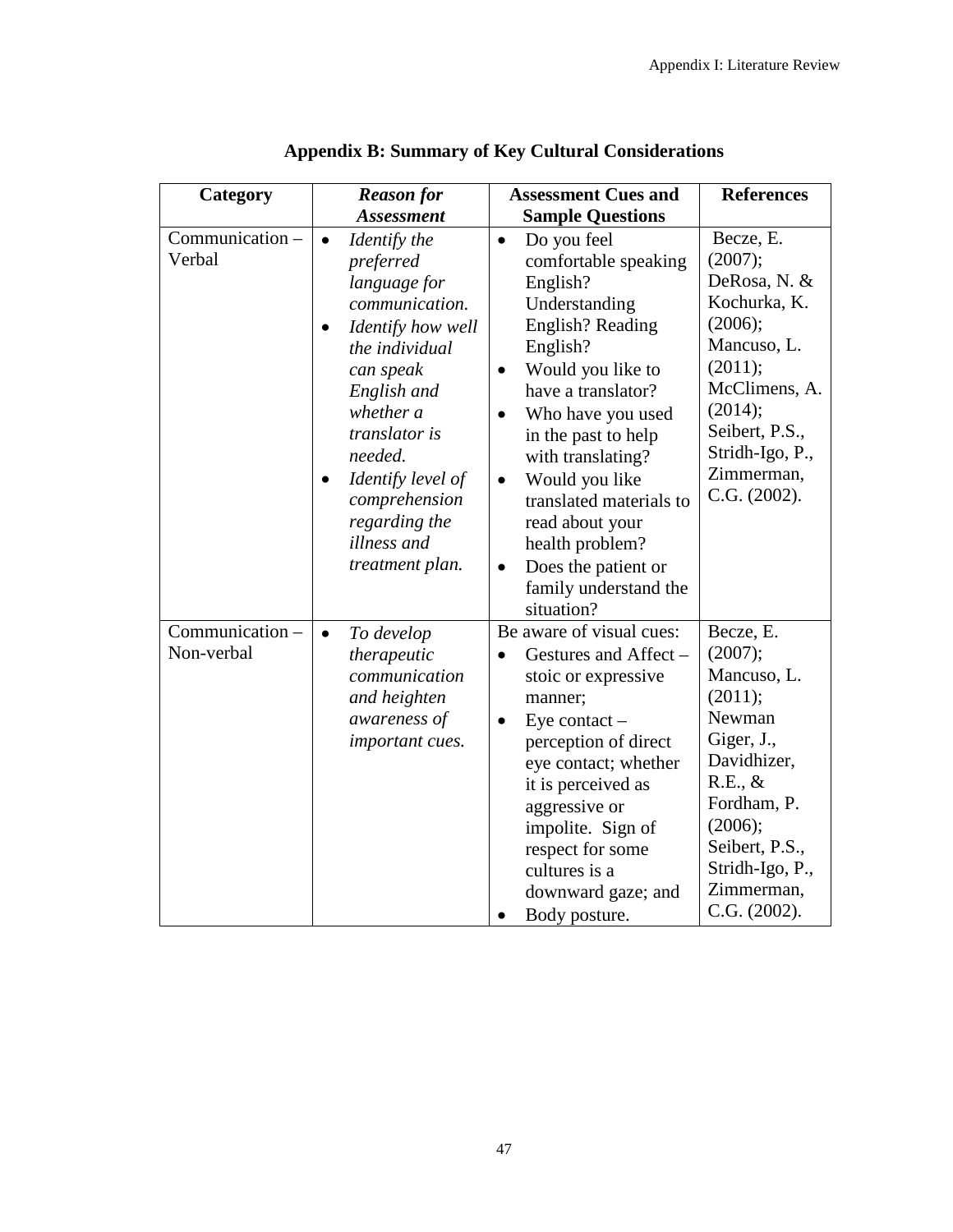| Category                      | $\bullet$                                        | <b>Reason for</b>                                                                                                                                                                                                                                              | $\bullet$         | <b>Assessment Cues and</b>                                                                                                                                                                                                                                                                                                                                                                                                                                          | <b>References</b>                              |
|-------------------------------|--------------------------------------------------|----------------------------------------------------------------------------------------------------------------------------------------------------------------------------------------------------------------------------------------------------------------|-------------------|---------------------------------------------------------------------------------------------------------------------------------------------------------------------------------------------------------------------------------------------------------------------------------------------------------------------------------------------------------------------------------------------------------------------------------------------------------------------|------------------------------------------------|
|                               |                                                  | <b>Assessment</b>                                                                                                                                                                                                                                              |                   | <b>Sample Questions</b>                                                                                                                                                                                                                                                                                                                                                                                                                                             |                                                |
| <b>Personal Space</b>         | $\bullet$<br>$\bullet$<br>$\bullet$<br>$\bullet$ | Determine<br>boundaries and<br>respectful<br>distances.<br>Develop<br>strategies to<br>accommodate<br>while meeting<br>care needs.<br>Determine the<br>level of comfort<br>with closeness<br>and whether it is<br>a sign of caring.<br>Determine<br>respectful | ask:<br>$\bullet$ | Be aware of visual cues<br>that will prompt you to<br>Is there a distance that I<br>should maintain to<br>make you comfortable?<br>Is there a reason that<br>you are uncomfortable<br>when I stand here?<br>Before you perform a<br>procedure that requires you<br>to invade the space<br>preference you should<br>inform the patient of your<br>actions.                                                                                                           | Becze, E.<br>(2007);<br>Mancuso, L.<br>(2011). |
| Modesty and<br>Personal Touch | $\bullet$                                        | distances.<br>Determine<br>strategies to<br>accommodate<br>preferences<br>while meeting<br>care needs.                                                                                                                                                         | $\bullet$         | Be aware of visual cues<br>that will prompt you to<br>clarify the patient's<br>comfort level with<br>$modesty - e.g.,$<br>ensuring certain areas<br>of the body remain<br>covered.<br>Be aware of visual cues<br>that will prompt you to<br>clarify with the patient<br>the preferred comfort<br>level with touch.<br>Before you perform a<br>procedure that requires<br>you to invade the space<br>preference you should<br>inform the patient of<br>your actions. | Becze, E.<br>(2007);<br>Mancuso, L.<br>(2011). |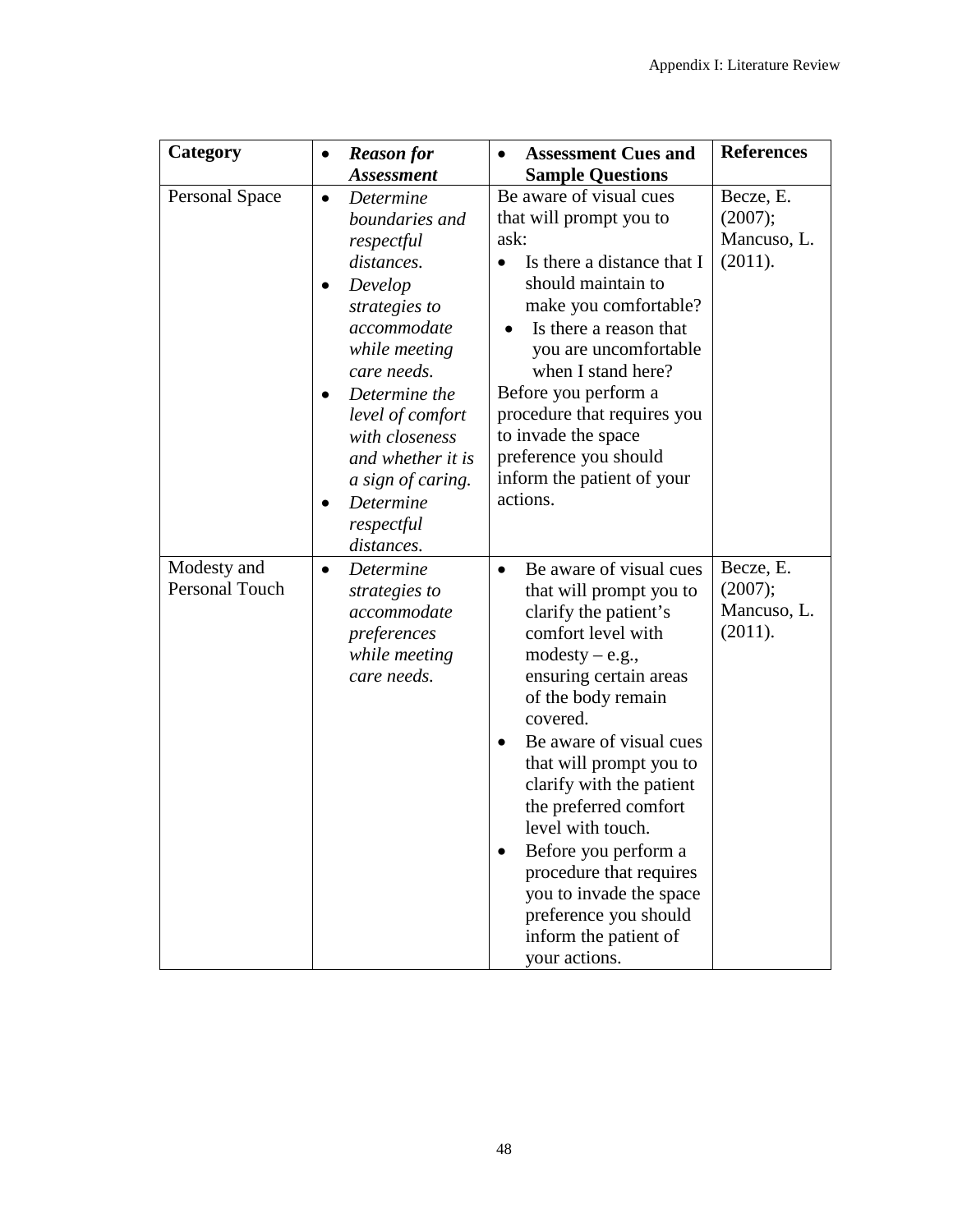| Category                                         | <b>Reason for</b>                                                                                                                                                                                                             | <b>Assessment Cues</b>                                                                                                                                                                                                                                                                                                                               | <b>References</b>                                                                                                                                                                           |
|--------------------------------------------------|-------------------------------------------------------------------------------------------------------------------------------------------------------------------------------------------------------------------------------|------------------------------------------------------------------------------------------------------------------------------------------------------------------------------------------------------------------------------------------------------------------------------------------------------------------------------------------------------|---------------------------------------------------------------------------------------------------------------------------------------------------------------------------------------------|
|                                                  | <b>Assessment</b>                                                                                                                                                                                                             | and Sample                                                                                                                                                                                                                                                                                                                                           |                                                                                                                                                                                             |
|                                                  |                                                                                                                                                                                                                               | <b>Questions</b>                                                                                                                                                                                                                                                                                                                                     |                                                                                                                                                                                             |
| Diet/Nutrition                                   | Determine<br>$\bullet$<br>culturally<br>specific dietary<br>preferences or<br>requirements<br>that are either in<br>conflict with<br>prescribed diet<br>or promoted.<br>Food as healing.                                      | Do you have a<br>$\bullet$<br>special diet?<br>For your condition<br>$\bullet$<br>you will need to<br>follow (explain diet<br>order); do you have<br>any concerns about<br>this?<br>Are there foods that<br>$\bullet$<br>you can't tolerate or<br>are unacceptable?                                                                                  | Becze, E.<br>(2007); DeRosa,<br>N. & Kochurka,<br>K. (2006);<br>Mancuso, L.<br>(2011);<br>McClimens, A.<br>$(2014)$ ; Seibert,<br>P.S., Stridh-Igo,<br>P., Zimmerman,<br>C.G. (2002).       |
| Physical<br>Assessment<br>&<br>Overview/heritage | Determine<br>$\bullet$<br>ethnic<br>differences and<br>hereditary traits.<br>Identify any<br>٠<br>issues<br>surrounding the<br>country of<br>origin.                                                                          | Visual cues to<br>$\bullet$<br>prompt awareness of<br>need for cultural<br>assessment.<br>Are you visiting the<br>$\bullet$<br>area?<br>How long have you<br>$\bullet$<br>been here?                                                                                                                                                                 | Mancuso, L.<br>(2011);<br>McClimens, A.<br>(2014); Seibert,<br>P.S., Stridh-Igo,<br>P., Zimmerman,<br>C.G. (2002).                                                                          |
| Family Roles and<br>Organization                 | Determine who<br>$\bullet$<br>the decision<br>maker is in the<br>family (the<br>individual,<br>family, mother<br>vs. father, male<br>vs. female).<br>Identify who in<br>the family will<br>be the support<br>for the patient. | Who in your family<br>$\bullet$<br>is available to help<br>with your recovery?<br>Who is the decision<br>$\bullet$<br>maker in the family?<br>Is there someone<br>$\bullet$<br>who helps you make<br>decisions?<br>With whom should<br>we discuss your<br>care?<br>Would you like me<br>to include this<br>person when I visit<br>or speak with you? | Becze, E.<br>(2007); DeRosa,<br>N. & Kochurka,<br>K. (2006);<br>Mancuso, L.<br>(2011);<br>McClimens, A.<br>(2014);<br>Newman Giger,<br>J., Davidhizer,<br>R.E., &<br>Fordham, P.<br>(2006). |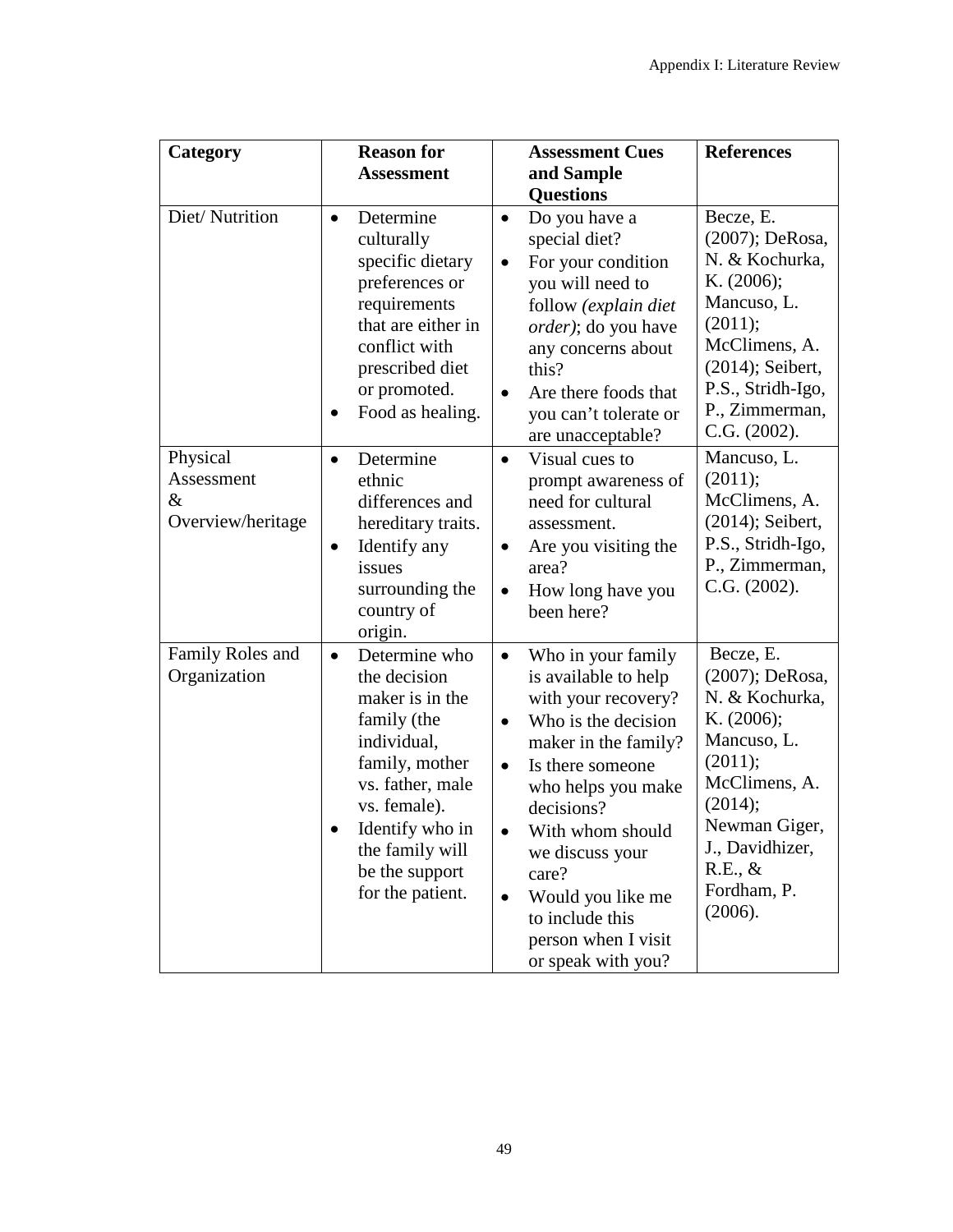| Category                                     | <b>Reason for</b><br><b>Assessment</b>                                                                                                                                                            | <b>Assessment Cues</b><br>and Sample<br><b>Questions</b>                                                                                                                                                                                                                                                                                                                                                                                                                                                                                                   | <b>References</b>                                                                                                                                                                                            |
|----------------------------------------------|---------------------------------------------------------------------------------------------------------------------------------------------------------------------------------------------------|------------------------------------------------------------------------------------------------------------------------------------------------------------------------------------------------------------------------------------------------------------------------------------------------------------------------------------------------------------------------------------------------------------------------------------------------------------------------------------------------------------------------------------------------------------|--------------------------------------------------------------------------------------------------------------------------------------------------------------------------------------------------------------|
| Pregnancy and<br>Child -bearing<br>Practices | Identify beliefs<br>$\bullet$<br>regarding<br>fertility,<br>pregnancy and<br>child birth.                                                                                                         | Are there any beliefs<br>$\bullet$<br>or rituals related to<br>your (pregnancy,<br>childbirth or<br><i>obstetrical care</i> ) that<br>might affect your<br>plan of care?                                                                                                                                                                                                                                                                                                                                                                                   | McClimens, A.<br>(2014).                                                                                                                                                                                     |
| Death Rituals                                | Identify beliefs<br>$\bullet$<br>and behaviors<br>that they wish to<br>follow for end<br>of life care.                                                                                            | Are there any beliefs<br>$\bullet$<br>or rituals related to<br>your end of life care<br>that we should be<br>aware of?                                                                                                                                                                                                                                                                                                                                                                                                                                     | McClimens, A.<br>(2014).                                                                                                                                                                                     |
| Healthcare<br>Practice                       | Determine the<br>$\bullet$<br>patient's attitude<br>towards<br>healthcare vs.<br>traditional<br>treatments.<br>Identify the<br>$\bullet$<br>level of trust in<br>healthcare and<br>practitioners. | Visual cues such as not<br>following treatment plan<br>should prompt you to<br>clarify:<br>Do you have any<br>$\bullet$<br>concerns about your<br>plan of care?<br>Is there anything that<br>$\bullet$<br>you wish to include<br>to exclude in your<br>treatment plan?<br>Is there a reason why<br>$\bullet$<br>you are not<br>following what the<br>doctor ordered?<br>Is there any beliefs<br>$\bullet$<br>or practices that I<br>should be aware of<br>that is impacting<br>your ability to follow<br>the treatment plan?<br>Participating in<br>tests? | DeRosa, N. &<br>Kochurka, K.<br>(2006);<br>McClimens, A.<br>(2014);<br>Newman Giger,<br>J., Davidhizer,<br>R.E., &<br>Fordham, P.<br>(2006); Seibert,<br>P.S., Stridh-Igo,<br>P., Zimmerman,<br>C.G. (2002). |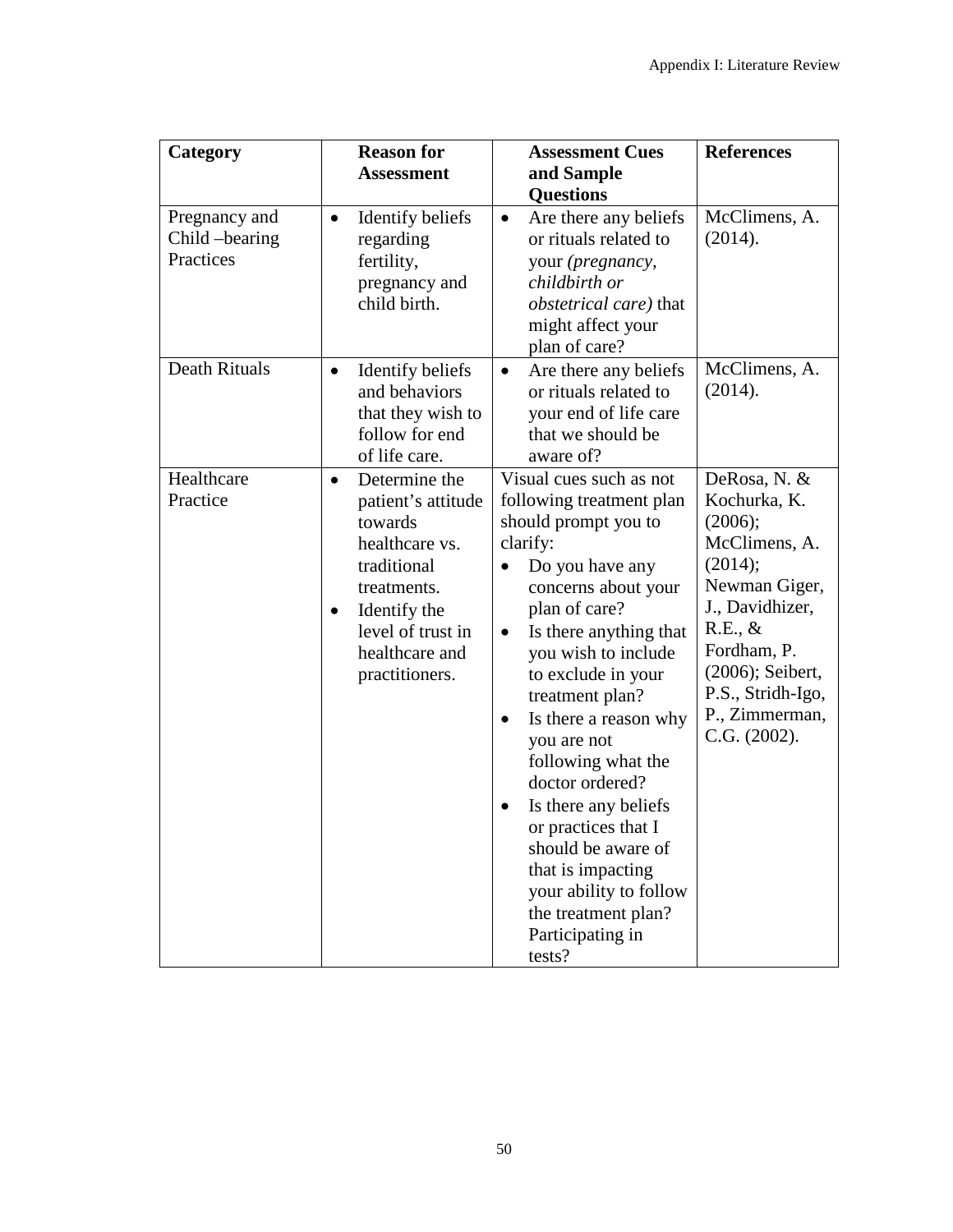| Category     | <b>Reason for</b>                                                                                                                                             | <b>Assessment Cues</b>                                                                                                                                                                                                                                                                                                                                                                                    | <b>References</b>                                                                                                                          |
|--------------|---------------------------------------------------------------------------------------------------------------------------------------------------------------|-----------------------------------------------------------------------------------------------------------------------------------------------------------------------------------------------------------------------------------------------------------------------------------------------------------------------------------------------------------------------------------------------------------|--------------------------------------------------------------------------------------------------------------------------------------------|
|              | <b>Assessment</b>                                                                                                                                             | and Sample                                                                                                                                                                                                                                                                                                                                                                                                |                                                                                                                                            |
| Plan of Care | <b>Fatalistic belief</b><br>$\bullet$<br>or control over<br>the future.<br>Use of<br>$\bullet$<br>traditional<br>treatments or<br>healers.                    | <b>Questions</b><br>Who controls the<br>$\bullet$<br>outcome of your<br>illness?<br>If you follow the<br>$\bullet$<br>treatment, will it<br>affect your<br>recovery?<br>Are there remedies,<br>$\bullet$<br>such as herbs, teas or<br>ointments that you<br>have found helpful?<br>Are there any<br>٠<br>alternate therapies<br>that I should be<br>aware of that you<br>feel will help your<br>recovery? | DeRosa, N. &<br>Kochurka, K.<br>(2006);<br>Mancuso, L.<br>(2011);<br>Newman Giger,<br>J., Davidhizer,<br>R.E., &<br>Fordham, P.<br>(2006). |
| Pain         | Determine if<br>$\bullet$<br>pain is<br>expressed freely<br>or only if asked?<br>Does the person<br>$\bullet$<br>believe that pain<br>should be<br>tolerated? | What do you think a<br>$\bullet$<br>person should do<br>when he or she is in<br>pain?<br>Is there a reason why<br>$\bullet$<br>you do not want to<br>take your pain<br>medications?                                                                                                                                                                                                                       | DeRosa, N. &<br>Kochurka, K.<br>(2006);<br>Newman Giger,<br>J., Davidhizer,<br>R.E., &<br>Fordham, P.<br>(2006).                           |
| Time         | Determine if the<br>$\bullet$<br>patient will<br>follow "time by<br>the clock" or if<br>they will have a<br>freer time<br>perception.                         | Based on visual cues<br>that the patient is not:<br>Following prescribed<br>$\bullet$<br>treatment times for<br>things that are time<br>sensitive<br>Missing<br>$\bullet$<br>appointments or<br>referrals.                                                                                                                                                                                                | Newman Giger,<br>J., Davidhizer,<br>R.E., &<br>Fordham, P.<br>(2006);<br>Mancuso, L.<br>(2011).                                            |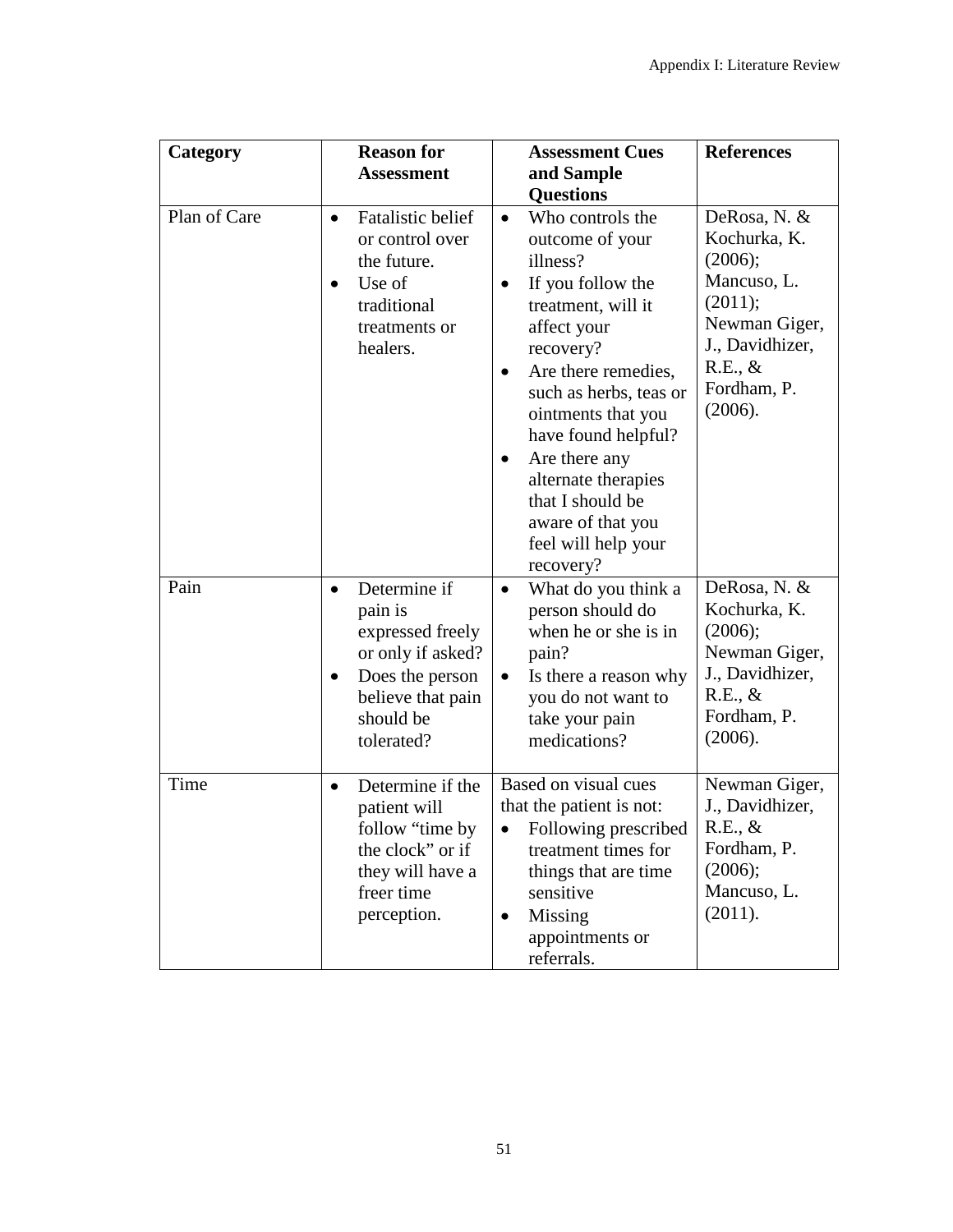| Category                                | <b>Reason for</b><br><b>Assessment</b>                                                                        | <b>Assessment Cues</b><br>and Sample<br><b>Questions</b>                                                                                                                                                                              | <b>References</b>                                                                                                                                                                              |
|-----------------------------------------|---------------------------------------------------------------------------------------------------------------|---------------------------------------------------------------------------------------------------------------------------------------------------------------------------------------------------------------------------------------|------------------------------------------------------------------------------------------------------------------------------------------------------------------------------------------------|
| Care from the<br><b>Opposite Gender</b> | Determine the<br>comfort of<br>receiving care<br>from the<br>opposite gender.                                 | Based on visual cues<br>that the patient or family<br>member is<br>uncomfortable with the<br>practitioner will prompt<br>you to clarify the reason.                                                                                   | Becze, E.<br>(2007);<br>Mancuso, L.<br>(2011).                                                                                                                                                 |
| Religious Beliefs                       | Identify the<br>$\bullet$<br>patient's<br>religion in order<br>to make<br>appropriate<br>support<br>contacts. | What are your<br>religious affiliations?<br>Do you wish to have<br>$\bullet$<br>a member of your<br>religion/ clergy<br>visit?<br>Is there anything I<br>should know about<br>your religion that<br>will affect your plan<br>of care? | Mancuso, L.<br>(2011);<br>McClimens, A.<br>(2014);<br>Newman Giger,<br>J., Davidhizer,<br>$R.E., \&$<br>Fordham, P.<br>(2006); Seibert,<br>P.S., Stridh-Igo,<br>P., Zimmerman,<br>C.G. (2002). |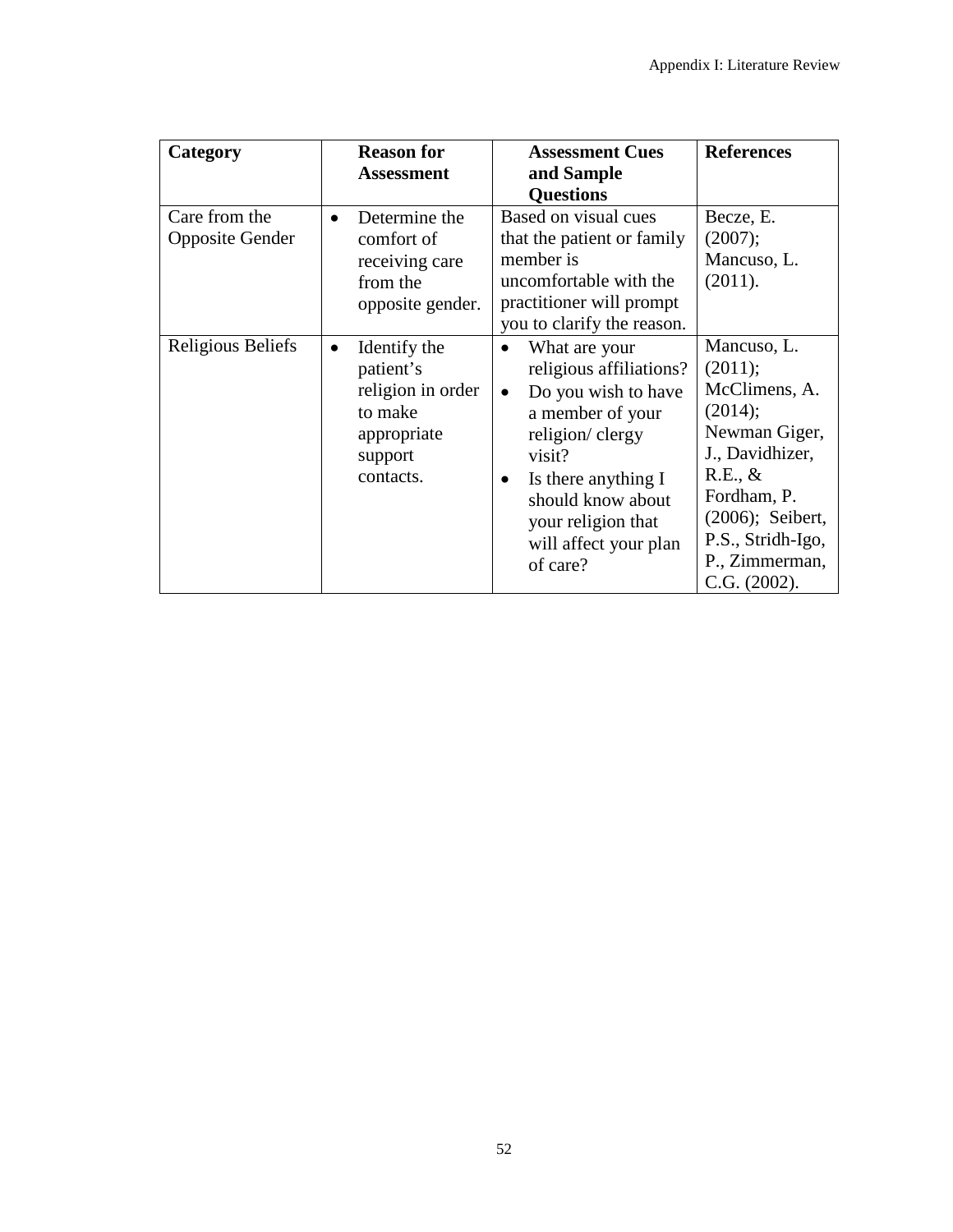**Appendix II: Consultation Report**

# Consultation Report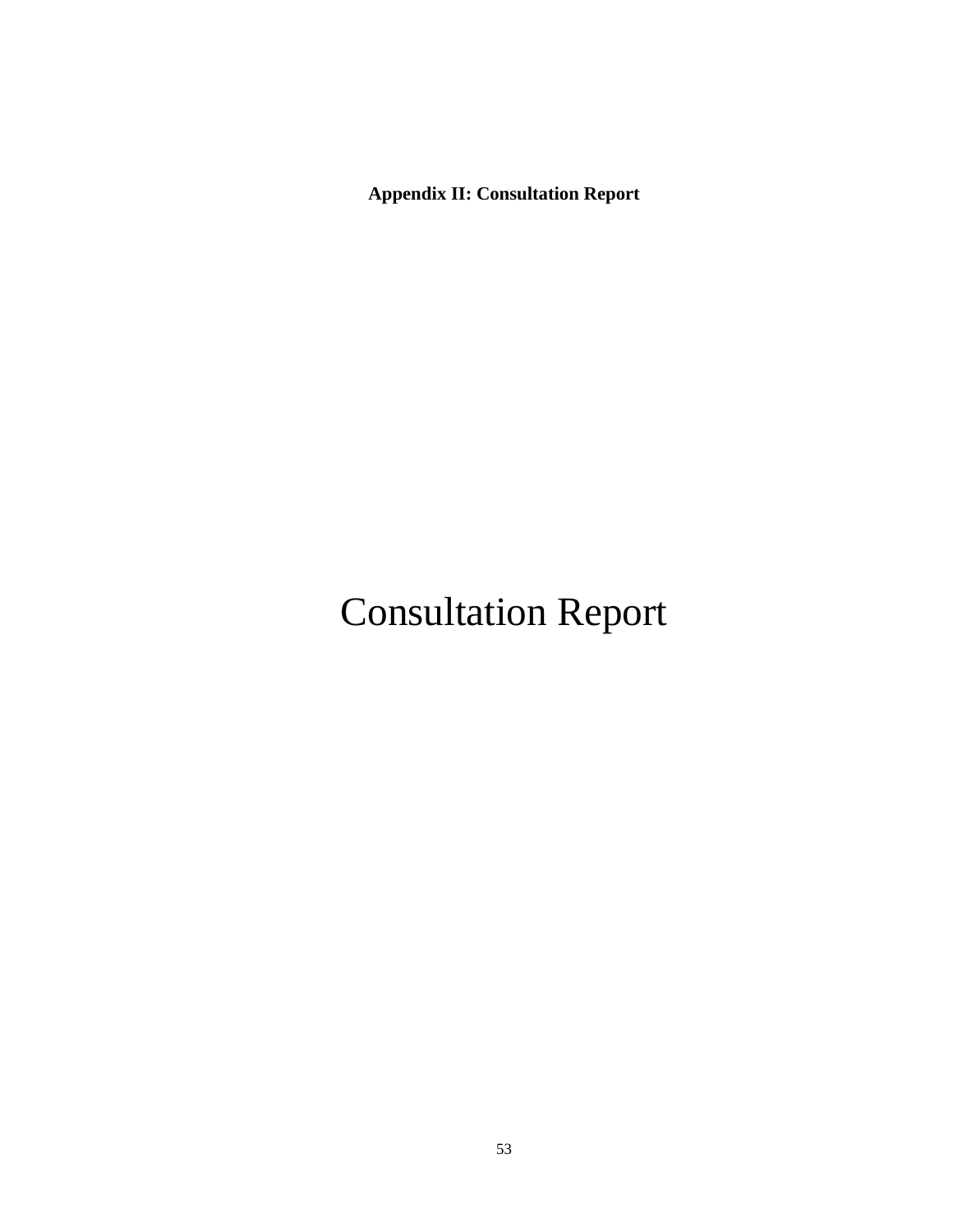#### **Appendix II: Consultation Report**

A focus of Eastern Health has been on the development and dissemination of its statement of rights and responsibilities for patients which signifies the importance of the partnership between the patient and the caregiver. Eastern Health's goal is to ensure that safe and quality care is provided. Patients are informed that they have the right to have care delivered in a manner that respects all levels of diversity, including culture. The document also informs patients of Eastern Health's expectations of them, which include informing care providers of any special considerations they may have regarding their care (Eastern Health, 2013a). While this partnership may be the goal, a recent Patient Experience of Care survey revealed that patients did not perceive that healthcare providers were respecting their rights (Eastern Health, 2013b). Nursing must alter its practice to ensure that the rights of the patient are respected and care provided is culturally competent. Eastern Health has resources that can assist in the provision of culturally competent care, such as translation services and pastoral care. However, based on the results of the survey, patients are not being asked about what resources they need or directed on how to avail of the services. The nursing assessment form has been modified so that nurses ask patients if they have any cultural considerations that may impact their episode of care. However there has been no demonstration that this is effective in individualizing care; identification of the needs is not enough (Eastern Health, 2013b). Nurses need to know how to avail of resources that are available within Eastern Health in order to implement an individualized plan of care. Identification of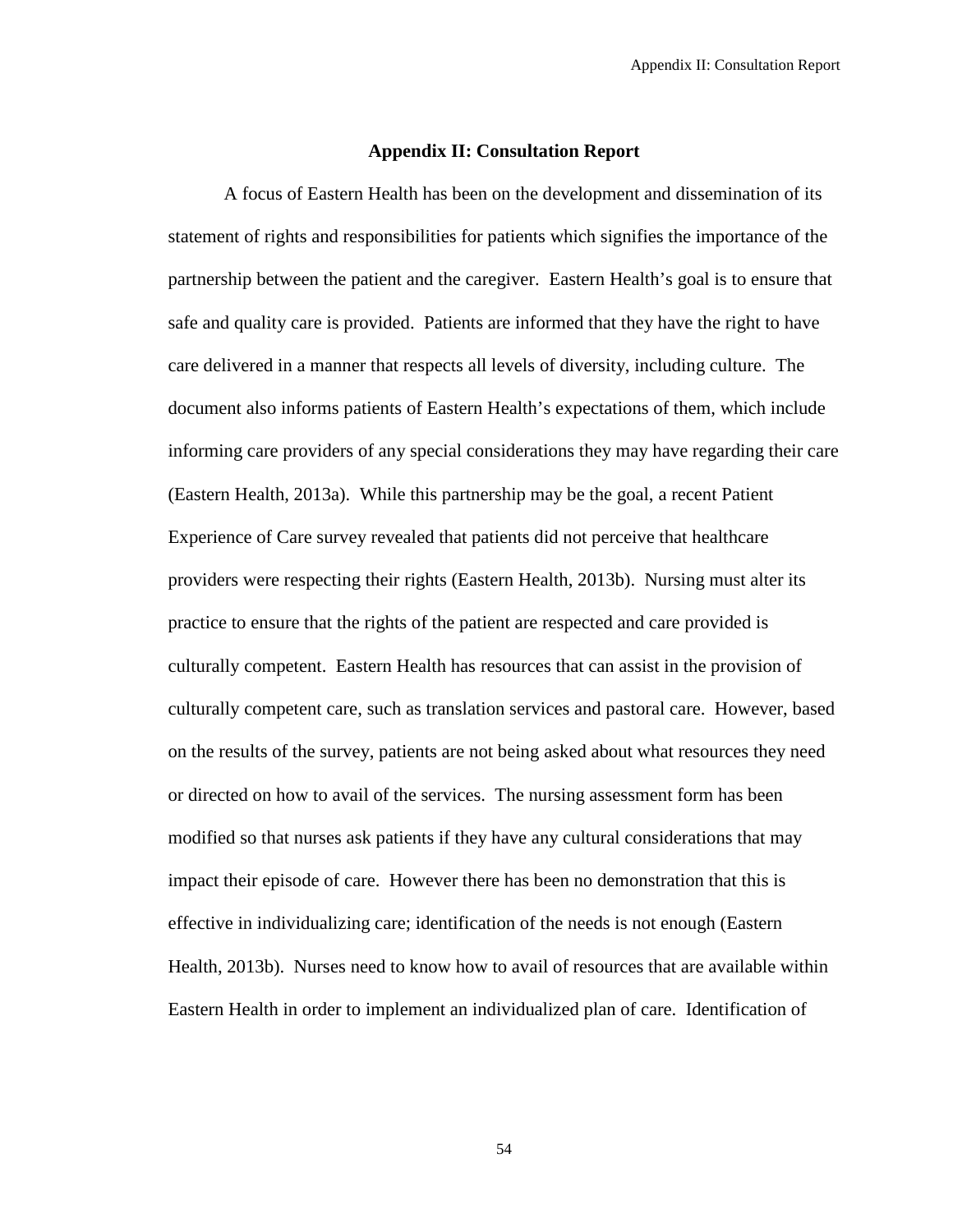resources and appropriate questions and actions will assist in the integration of cultural sensitivity into practice.

Eastern Health is a large region with services dispersed throughout that will support all of its hospitals. One of the largest rural hospitals is Carbonear General Hospital (CGH). This creates challenges for nurses at CGH which include unawareness of what resources are available to them and the accessibility of the services. The goal of this practicum project is to develop a Tool Kit that will assist in guiding nursing assessment and provide the information that nurses need on how to avail of resources within Eastern Health so that the patients' care plans can be individualized to better reflect their needs. By integrating cultural considerations into patient care, nurses will increase quality of care while maintaining the values of Eastern Health: respect, fairness, integrity, connectedness and excellence. The developed Tool Kit needs to contain information that is pertinent in the delivery of care for nurses and identify relevant resources that will help deliver culturally competent care. As part of the development process, input was sought from the key stakeholders to ensure accuracy in the end product. The objectives of the consultations were to:

- 1. Assess nurses' needs with respect to issues with assessing cultural needs of their patients;
- 2. Compile a list of resources available to nurses within Eastern Health to assist with integrating cultural sensitivity into practice; and
- 3. Identify the challenges of nurses for accessing and utilizing the resources available at Eastern Health.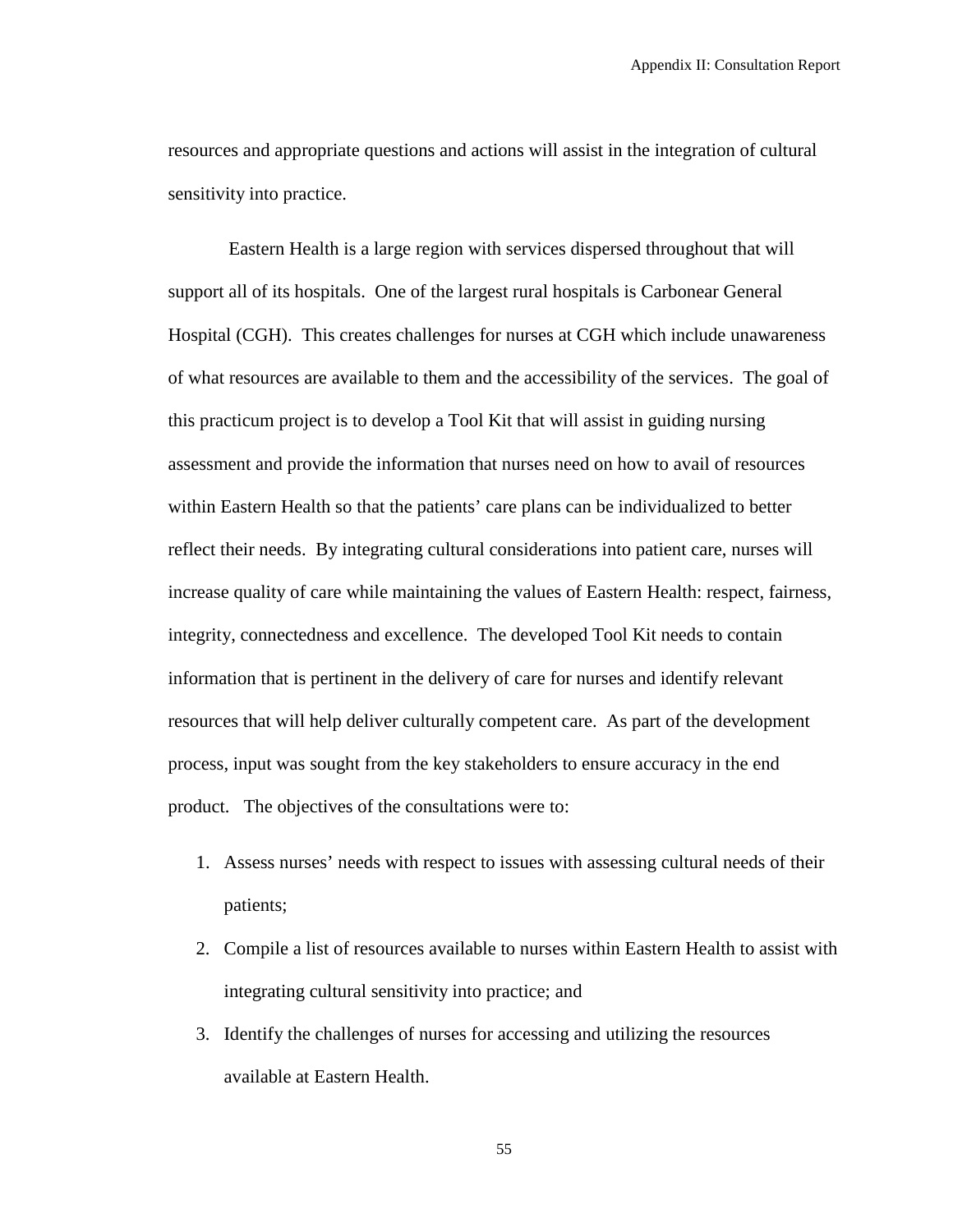#### **Methods**

There were three groups of stakeholders identified for consultation: nurses and their managers from CGH as group one, Client Relations as group two and providers from three services including the pastoral care program, a representative from Eastern Health's Diversity committee, and Food Services, as group three. Each participant was recruited with an email that requested participation, found in Appendix A; the email also requested agreement for being contacted. After receiving agreement they were then sent the questions to review prior to data collection. The list of questions for each group can be found in Appendix B.

Nurses from each of the four inpatient units and the Emergency Department were contacted by email to ask for their participation in a focus group. Nurses identified were those that participate in the Advanced Care Teams for the Eastern Health Model of Nursing Care and who were chosen for those teams due to their level of engagement and ability to advocate and identify issues from their respective units. Of the ten nurses contacted, only two were able to participate in the focus group meeting that was 35 minutes in length. An additional two nurses who were unable to attend the focus group meeting due to prior commitments met individually with the writer for 20 minutes to provide input. Three of the nurses had more than 15 years' experience while one had less than 7 years' experience. Two of the nurses worked primarily on the Medicine Unit, while one had experience in the surgical, labor and delivery and obstetrical area of the hospital and the other had experience in a variety of areas including Mental Health,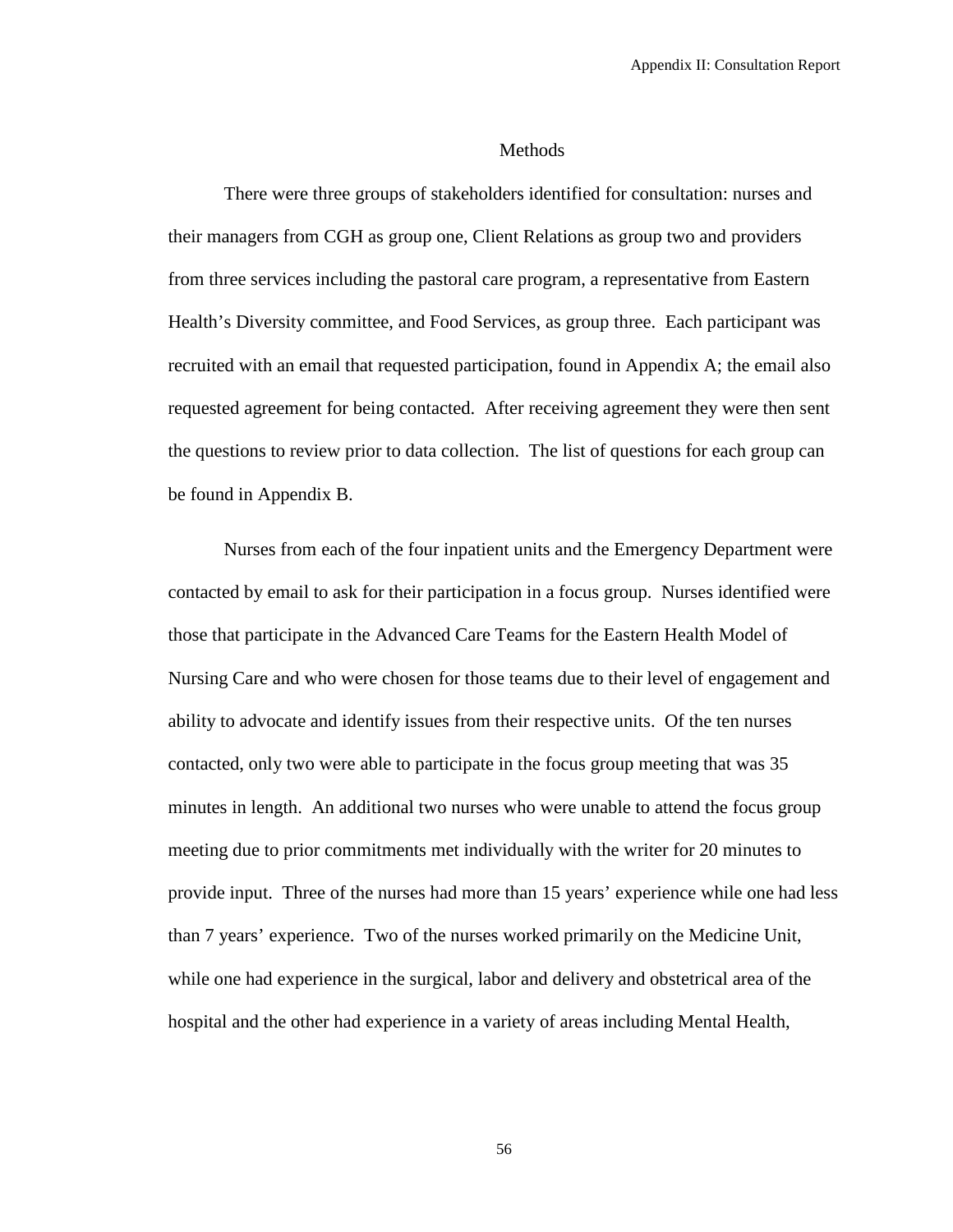Surgery, and is currently working in Palliative Care. There was no representation from either Intensive Care Unit or the Emergency Department.

Three of the five nurse managers who were contacted were able to participate in a focus group that was separate from the nurses' focus group. The duration of this session was 30 minutes. One after-hours manager who was unable to participate during the arranged time provided input in a personal interview that lasted 15 minutes.

 Managers of service providers were also contacted to participate in a brief 15 minute telephone interview in order to compile a comprehensive list of resources and services currently available within Eastern Health. Another focus was to identify the limitations of the services and the accessibility for the nurses at CGH. Participants consisted of a member from the pastoral care program, a Food Service manager, and a representative from Eastern Health's Diversity committee who provided perspective from interpretation services and the Aboriginal Patient Navigation Services. The Quality and Clinical Safety Leader who is the lead for the Client Relations intake line was also consulted via a telephone interview to identify whether there have been any trends from client feedback noted regarding cultural issues.

# Ethical Considerations

Approval from the Health Research Ethics Authority (HREA) was not obtained prior to consultation since, according to the HREA Screening Tool, the purpose of the project is for quality improvement and not research. The completed tool can be viewed in Appendix C. The project was also supported by management within Eastern Health.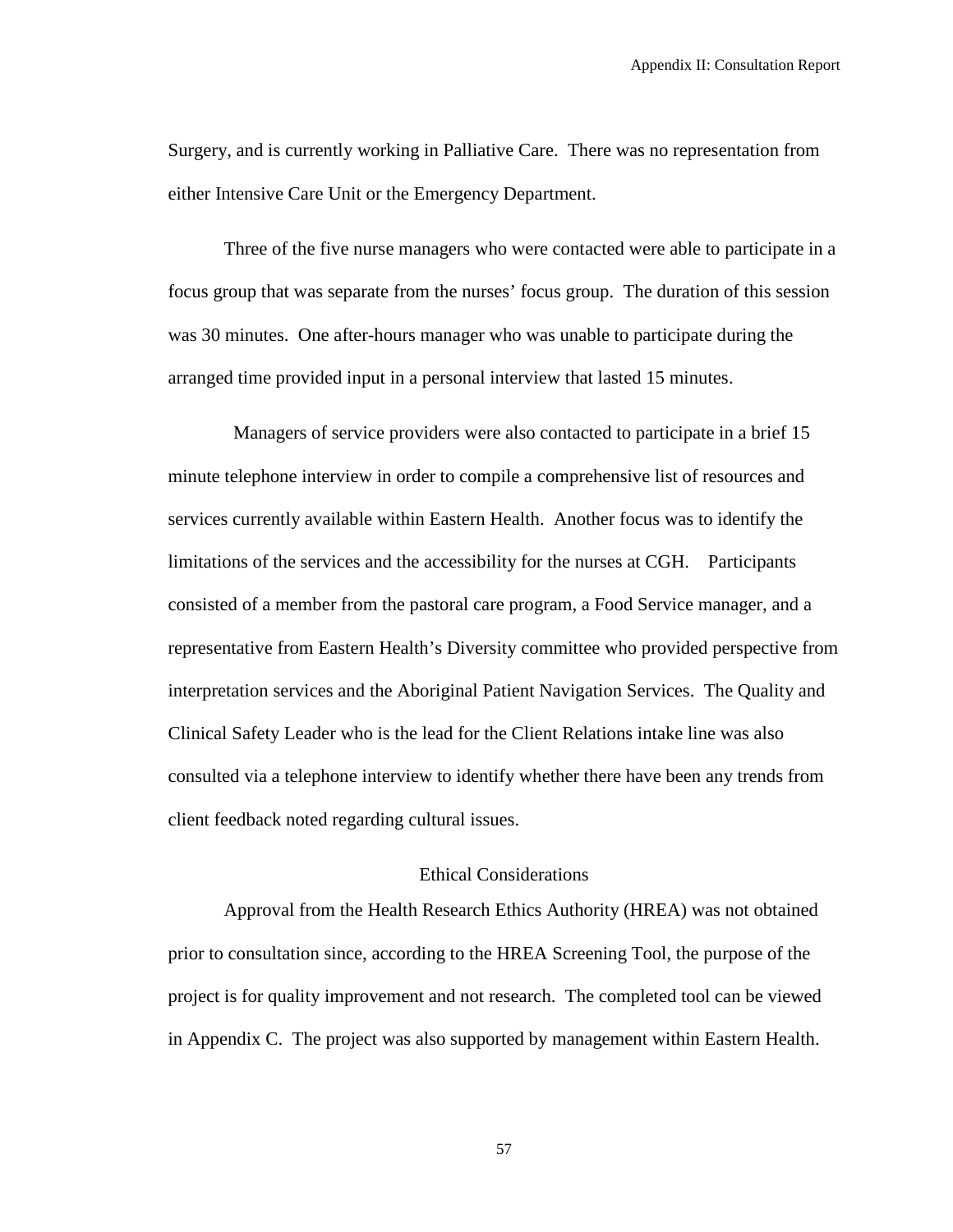Prior to consultation all parties were informed of the purpose of the interview and were told that information provided was for the sole purpose of process improvement. Verbal agreement for voluntary participation was obtained prior to the start of the focus groups and the interviews. Written notes taken during the focus groups and interviews were locked within a file cabinet of the interviewer's office. No staff member has been identified in any report related to the information; codes were used to track responses from the interviews and focus groups.

#### Results: Nurses' Needs

Both the focus groups and personal interviews with the nurses and the managers were conducted in order to assess nurses' needs with respect to issues with assessing cultural needs of their patients. Results are reported here according to themes derived from a review of the literature and the data obtained from the stakeholders.

# *Defining Culturally Competent Care*

The nurses were asked to define culturally competent care. One nurse defined it as the ability to be aware and sensitive to the needs, customs and attitudes of different cultures so that nurses can effectively provide care to each individual. Another saw it as providing the best nursing care that she was capable of to all of her clients while being understanding of their beliefs, values and practices. Collectively they saw it as being open minded and not enforcing their beliefs on their clients. All nurses focused on showing respect for cultural beliefs and practices while providing a friendly environment.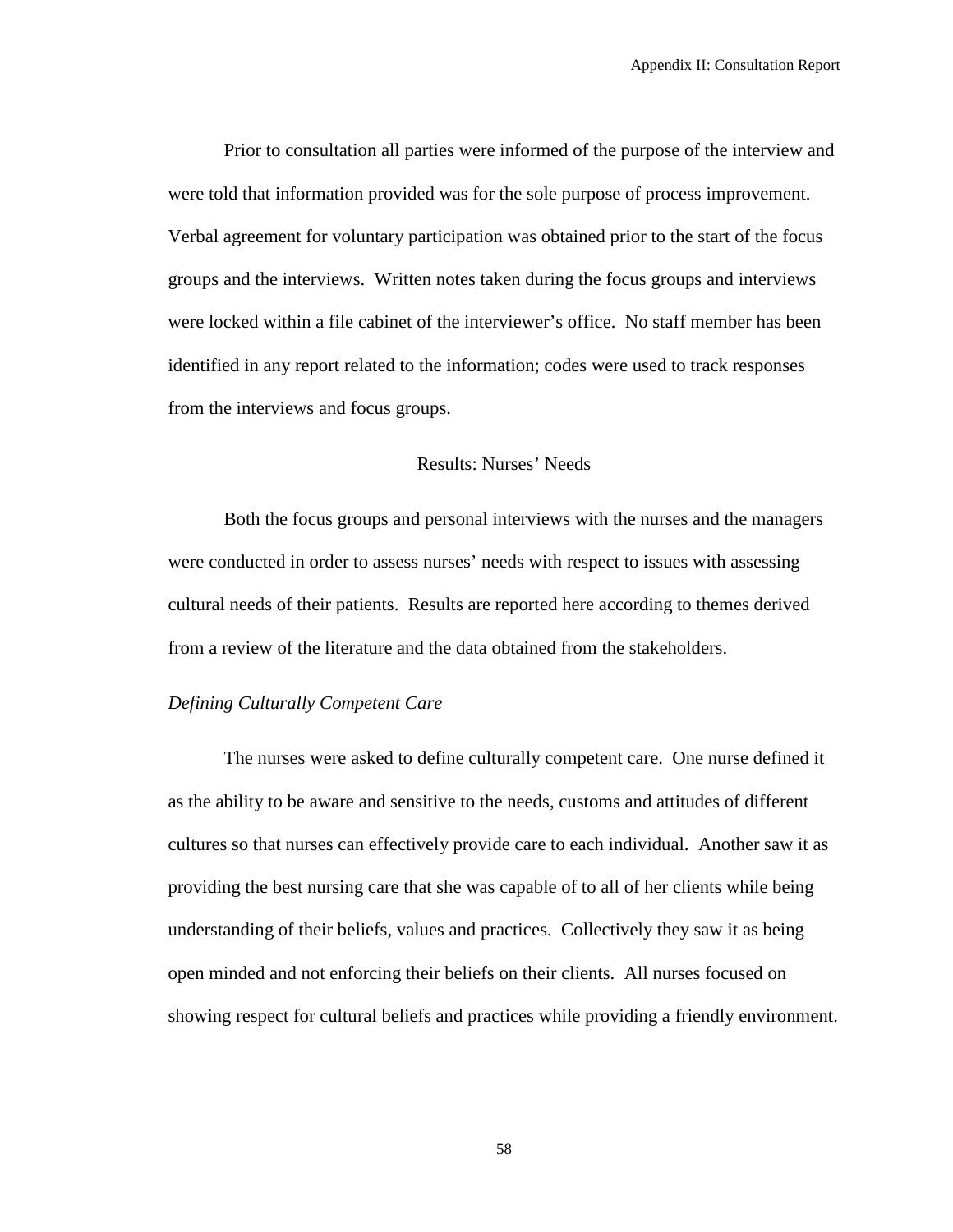# *Assessing Cultural Needs and Plan of Care*

In order to determine nurses' current approaches to assessing cultural needs and their comfort levels they were asked to first discuss how they would approach assessing the cultural needs of their patients. One nurse emphasized the importance of listening to patients' opinions and respecting their wishes even if they didn't coincide with hers. The least senior nurse stated that she would begin as she always would with open communication and questions. One of the most senior nurses said that her first cue is the color of her patient's skin or the way the patient were dressed but that she would follow the nursing assessment form for her nursing history. Another stated that what she had done in the past was to ask questions pertinent to her patient's culture in order to gain understanding. She has clarified gender roles, communication needs, cultural practices and whether they are practicing traditional habits so that the information can be added to the care plan. Upon further clarification she stated that by traditional habits she meant manner of dress, food and traditional healing methods. All four of the nurses discussed how they would mainly focus on spiritual and communication needs.

They were then asked about whether they currently have an assessment tool available to them that will assist with identifying cultural needs. One nurse discussed the fact that there are only a couple of questions on the current patient admission assessment that ask about cultural needs. She went on to say that she has never experienced anyone answering the question about special requirements but if she did get that answer, she would keep asking questions to clarify until she obtained the needed information. A second nurse reported that the current questions ask more about spiritual needs and if it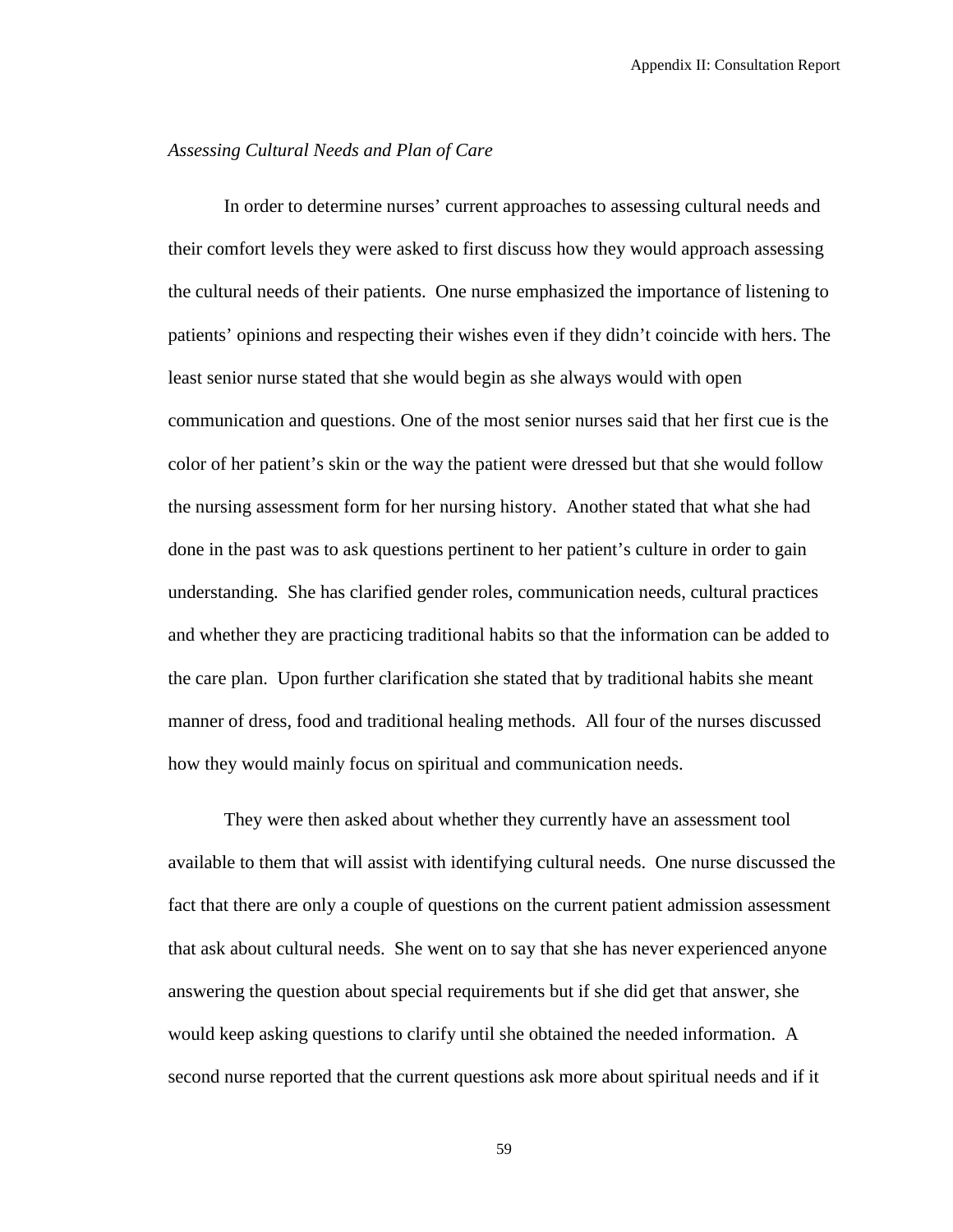was a religion that she was not familiar with then she would use her assessment skills to ask further questions about beliefs that could impact care. Two nurses stated that there was no clear tool to help guide cultural assessment and that they would need the patient to guide them in ensuring that the patient's needs would be met.

Three of the four nurses felt that they had an overall lack of experience with assessing cultural needs and had little knowledge about different cultures. All four identified experiences with patients who spoke a different language where they used family members to assist with interpretation.

When the clinical managers were asked about their perceptions regarding the nurses' ability to assess cultural needs, there was a consensus that they did not perceive that the nurses had an awareness about other cultures or how to access further information. One manager felt that nurses would require guidance and prompting so that they would further question the patient or the family regarding cultural needs. Another felt that while nurses would recognize the differences, they would not necessarily clarify needs without prompting.

# *Self-Reflection*

Nurses were asked to rate their level of comfort with assessment and seeking clarification of cultural needs. Three of the nurses felt that they were confident and would have no trouble with assessing cultural needs. The least senior nurse felt that she would have a low level of comfort due to her lack of experience and knowledge of the different cultures. When asked about their ability to clarify cultural practices the other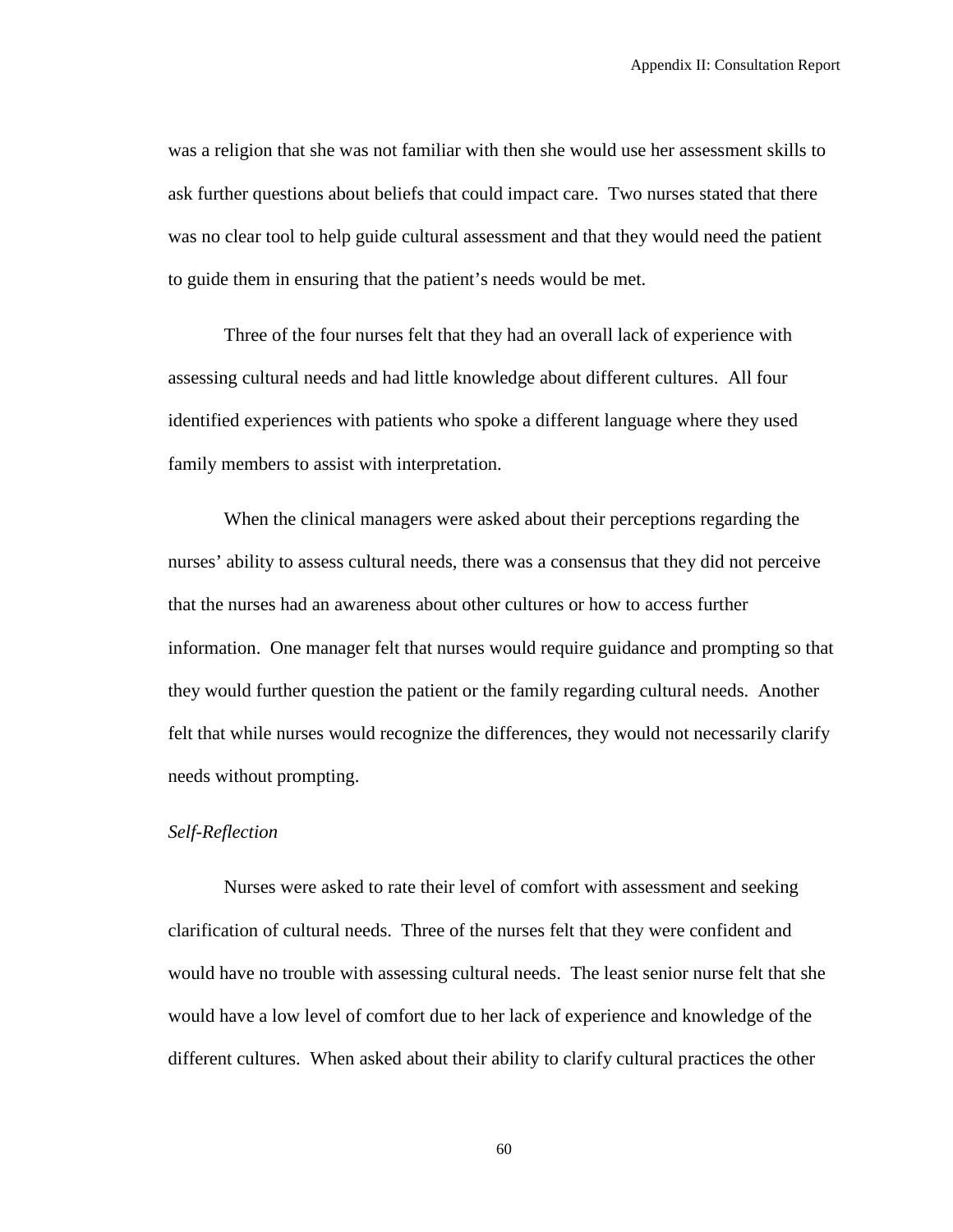three nurses felt that they would have no difficulty. One further elaborated and described her past experiences in labor and delivery where she has had to ask more about her patient's beliefs in order to develop the care plan. Her goal was to have the patient teach her about the culture and how it will impact the birthing plan. Again one nurse felt that her lack of experience would make it difficult for her to know how to clarify but would welcome the opportunity to learn more.

# *Knowledge Level regarding Resources*

The nurses were asked about the resources available within Eastern Health that can assist with meeting cultural needs; all four were aware that there were services available and that there is an interpretation system. Further discussion on this demonstrated that none of the nurses were aware that pastoral care could be used to assist with spiritual needs for patients outside of the local denominations. They also did not know that pastoral care can be helpful with respect to other cultural needs. Only one nurse had previous experience with using the Aboriginal Navigation resource when working in the Health Science Centre.

Clinical managers were aware that there were resources available and said that they would, if needed, use the intranet as a navigation tool for accessing the services. One manager discussed the pamphlet 'Inclusive Services for Diverse Needs at Eastern Health' which she looked up after receiving the request for the consultation. She went on to say that she has now posted it on her staff bulletin board as a resource. Like the nurses, all managers were aware of interpretation services and the pastoral care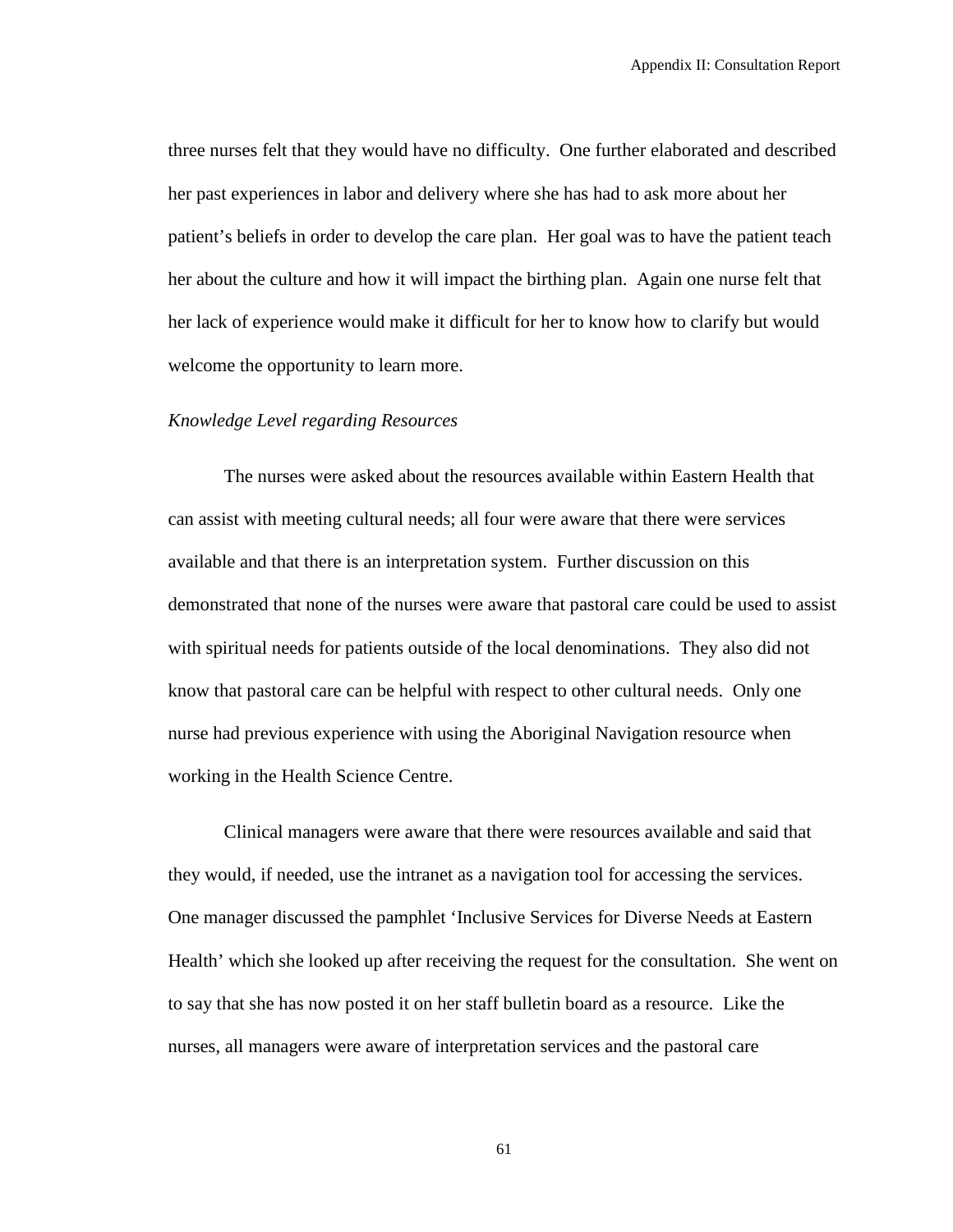department. Unlike the nurses they recognized that the pastoral care program could help staff navigate different cultural needs. Another manager also suggested using the Quality and Risk management department as a resource if different needs are present to be addressed.

# *Communication Needs and Language Barriers*

All nurses felt that they would easily be able to identify language barriers when assessing their patients. All four identified having experience with a patient using an unfamiliar language where they have used family members to assist with interpretation. None had experience with Eastern Health's interpretation system but stated that if there was no family member that could assist then they would call either the hospital switchboard or their manager for guidance. Eastern Health's interpretation system provides interpreters by phone to assist with care. It requires a speakerphone so that the patient, healthcare provider and interpreter can hear the conversation. One nurse felt that the current phone system in the hospital would not allow for them to use the telephone interpretation system since they had no access to a phone that is portable or has speakerphone ability. One nurse suggested that they could also use other staff members or physicians as interpreters if they spoke the foreign language. Another suggested using cue cards and pictures to assist with communication as she had previously learned about this when working with Mental Health.

The information provided by the nurses was corroborated by the managers. The managers felt that nurses would call them if interpreters were required and that the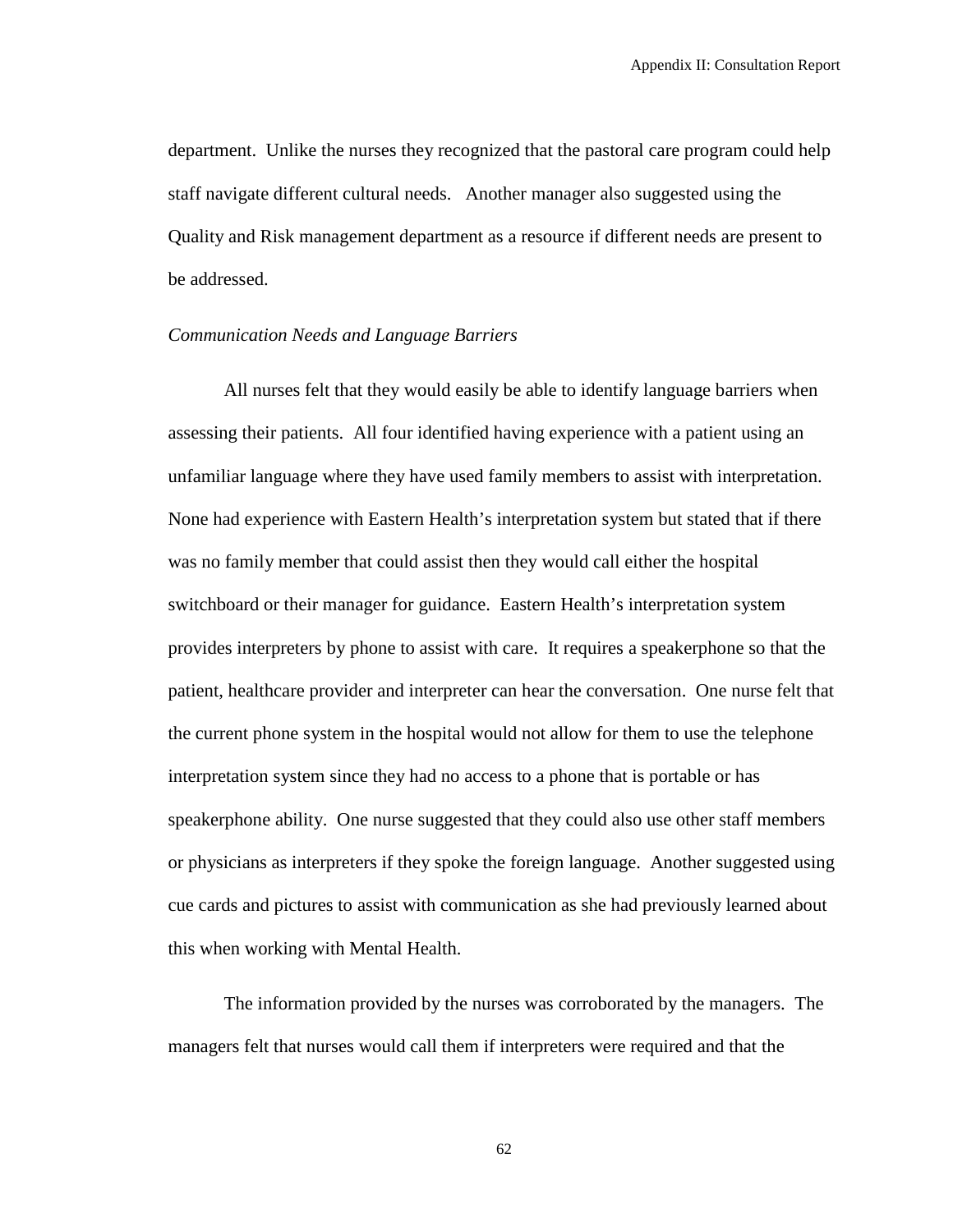managers would be able to get necessary equipment and could connect the nurses and patients to the needed resource.

# *Spiritual Needs*

Two of the four nurses stressed the importance of respecting different religious rituals. All nurses agreed that they could seek guidance from a spiritual leader but none were aware of how to avail of the services. The nurses reported that they currently only have access to the contact information for the local denominations. While this information was corroborated by the managers, they also added that the pastoral care program could provide access information for different religions.

# *Dietary Needs*

All nurses and their clinical managers reported that there was a clear process for identifying dietary needs for patients and that the identified dietary requirement can be obtained through the current order entry process for diets. One nurse spoke about using the dietician to ensure that the patient would receive adequate nutrition.

#### *Gender Roles and Preferences*

There was little discussion regarding gender roles and preferences of the patient. One nurse did discuss experiences she had where female patients refused male nurses and physicians but there was very little elaboration on how they would deal with this request at CGH where availability of physicians is more limited than at the larger hospitals in Eastern Health. The issue of gender roles relates not only to preference for providers but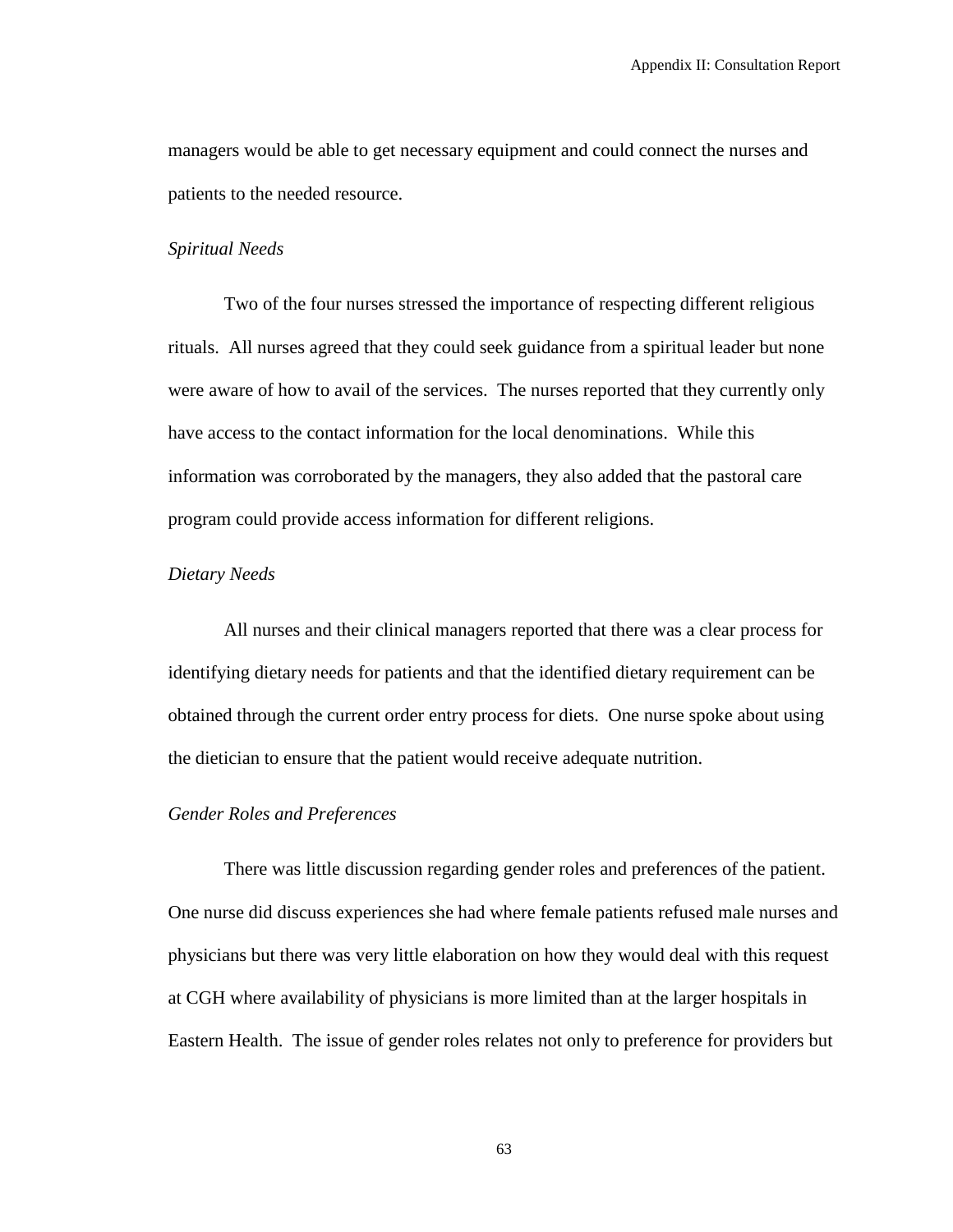can also relate to roles within the culture and family, for example who makes decisions and who provides information. This has potential to affect who makes decisions and who provides information. None of the nurses or managers discussed this area of cultural consideration.

# *Pregnancy and Childbearing*

The nurse with experience in labor and delivery discussed in great detail the importance of establishing a birthing plan and clarifying pregnancy needs with women from all cultures. She discussed how the plan can be individualized so that the needs for the patient, baby and hospital can be met. It was interesting to find that she felt that this practice is readily done in the city hospital but she had little confidence that this approach is taken at CGH.

# *Perception of Proposed Tool Kit*

The nurses felt that a Tool Kit would be helpful if it included contact numbers for members from different cultures who can be called to assist with patient navigation and an assessment tool that can assist with identifying needs. The needs listed by one nurse as being important were food, religion, gender, family, dress/attire, language and communication. Another nurses suggested that the Tool Kit should have pamphlets that can provide an overview of different cultures' medical beliefs and disbeliefs. Also needed is the method for accessing interpreters.

The clinical managers felt that a Tool Kit would be helpful if it provided information on end of life care, birthing plans and privacy considerations. They also felt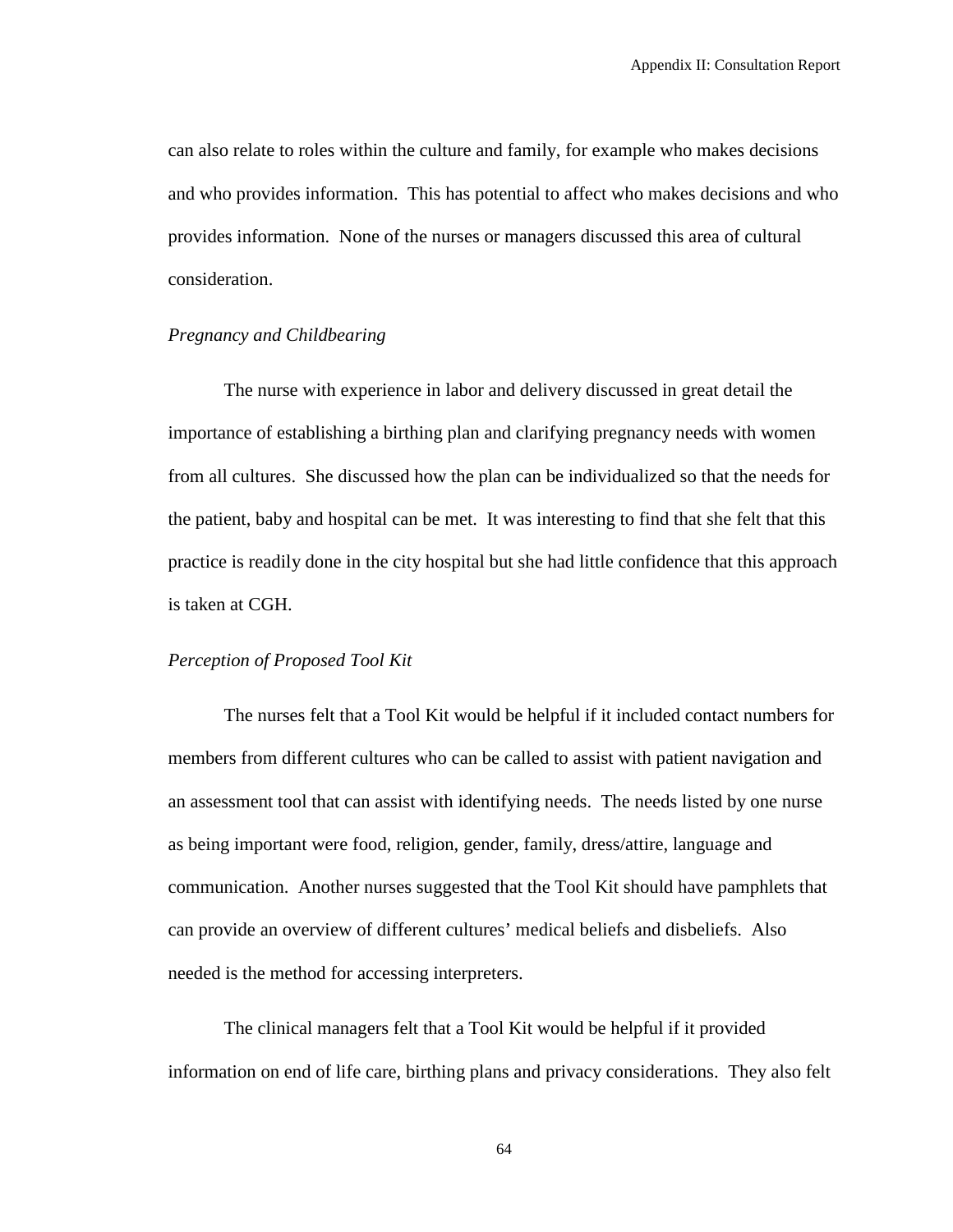that emphasis should be placed on reminding the nurses to ask questions and to not just assume. The nurses need a guide for assessment of cultural needs. Like the nurses they also stated the need for dietary limitations, spiritual needs and language needs. Through further exploration they all concurred that quick guides or algorithms are most effective due to the time constraints facing nurses during daily care. A Tool Kit would not be used if it was too cumbersome or time consuming.

#### *Establishing Respect and Trust*

When asked to provide further comments one nurse wanted to stress that patients should feel respected no matter what their cultural affiliation. However it was surprising that there was very little discussion from the nurses regarding the importance of establishing a level of trust and respect when establishing the nurse-patient relationship.

Gaps in Consultations: Topics Not Discussed

While the nurses and the managers discussed many elements of culturally competent care there were some areas that were not discussed that have been identified in the literature as areas of importance.

#### *Expressions of Emotions and Pain*

This is an area that could have been emphasized by the nurses who have experience in labor and delivery or palliative care. However none of the nurses discussed the importance of assessing this element.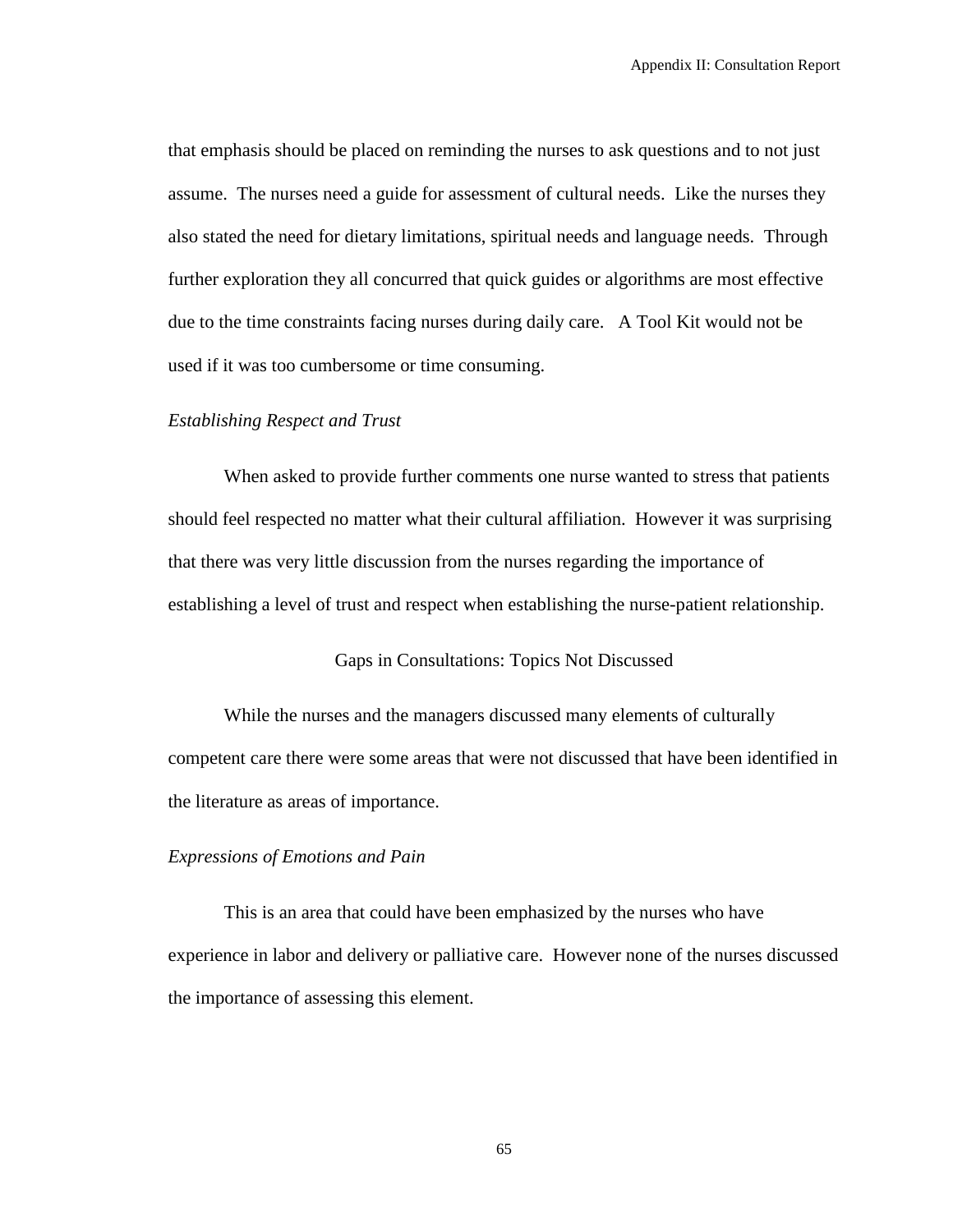# *Personal Space*

There was no indication in the consultations that nurses recognized the different needs of patients regarding their personal space.

# *Death Rituals*

The nurses did not discuss end of life care, however this is a topic that was brought forward by one of the managers. The palliative care unit had a binder that provided guidance for nurses for different end of life beliefs and rituals but it can no longer be located.

# *Role of the Family*

While all of the nurses discussed the family when speaking about interpreters, none of the nurses or the managers focused on the differing roles that family members may have when presenting with the patient. The family member can play a large role in decision making or in communicating. For different cultures it can be the responsibility of the matriarchs or for others it is the patriarchs.

# *Conflicting Needs*

When patients' wishes do not meet the nurse's beliefs or the standards of care, there can be moral or ethical dilemmas for the practitioner. While one of the nurses briefly discussed how the beliefs can be different, none of the nurses really recognized the potential for this conflict or how it could impact care.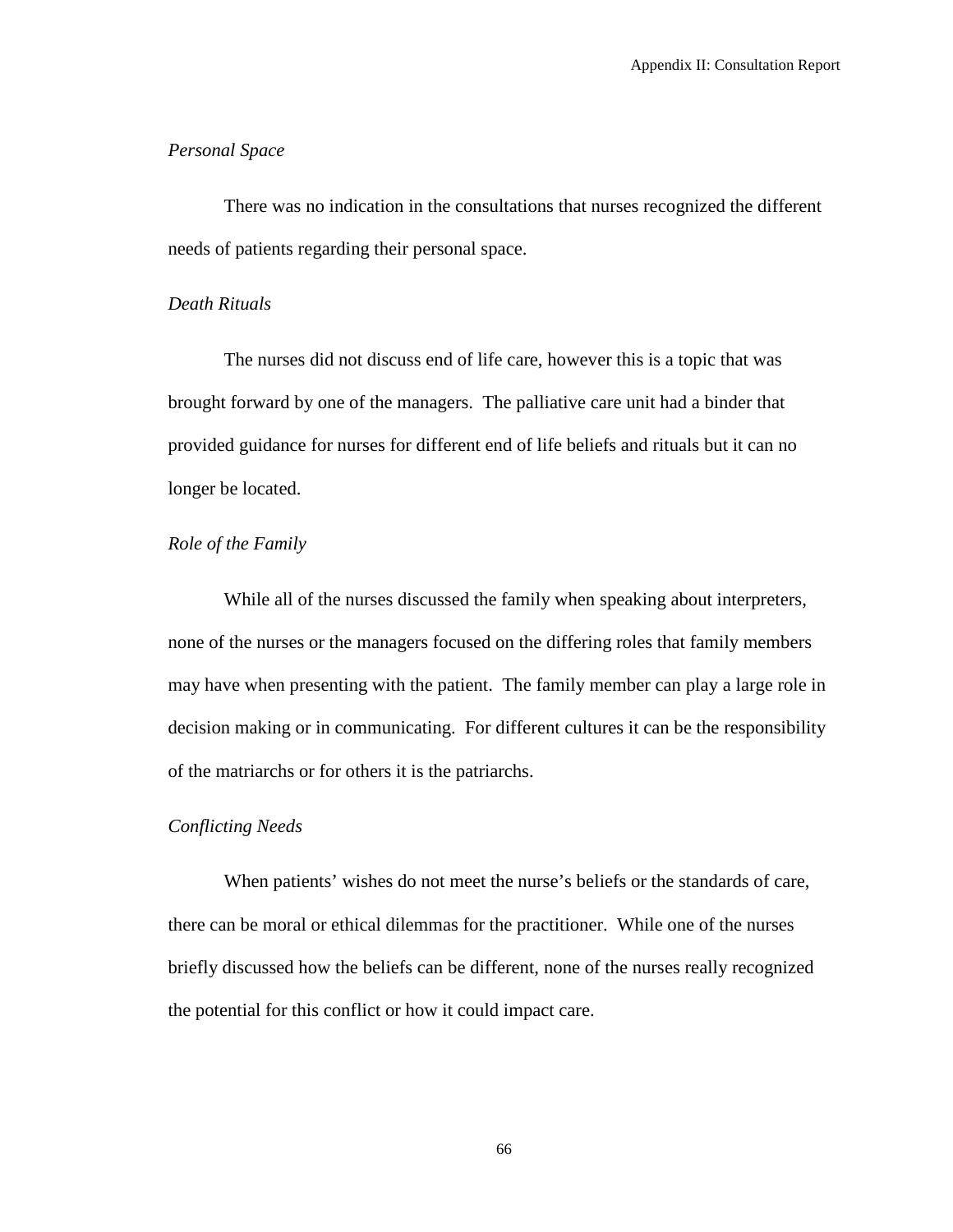# Results: Resources from Eastern Health

Interviews were conducted with service providers in order to provide a comprehensive list of resources and identify the how CGH can avail of them. The Quality and Clinical Safety Leader from Client Relations was also interviewed in order to determine if client feedback reflects whether nurses are currently meeting the cultural needs of their patients.

#### *Available Services*

When asked to identify the services that they can provide to Eastern Health patients in order to meet cultural needs, the representative from the pastoral care program reported that their main focus is spiritual and religious care. The representative from the pastoral care program reported that they have volunteers affiliated with their program that can assist with the spiritual needs for the French speaking population, but could also assist the patient using the interpretation system, or the assisted phone system for American Sign Language; French interpreters are available on site but this is limited to the city hospitals. The representative from the pastoral care program expressed that contact information for most faith groups' communities is available to assist with spiritual care needs while in hospital. The contact information is updated regularly by the program to ensure accuracy. Eastern Health employs chaplains for the main Christian denominations and is able to provide contacts for the smaller Christian denominations. The representative from the pastoral care program identified that there is information on end of life rituals on the intranet if staff need further guidance. Finally the representative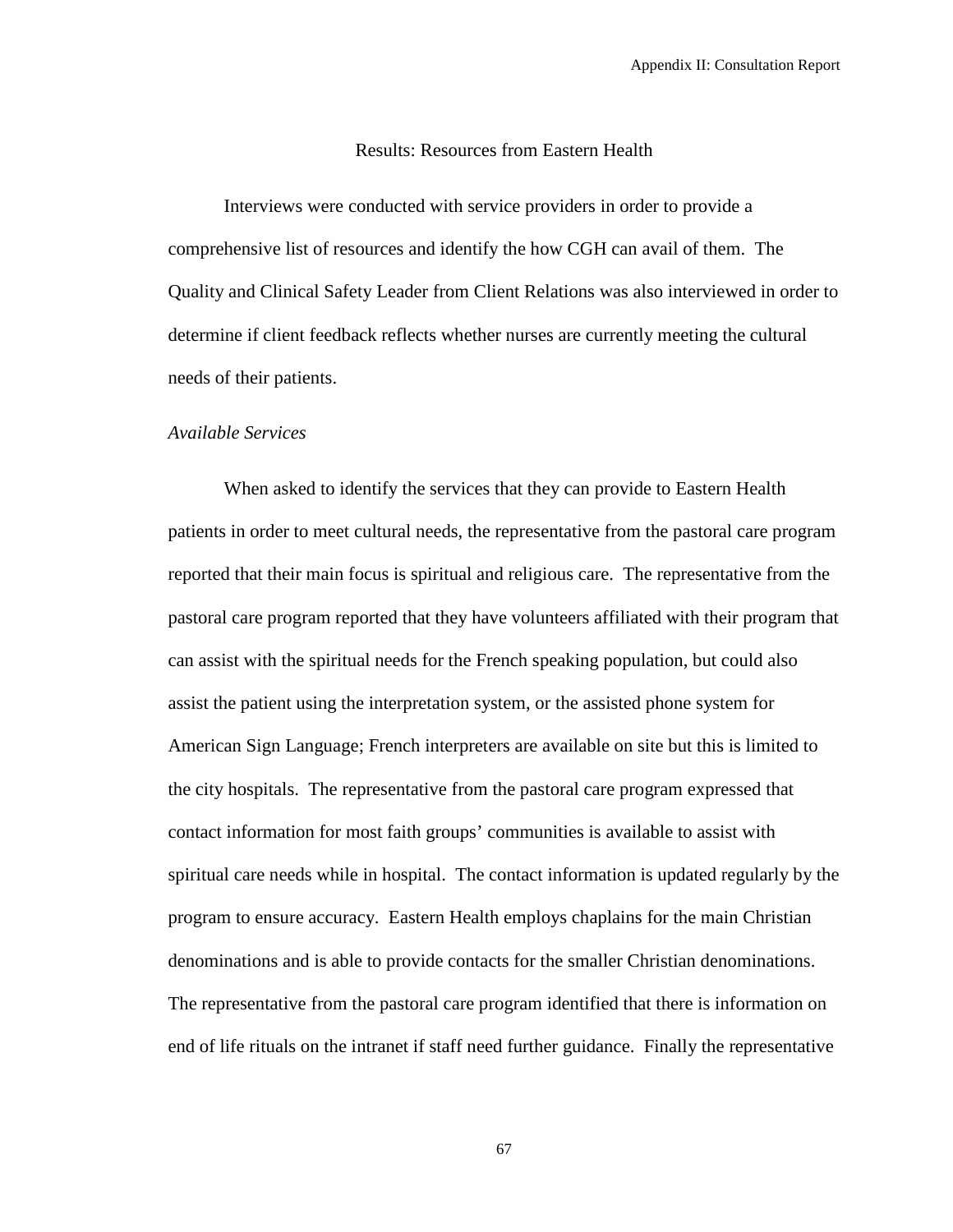described how pastoral care can provide consultations regarding ethical considerations for times when a healthcare practitioner cannot meet the needs of a patient. In this case an ethical consult would explore the cultural wishes and weigh the outcome of the cultural practice against those of the practitioner in order to determine the best plan of care.

The member of the Diversity Committee discussed the Aboriginal Patient Navigators, bilingual services and the telephone interpretation system, and the collaboration Eastern Health has with outside associations that can assist patients navigate the health care system. These associations include the Friendship Centre, the Association for New Canadians, and the Association for Refugees. The representative described bilingual services as a service within city hospitals where a person will come in person as a French interpreter. However for rural hospitals there is only the telephone interpretation system. Currently there is no mechanism of sharing updated information to staff available that would notify staff of what services are available; reliance is presently on the manager for the area to contact services.

The manager of Food Services identified that the order entry system requires the nurse to enter dietary needs of the patient. Diet is then determined by what is entered and there is also a dietician available if there is a question of dietary needs and appropriateness.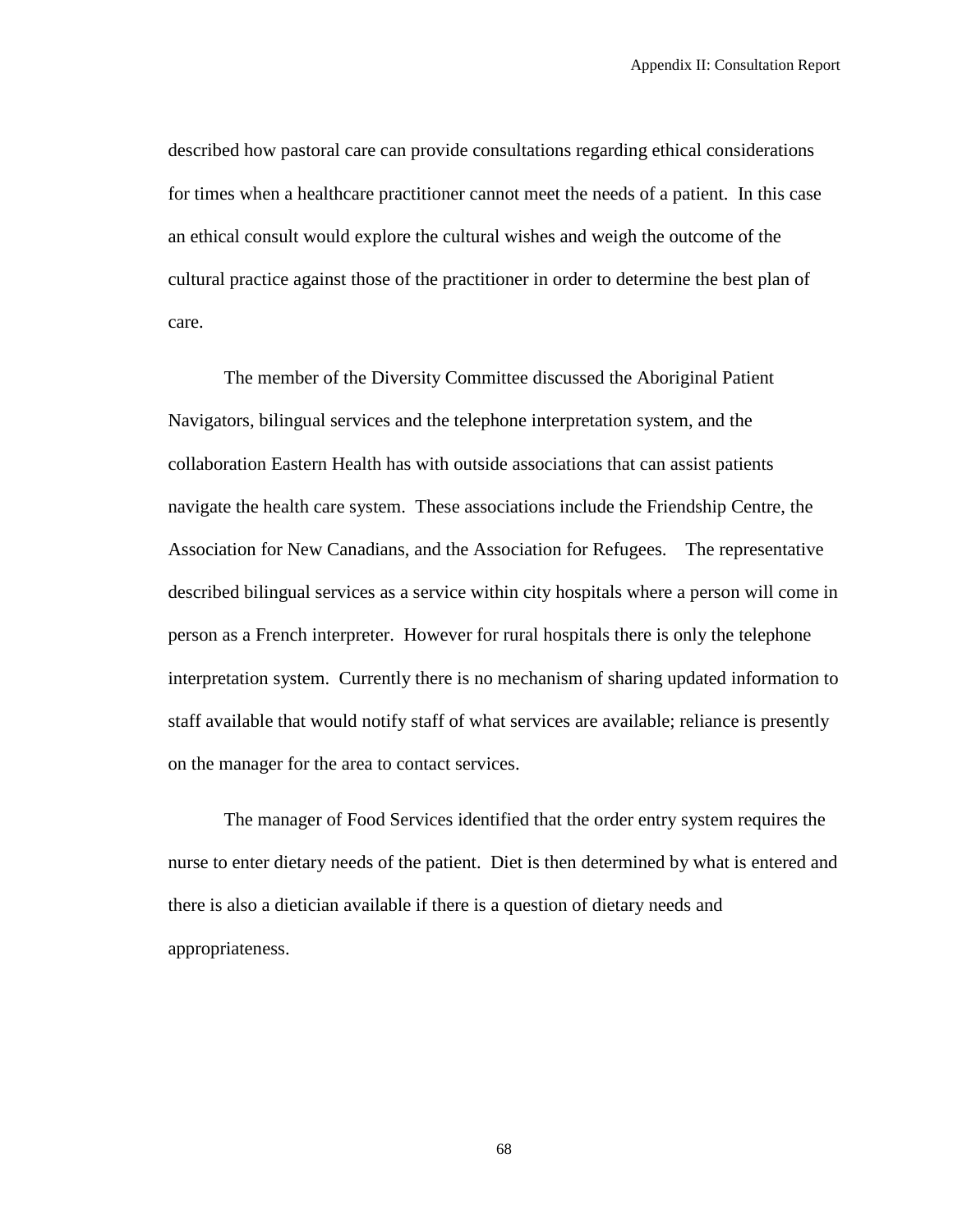### *Accessing the Services*

The representative from the pastoral care program identified that their contact information is available on the intranet and if contacted can help direct nurses to the appropriate contacts. However the representative from the pastoral care program did report that historically they find that they are more likely to be contacted by managers rather than frontline staff.

The member of the Diversity Committee felt that patients often avail of services outside of Eastern Health themselves but nurses need to be aware of the services in case they are asked. Contact information for the associations is available on the individual websites which she could provide and have it added to the Tool Kit.

The manager from Food Services felt that nurses are very aware of how to access their services since special diet requests follow the same process as any of the diet entries that nurses make for their patients.

#### *Areas of Improvement*

The representative from the pastoral care program identified that the main problem they find for nurses is that the list for local denominations is not updated in different units. While they provide the updated lists, old contact information is kept on the units which leads to difficulty when trying to contact clergy during time sensitive moments. Another obstacle identified by both pastoral care and the Diversity Committee member was that nurses do not perceive that they have the time to access translation services. They perceive that the family member is an adequate interpreter when in fact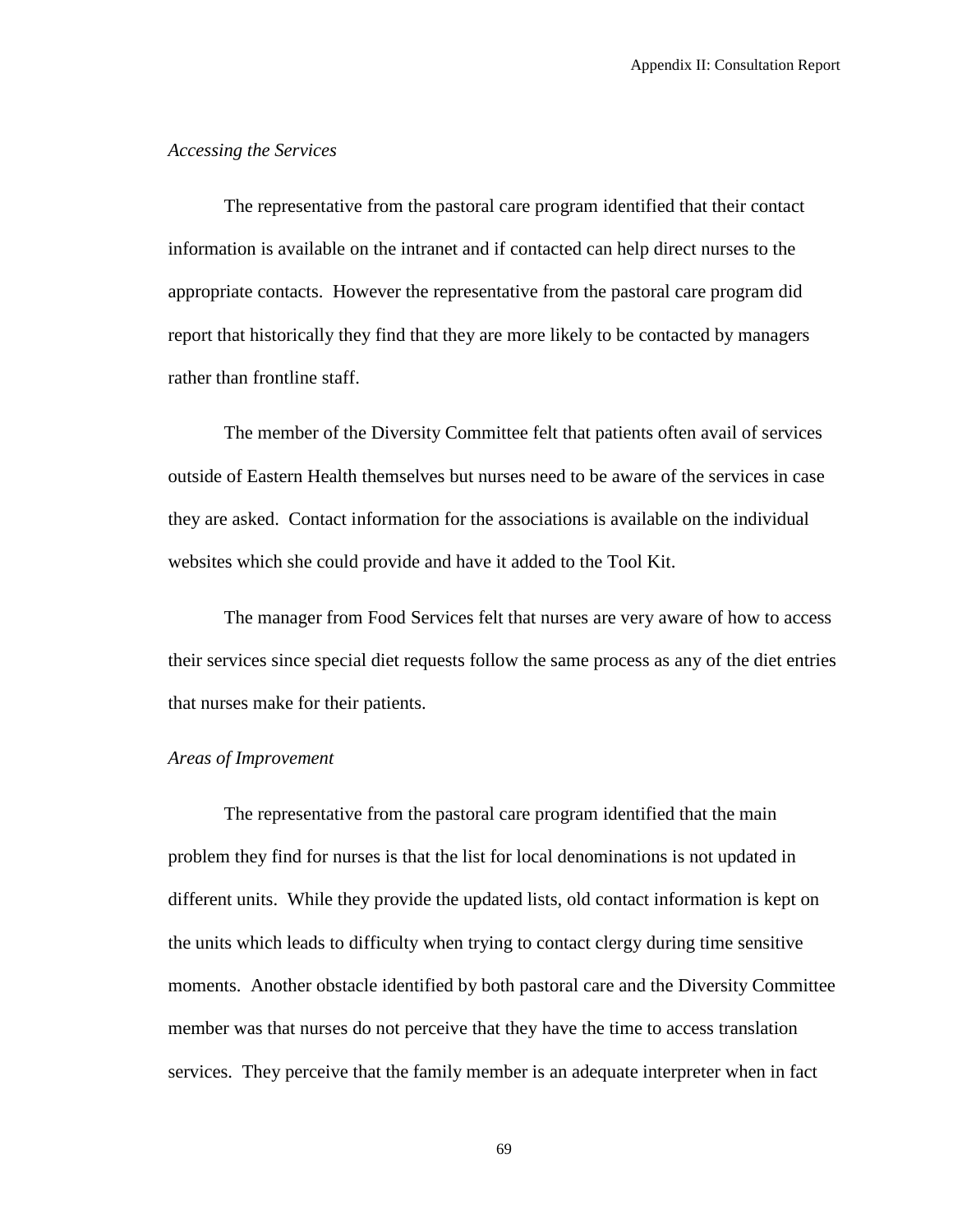the family member does not necessarily understand medical terminology or may be selective in the information that they relay to nursing staff. The manager from Food Services felt that the only obstacle they have is the timely entry of diet requests due to their limited hours. They also identified that nurses may not include enough information leading to the delivery of an unfavorable diet tray.

The member of the Diversity Committee also stated that nurses need to make more time to clarify the patients' needs and to not just make assumptions based on physical appearances. She also stressed the importance of nurses being aware of their own beliefs and biases and how personal beliefs can impact the care that is being provided.

#### *Client Relations*

The Quality and Clinical Safety Leader who works in Client Relations reported that she has not received a lot of feedback from clients regarding whether nurses are meeting cultural needs. She further described that this is not a good indication of what is or is not being done since they often only hear of the extreme circumstances and the negative; compliments are not common. She reported that she often receives questions regarding labor and delivery which indicates that patients have difficulty with navigating the information system that provides information to patients. She was aware that Eastern Health has developed policies relevant to the practices of Jehovah Witnesses and that ensuring that dietary needs are met should not be difficult.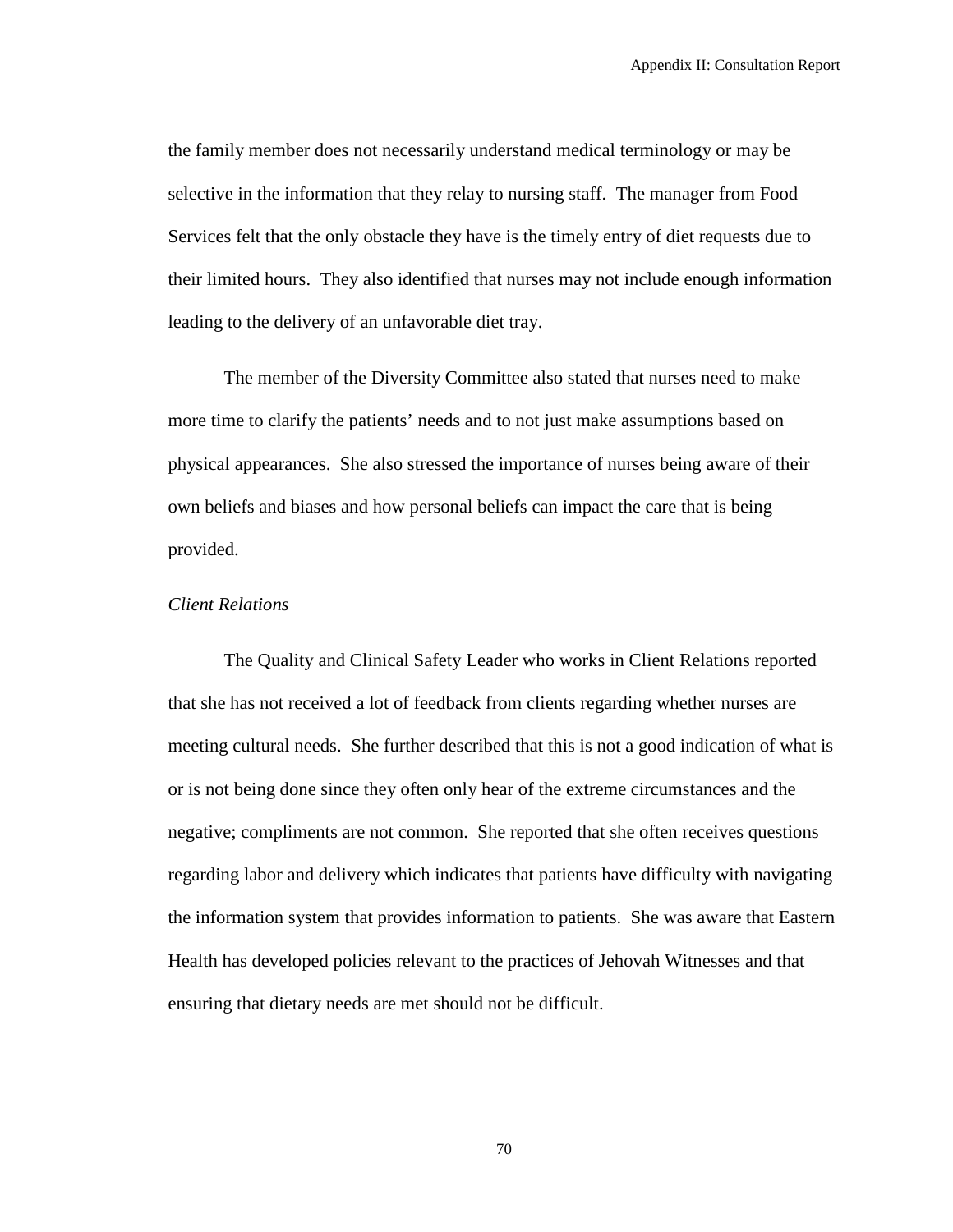When asked about what she would like to see nurses do differently she replied that they need to identify themselves, listen attentively, improve at advocating and be more inclusive with the family if required.

She identified interpreters, pastoral care, labor and delivery needs, advanced health care directives and better communication practices as essential elements to be included in a Tool Kit.

### Conclusion

The basic premise of providing culturally competent care was well known to the nurses. They recognize the importance of meeting this need when providing care, however they did not indicate that they are aware of all elements needed in order to achieve this level of care. The literature describes many characteristics of culturally competent care but the nurses focused mainly on language and communication, spiritual needs, dietary needs and labor and delivery. There was little emphasis regarding expression of pain and emotions, end of life care, establishment of trust and personal space. There was also limited discussion on the possibility of the cultural beliefs conflicting with personal beliefs or standards of care. Each of these omissions may be related to the limited experiences of the nurses or the phrasing of the questions, however it does indicate the need for an assessment tool and a navigation tool that will assist nurses when providing care to the patient with cultural needs.

The consultations with the service providers provided a list of resources that are available to the nurses. Interpretation services, local pastoral care and food services were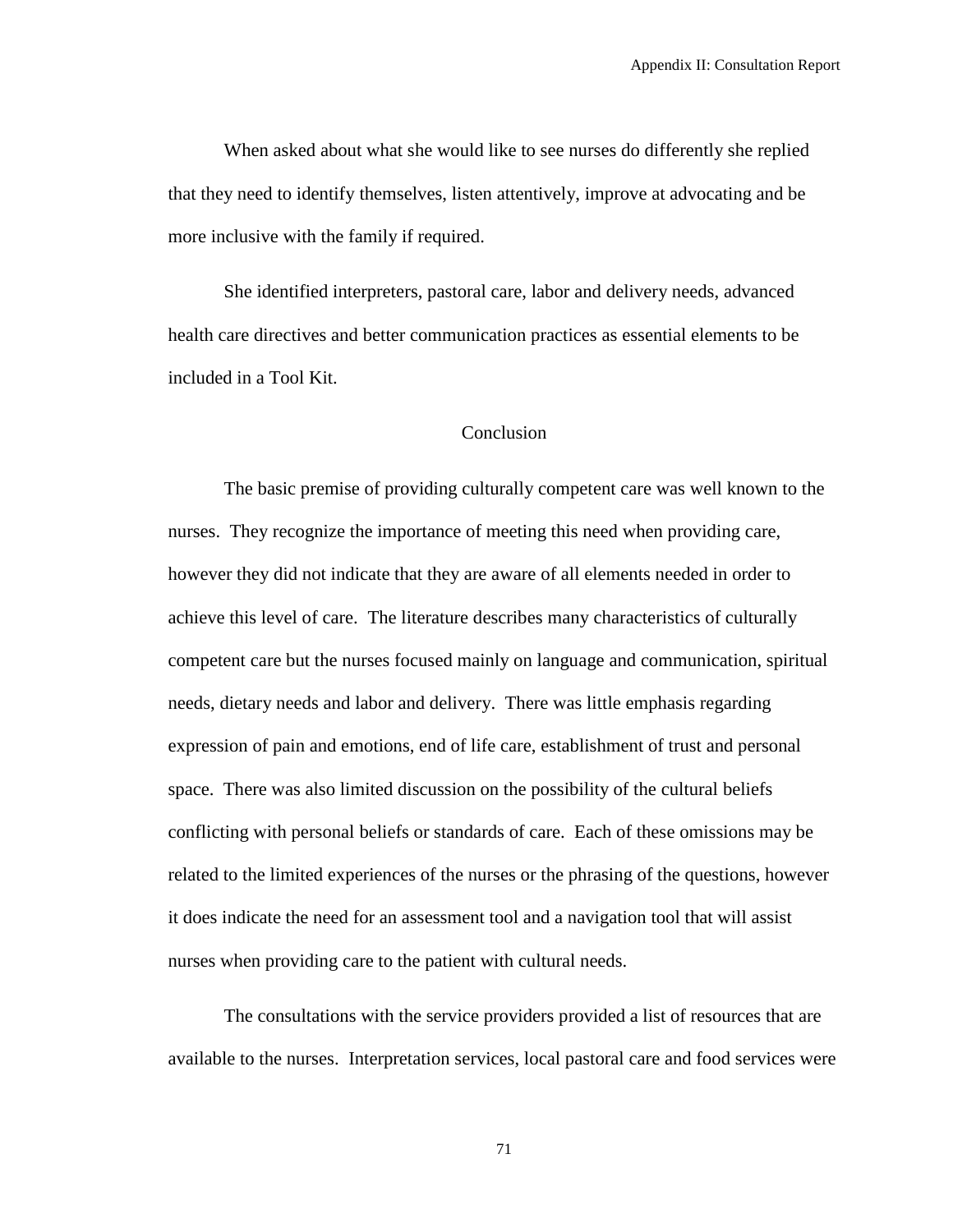the only services brought forward by the nurses. The gap in what was reported by the nurses and what is actually available reinforces the need for a guide for nurses on what resources are available and how they can access them.

The information obtained from the consultations will be used to develop a Tool Kit that will consist of an assessment tool, a resource list and decision trees that will guide nurses when assessing cultural needs.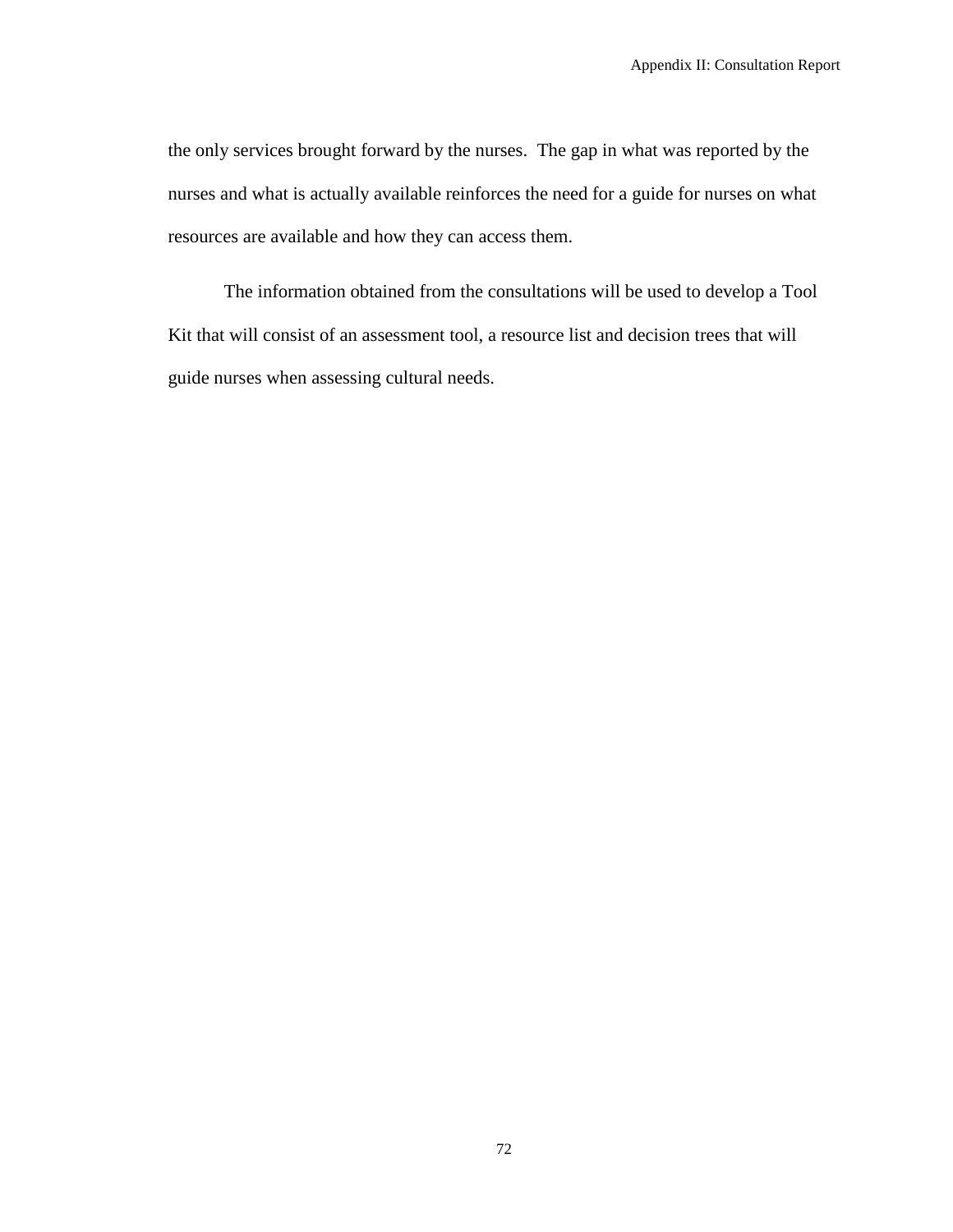### References

Eastern Health (2012). Eastern health, Newfoundland and Labrador. Retrieved from: <http://www.easternhealth.ca/WebInWeb.aspx?d=2&id=682&p=677>

Eastern Health (2013a). Client rights and responsibilities: Statement of rights and responsibilities for clients, patients and residents of eastern health. Retrieved rom: <http://www.easternhealth.ca/OurServices.aspx?d=2&id=734&p=202>.

Eastern Health (2013b). Experience of care survey. Retrieved from:

<http://www.easternhealth.ca/OurServices.aspx?d=2&id=1714&p=202>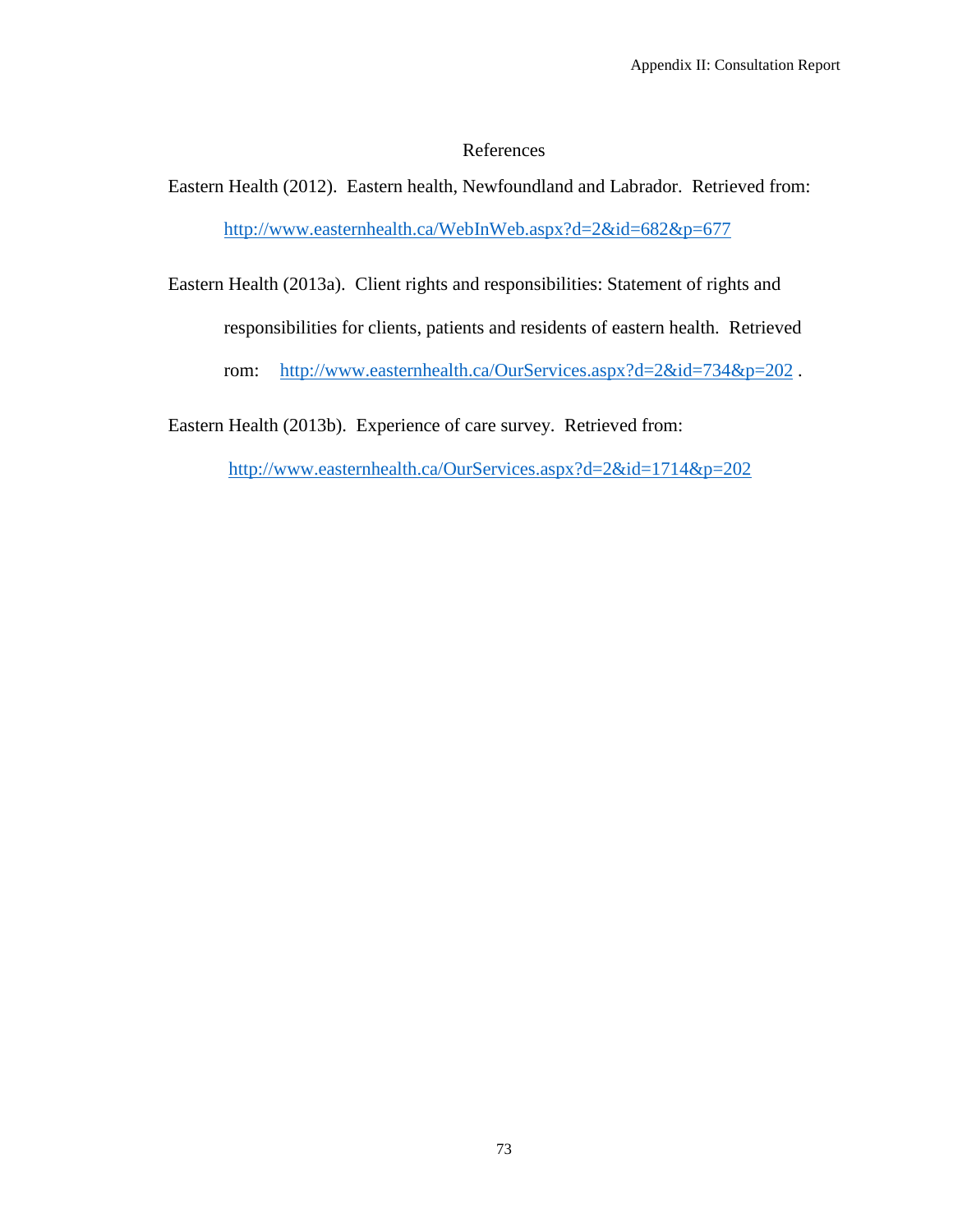# **Appendix A Email Requesting Recruitment for Nurses**

Hello Nurse Focus Group;

Currently I am working towards my Master's degree in Nursing. As my final practicum project, I have chosen to develop a Tool Kit that will assist staff when assessing cultural needs of patients and with accessing the services Eastern Health has that will help meet the identified needs. I am writing you to invite you to participate in a focus group I will be holding to discuss nurses needs in this area.

As you know, nurses have a role to play in ensuring that all of your patients receive the care they require while respecting special considerations for cultural differences. This is challenging at times. I believe that a Tool Kit will be helpful for nurses in their practice. Your participation in the focus group will help me identify nurses'' needs in terms of cultural assessment and the types of resources that would be useful.

Participation in this group is voluntary and the information you provide will be for the sole purpose of ensuring that the Tool Kit will be relevant and useful to the nurses at Carbonear General Hospital. At no time will participants be identified in any report and information provided will be kept in a secured area. The focus group session will only take one hour. If you are interested in participation, I will send you the date, time and location of the focus group meeting. I will also send you the questions to be discussed so that you can think about them prior to the meeting.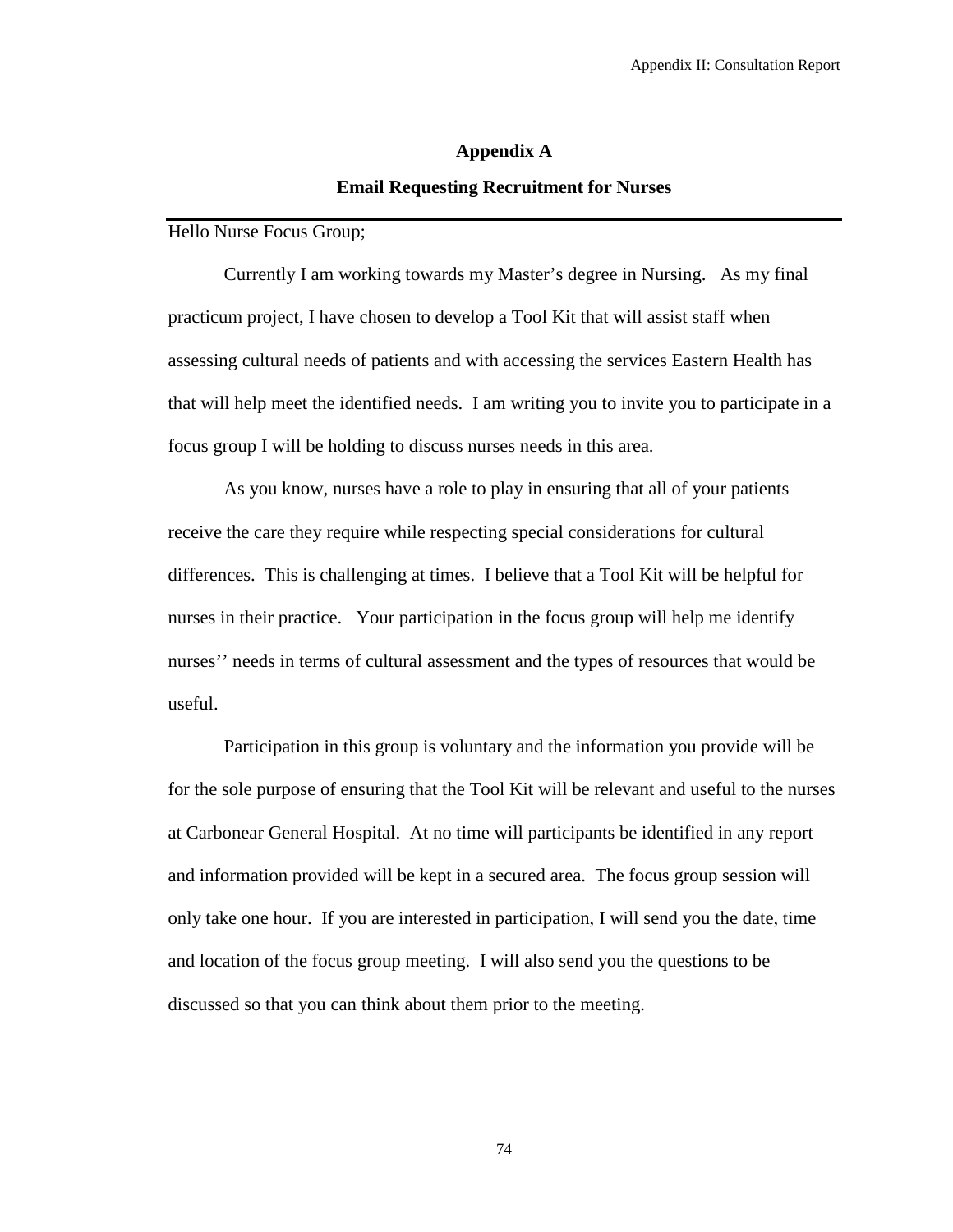If you wish further information before making your decision, please contact me at 945-5139 or at [Joanne.Howell@easternhealth.ca.](mailto:Joanne.Howell@easternhealth.ca) Thank you for considering this request. I look forward to hearing from you.

Sincerely yours,

Joanne Howell

#### **Email Requesting Recruitment for Managers**

Hello Nurse Managers;

Currently I am working towards my Master's degree in Nursing. As my final practicum project, I have chosen to develop a Tool Kit that will assist staff when assessing cultural needs of patients and with accessing the services Eastern Health has that will help meet the identified needs. I am writing you to invite you to participate in a focus group I will be holding to discuss nurses needs in this area.

As a manager you can identify your expectations of how nurses have a role to play in ensuring that patients receive the care they require and have special considerations for cultural differences respected. While this is challenging at times I hope that you will participate in the focus group so that you can identify not only your expectations but also offer insight into past experiences, patient feedback and how you feel that a Tool Kit can be beneficial to meet the needs of your staff.

Participation in this group is voluntary and the information you provide will be for the sole purpose of ensuring that the Tool Kit will be relevant and useful to the nurses at Carbonear General Hospital. At no time will participants be identified in any report and information provided will be kept in a secured area. The focus group session will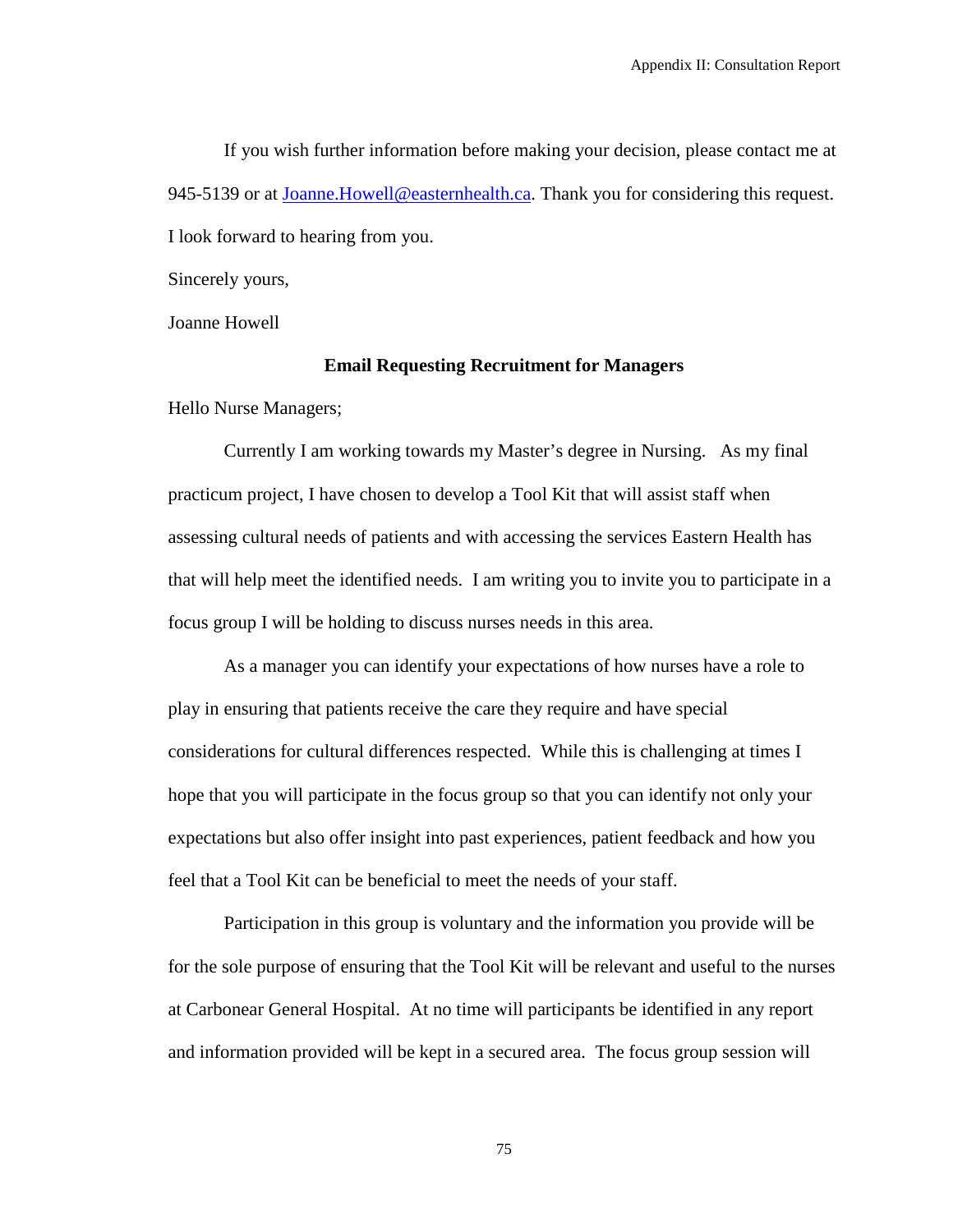only take one hour. If you are interested in participation, I will send you the date, time and location of the focus group meeting. I will also send you the questions to be discussed so that you can think about them prior to the meeting.

If you wish further information before making your decision, please contact me at 945-5139 or at Joanne.Howell@easternhealth.ca. Thank you for considering this request. I look forward to hearing from you.

Sincerely yours,

Joanne Howell

#### **Email to Recruit Service Providers**

Hello Service Providers;

Currently I am working towards my Master's degree in Nursing. As my final practicum project, I have chosen to develop a Tool Kit that will assist staff when assessing cultural needs of patients and with accessing the services Eastern Health has that will help meet the identified needs. I am writing you to invite you to participate in a phone interview to discuss nurses' needs in this area.

The purpose of the interview will be to identify the services that Eastern Health has in place that will meet the cultural needs of our patients. I also hope to discuss what you as a service provider feel should be included in a Tool Kit to ensure that nurses can play an active role in overcoming cultural challenges and improving the quality of care for all of our patients.

 Participation in this interview is voluntary and the information you provide will be for the sole purpose of ensuring that the Tool Kit will be relevant and useful to the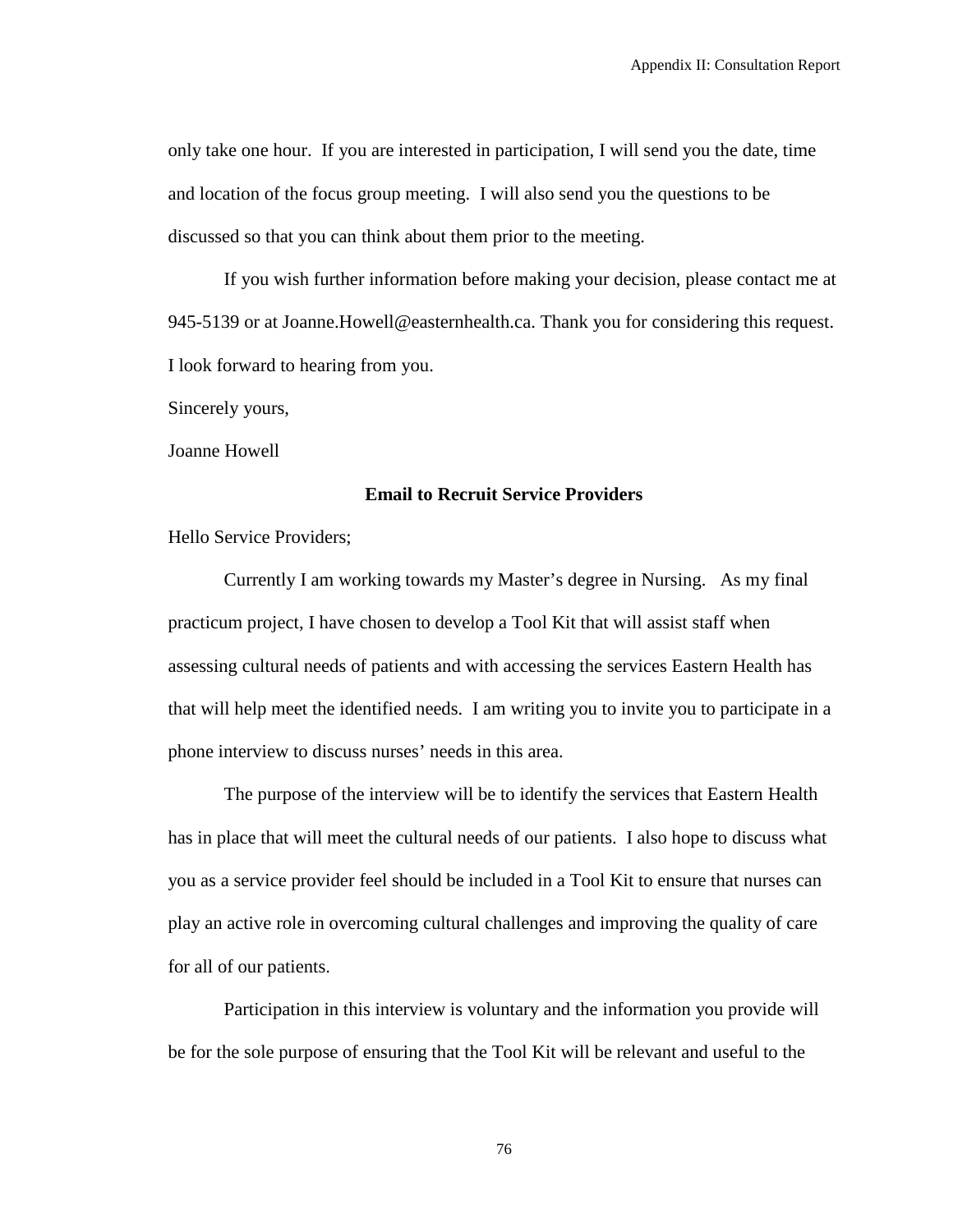nurses at Carbonear General Hospital. At no time will participants be identified in any report and information provided will be kept in a secured area. The phone interview will only take 15 minutes. If you are interested in participation, I will arrange a date and time that is mutually convenient. I will also send you the questions to be discussed so that you can think about them prior to the meeting.

If you wish further information before making your decision, please contact me at 945-5139 or at Joanne. Howell@easternhealth.ca. Thank you for considering this request. I look forward to hearing from you.

Sincerely yours,

Joanne Howell

### **Email to Recruit Client Relations**

Hello Client Relations;

Currently I am working towards my Master's degree in Nursing. As my final practicum project, I have chosen to develop a Tool Kit that will assist staff when assessing cultural needs of patients and with accessing the services Eastern Health has that will help meet the identified needs. I am writing you to invite you to participate in a phone interview to discuss nurses' needs in this area.

The purpose of the interview will be to identify what challenges are heard regarding cultural needs through client relations, what you think nurses can do to improve care for our diverse population and any suggestions you may have that will make the Tool Kit effective in meeting its objectives. Participation in this interview is voluntary and the information you provide will be for the sole purpose of ensuring that the Tool Kit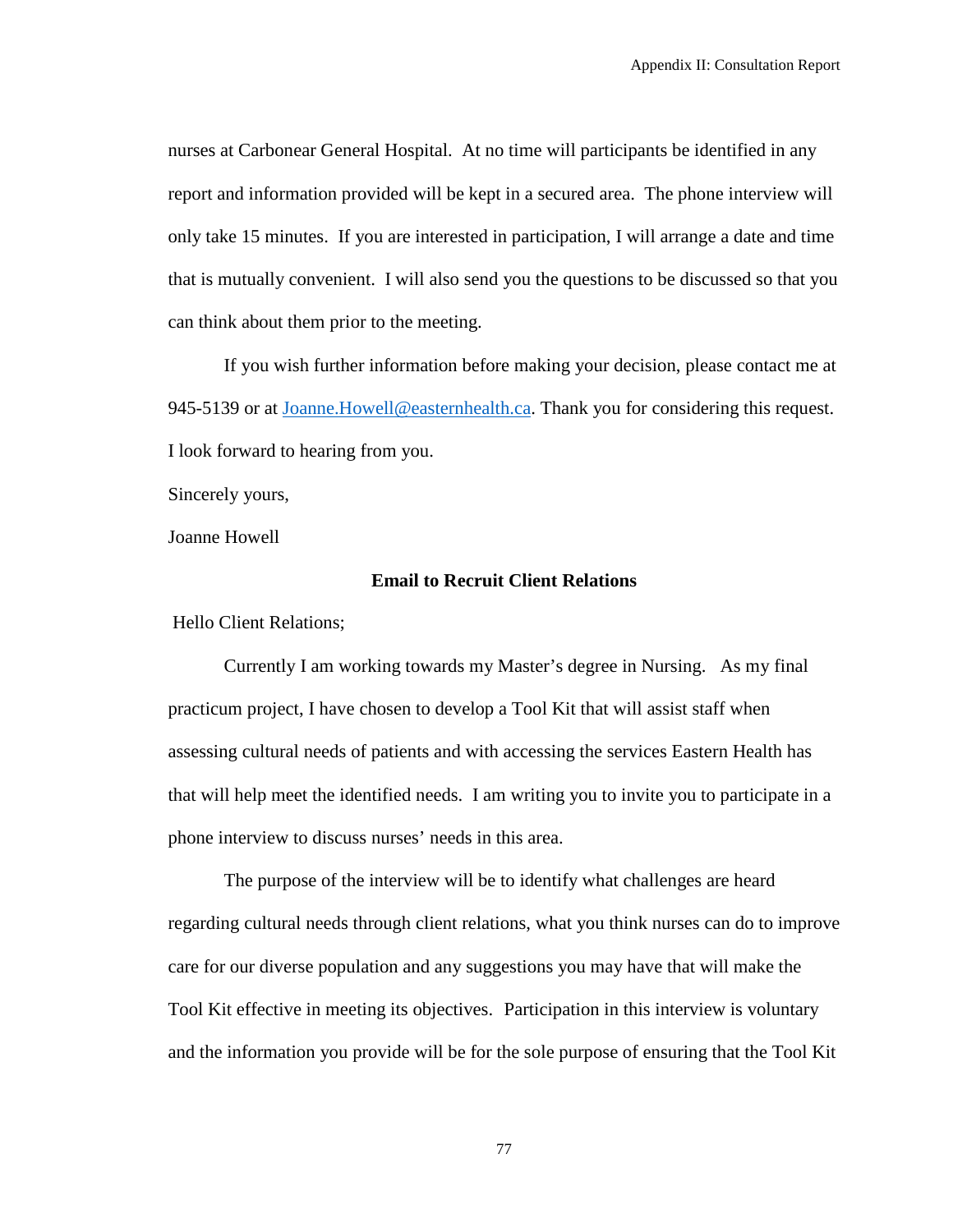will be relevant and useful to the nurses at Carbonear General Hospital. At no time will participants be identified in any report and information provided will be kept in a secured area. The phone interview will only take 15 minutes. If you are interested in participation, I will arrange a date and time that is mutually convenient. I will also send you the questions to be discussed so that you can think about them prior to the meeting.

If you wish further information before making your decision, please contact me at 945-5139 or at Joanne. Howell@easternhealth.ca. Thank you for considering this request. I look forward to hearing from you.

Sincerely yours,

Joanne Howell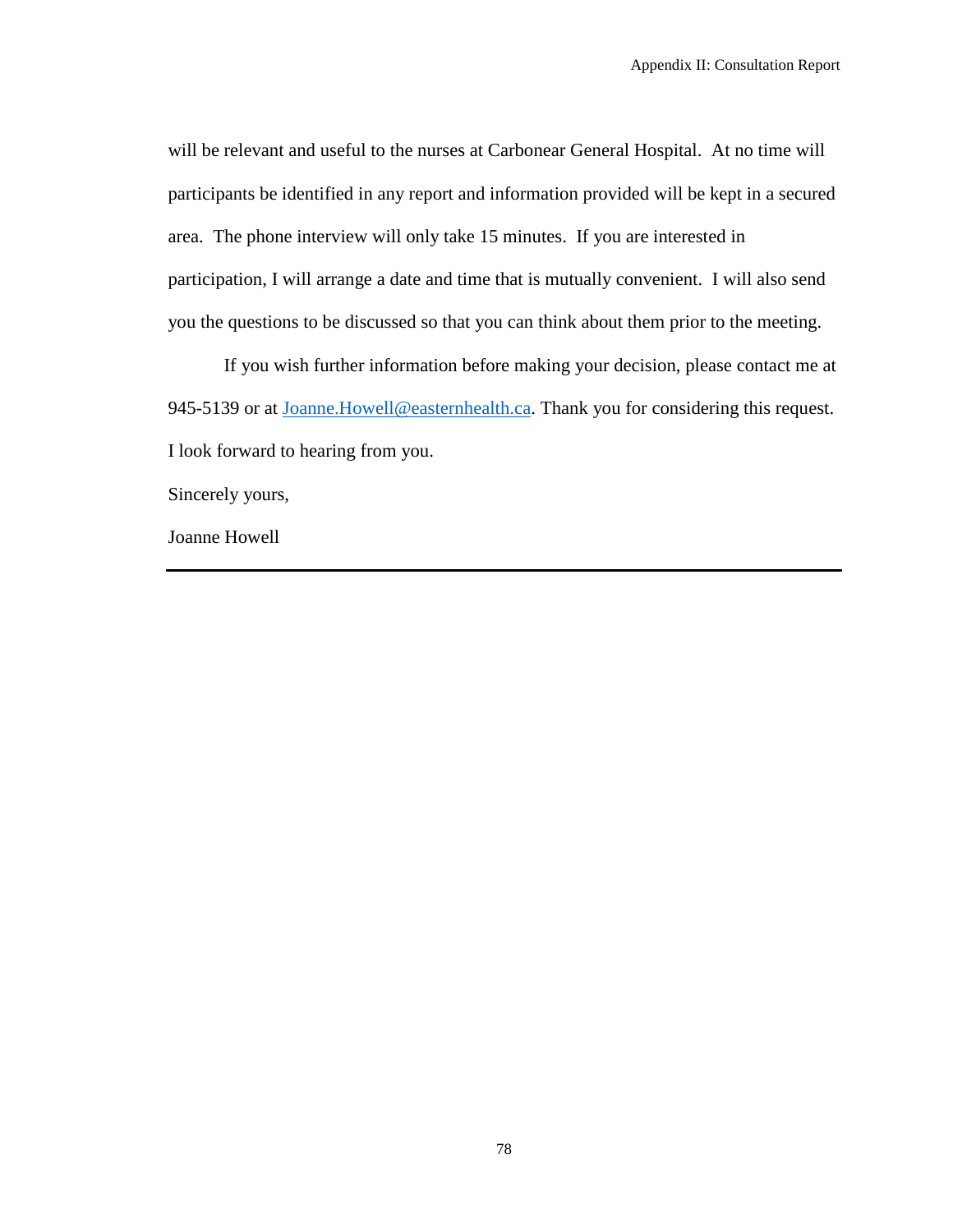### **Appendix B**

## **Questions for Nursing Consultation**

- 1) How would you define culturally competent care?
- 2) How would you approach assessing cultural needs of a patient?
- 3) Does your current nursing care plans provide you with an assessment guide for identifying cultural needs?
- 4) What barriers do you encounter when assessing and delivering culturally competent care?
- 5) What level of comfort do you have when assessing the cultural needs of your patients?
- 6) Do you feel comfortable with seeking clarification about culture?
- 7) How do you deal with language barriers?
- 8) Do you feel confident with your approach when seeking information about a patients cultural needs?
- 9) Are you aware that Eastern Health has resources available to you that can assist with cultural needs?
- 10) What resources have you used?
- 11) How would you avail of the resources within Eastern Health that support: language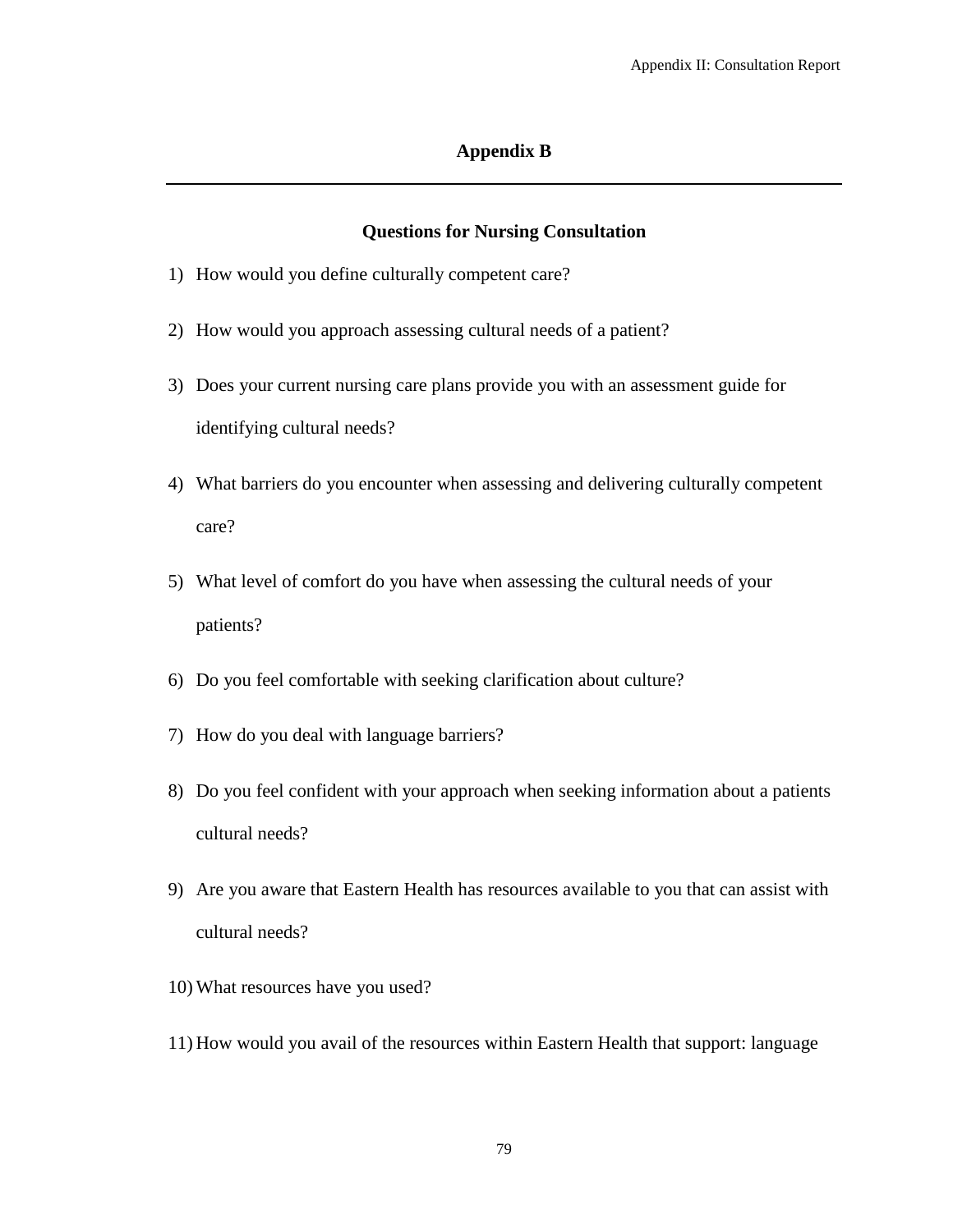barriers? Spiritual needs? Dietary needs? Others?

- 12) Can you identify any other resources that would be helpful?
- 13) What would you need in a Tool Kit to assist you to provide individualized care to someone from a different culture?
- 14) Would an assessment guide be helpful in the Tool Kit?

### **Questions for Manager Consultation**

- 1) Do you feel that nurses have a comfort with assessing or delivering culturally competent care?
- 2) Do you feel confident with your staff's approach when seeking information about a patients cultural needs?
- 3) Are you aware that Eastern Health has resources available to nurses that can assist with cultural needs?
- 4) What resources have you used?
- 5) How would you assist staff with availing of the resources within Eastern Health that support: language barriers? Spiritual needs? Dietary needs? Others?
- 6) Can you identify any other resources that would be helpful?
- 7) What do you think nurses would need in a Tool Kit to assist them to provide individualized care to someone from a different culture?
- 8) Would an assessment guide be helpful in the Tool Kit?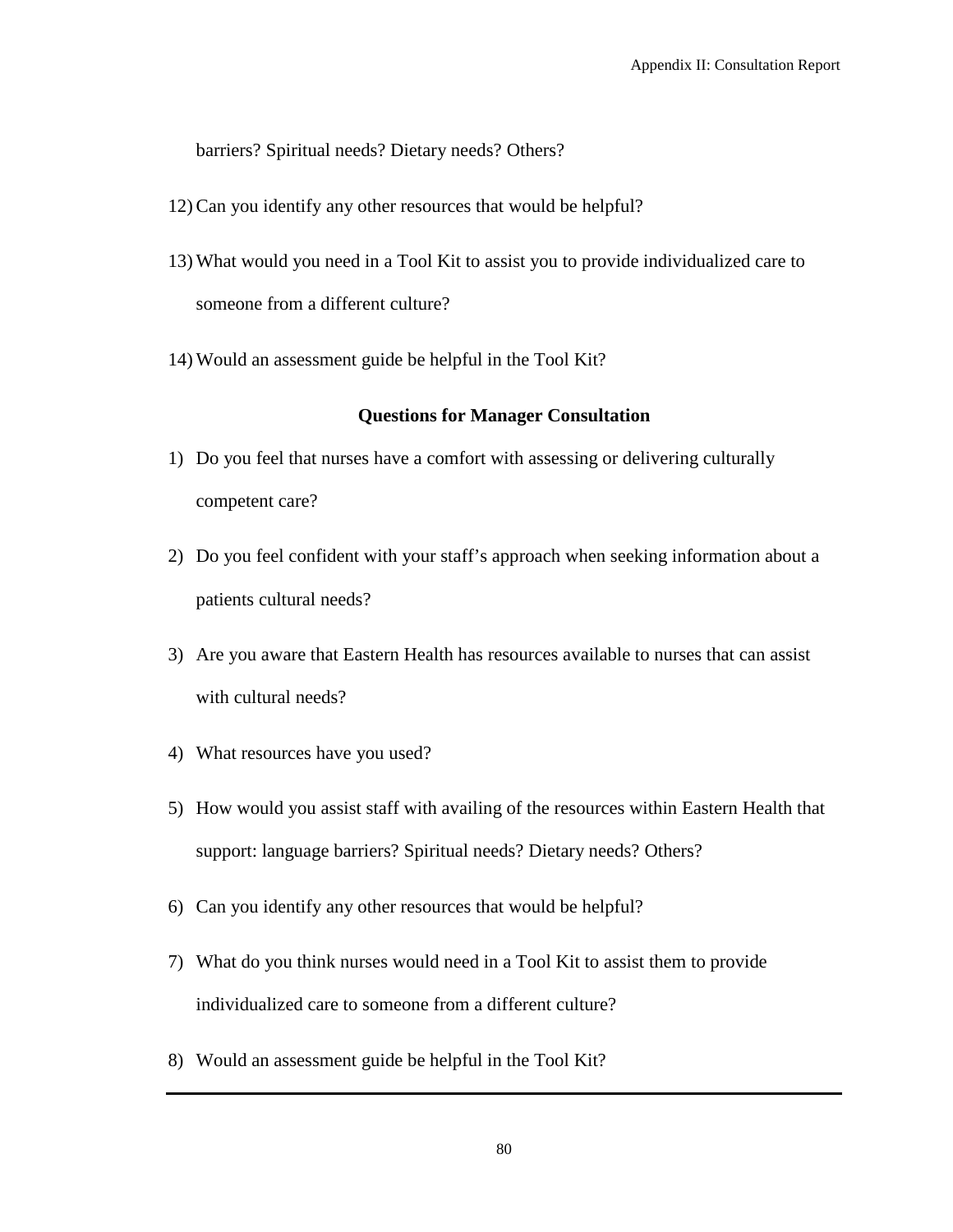## **Interview Questions for Service Providers and Client Relations**

## **Service Providers**

- 1. What services do you have to offer Eastern Health clients in order to meet their cultural needs?
- 2. How would nurses and/or clients avail of these services?
- 3. What kind of problems so you encounter with nurses accessing the services?
- 4. What do you feel nurses need to make better use of when providing services to patients with cultural needs?

## **Client Relations**

- 1. What feedback have you received from clients on how nurses are identifying their cultural needs?
- 2. Have clients provided any indications that Eastern Health have the services that they need to meet their individualized care as it pertains to culture?
- 3. What would you like to see nurses do differently?
- 4. Do you have any suggestions for the content of a Tool Kit that will identify resources and services to nurses?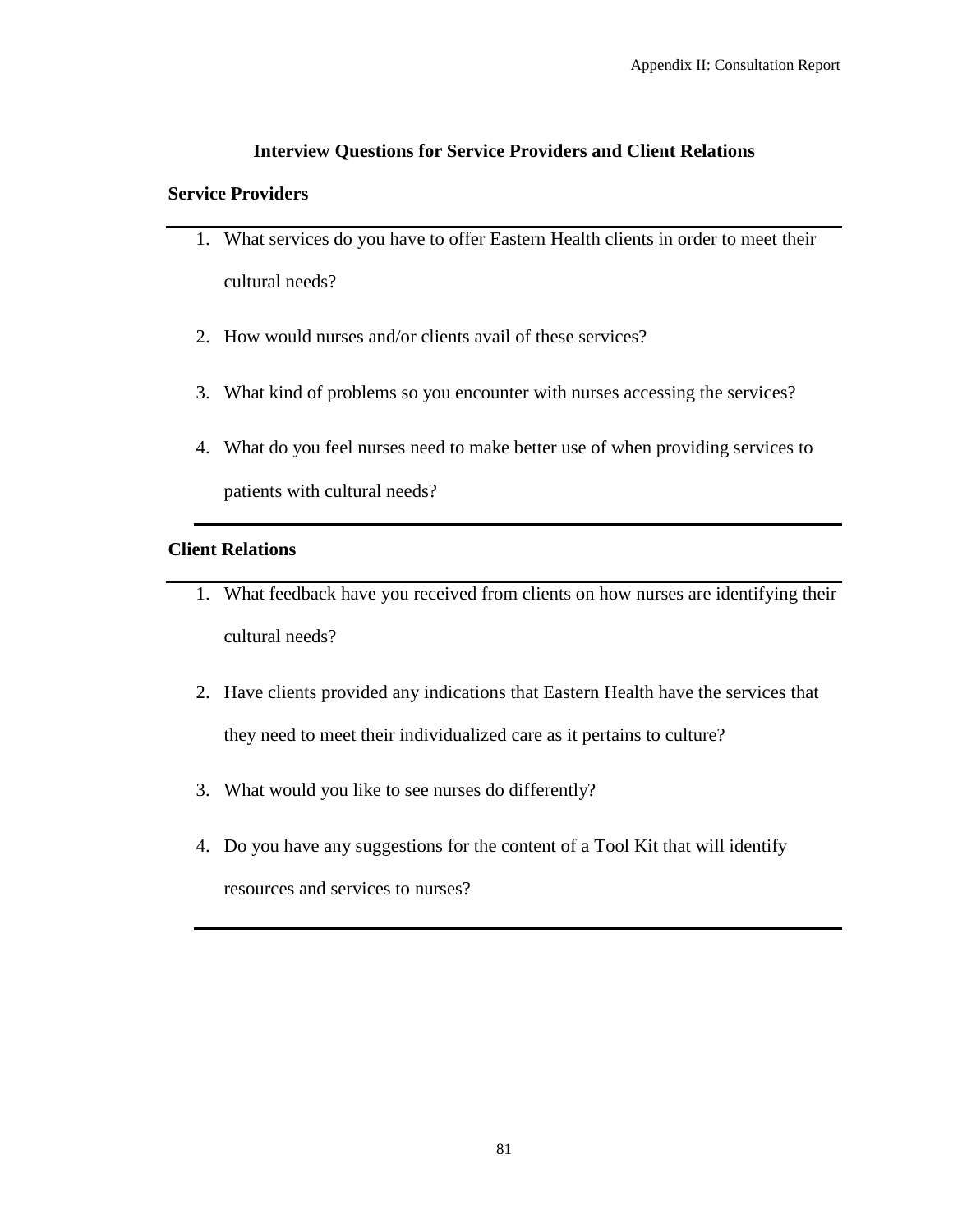# **Appendix C**

## **Health Research Ethics Authority Screening Tool**

| <b>Question</b>                                                                                                                                                                              | Yes                                                                                         | N <sub>0</sub>          |
|----------------------------------------------------------------------------------------------------------------------------------------------------------------------------------------------|---------------------------------------------------------------------------------------------|-------------------------|
| Is the project funded by, or being submitted to, a research funding agency for<br>a research grant or award that requires research ethics review                                             |                                                                                             | $\rm X$                 |
| Are there any local policies which require this project to undergo review by a<br><b>Research Ethics Board?</b>                                                                              |                                                                                             | $\rm X$                 |
| <b>IF YES</b> to either of the above, the project should be submitted to a Research<br>Ethics Board.                                                                                         |                                                                                             | $\mathbf X$             |
| <b>IF NO</b> to both questions, continue to complete the checklist.                                                                                                                          |                                                                                             |                         |
| Is the primary purpose of the project to contribute to the growing body of<br>knowledge regarding health and/or health systems that are generally accessible<br>through academic literature? |                                                                                             | $\overline{\mathrm{X}}$ |
| Is the project designed to answer a specific research question or to test an<br>explicit hypothesis?                                                                                         |                                                                                             | $\overline{\text{X}}$   |
| Does the project involve a comparison of multiple sites, control sites, and/or<br>control groups?                                                                                            |                                                                                             | X                       |
| Is the project design and methodology adequate to support generalizations that<br>go beyond the particular population the sample is being drawn from?                                        |                                                                                             | $\overline{\text{X}}$   |
| Does the project impose any additional burdens on participants beyond what<br>would be expected through a typically expected course of care or role<br>expectations?                         |                                                                                             | $\overline{\text{X}}$   |
|                                                                                                                                                                                              | $\boldsymbol{0}$                                                                            |                         |
| Are many of the participants in the project also likely to be among those who<br>might potentially benefit from the result of the project as it proceeds?                                    | X                                                                                           |                         |
|                                                                                                                                                                                              | <b>LINE A: SUBTOTAL Questions 3 through <math>7 = (Count the # of Yes responses)</math></b> |                         |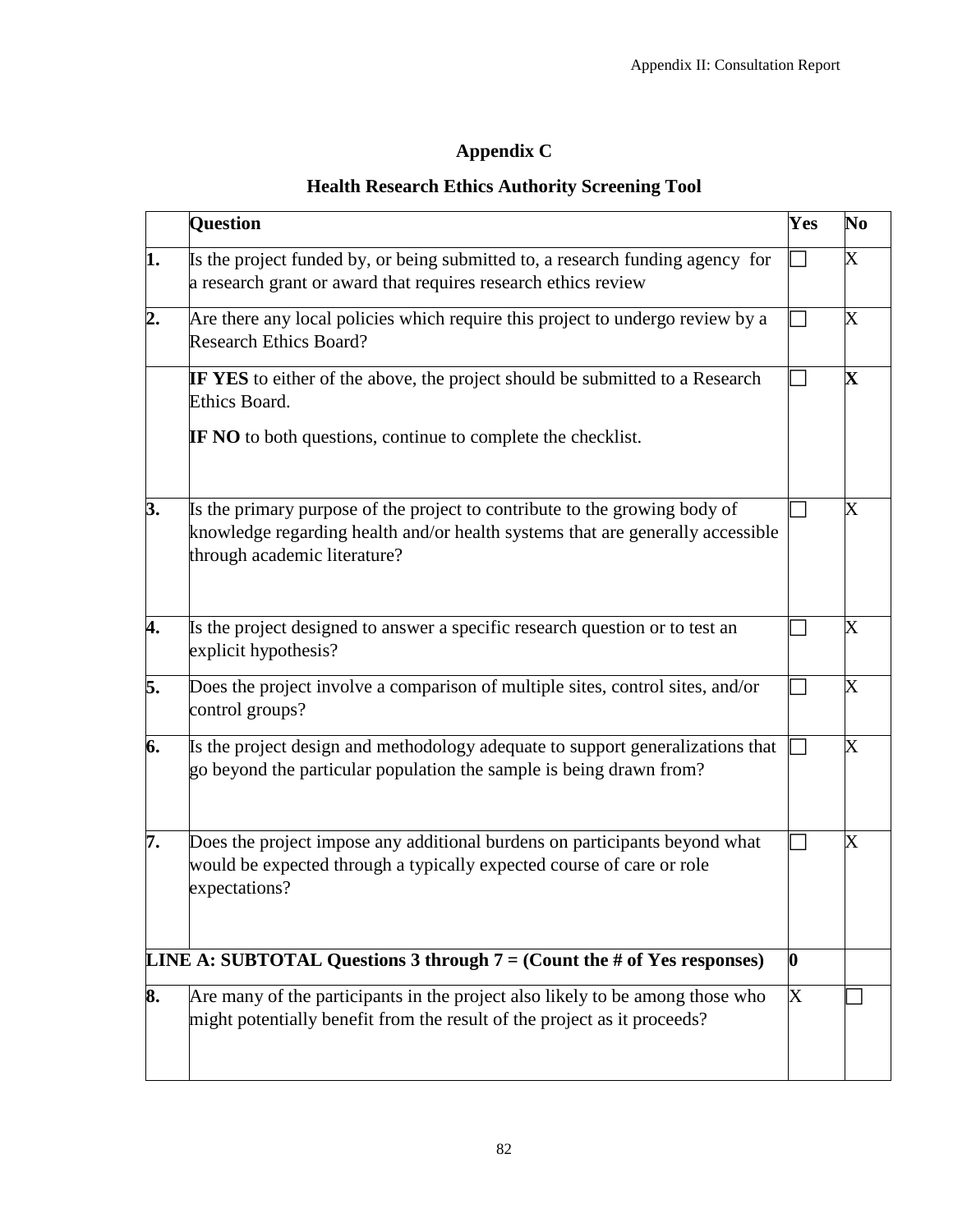| 9.  | Is the project intended to define a best practice within your organization or<br>practice?                                                                                                                               | $\overline{\mathbf{X}}$ |             |
|-----|--------------------------------------------------------------------------------------------------------------------------------------------------------------------------------------------------------------------------|-------------------------|-------------|
| 10. | Would the project still be done at your site, even if there were no opportunity<br>to publish the results or if the results might not be applicable anywhere else?                                                       |                         | X           |
| 11. | Does the statement of purpose of the project refer explicitly to the features of a<br>particular program,<br>Organization, or region, rather than using more general terminology such as<br>rural vs. urban populations? | $\bf X$                 |             |
| 12. | Is the current project part of a continuous process of gathering or monitoring<br>data within an organization?                                                                                                           |                         | $\mathbf x$ |
|     | <b>LINE B: SUBTOTAL Questions 8 through 12</b> = (Count the # of Yes responses)                                                                                                                                          | 3                       |             |
|     | <b>SUMMARY</b>                                                                                                                                                                                                           |                         |             |
|     | <b>Line B has 3 yes responses and Line A had 0 yes responses, so B &gt; A</b><br>therefore quality not research.                                                                                                         |                         |             |
|     | <b>See Interpretation Below</b>                                                                                                                                                                                          |                         |             |

## **Interpretation:**

- If the sum of Line A is greater than Line B, the most probable purpose is **research**. The project should be submitted to an REB.
- If the sum of Line B is greater than Line A, the most probable purpose is **quality/evaluation**. Proceed with locally relevant process for ethics review (may not necessarily involve an REB).
- If the sums are equal, seek a second opinion to further explore whether the project should be classified as Research or as Quality and Evaluation.

**These guidelines are used at Memorial University of Newfoundland and were adapted from ALBERTA RESEARCH ETHICS COMMUNITY CONSENSUS INITIATIVE (ARECCI). Further information can be found at: <http://www.hrea.ca/Ethics-Review-Required.aspx>**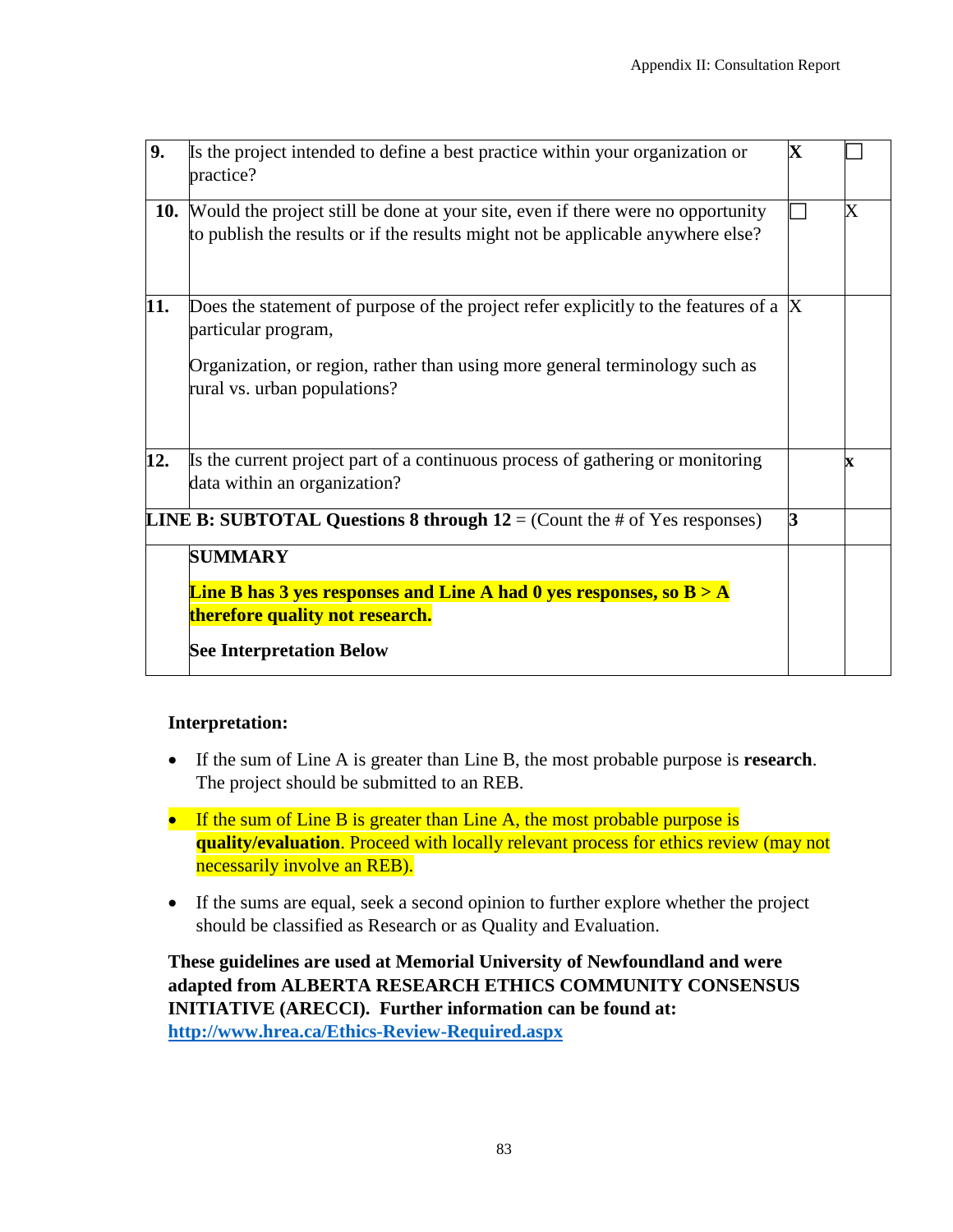# Increasing Cultural Sensitivity Tool Kit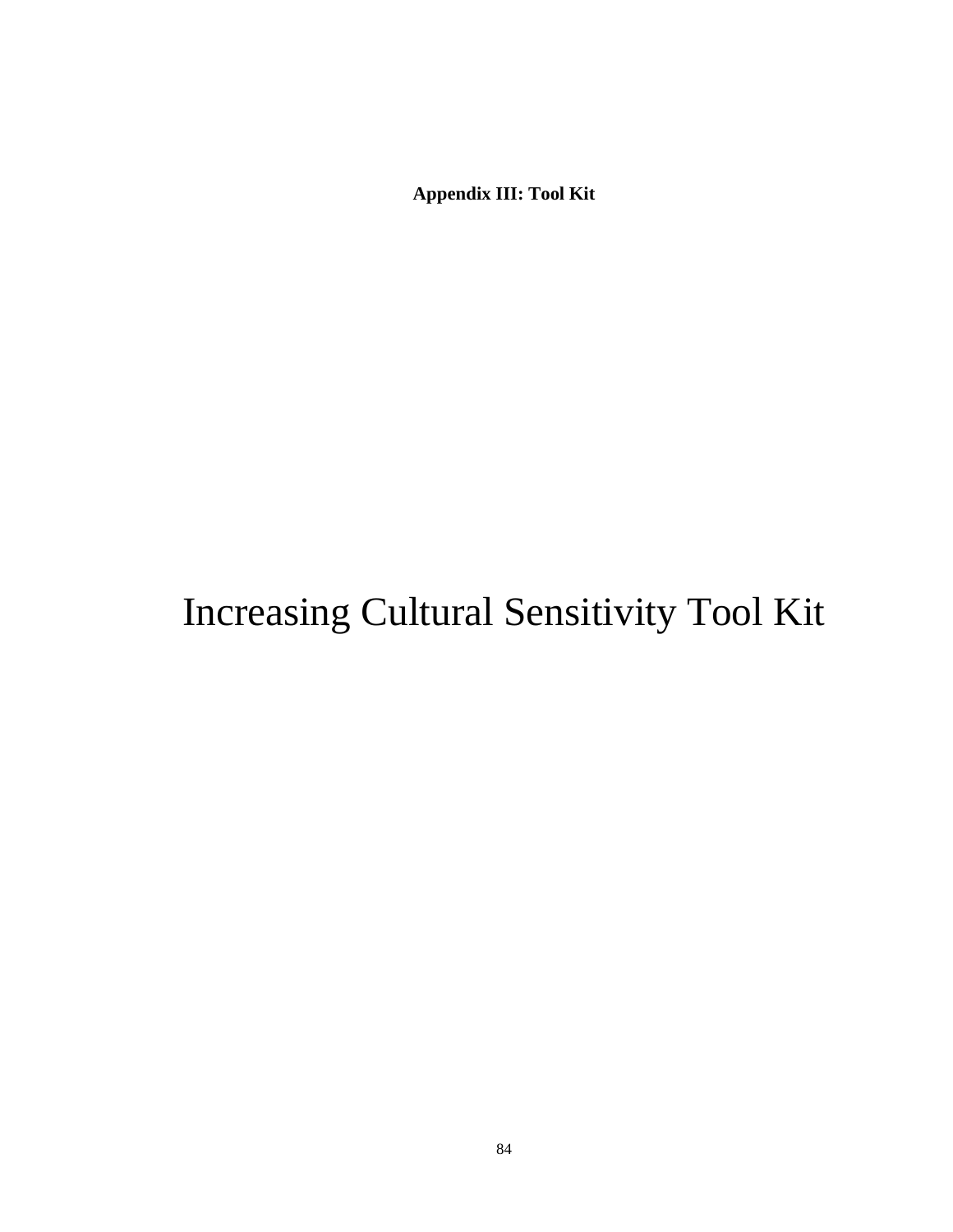## **Table of Contents**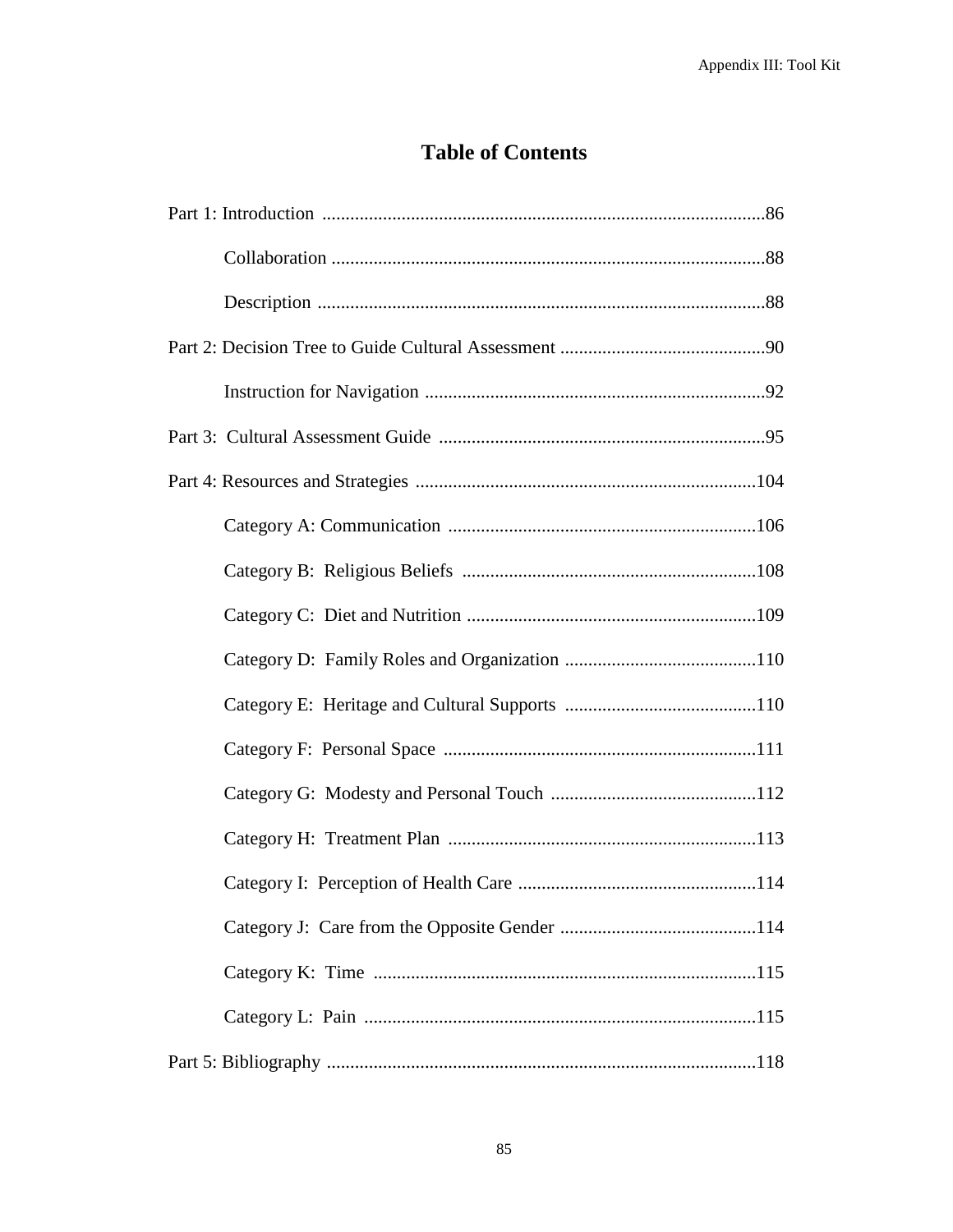# Part 1: Introduction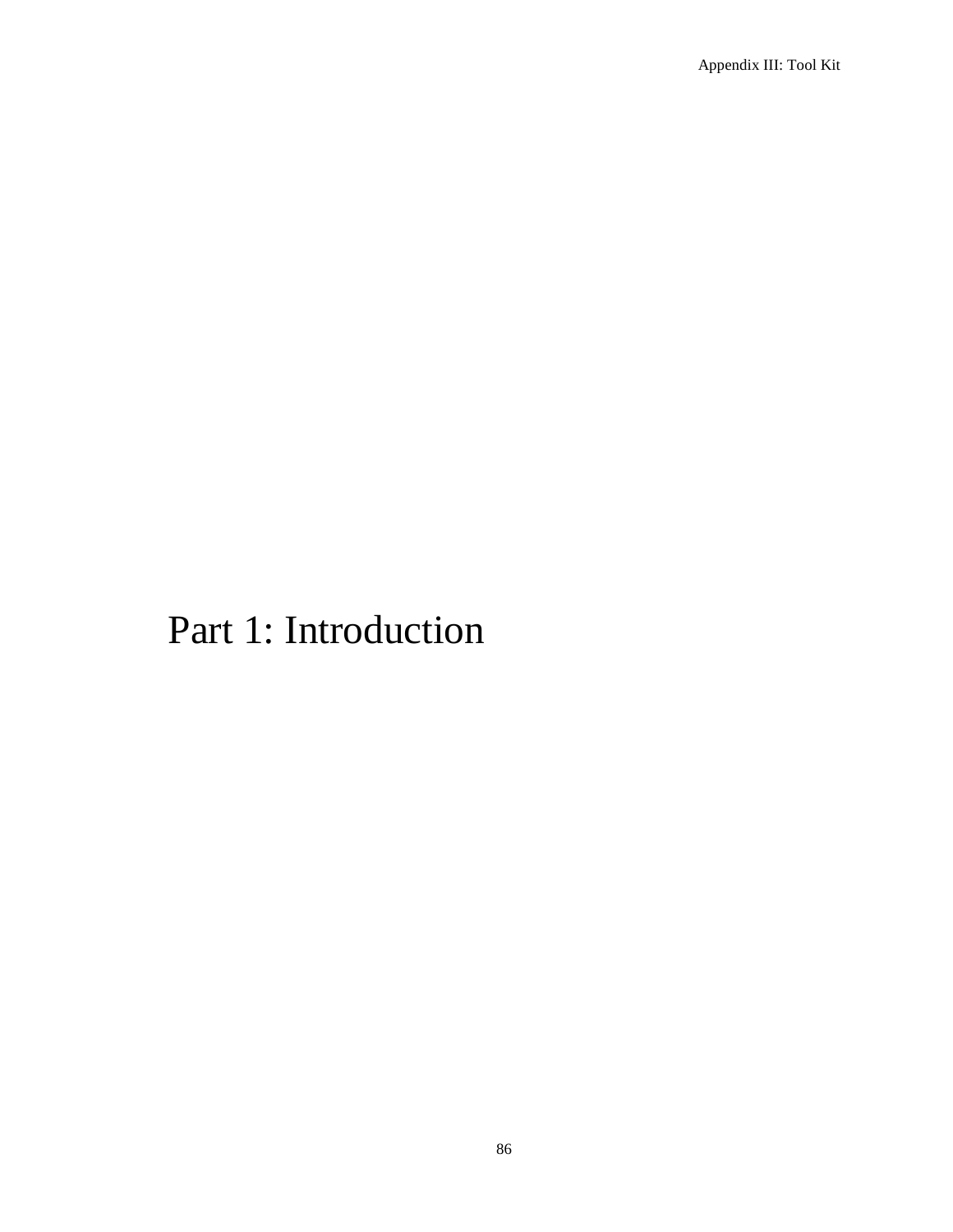# Introduction

It is the expectation of Eastern Health that every patient on admission is asked whether there are any care concerns related to culture or religion. This expectation is supported by the Canadian Nurses Association Code of Ethics (2000) which requires nurses to incorporate culture into all aspects of nursing care. Nurses need to be able to conduct a more detailed assessment so that the patient's care plan can be individualized. The goal of the cultural assessment is to ensure the care needs of the patient are determined based on individual needs rather than based on generalizations or stereotypes (Allen, 2010; Barrow, 2011; Lowe, 2009).

This tool kit has been developed to assist in guiding Registered Nurses at Carbonear General Hospital with cultural assessment. It will provide them with an assessment tool and the information they require on how to avail of relevant resources within Eastern Health. This will enable patient care plans to be individualized to better reflect the needs of the patient. By integrating cultural considerations into patient care, nurses will increase quality of care while maintaining the values of Eastern Health: respect, fairness, integrity, connectedness and excellence.

This tool kit consists of:

- 1. Decision Tree to guide nurses through the steps of the cultural assessment process
- 2. Cultural Assessment Guide
- 3. Resources and Strategies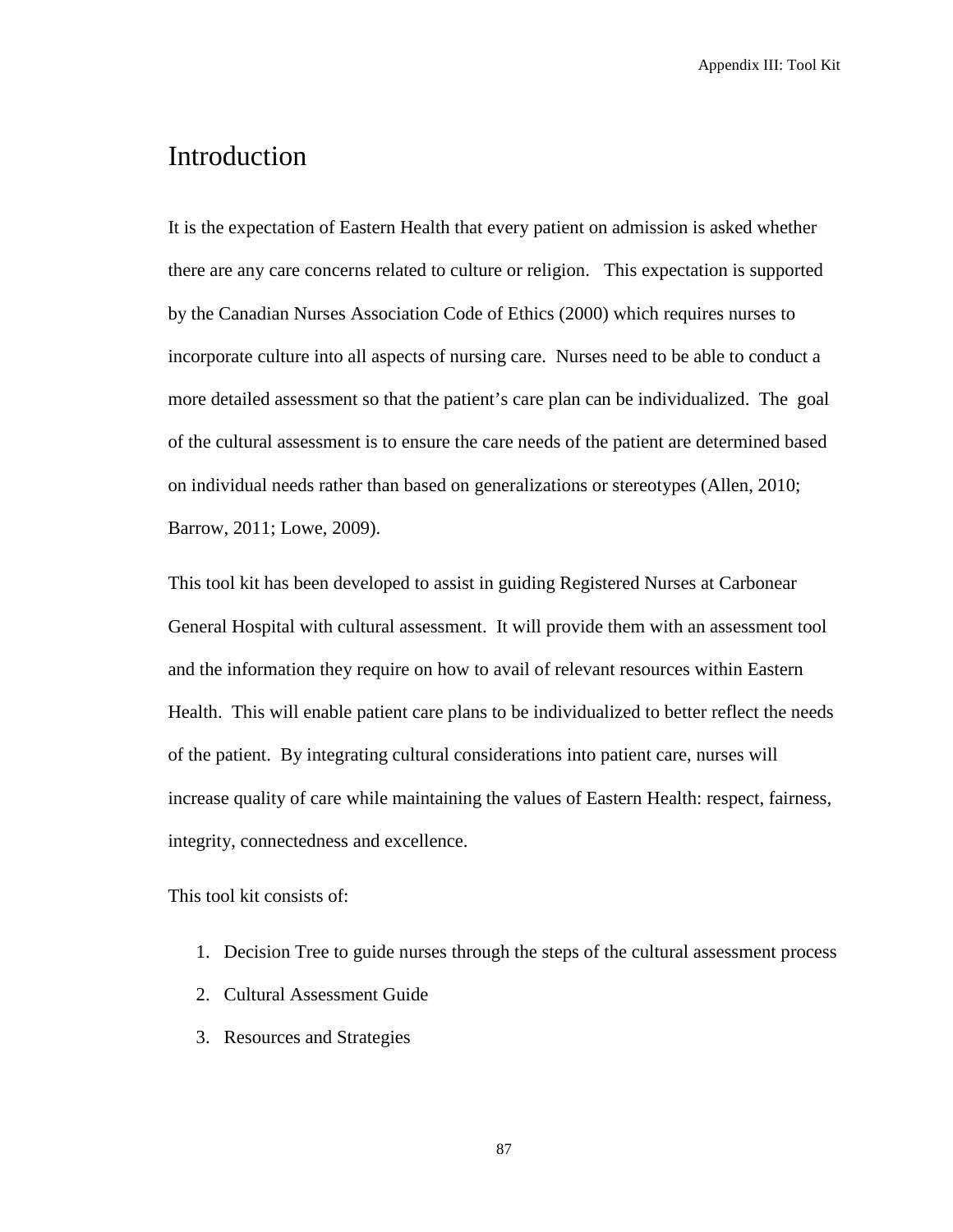# Collaboration

When conducting cultural and other assessments and planning care, it is important to foster an environment of sharing and collaboration between the nurse and the patient/family. A helpful mnemonic to assist with this is LEARN:

- $\triangleright$  L Listen with openness and willingness to create an understanding of the patient's perspective of the problem and possible treatment needs,
- $\triangleright$  E Explain the nursing perspective and health care management perspective. Teaching the patient why the suggested treatment plan will be effective for recovery,
- $\triangleright$  A Acknowledge the similarities and differences between the two perspectives,
- $\triangleright$  R Recommend a care plan that will meet both the needs of health care and cultural preferences, and;
- $\triangleright$  N Negotiate until agreement can be made that satisfies both the patient and treatment needs.

(Campinha-Bacote, 2001; DeRosa & Kochurka, 2006)

# Description

Cultural assessment consists of several steps. The *Decision Tree* is used to guide nurses through the cultural assessment process. It provides a step by step guide on what cultural considerations to assess followed by the implementation of initiatives into the care plan. Cultural considerations are listed and can be found in the *Cultural Assessment Guide.*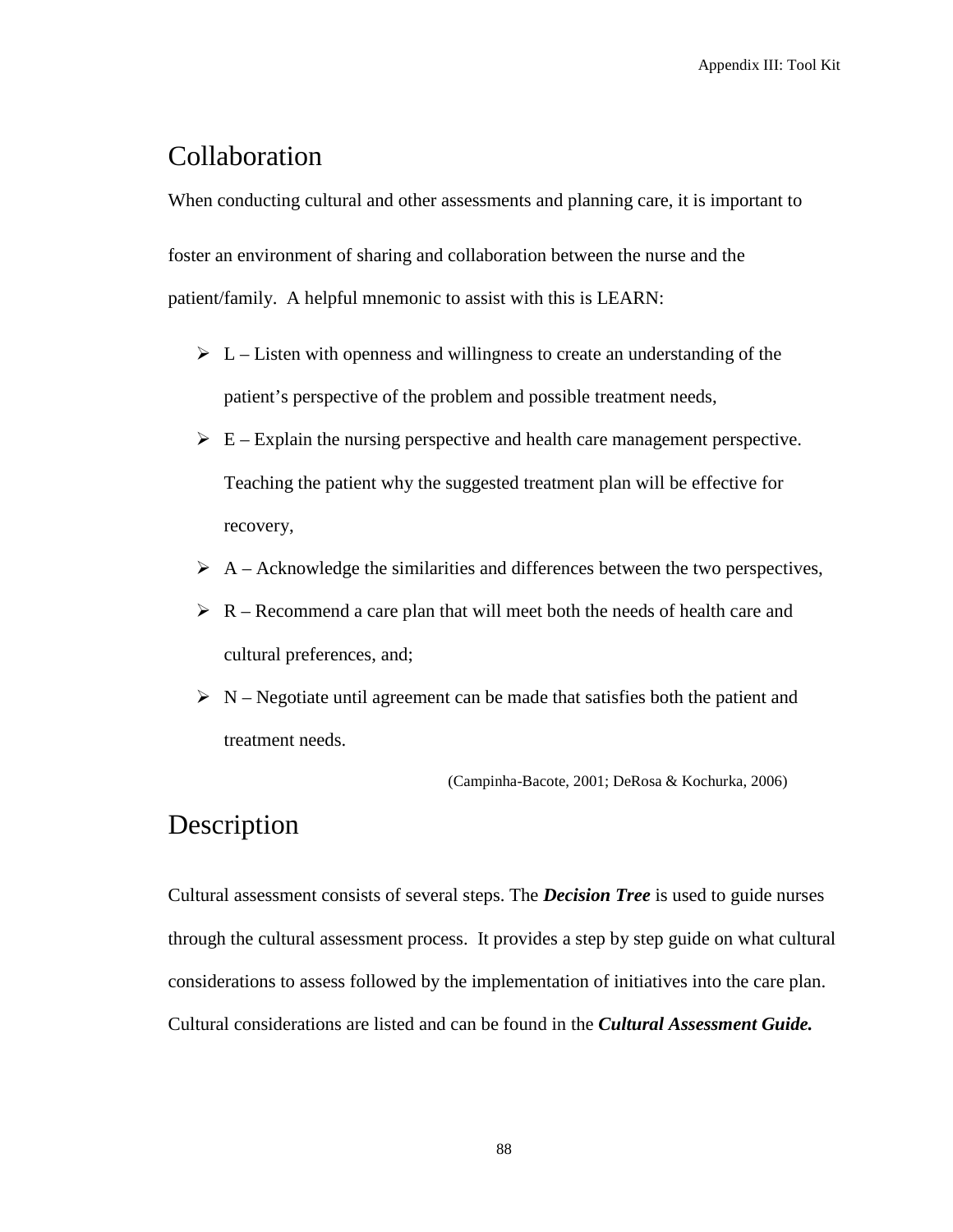The *Cultural Assessment Guide* provides a table that identifies areas of assessment, some sample questions that help with the assessment, and direction for the *Resources and Strategies* section.

The *Cultural Assessment Guide* is comprised of fourteen different cultural considerations. The table will clarify for nurses why they are assessing the cultural consideration, some sample questions that help with assessment, and direction for the *Resource and Strategies* section. Assessment of all of these areas is not necessarily required since patients are different in how they follow their culture or religion. It is important to note that the list of questions is not all inclusive and should be used as a suggestion for nurses since additional questions or approaches may be required when dealing with patients. Also nurses need to pay attention to assessment cues that will further prompt them to ask further questions or to clarify their patients' actions or response.

The *Resources and Strategies* section will suggest resources to access within Eastern Health, contacts, strategies and helpful tips that can then be integrated into the patient's plan of care in order for it to be individualized based on relevant cultural considerations.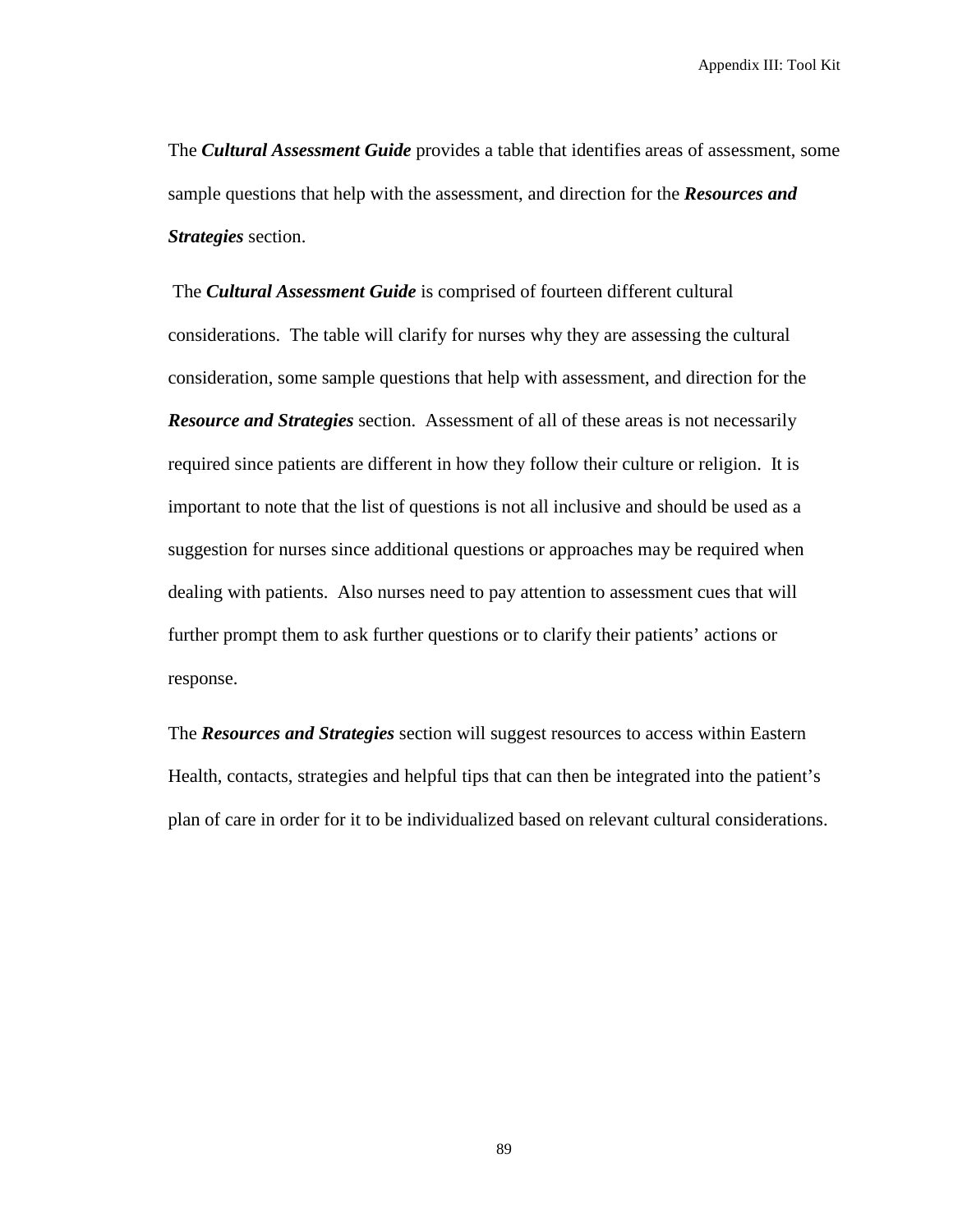# Part 2: Decision Tree to Guide Cultural Assessment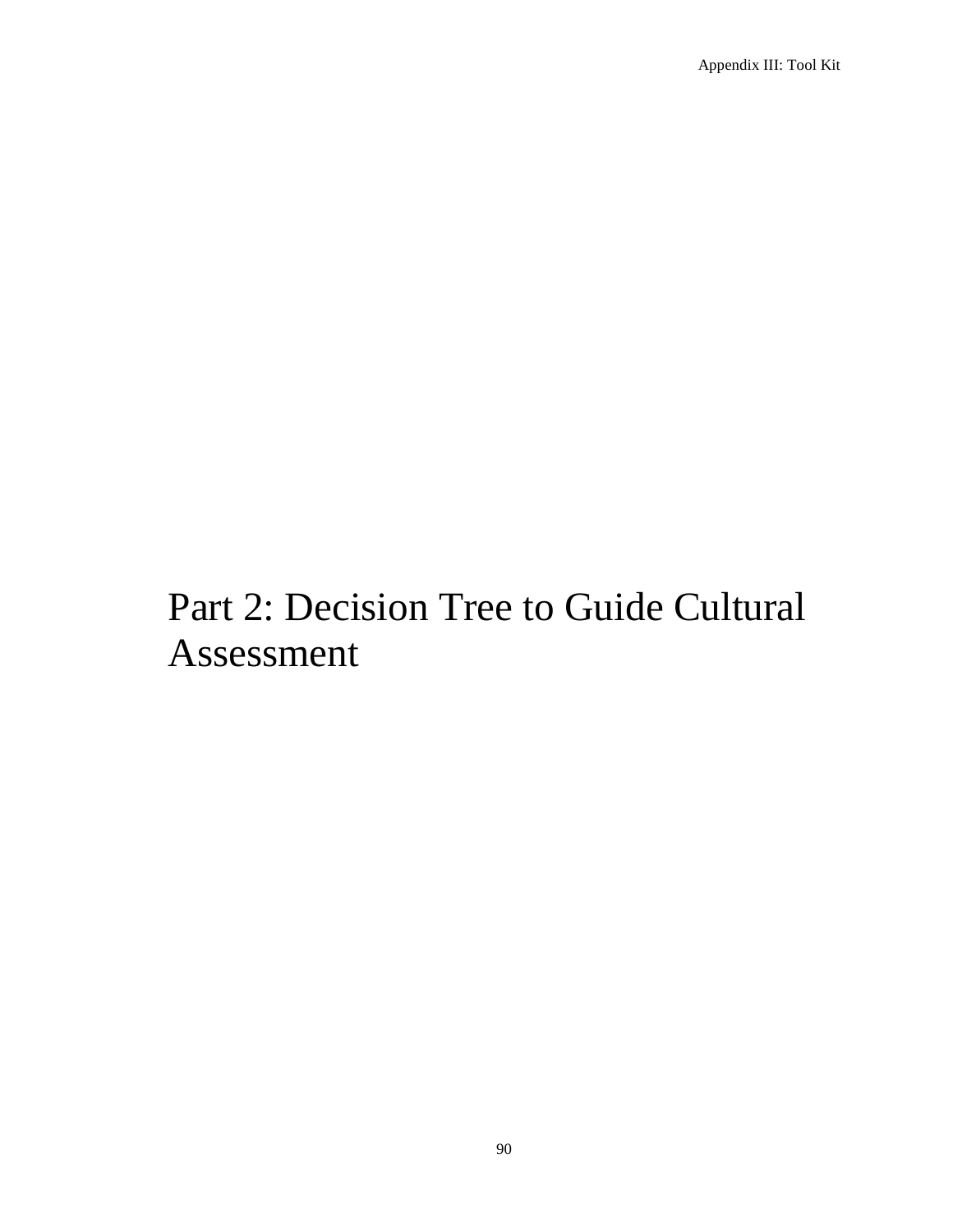# Decision Tree to Guide Cultural Assessment

This *Decision Tree* will guide you through the steps of the cultural assessment process.

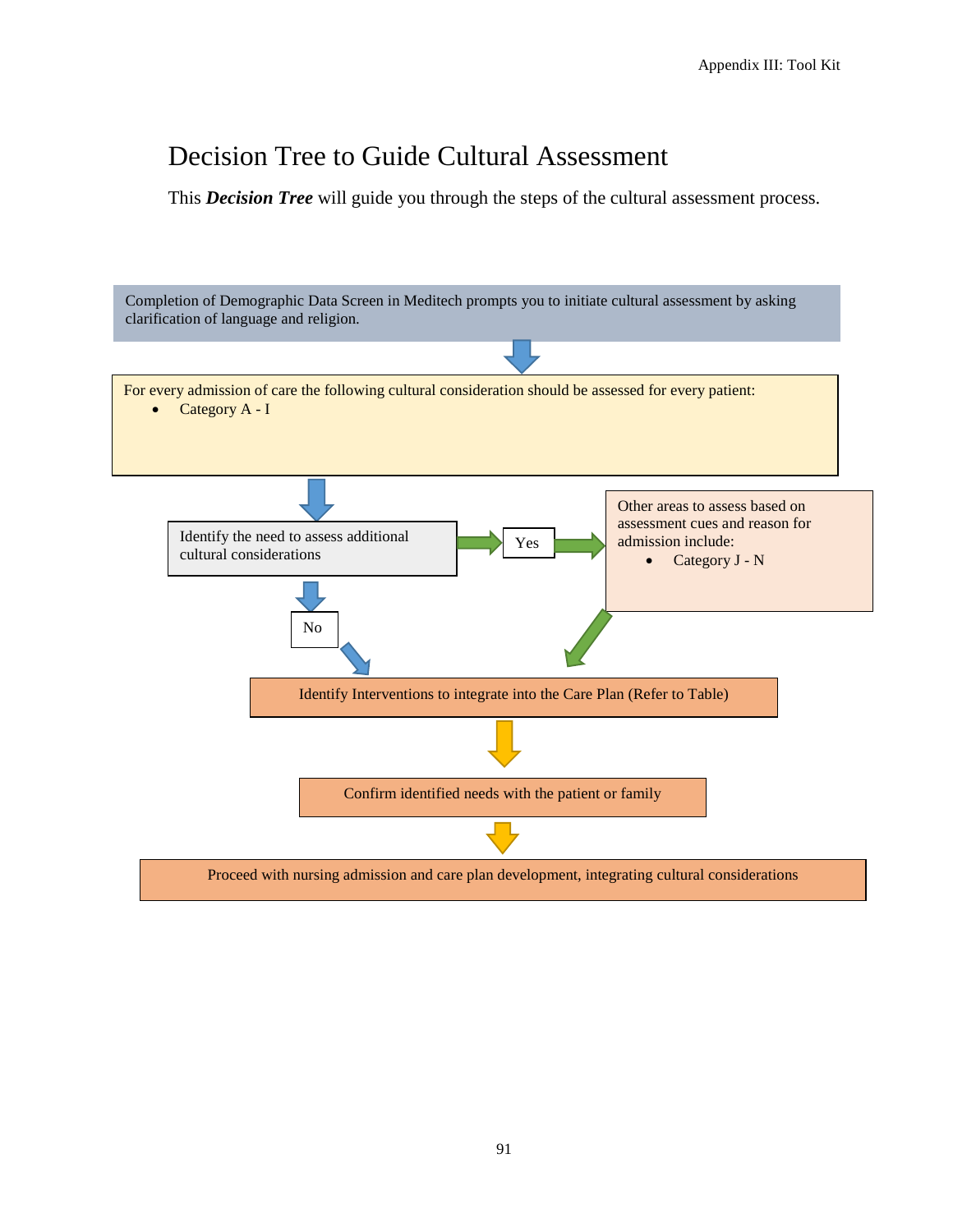# Instruction for Navigation

Each section of the *Decision Tree* can be used to guide the assessment of cultural considerations.

*Step 1:* 

Completion of Demographic Data Screen in Meditech prompts you to initiate cultural assessment by asking clarification of language and religion.

It is expected that, as part of your nursing admission and history, cultural requirements will also be assessed for every patient. As a part of the nursing admission you complete the Demographic Data. Currently you are asked to complete Language, Religion and Affiliation. This does not provide adequate information to assess cultural considerations. This is a screenshot from Meditech that shows the current prompts for nurses to assess culturally considerations.

|                     | PCLGHC (A/LIVE.MIS/1678) - SOMERTON, TONYA |                                              | $\qquad \qquad \text{or} \qquad$<br>$\Sigma$<br>$\qquad \qquad \blacksquare$ |
|---------------------|--------------------------------------------|----------------------------------------------|------------------------------------------------------------------------------|
| <b>View Patient</b> |                                            |                                              | $\Sigma$                                                                     |
| Patient             |                                            |                                              | ×                                                                            |
|                     | Patient's Information                      | Enployer                                     | ż                                                                            |
| Street              | <b>PO BOX</b>                              | Nane                                         | 鹹                                                                            |
| Street              |                                            |                                              | 酿                                                                            |
| City                | <b>BAY ROBERTS</b>                         | Street                                       | Ħ                                                                            |
| <b>Province</b>     | Postal Code A0A 160<br><b>NL</b>           | Street                                       | ÷                                                                            |
| Home Ph             | 709                                        | City                                         | $\mathbf{v}_{\scriptscriptstyle{\text{flat}}}^{\prime}$                      |
| Other Ph            | 789                                        | Postal Code<br>Province                      |                                                                              |
| Res Code            | 000000265<br>Mar Status M                  |                                              | ←                                                                            |
| Language            |                                            | <b>Enp Phone</b>                             | →                                                                            |
| HC# Prov            | HC#                                        | Pt Occup                                     |                                                                              |
| Subscr Init         | Subscr Relat                               | <b>Emp Status</b>                            | ↑                                                                            |
|                     |                                            |                                              | ı                                                                            |
| Religion            | <b>UC</b><br>UNITED CHURCH                 |                                              | $\frac{1}{2}$                                                                |
| Email               |                                            |                                              |                                                                              |
| Use Enail           |                                            |                                              |                                                                              |
| Aff11               | <b>BAY ROBERTS</b>                         |                                              |                                                                              |
|                     | Next Of Kin                                | Person To Notify                             |                                                                              |
| Name                | $\overline{\phantom{a}}$                   | Name                                         |                                                                              |
| Street              | <b>PO BOX</b>                              | Street                                       |                                                                              |
| Street              |                                            | Street                                       |                                                                              |
| City                | <b>BAY ROBERTS</b>                         | <b>BAY ROBERTS</b><br>City                   |                                                                              |
| Province            | Postal Code A0A 160<br>n.                  | Postal Code A0A 160<br>Province<br><b>NL</b> |                                                                              |
| Home Ph             | 709                                        | Home Ph                                      |                                                                              |
| Work Ph             |                                            | Work Ph                                      |                                                                              |
| Rel To Pt           | $\overline{H}$                             | Rel To Pt<br>M                               |                                                                              |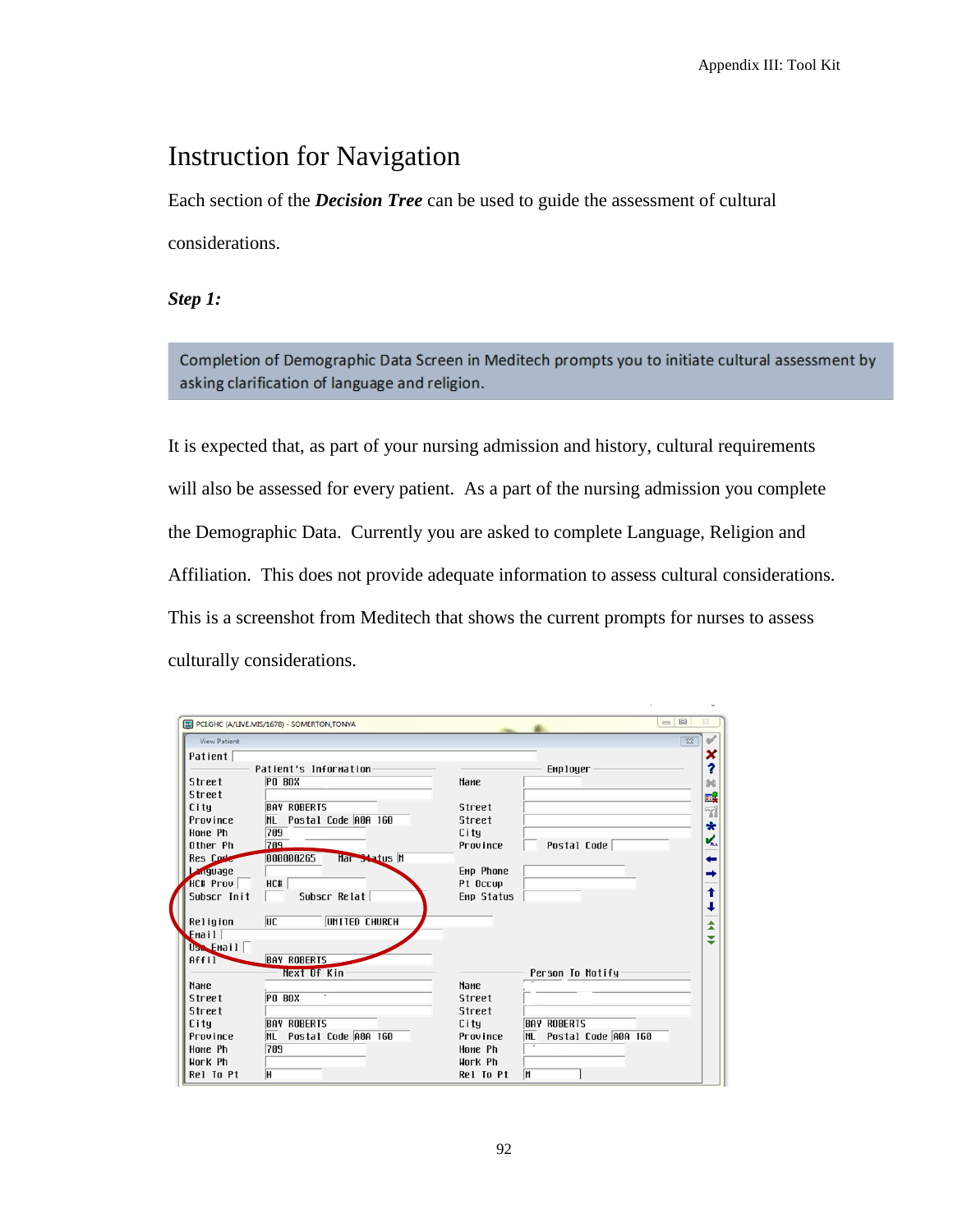Once prompted by the Meditech screen you should then proceed with a more in depth cultural assessment.

### *Step 2***:**

For every admission of care the following cultural consideration should be assessed for every patient:

- Category A I ۰
- Follow the assessment guide to identify the cultural characteristics that you are assessing. Every admission should be assessed for the cultural considerations labeled A – I in the *Cultural Assessment Guide* section. To explore each assessment area patients need to be encouraged to provide additional information. Ask the patient: "*To help me learn more about your needs and beliefs, let's talk about (insert cultural consideration)"*. Once completed proceed to the next section of the *Decision Tree*.

### *Step 3***:**



Other areas to assess based on assessment cues and reason for admission include:

> Category J - N  $\bullet$

• Based on reason for admission and nursing assessment other cultural considerations may require assessment. These are labeled Category J-N in the *Cultural Assessment Guide* section.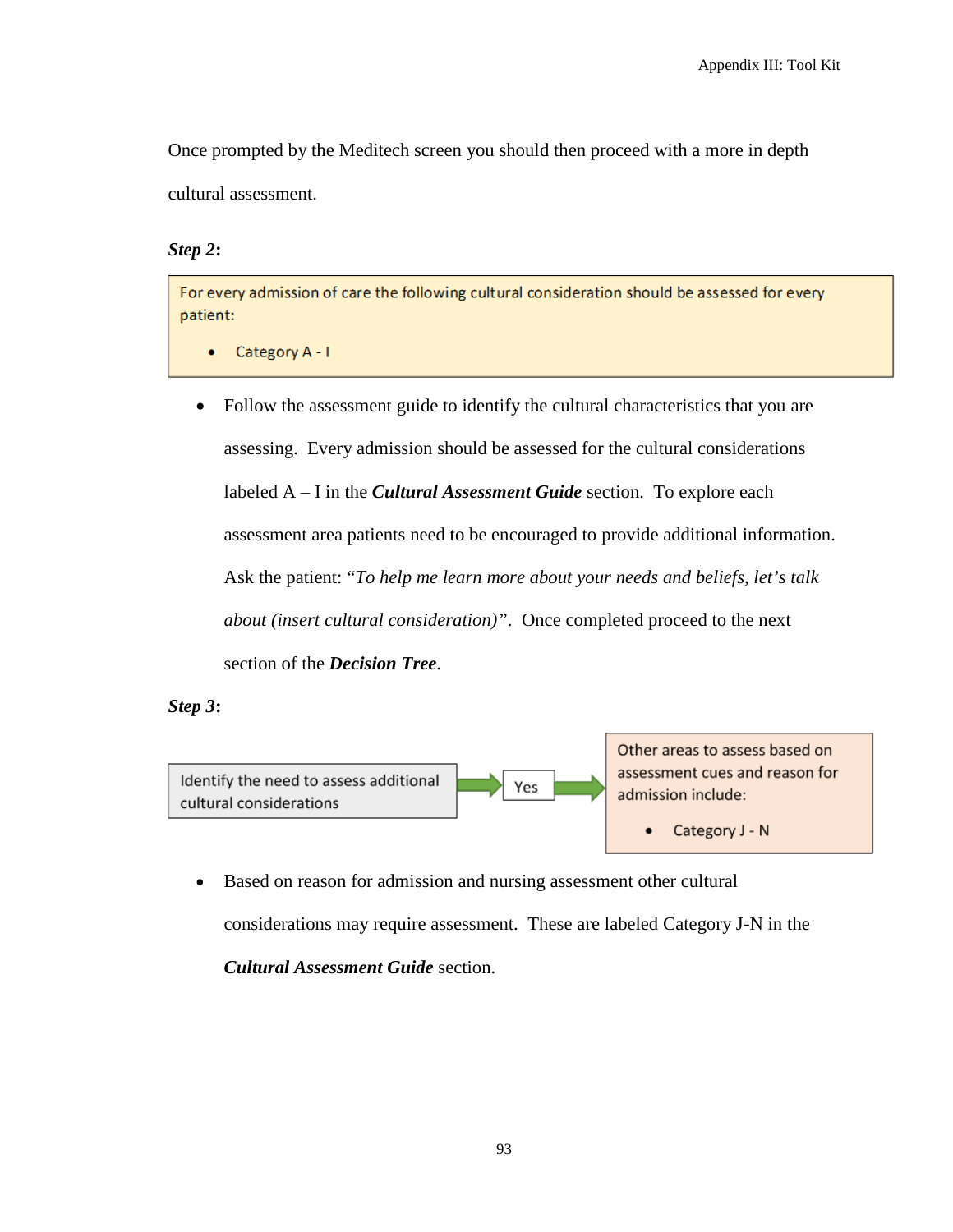## *Step 4***:**

• Next follow the table in the *Cultural Assessment Guide* to provide you with why you are assessing a specific cultural need, suggested questions that you can ask the patient and assessment cues that will prompt you to explore more with the patient any special considerations. Once completed proceed to the next step identified in the *Decision Tree*.

### *Step 5***:**



• Based on the answers provided by the patient, refer to the *Intervention* section of the table within the *Cultural Assessment Guide* to guide you to the area of the *Resources and Strategies* section of the tool kit that will help you learn more about the cultural consideration, resources that can be accessed within Eastern Health, and strategies that can be implemented to provide individualized care.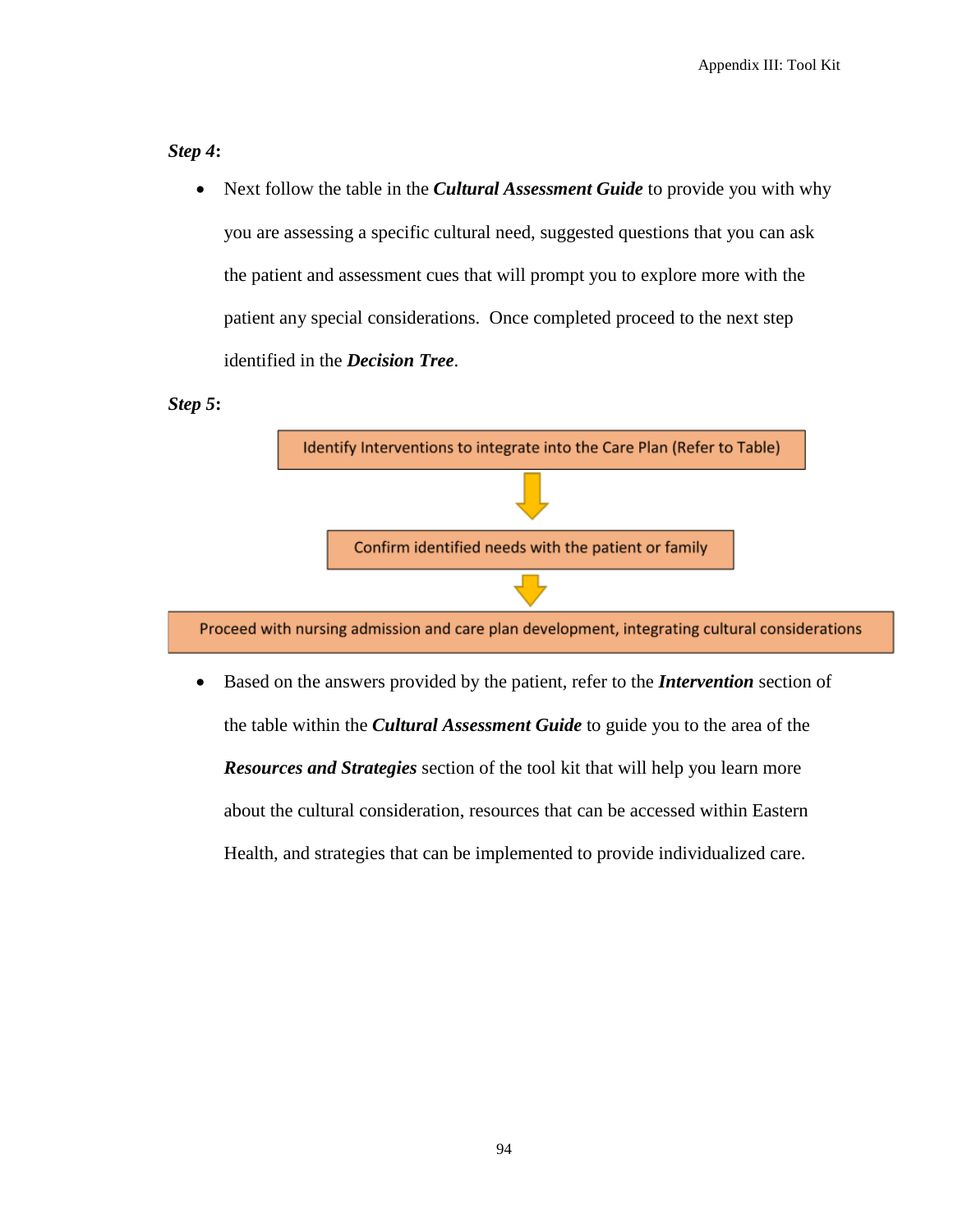# Part 3: Cultural Assessment Guide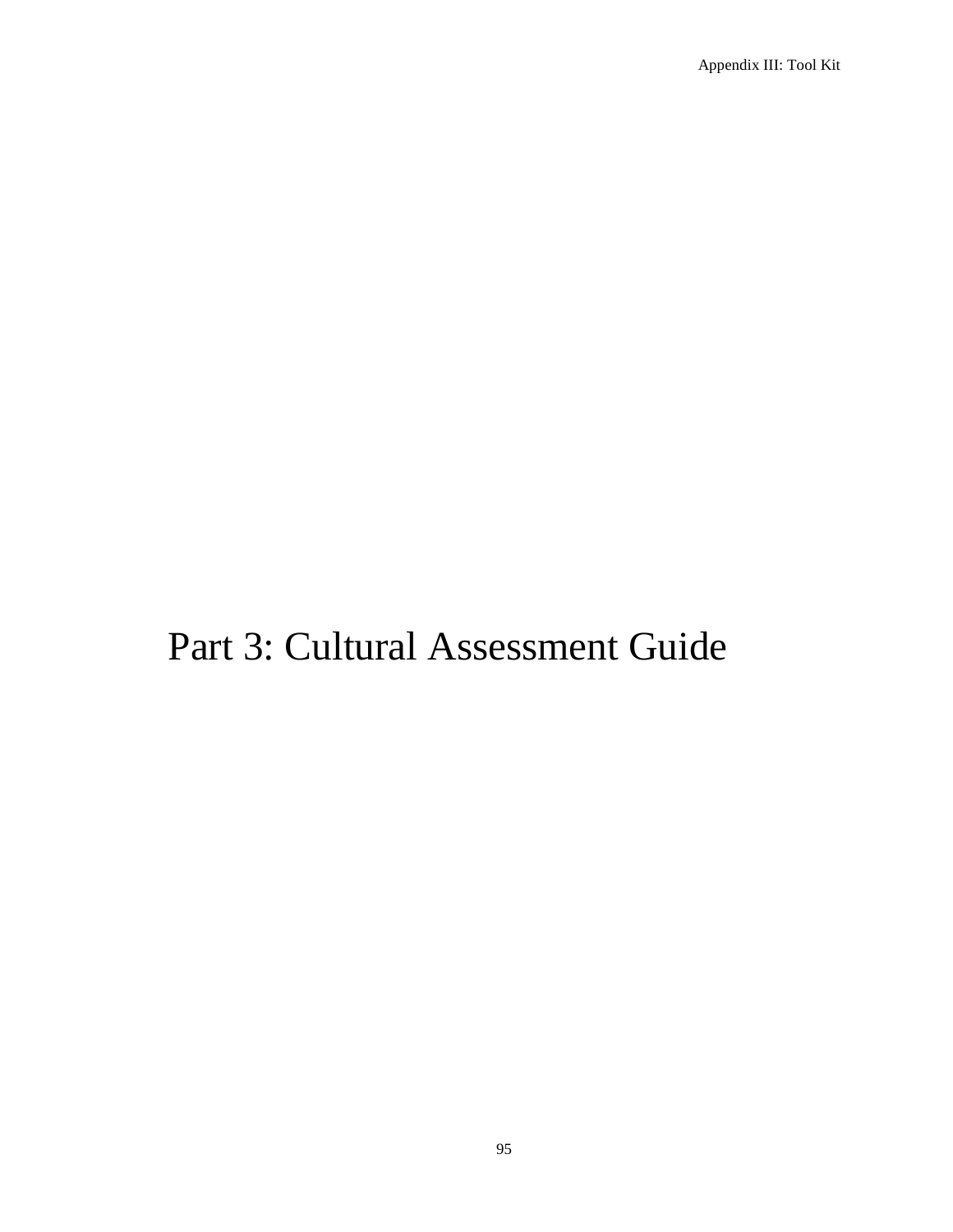# Cultural Assessment Guide

This section of the tool kit provides a table that will:

- Identify the reason for the assessment;
- Provide suggested questions\* to help with the assessment; and
- Provide possible assessment cues to be aware of that are relevant to the cultural consideration.

A leading question\* that could initiate assessment of any cultural consideration is:

"*To help me learn more about your needs and beliefs, let's talk about (insert cultural consideration)"*

\*Please note that the questions provided are not all inclusive. They are suggested questions that can be tailored or elaborated to meet your assessment needs.

Details of the references identified with numbers in the table can be found in the bibliography at the end of the document.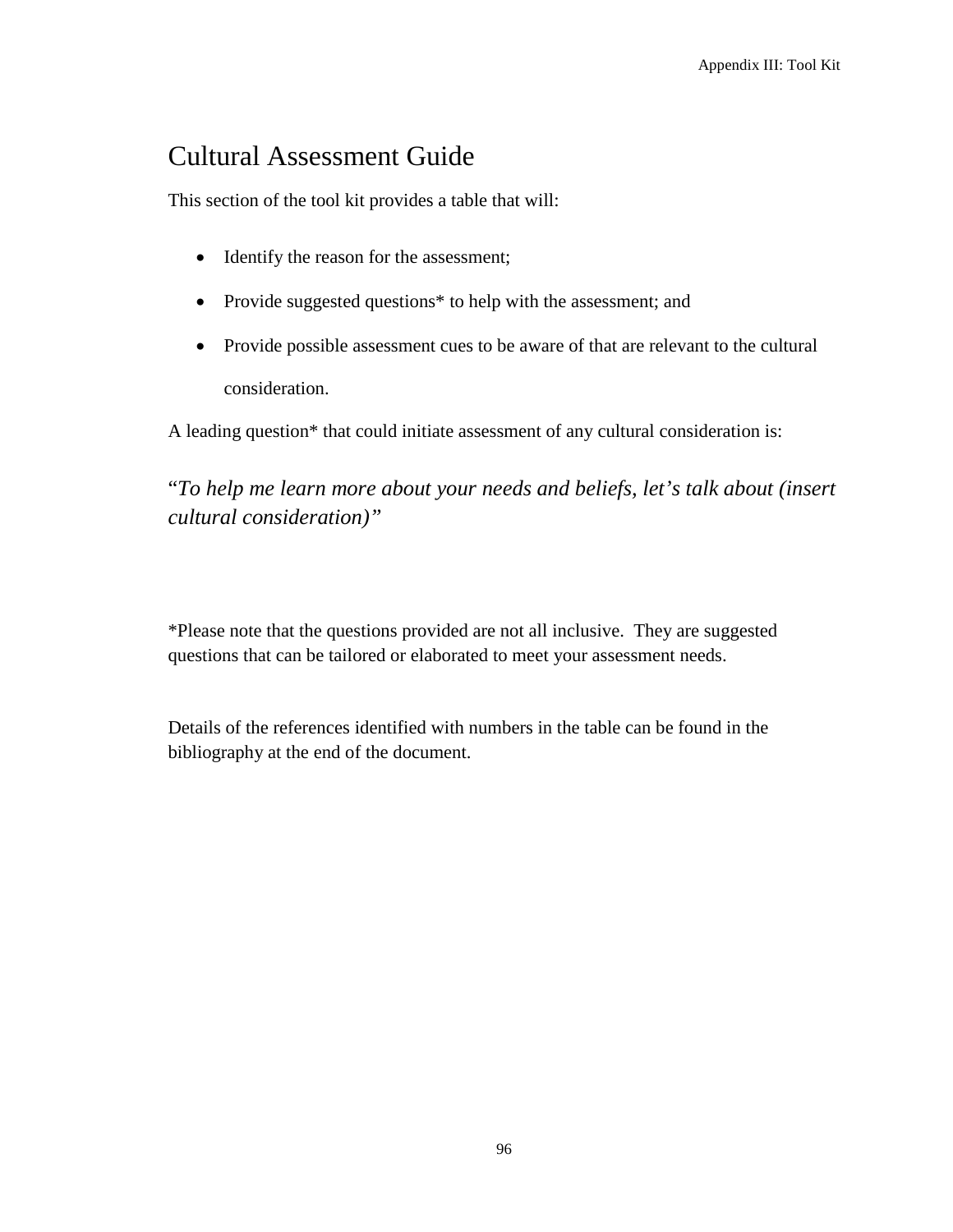| <b>Category</b> | <b>Cultural</b><br><b>Consideration</b>                      | <b>Reason for</b><br><b>Assessment</b>                                                                                                                                                                                                                                                                                                                                                                                                             | <b>Assessment Cues</b><br>and Sample<br><b>Questions</b>                                                                                                                                                                                                                                                                                                                                                                                                                                                                                                                                                                                                                                              | <b>Interventions</b>                                                                          |
|-----------------|--------------------------------------------------------------|----------------------------------------------------------------------------------------------------------------------------------------------------------------------------------------------------------------------------------------------------------------------------------------------------------------------------------------------------------------------------------------------------------------------------------------------------|-------------------------------------------------------------------------------------------------------------------------------------------------------------------------------------------------------------------------------------------------------------------------------------------------------------------------------------------------------------------------------------------------------------------------------------------------------------------------------------------------------------------------------------------------------------------------------------------------------------------------------------------------------------------------------------------------------|-----------------------------------------------------------------------------------------------|
| A               | Communication:<br>Verbal and Non-<br>$verbal^{1,2,3,6,7,10}$ | Identify the<br>$\bullet$<br>preferred<br>language for<br>communication.<br>Identify ability<br>$\bullet$<br>to read and<br>write.<br>Identify how<br>well the<br>individual can<br>speak English<br>and whether a<br>translator is<br>needed.<br>Identify level of<br>$\bullet$<br>comprehension<br>regarding the<br>illness and<br>treatment plan.<br>Develop<br>therapeutic<br>communication<br>and heighten<br>awareness of<br>important cues. | Do you feel<br>$\bullet$<br>comfortable<br>speaking<br>English?<br>Do you<br>$\bullet$<br>understand<br>English?<br>Are you able to<br>$\bullet$<br>read English?<br>Would you like<br>$\bullet$<br>to have a<br>translator?<br>Who have you<br>$\bullet$<br>used in the past<br>to help with<br>translating?<br>Would you like<br>$\bullet$<br>translated<br>materials to<br>read about your<br>health problem?<br>Be aware of<br>assessment cues:<br>Gestures and<br>$\bullet$<br>affect: e.g., stoic<br>or expressive<br>manner.<br>Eye contact:<br>whether it is<br>perceived as<br>aggressive or<br>impolite. Sign<br>of respect for<br>some cultures is<br>a downward<br>gaze.<br>Body posture. | Resources:<br>Page 23<br>Communication<br>Strategies:<br>Page 24<br>Helpful Hints:<br>Page 25 |

**Cultural Considerations for Every Patient Assessment**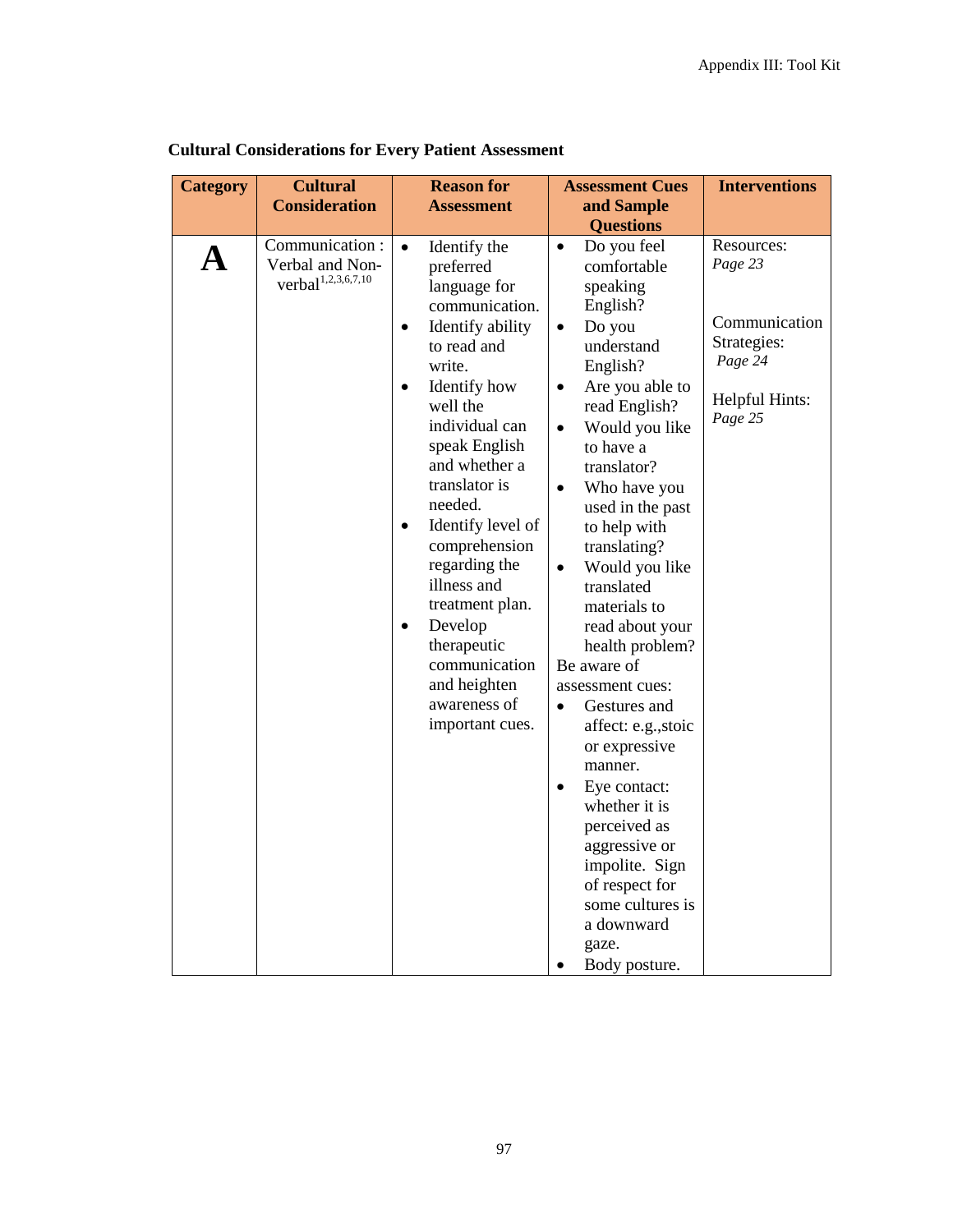| <b>Category</b> | <b>Cultural</b>                          | <b>Reason for</b>                                                                                                                                                                                 | <b>Assessment Cues</b>                                                                                                                                                                                                                                                          | <b>Interventions</b>              |
|-----------------|------------------------------------------|---------------------------------------------------------------------------------------------------------------------------------------------------------------------------------------------------|---------------------------------------------------------------------------------------------------------------------------------------------------------------------------------------------------------------------------------------------------------------------------------|-----------------------------------|
|                 | <b>Consideration</b>                     | <b>Assessment</b>                                                                                                                                                                                 | and Sample<br><b>Questions</b>                                                                                                                                                                                                                                                  |                                   |
| B               | Religious<br>Beliefs <sup>6,7,9,10</sup> | Identify the<br>$\bullet$<br>patient's<br>religion in<br>order to make<br>appropriate<br>support<br>contacts.                                                                                     | What is your<br>$\bullet$<br>religious<br>affiliation?<br>Do you wish to<br>$\bullet$<br>have a member<br>of your<br>religion/clergy<br>visit?<br>Is there<br>$\bullet$<br>anything I<br>should know<br>about your<br>religion that<br>will affect<br>your plan of<br>care?     | Resources:<br>Page 25             |
| $\mathbf C$     | Diet/Nutrition <sup>2,3,6,7,10</sup>     | Determine<br>$\bullet$<br>culturally<br>specific<br>dietary<br>preferences<br><sub>or</sub><br>requirements<br>that are either<br>in conflict<br>with<br>prescribed<br>diet or to be<br>promoted. | Do you have a<br>$\bullet$<br>special diet?<br>For your<br>$\bullet$<br>condition you<br>will need to<br>follow (explain<br>diet order); do<br>you have any<br>concerns about<br>this?<br>Are there<br>$\bullet$<br>foods that you<br>can't tolerate<br>or are<br>unacceptable? | Dietary<br>Strategies:<br>Page 26 |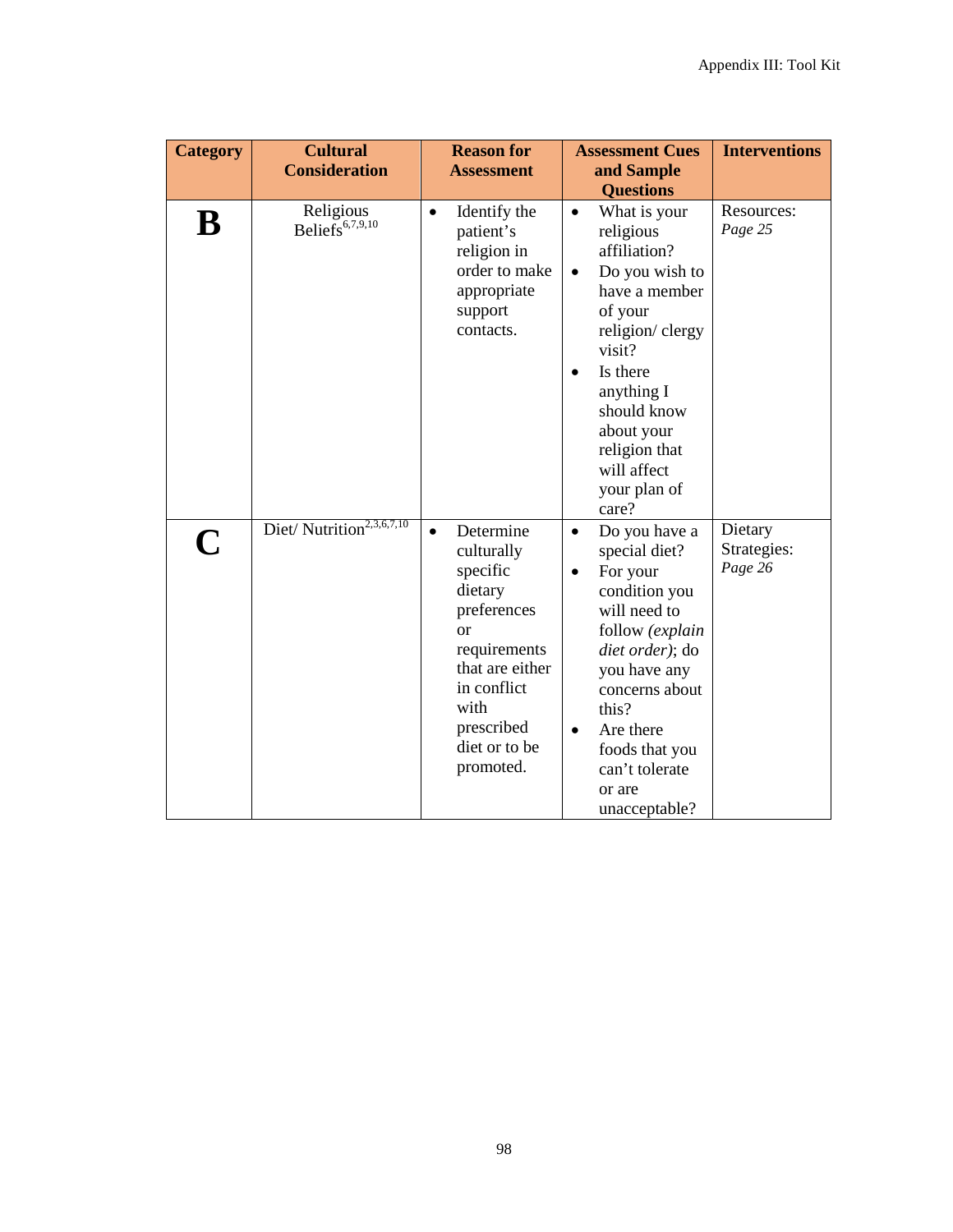| <b>Category</b> | <b>Cultural</b>                                             | <b>Reason for</b>                                                                                                                                                                                                                                      | <b>Assessment Cues</b>                                                                                                                                                                                                                                                                                                                                                                                        | <b>Interventions</b>                      |
|-----------------|-------------------------------------------------------------|--------------------------------------------------------------------------------------------------------------------------------------------------------------------------------------------------------------------------------------------------------|---------------------------------------------------------------------------------------------------------------------------------------------------------------------------------------------------------------------------------------------------------------------------------------------------------------------------------------------------------------------------------------------------------------|-------------------------------------------|
|                 | <b>Consideration</b>                                        | <b>Assessment</b>                                                                                                                                                                                                                                      | and Sample                                                                                                                                                                                                                                                                                                                                                                                                    |                                           |
| D               | Family Roles and<br>Organization <sup>1,2,3,4,6,7,8,9</sup> | Determine<br>$\bullet$<br>who the<br>decision<br>maker is in<br>the family<br>(the<br>individual,<br>family,<br>mother vs.<br>father, male<br>vs. female).<br>Identify who<br>$\bullet$<br>in the family<br>will be the<br>support for<br>the patient. | <b>Questions</b><br>Who in your<br>$\bullet$<br>family is<br>available to<br>help with your<br>recovery?<br>Who is the<br>$\bullet$<br>decision maker<br>in the family?<br>Is there<br>$\bullet$<br>someone who<br>helps you<br>make<br>decisions?<br>With whom<br>$\bullet$<br>should we<br>discuss your<br>care?<br>Would you<br>like me to<br>include this<br>person when I<br>visit or speak<br>with you? | Strategies:<br>Page 27                    |
| ${\bf E}$       | Heritage and Cultural<br>Supports <sup>6,7,10</sup>         | $\bullet$<br>Identify any<br>issues<br>surrounding<br>the country of<br>origin.                                                                                                                                                                        | Are you<br>$\bullet$<br>visiting the<br>area?<br>How long<br>$\bullet$<br>have you been<br>here?<br>Who can I<br>contact to<br>provide<br>support to you<br>while in<br>hospital?                                                                                                                                                                                                                             | Common<br>Support<br>Networks:<br>Page 27 |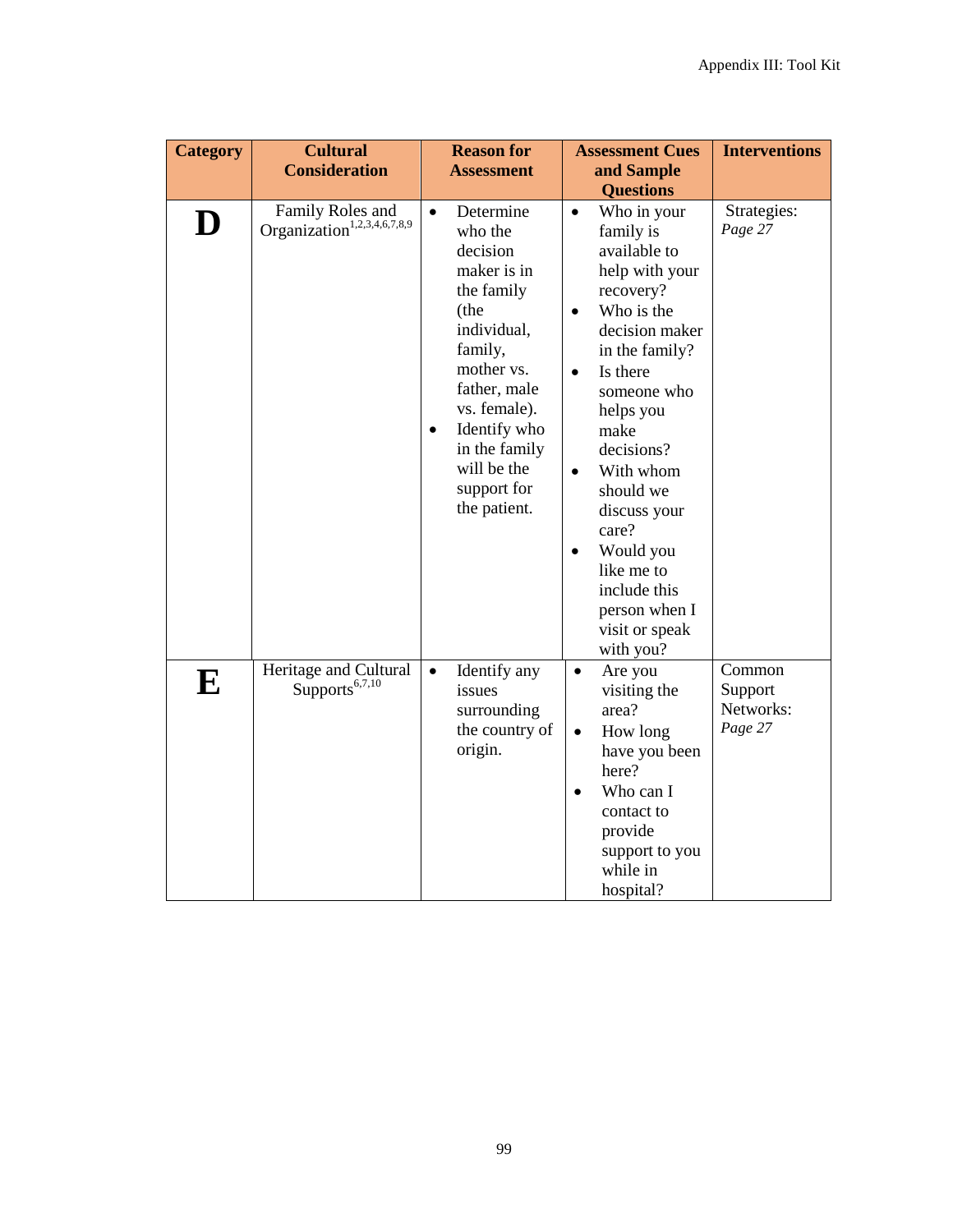| <b>Category</b> | <b>Cultural</b><br><b>Consideration</b>               | <b>Reason for</b><br><b>Assessment</b>                                                                                                                                                                                                                                 | <b>Assessment Cues</b><br>and Sample                                                                                                                                                                                                                                                                                                                       | <b>Interventions</b>   |
|-----------------|-------------------------------------------------------|------------------------------------------------------------------------------------------------------------------------------------------------------------------------------------------------------------------------------------------------------------------------|------------------------------------------------------------------------------------------------------------------------------------------------------------------------------------------------------------------------------------------------------------------------------------------------------------------------------------------------------------|------------------------|
|                 |                                                       |                                                                                                                                                                                                                                                                        | <b>Questions</b>                                                                                                                                                                                                                                                                                                                                           |                        |
| ${\bf F}$       | Personal<br>Space <sup>1,2,4,6,9</sup>                | Determine<br>$\bullet$<br>boundaries and<br>respectful<br>distances.<br>Determine level<br>$\bullet$<br>of comfort with<br>closeness and<br>whether it is a<br>sign of caring.<br>Develop<br>$\bullet$<br>strategies to<br>accommodate<br>while meeting<br>care needs. | Be aware of<br>assessment cues<br>that will prompt<br>you to ask:<br>Is there a<br>distance that I<br>should<br>maintain to<br>make you<br>comfortable?<br>Is there a<br>$\bullet$<br>reason that<br>you are<br>uncomfortable<br>when I stand<br>here?                                                                                                     | Strategies:<br>Page 28 |
| G               | Modesty and<br>Personal<br>Touch <sup>1,2,4,6,9</sup> | Determine<br>$\bullet$<br>strategies to<br>accommodate<br>preferences while<br>meeting care<br>needs.                                                                                                                                                                  | Be aware of<br>$\bullet$<br>visual cues<br>that will<br>prompt you to<br>clarify the<br>patient's<br>comfort level<br>with modesty<br>e.g., ensuring<br>certain areas<br>of the body<br>remain<br>covered.<br>Be aware of<br>assessment<br>cues that will<br>prompt you to<br>clarify with<br>the patient the<br>preferred<br>comfort level<br>with touch. | Strategies:<br>Page 29 |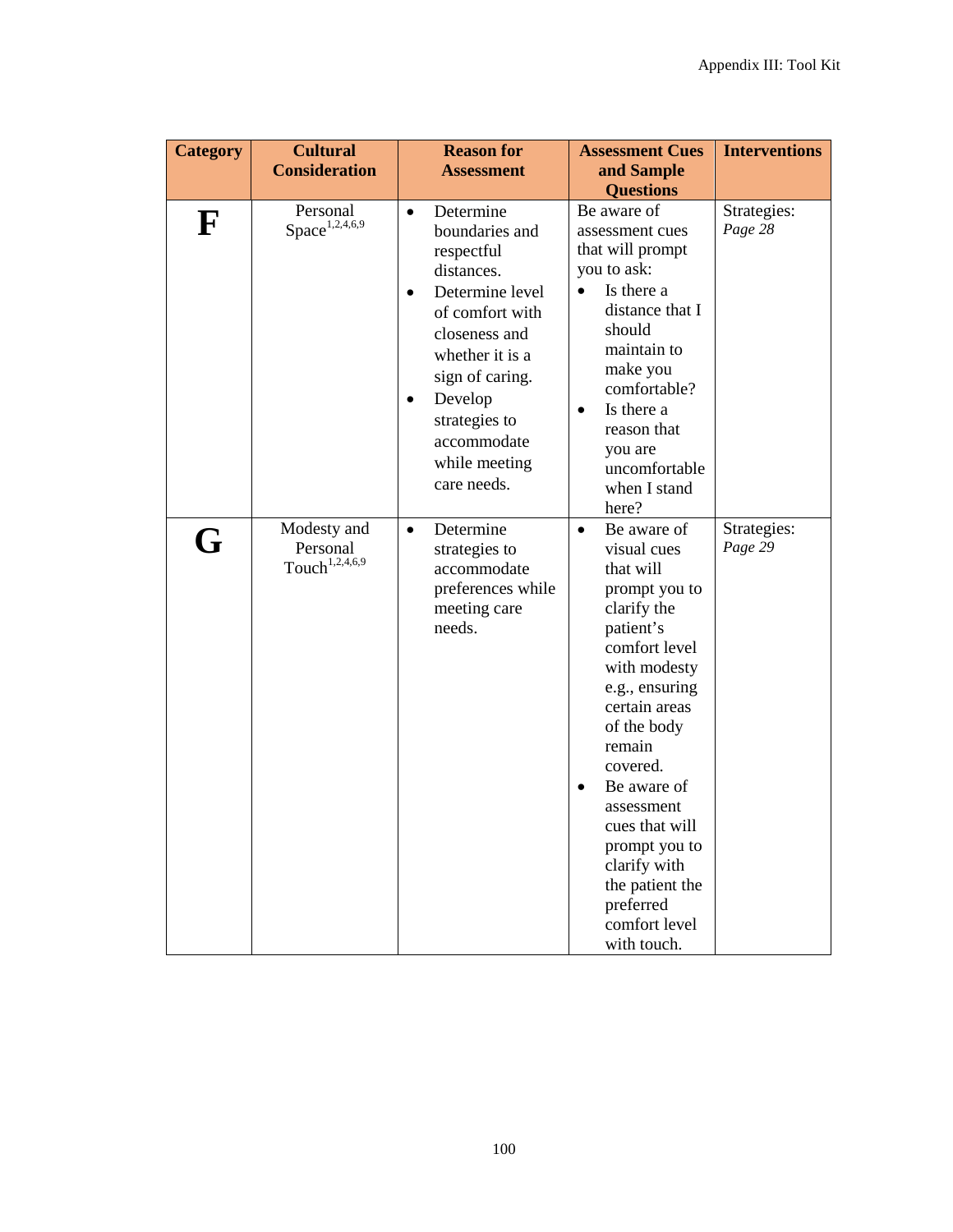| <b>Category</b> | <b>Cultural</b>                                | <b>Reason for</b>                                                                                                                                                                                    | <b>Assessment Cues and</b>                                                                                                                                                                                                                                                                                                                                                                                                                                            | <b>Interventions</b>   |
|-----------------|------------------------------------------------|------------------------------------------------------------------------------------------------------------------------------------------------------------------------------------------------------|-----------------------------------------------------------------------------------------------------------------------------------------------------------------------------------------------------------------------------------------------------------------------------------------------------------------------------------------------------------------------------------------------------------------------------------------------------------------------|------------------------|
|                 | <b>Consideration</b>                           | <b>Assessment</b>                                                                                                                                                                                    | <b>Sample Questions</b>                                                                                                                                                                                                                                                                                                                                                                                                                                               |                        |
| H               | Treatment<br>Plan <sup>3,8</sup>               | Determine if<br>$\bullet$<br>the patient has<br>a fatalistic<br>belief (no<br>control) or<br>control over<br>the future.<br>Identify use<br>$\bullet$<br>of traditional<br>treatments or<br>healers. | Do you have any<br>$\bullet$<br>concerns about<br>your treatment<br>plan?<br>Who controls the<br>$\bullet$<br>outcome of your<br>illness?<br>If you follow the<br>$\bullet$<br>treatment, will it<br>affect your<br>recovery?<br>Are there remedies,<br>$\bullet$<br>such as herbs, teas<br>or ointments that<br>you have found<br>helpful?<br>Are there any<br>٠<br>alternate therapies<br>that I should be<br>aware of that you<br>feel will help your<br>recovery? | Strategies:<br>Page 30 |
| I               | Perception of<br>Health Care <sup>3,8,10</sup> | Determine the<br>$\bullet$<br>patient's<br>attitude and<br>level of trust<br>towards our<br>healthcare<br>system vs.<br>traditional<br>treatments.                                                   | Assessment cues such<br>as not following<br>treatment plan should<br>prompt you to clarify:<br>Is there anything<br>$\bullet$<br>that you wish to<br>include or remove<br>from your<br>treatment plan?<br>Is there a reason<br>why you are not<br>following the<br>prescribed<br>treatment?<br>Are there any<br>$\bullet$<br>beliefs or practices<br>that I should be<br>aware of that is<br>impacting your<br>ability to follow the<br>treatment plan?               | Strategies:<br>Page 31 |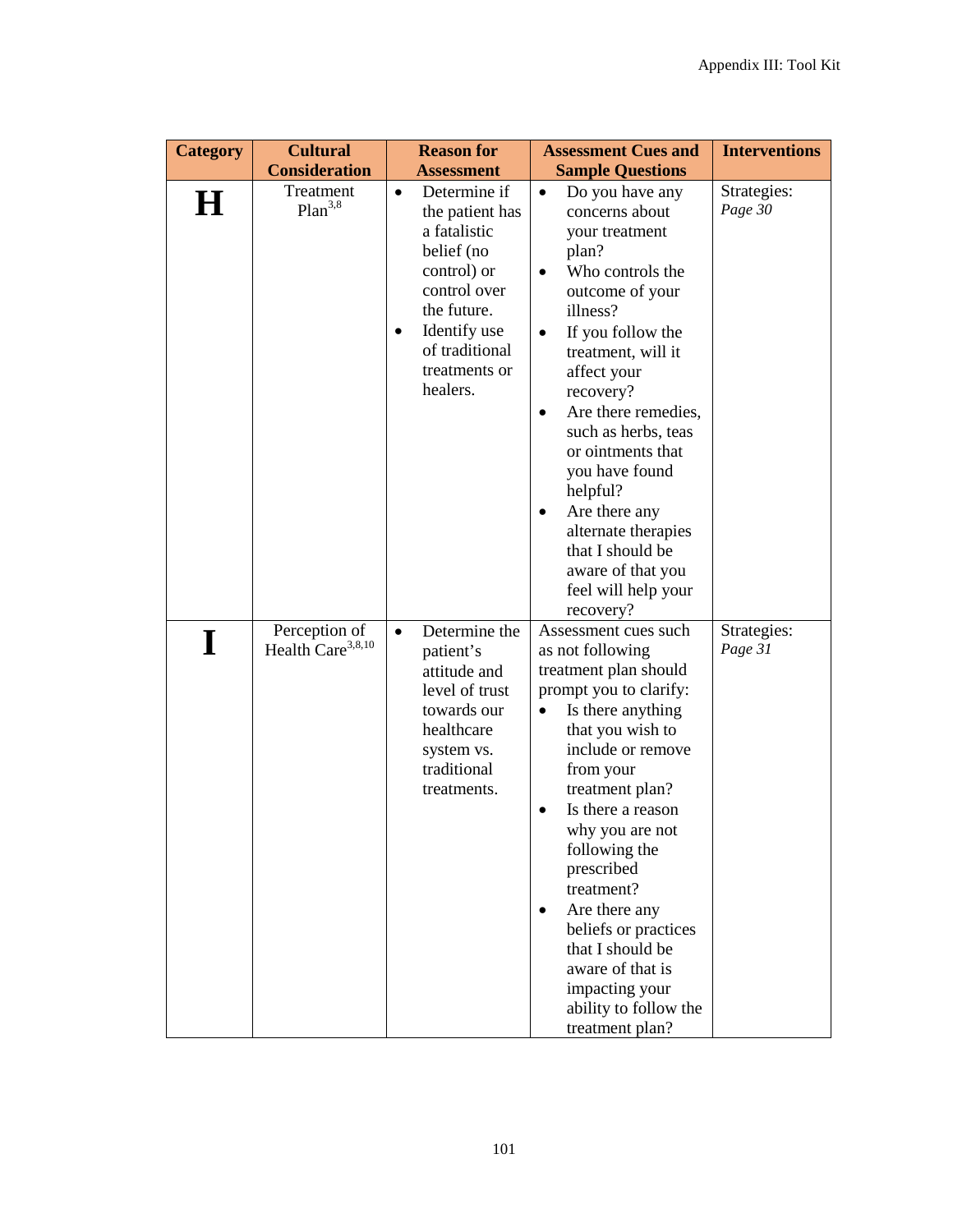| <b>Category</b> | <b>Cultural</b><br><b>Consideration</b>                     | <b>Reason for</b><br><b>Assessment</b>                                                                                                             | <b>Assessment Cues</b><br>and Sample<br><b>Questions</b>                                                                                                                                                                                      | <b>Interventions</b>                                                                                                             |
|-----------------|-------------------------------------------------------------|----------------------------------------------------------------------------------------------------------------------------------------------------|-----------------------------------------------------------------------------------------------------------------------------------------------------------------------------------------------------------------------------------------------|----------------------------------------------------------------------------------------------------------------------------------|
| ${\bf J}$       | Care from the<br>Opposite<br>Gender <sup>1,2,4,6,9</sup>    | Determine the<br>$\bullet$<br>comfort of<br>receiving care<br>from the<br>opposite<br>gender.                                                      | Based on assessment<br>cues that the patient or<br>family member is<br>uncomfortable with<br>the practitioner will<br>prompt you to clarify<br>the reason.                                                                                    | Strategies:<br>Page 31                                                                                                           |
| K               | Time $^{1,6,8}$                                             | Determine if<br>$\bullet$<br>the patient<br>will follow<br>"time by the<br>clock" or if he<br>or she will<br>have a "freer"<br>time<br>perception. | Based on assessment<br>cues as to whether or<br>not the patient is:<br>Following<br>prescribed<br>treatment times<br>for treatments that<br>are time sensitive.<br>Missing<br>$\bullet$<br>appointments or<br>referrals.                      | Strategies:<br>Page 32                                                                                                           |
| L               | Pain $3,5,8$                                                | Determine if<br>$\bullet$<br>pain is<br>expressed<br>freely or only<br>if asked.                                                                   | What do you<br>$\bullet$<br>think a person<br>should do when<br>he or she is in<br>pain?<br>Is there a reason<br>why you do not<br>want to take your<br>pain medications?<br>Do you believe<br>$\bullet$<br>that pain should<br>be tolerated? | Expression of<br>Pain: Page 32<br>Assessing and<br>Describing<br>Pain: Page 33<br>Decisions<br>about Pain<br>Control:<br>Page 34 |
|                 | Pregnancy and<br>Child -bearing<br>Practices <sup>4,7</sup> | Identify<br>$\bullet$<br>beliefs<br>regarding<br>fertility,<br>pregnancy and<br>child birth.                                                       | Are there any<br>$\bullet$<br>beliefs or rituals<br>related to your<br>(pregnancy,<br>childbirth,<br>obstetrical care<br>or care of the<br>newborn) that<br>might affect your<br>plan of care?                                                | Refer to the<br>Obstetrical<br>Program for<br>culture<br>specific<br>intervention<br>strategies.                                 |

*Additional Cultural Considerations to Assess*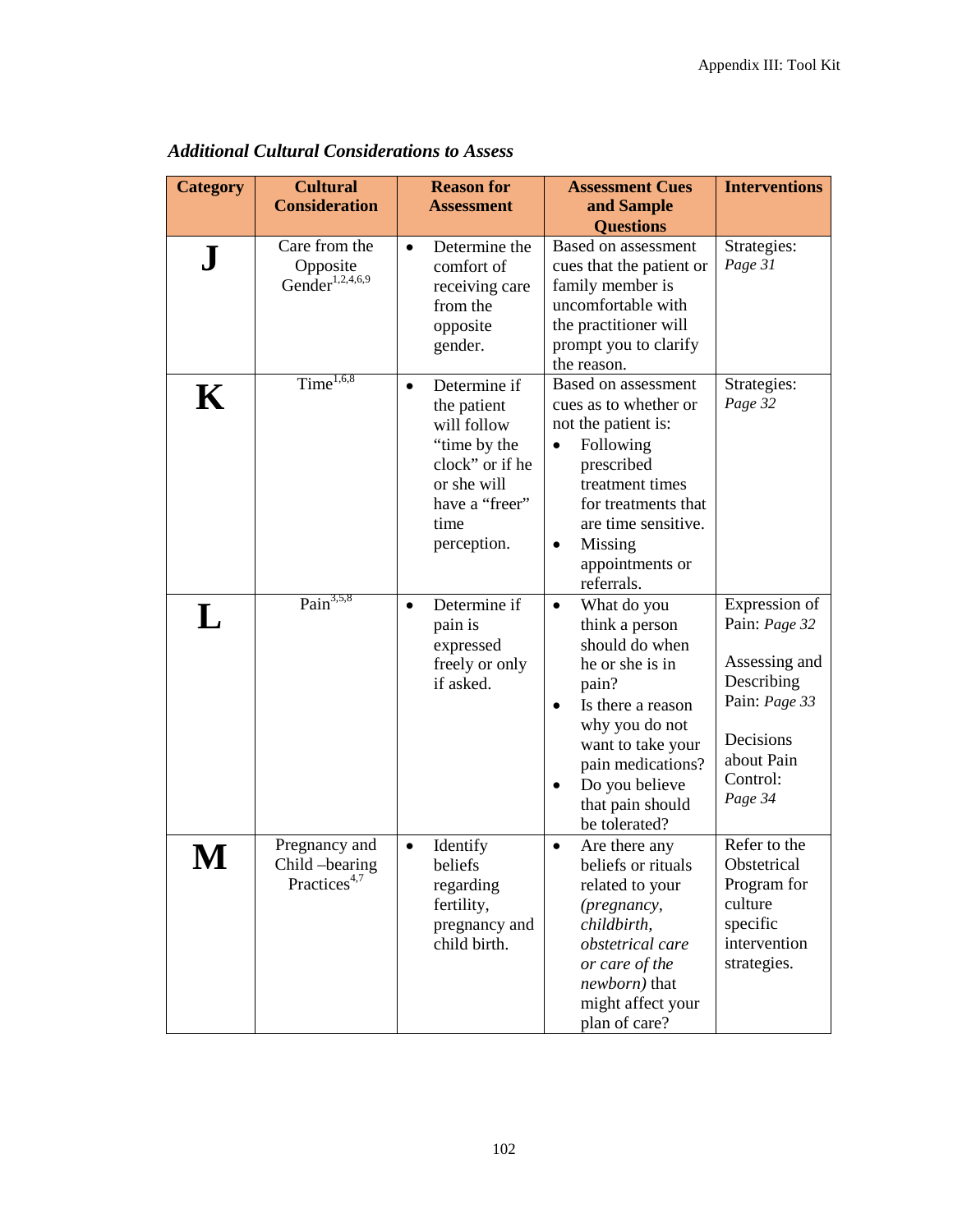| <b>Category</b> | <b>Cultural</b>      | <b>Reason for</b> | <b>Assessment Cues</b>         | <b>Interventions</b> |
|-----------------|----------------------|-------------------|--------------------------------|----------------------|
|                 | <b>Consideration</b> | <b>Assessment</b> | and Sample<br><b>Questions</b> |                      |
|                 |                      |                   |                                |                      |
|                 | End of Life Care'    | Identify<br>٠     | Are there any                  | Refer to the         |
|                 |                      | beliefs and       | beliefs or rituals             | intranet for         |
|                 |                      | behaviors that    | related to your                | end of life          |
|                 |                      | they wish to      | end of life care               | care concerns.       |
|                 |                      | follow for end    | that we should                 |                      |
|                 |                      | of life care.     | be aware of?                   |                      |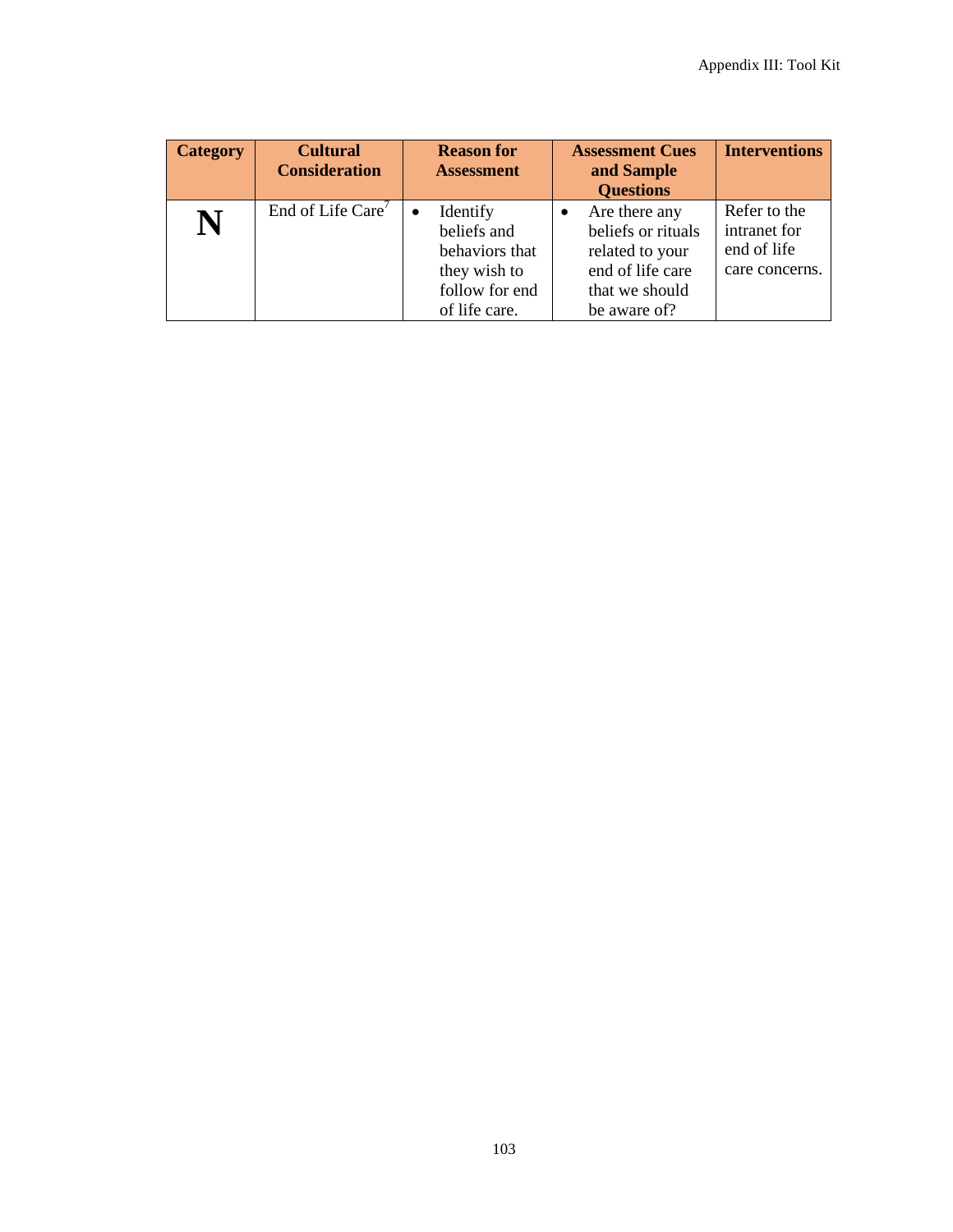# Part 4: Resources and Strategies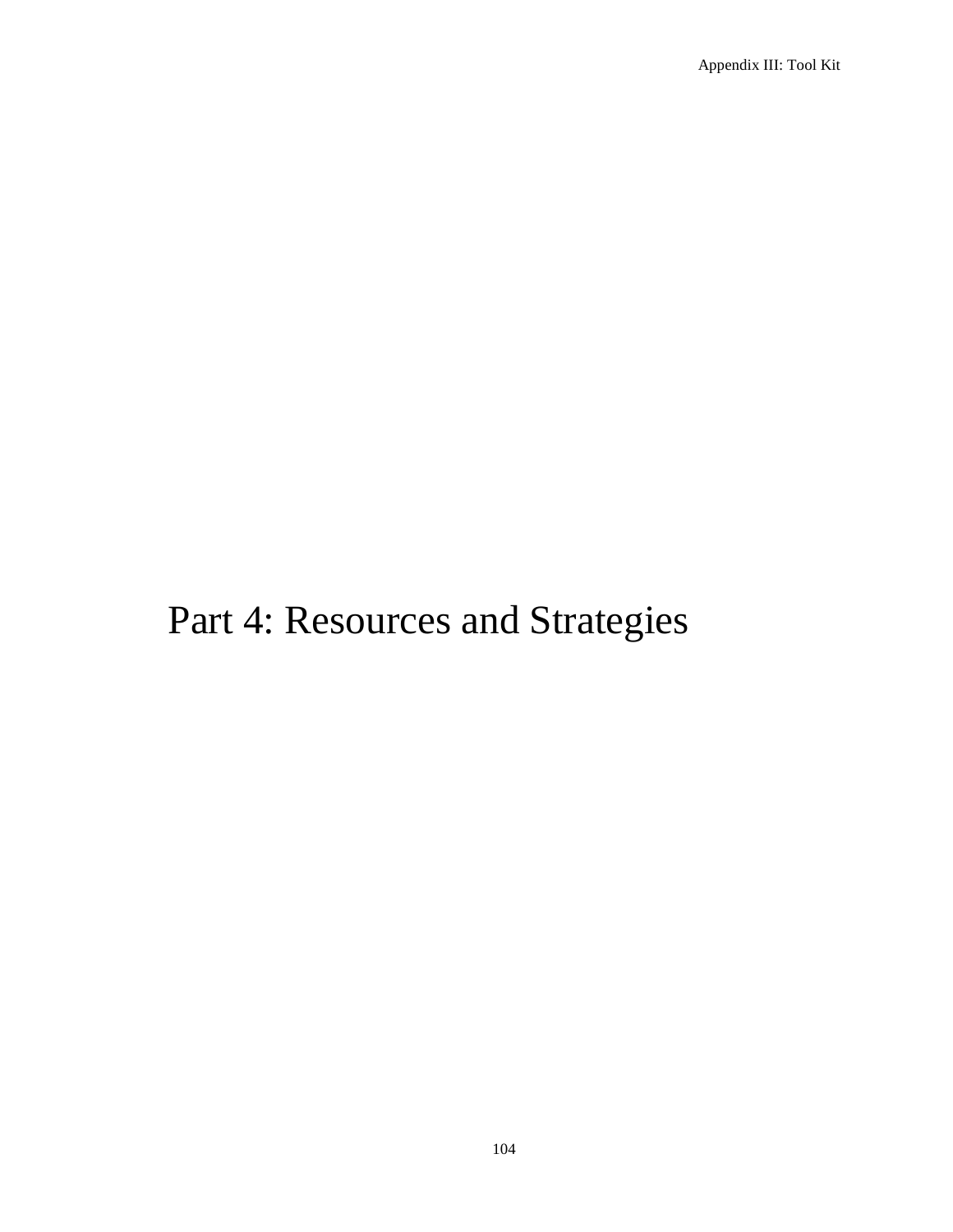## Resources and Strategies

After reviewing the suggested questions and assessment cues found in the *Cultural Assessment Guide*, it is important to identify interventions that can be used to meet the cultural needs of the patient or family. For each category, here you can find resources, tips and strategies for each of the cultural considerations that were relevant during the assessment. Review the resources and strategies listed for the category and incorporate them into the care plan as relevant.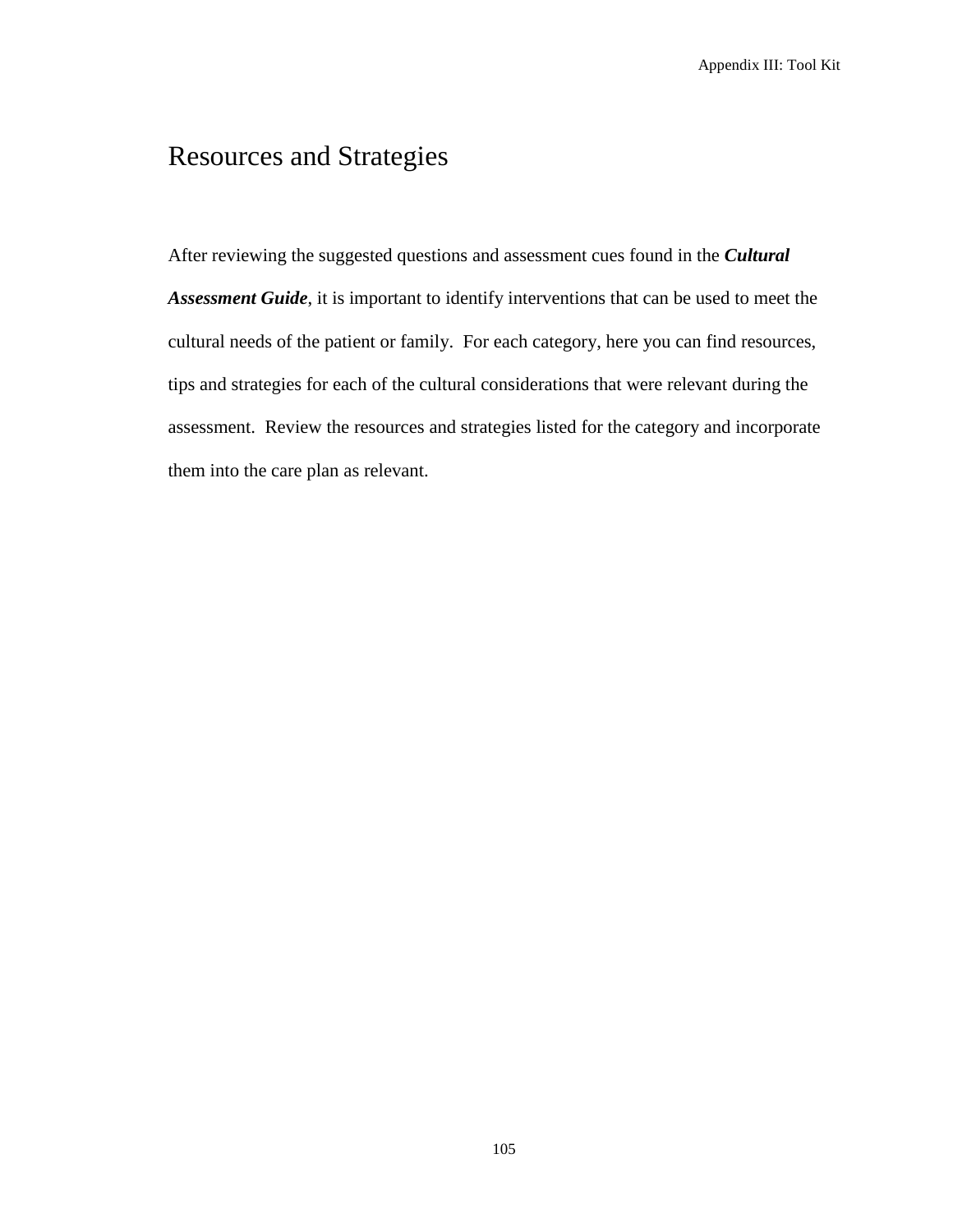# **Category A: Communication: Verbal and Non-verbal** *Resources*

If the patient does not speak English contact interpretation services by either:

 Calling CanTalk Phone 1-866-820-4348 using the CanTalk Corporate Identification Number (CIN) 2972

#### Or

 $\triangleright$  Calling CGH Switchboard to direct the call

**Note:** When using the interpretation services you will need a telephone with speaker capability for the interaction so that all parties can hear the interaction.

### *Tips for Using Interpreters:*

It is preferable to use medically trained interpreters since information may be too sensitive or too technical for a family member. There is also a potential that family may not translate all information. However, with the permission of the patient, family can be present during interactions. If the family is uncomfortable with the telephone interpretation system, then you may require family participation.

- $\triangleright$  Allow for sufficient time since it will take longer to use an interpreter than what it normally takes for a patient interaction
- $\triangleright$  Meet with the interpreter first to discuss any concerns
- $\triangleright$  Remember the interpreter is also bound by the same level of privacy and confidentiality as other medical personnel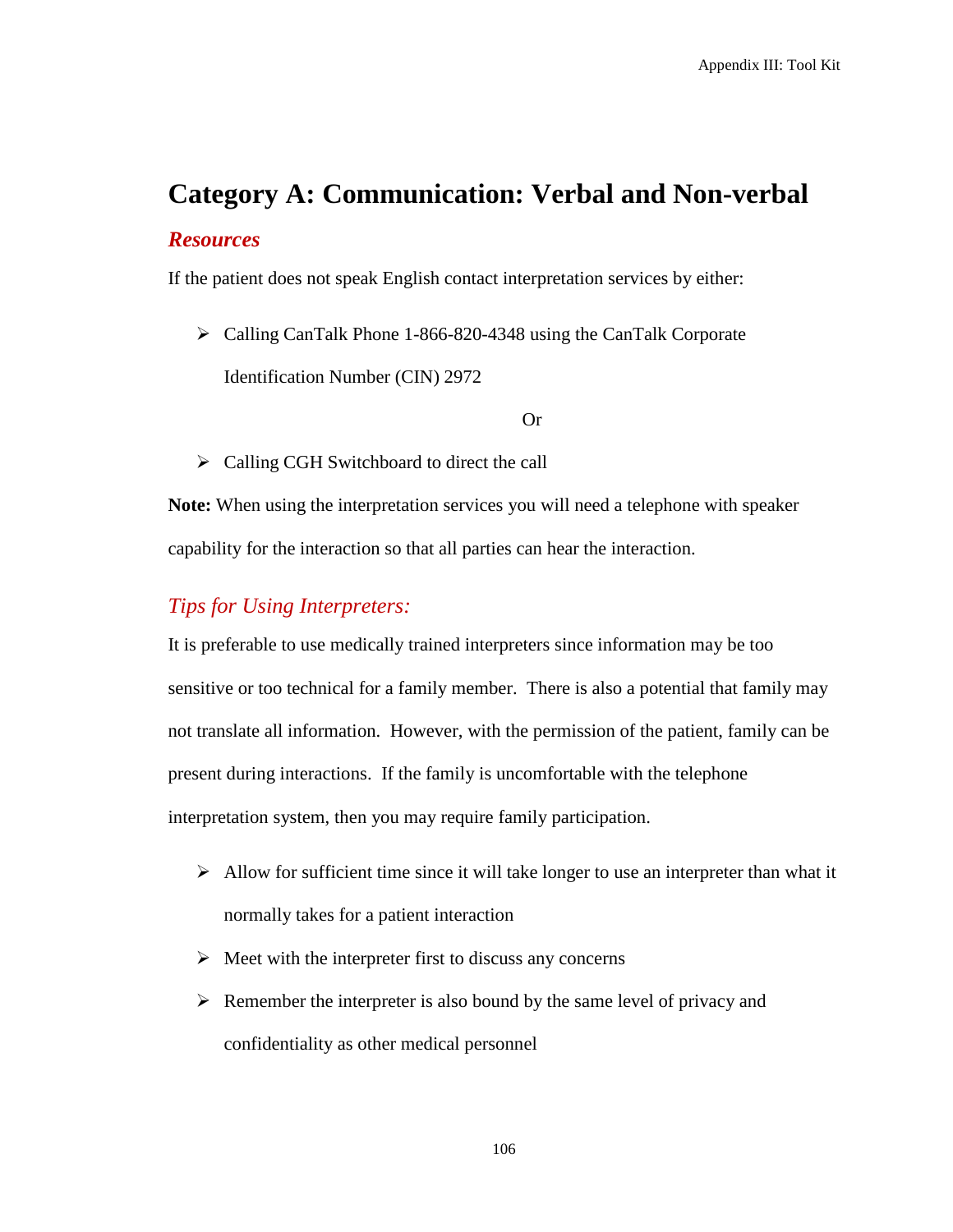- $\triangleright$  Listen to, watch and face the patient so that you can be alert for visual cues
- $\triangleright$  Speak to the patient in the first person
- $\triangleright$  Speak in short phrases
- $\triangleright$  Avoid the use of medical jargon
- $\triangleright$  Ask the patient to repeat back his/her understanding of the discussion and treatment plan
- $\triangleright$  When finished meet with the interpreter to discuss any observations and processes including any challenges experienced during the interaction

## *Communication Strategies*

- $\triangleright$  Establish the preferred way to address the patient and family members
- $\triangleright$  Explain your role to the patient
- $\triangleright$  Demonstrate respect and a willingness to listen
- $\triangleright$  Speak clearly and slowly
- $\triangleright$  Refrain from interrupting, arguing, or judging
- $\triangleright$  Remember the patient will be able to sense frustrations or disapproval and this will lead to difficulties with communication and compliance with care
- $\triangleright$  Observe behaviors: rituals, gestures or objects can have importance so they should be noted and their importance clarified
- $\triangleright$  Understand the potential cultural implications for cues and then adjust care accordingly or seek clarification
- $\triangleright$  Assess whether the patient understands what was said during the interaction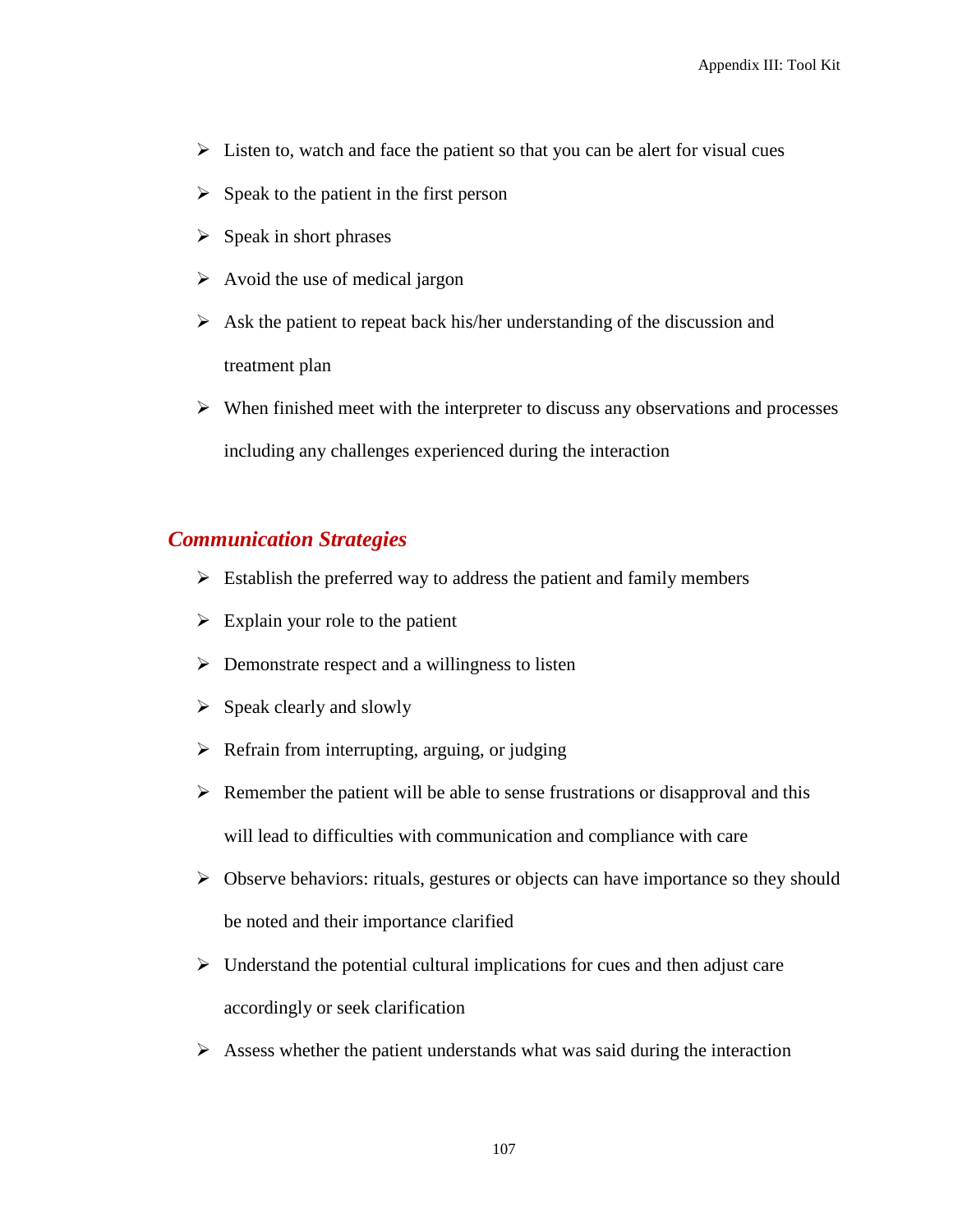### **Helpful Hints:**

Be aware that communication styles can have different meanings for different cultures.

- $\triangleright$  Silence may signify:
	- o respect or acknowledgement
	- $o$  no
- > The use of the direct response "NO" may be rude
- $\triangleright$  Loud voices or repeating can mean:
	- o Emphasis
	- o Anger
	- o Enthusiasm
	- o Request for help
- $\triangleright$  Eye contact can signify:
	- o Respect
	- o Disrespect
- $\triangleright$  Subject matter or conversation length:
	- o Some value short subtle styles
	- o Forthright is considered rude
	- o Topics such as sexuality and death may be considered taboo

It would be impossible to know the intricacies of every culture so remember to clarify any cues and to not make assumptions.

# **Category B: Religious Beliefs**

#### *Resources*

Local Clergy and Christian Based Faiths

 $\triangleright$  Consult on-call list for list of clergy for the surrounding communities or contact CGH Switchboard

#### Other Faith Groups

 Contact Pastoral Care and Ethics Services (708) 777-8940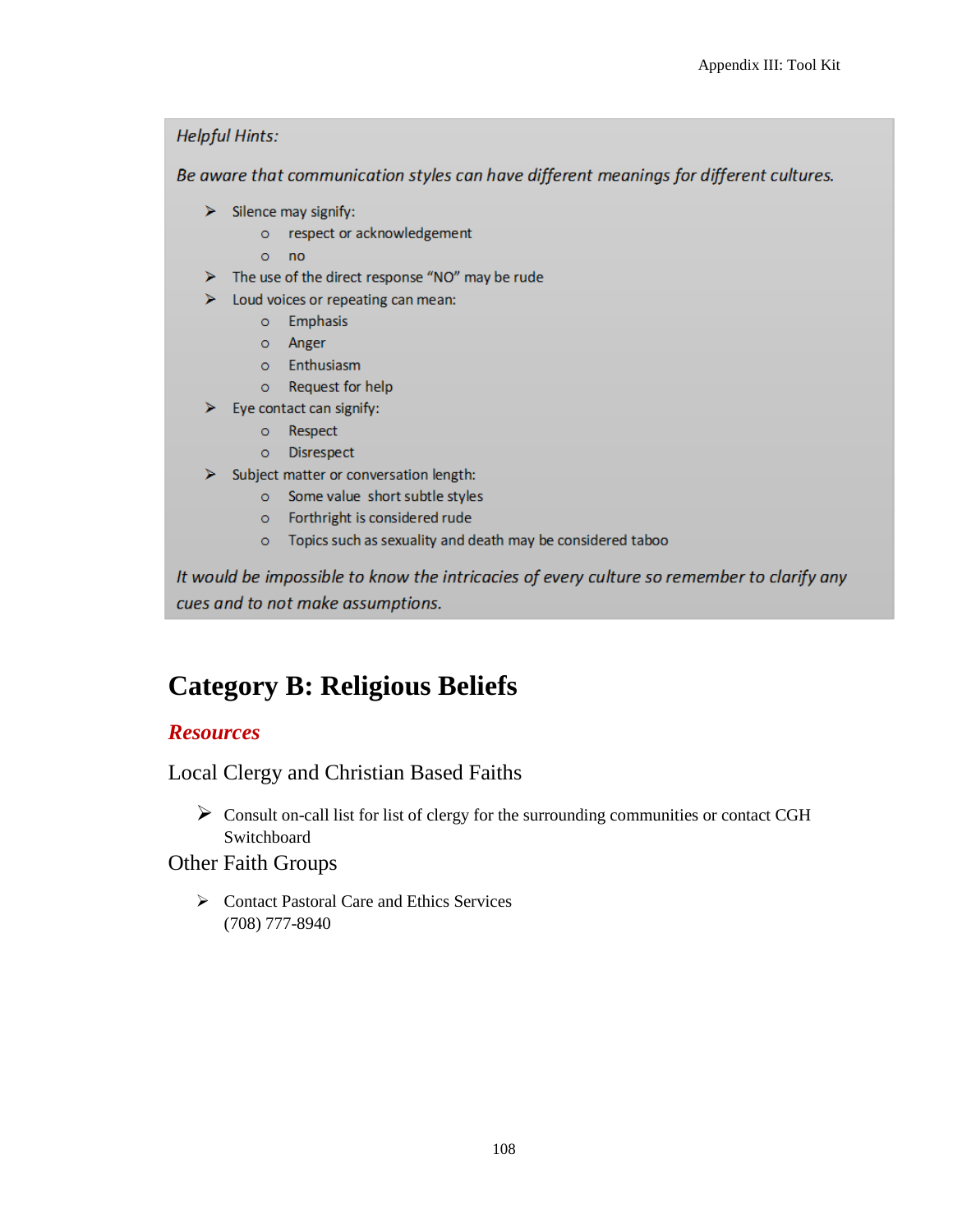# **Category C: Diet and Nutrition**

## *Dietary Strategies*

Dietary considerations are of importance when they are contraindicated or can benefit the patient's recovery. For any culture-specific requests the information should be entered into the order entry field within Meditech to alert dietary staff of the patient's requirements.

| 同<br>THE PCI.GHC (A/LIVE.MIS/1908) - SOMERTON, TONYA                                                                                                                                                                   |                                                                                                                                                                           |                                   |
|------------------------------------------------------------------------------------------------------------------------------------------------------------------------------------------------------------------------|---------------------------------------------------------------------------------------------------------------------------------------------------------------------------|-----------------------------------|
| Order Record<br>Patient<br>Ordered By<br>Other Prov                                                                                                                                                                    | $-x$<br>Acct No. C1001428/14 Unit No. 279711055012<br>$19/11/14$ 1510<br>Entered By $\overline{a}$                                                                        | ×<br>?<br>M                       |
| 鳳<br>Category DIETS<br>Procedure <b>NPO</b><br>Status TRN<br>Ħ<br>Order No. $\overline{1911-0235}$ Pri ROUTINE Qty Date $\overline{19/11/14}$ Time $\overline{D}$<br>$\star$<br>Signed by<br>v.<br>1<br>$\overline{c}$ |                                                                                                                                                                           |                                   |
| Audit Trail<br>2 19/11/14 1510 PETI<br>3 20/11/14 1633 SOMT<br>ADDITIONAL DIFTS<br>2nd:<br>3rd:                                                                                                                        | Ordering Doctor:<br>order viewed<br>Shift+ <right arrow=""><br/>Carbonear General Health Ctr<br/>ORDERING SITE: CG<br/>Texture: Regular<br/>Small frequent meals:</right> | t<br>┹<br>$\hat{\textbf{z}}$<br>¥ |
| 4th:<br>5th:<br>Likes/diszikes:<br>Suppleme <sup>t</sup> ts:<br>Conner <sub>s:</sub>                                                                                                                                   | Breast <b>Seeding</b> :<br>Enteral feed required:                                                                                                                         |                                   |
|                                                                                                                                                                                                                        |                                                                                                                                                                           |                                   |

For dietary requests that are contraindicated, a referral to the dietician should be

considered in order to clarify needs and negotiate a diet plan that will be acceptable to the

patient and the recovery.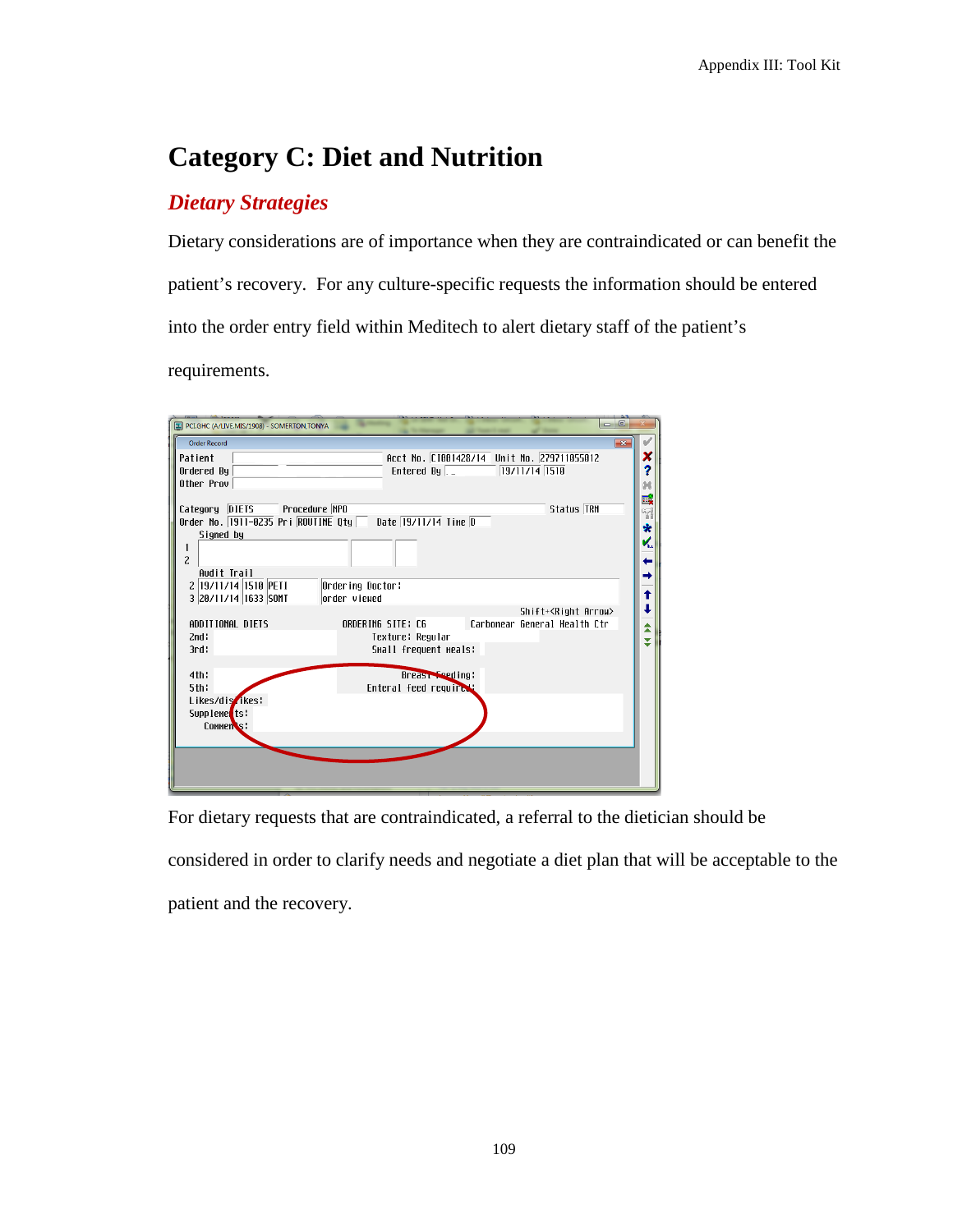## **Category D: Family Roles and Organization**

#### *Strategies:*

Family members can play a significant role in recovery for the patient. They can offer support and guidance and assist or dictate decision making depending on the culture. Some helpful strategies are:

- $\triangleright$  Ask the patient if he/she wishes a family member to be present during discussions or examination
- $\triangleright$  If the patient prefers for someone within the family to make decisions then ensure that the request is documented in the patient chart and communicated to members of the multidisciplinary team
- $\triangleright$  Demonstrate respect for the patient and family

## **Category E: Heritage and Cultural Supports**

#### *Common Support Networks*

Support networks can assist in finding members from similar cultures who will help the patient and the family navigate the healthcare system. They can also provide information that can educate staff regarding cultural needs for the patient and family.

- $\triangleright$  Aboriginal Navigators (Individuals from the same Aboriginal culture who can assist Aboriginal patients and their families navigate the acute care health system): (709) 777-2110 or HSC Switchboard afterhours and weekends.
- Refugee and Immigrant Advisory Council Inc.:<http://www.riac.ca/>
- $\triangleright$  Town of Carbonear Immigration: http://carbonear.ca/immigrants/?page id=26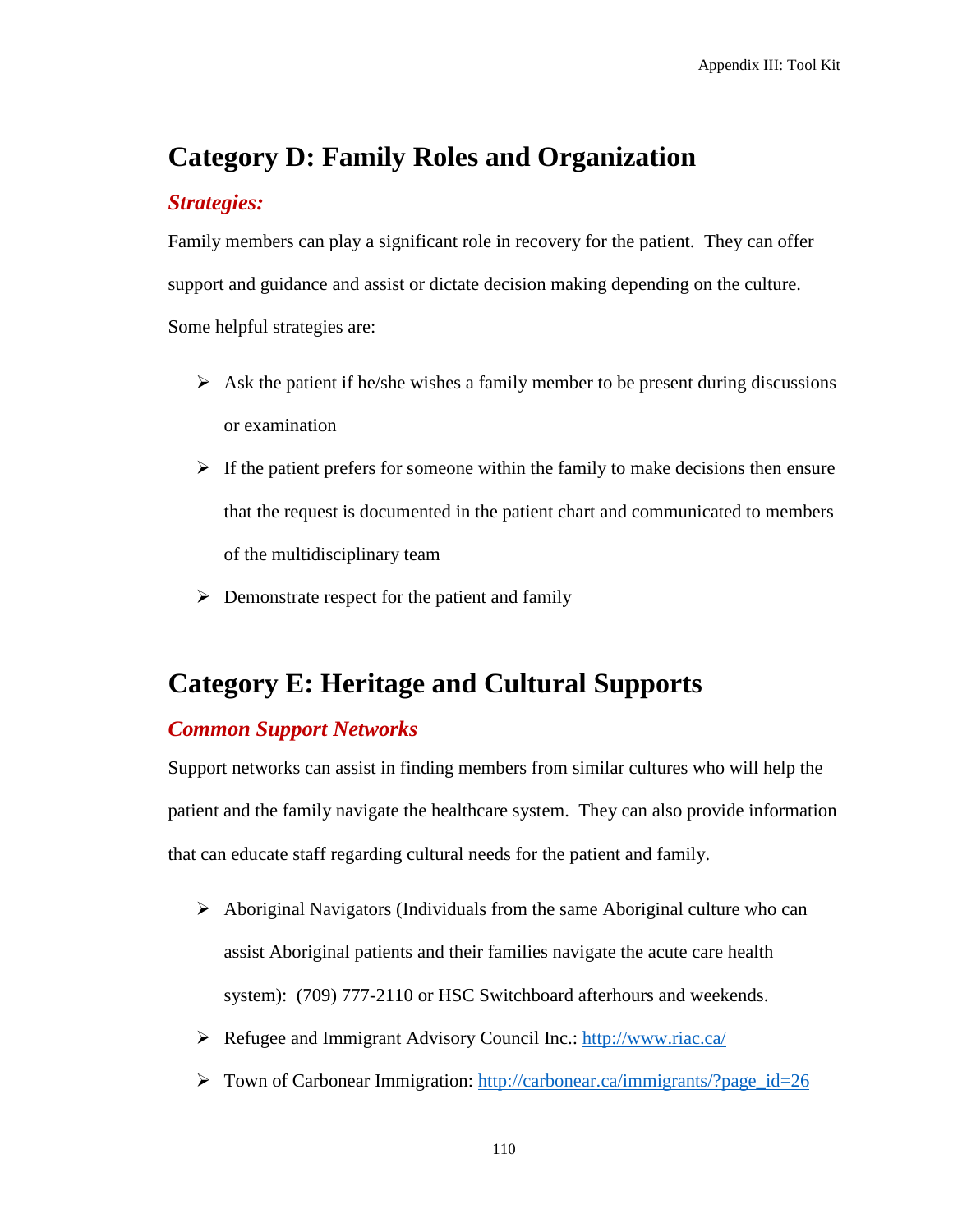Association for New Canadians:<http://www.ancnl.ca/>

# **Category F: Personal Space**

## *Strategies*

- "Too close" for some cultures can be perceived as intrusive and aggressive. Be alert for assessment cues such as moving away when approached to further prompt clarification on what distance is a comfortable distance.
- Keep in mind that you will have to explain to the patient that during care there will be times that the established boundaries will need to be crossed. However during those times it is important to notify the patient of intentions to eliminate the feeling of violation.
- Before performing a procedure that requires invasion of the space preference, inform the patient of the actions and care to be completed.
- See also **Category G**: Modesty and Personal Touch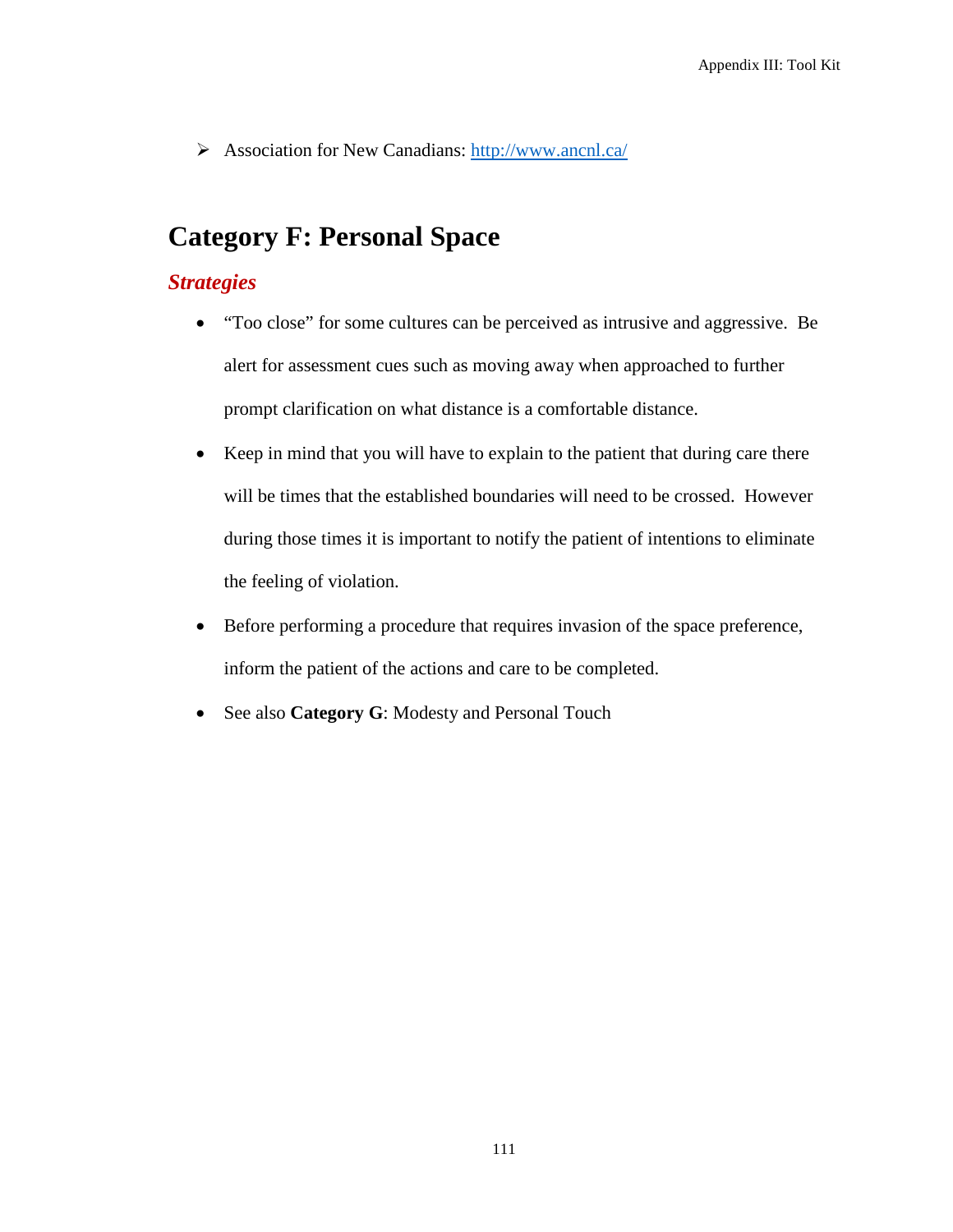## **Category G: Modesty and Personal Touch**

#### *Strategies*

For some cultures modesty means ensuring that the individual wears a modest dress that keeps body parts covered with no defining shape. Some strategies that can assist in maintaining the patient's desired level of modesty include:

- $\triangleright$  Have the patient change into a hospital gown only if care dictates the need
- $\triangleright$  Expose only the areas of the patient that are absolutely necessary
- $\triangleright$  In times of exposure, ask the patient what would make him/her comfortable
- $\triangleright$  Communicate the need to perform an examination
- $\triangleright$  Announce arrival to the patient's room before entering so that the patient has time to cover as needed

Personal touch can be seen as caring or as intrusive. It is important to establish when touch is appropriate in order to maintain comfort and respect. Some strategies to remember are:

- $\triangleright$  Be alert to visual cues that the patient or the family is uncomfortable with touch
- $\triangleright$  Approach personal touch with caution outside of the need for assessment or examination
- $\triangleright$  Determine if the patient wishes to have someone present during examinations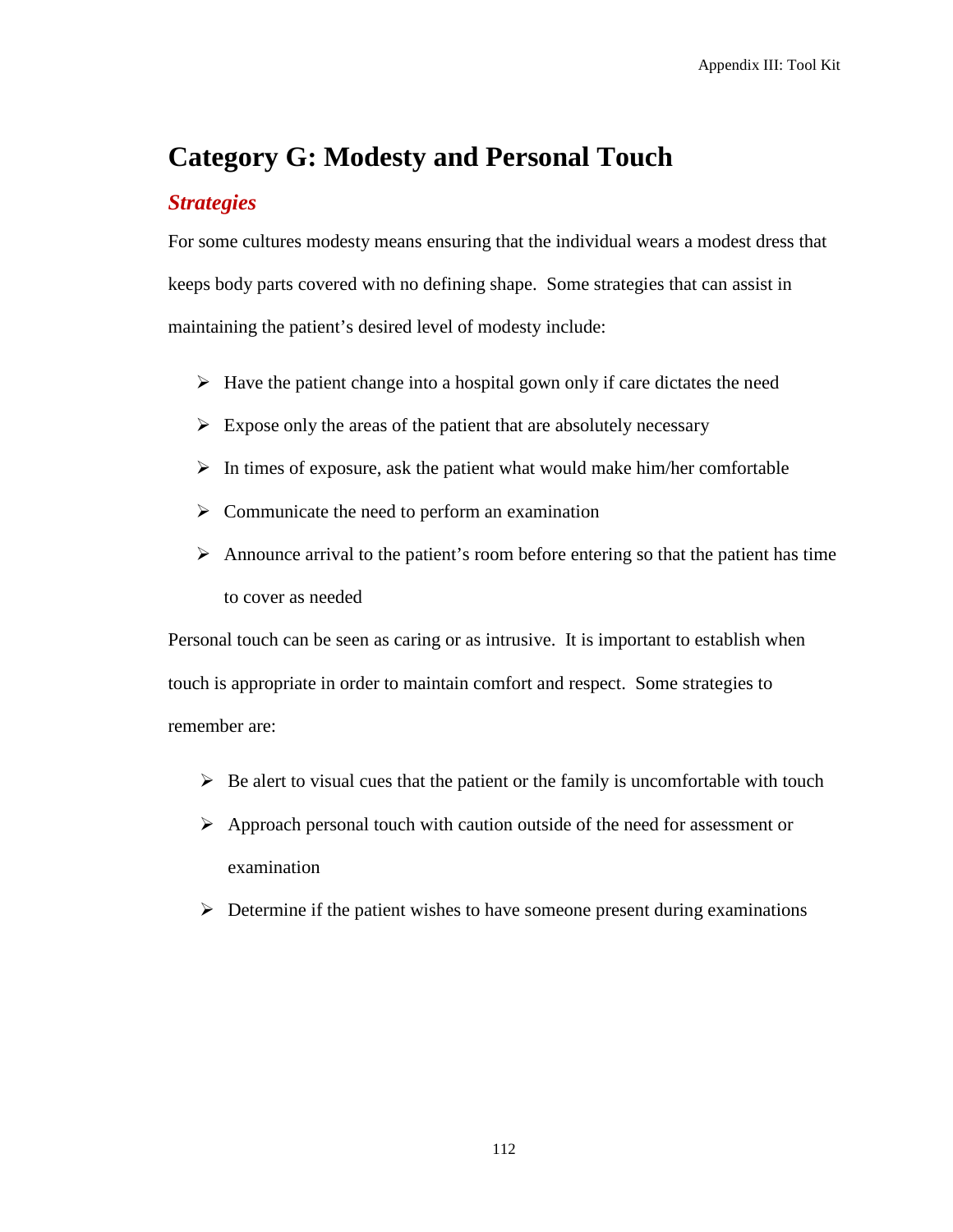## **Category H: Treatment Plan**

#### *Strategies*

There is a need to establish the patient's perception of his/her illness and what he/she perceives will assist with recovery. Based on the culture of the patient or the family there may be beliefs, cultural ceremonies or objects that are seen to influence the treatment plan or the willingness of the patient to comply with care. A helpful mnemonic is the ETHNIC MODEL:

 $E -$  Explanation of the problem as perceived by the patient

T – Treatment preference; traditional remedies or medical care

H – Healers and others in the community that the patient perceives to be important for recovery

N – Negotiation of options for recovery that the patient and the healthcare providers will agree on

I – Intervention that incorporates the cultural practices

C – Collaboration with the patient, family, healers and other community resources

(Campinha-Bacote, 2001)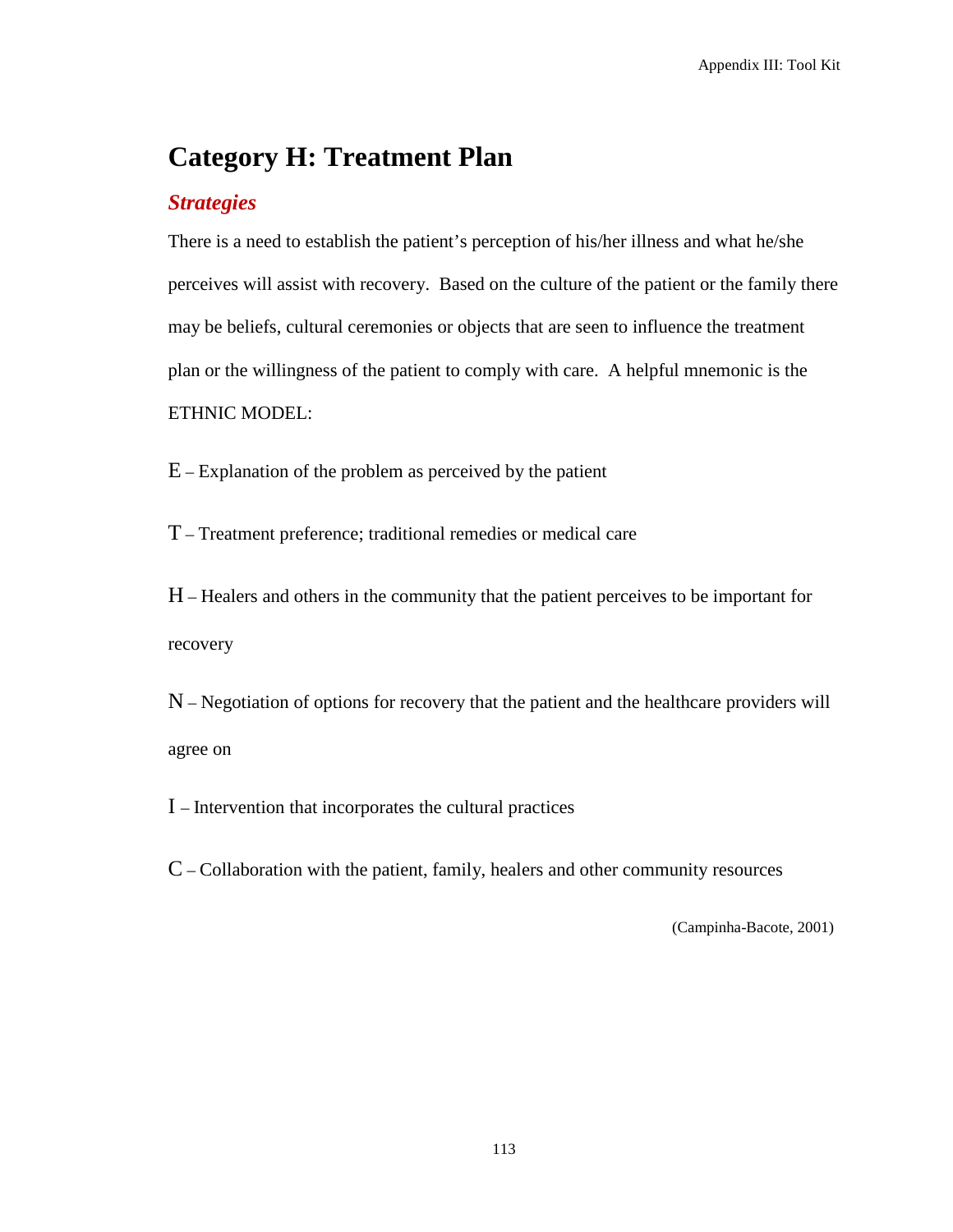## **Category I: Perception of Health Care**

#### *Strategies*

Be alert for visual cues such as noncompliance with the treatment plan, which will prompt you to clarify any mistrust that the patient may have in his/her practitioner or care plan.

Some cultures do not approve of discussing death or prognosis with the patient since they believe that awareness of either will hasten death. Ensure that you approach these discussions with sensitivity being alert to who in the family has been determined to be the decision maker and that confidentiality is maintained.

# **Category J: Care from the Opposite Gender**

#### *Strategies*

Some cultures do not allow care from the opposite gender and could even deny care if that is their only option. While efforts should be made to respect these wishes, this may not always be possible. Some helpful strategies are:

- $\triangleright$  Ensure that the reason for the request is for a valid reason and should be accommodated
- $\triangleright$  Find an alternative care provider
- $\triangleright$  If no alternative is available then ask the patient or family about options to overcome the barrier in order to demonstrate respect with their wishes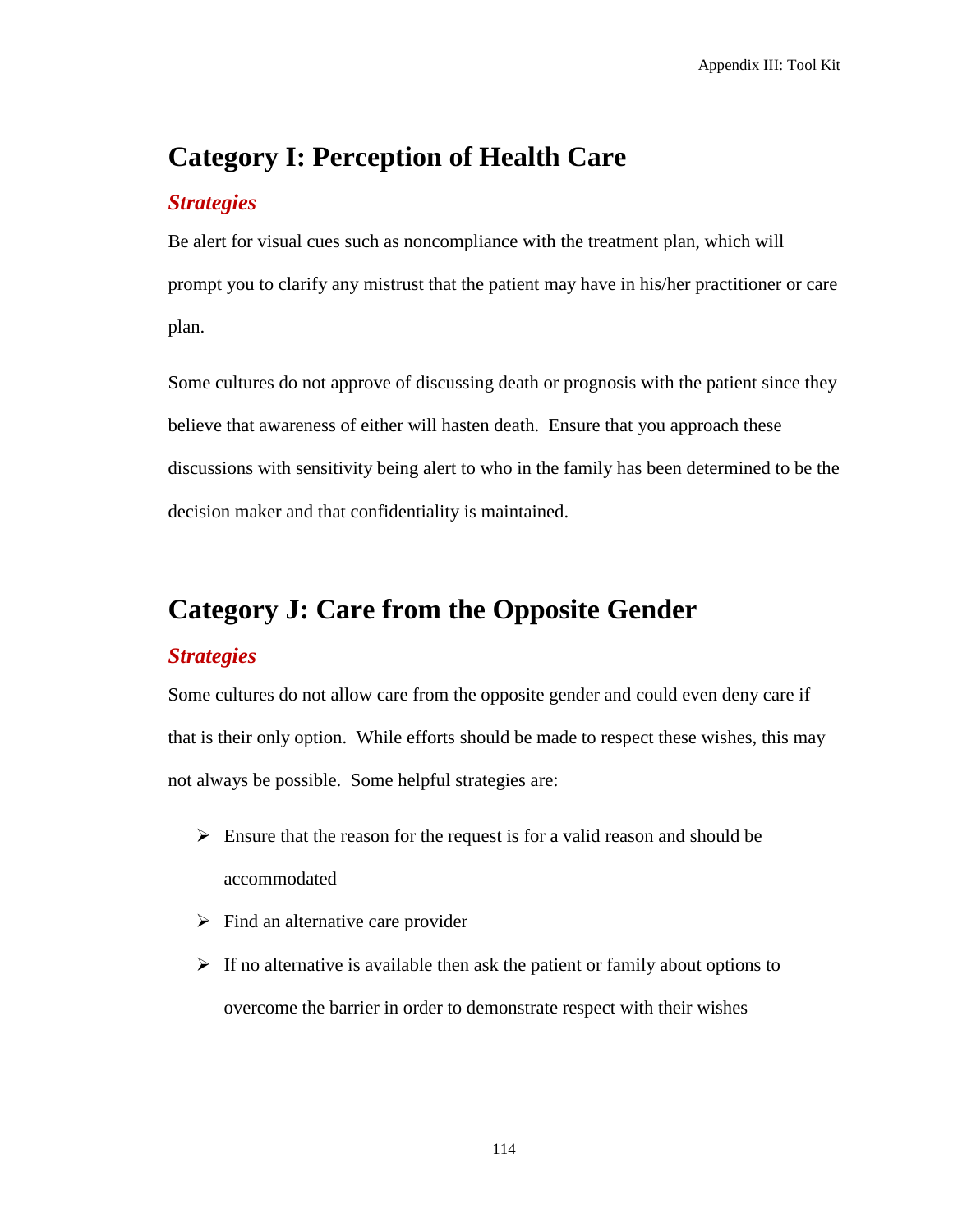- $\triangleright$  Have a second practitioner present in the room from the same gender act as a chaperone
- $\triangleright$  Have a family member act as a chaperone

## **Category K: Time**

#### *Strategies*

- $\triangleright$  Explore with the patient why he or she is late for appointments or not following the treatment regimen
- $\triangleright$  Review the time requirements of the treatment to establish need for rigidity or whether timing can be more flexible
- $\triangleright$  Provide education to the patient regarding the consequences of lateness
- $\triangleright$  Negotiate with the patient a schedule for treatment that bests meets the needs without compromising patient safety

## **Category L: Pain**

Different cultures demonstrate different responses to pain. There can be differences in how it is expressed, described and treated.

## *Expression of Pain*

Some cultures value stoicism where moaning or screaming is discouraged. Patients keep their faces masked since expressions of pain are seen as a weakness. They often wish to be left alone to deal with the pain silently.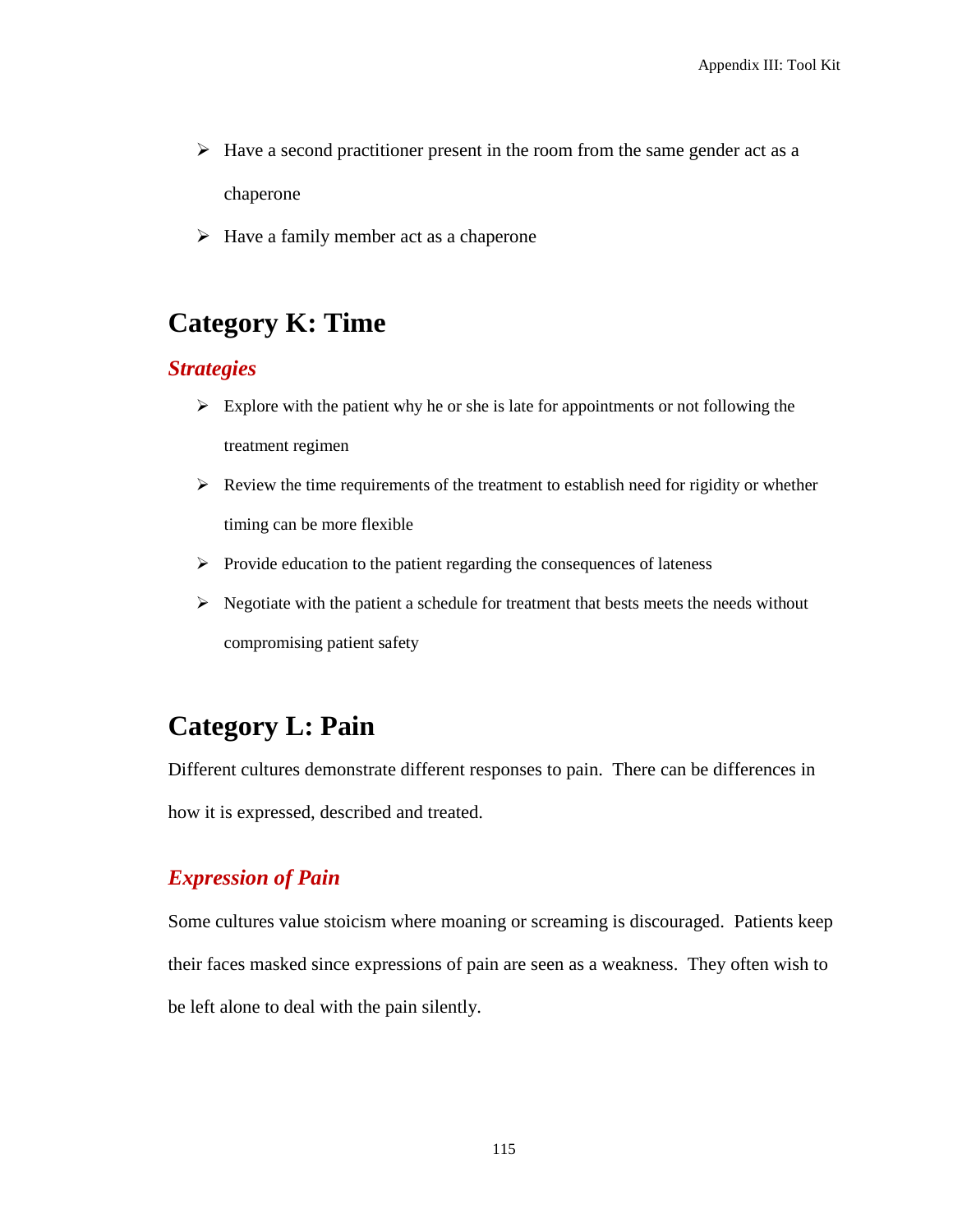Other cultures value expressive reactions to pain such as moaning or crying. They see this reaction as a cry for attention so that they can receive comfort and support from others. They will not wish to be alone.

No matter how they express, pain patient expressions should be respected. However education should be provided so that they can make an informed decision on the treatment of their pain.

#### *Assessing and Describing Pain*

Refer to the pain assessment tool found in nursing interventions in the Meditech module. However it is important to remember that different words are used in different cultures to describe pain. It is important to establish the descriptors used by the patient to ensure that a consistent approach is used during assessment and whether the assessment tool is appropriate.

Some nonverbal cues for pain include facial expressions, body posture and a change in activity level.

There are also suggested questions that can be used to assess pain and treatment preference. These include but are not limited to:

- $\triangleright$  What do you think is causing your pain?
- $\triangleright$  When did it start? Why do you think it started when it did?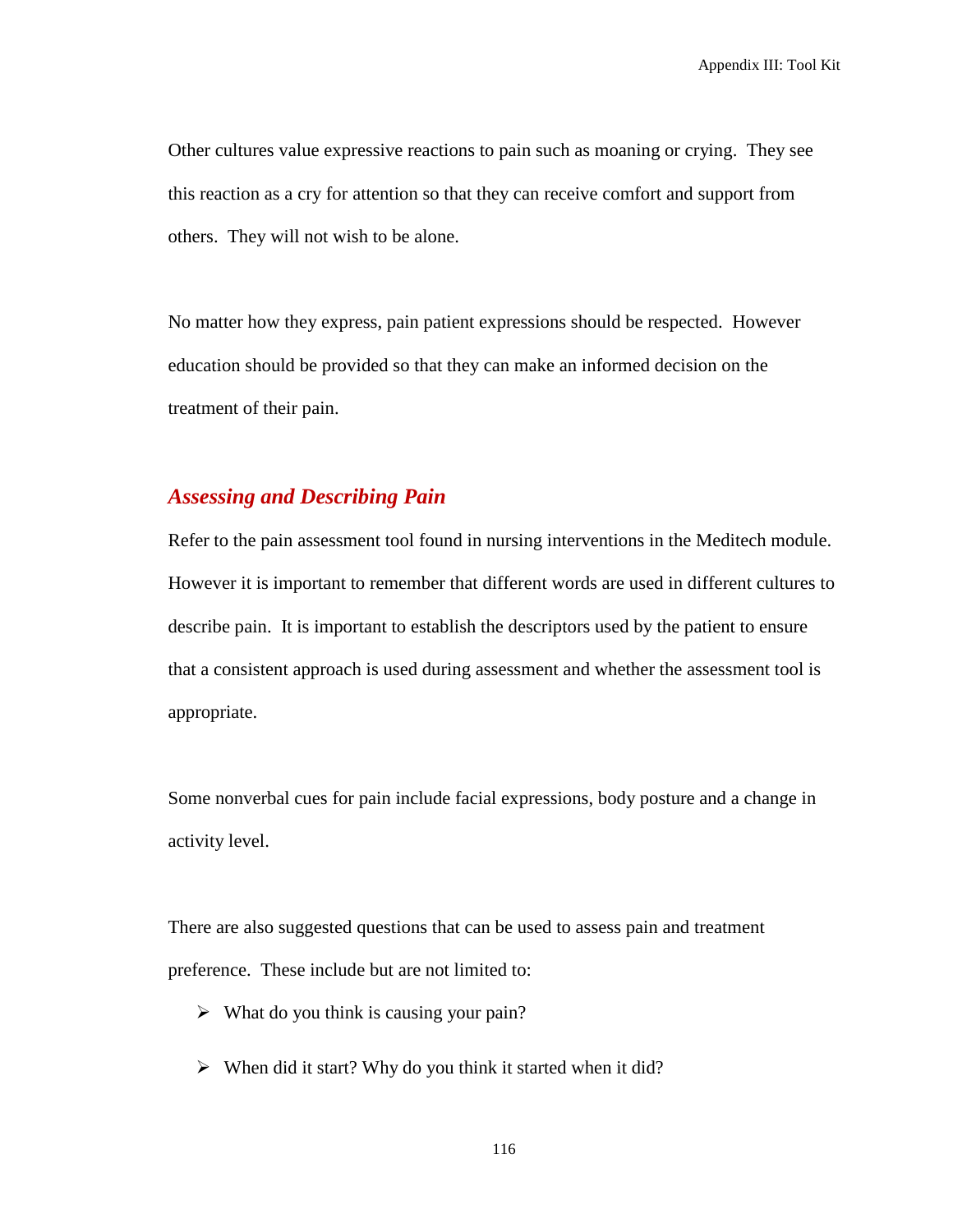- $\triangleright$  What do you fear most about the pain?
- $\triangleright$  What problems does it cause you?
- $\triangleright$  What have you used to help you with the pain? How does it help?
- $\triangleright$  Who else have you consulted about the pain? Family members? A traditional healer?
- $\triangleright$  What treatments do you think might help you with the pain?
- $\triangleright$  Who helps you when you have pain? How do they help?

## *Decisions about Pain Control*

Patients seek different methods for controlling pain. During the pain assessment the nurse can establish the preferred method. This is also important in order to ensure that the alternative therapy is not contraindicated with prescribed treatments. Some possibilities for pain control are:

- > Medications
- $\triangleright$  Spiritual rituals
- > Herbs
- $\triangleright$  Touch and other energy therapies such as yoga and acupuncture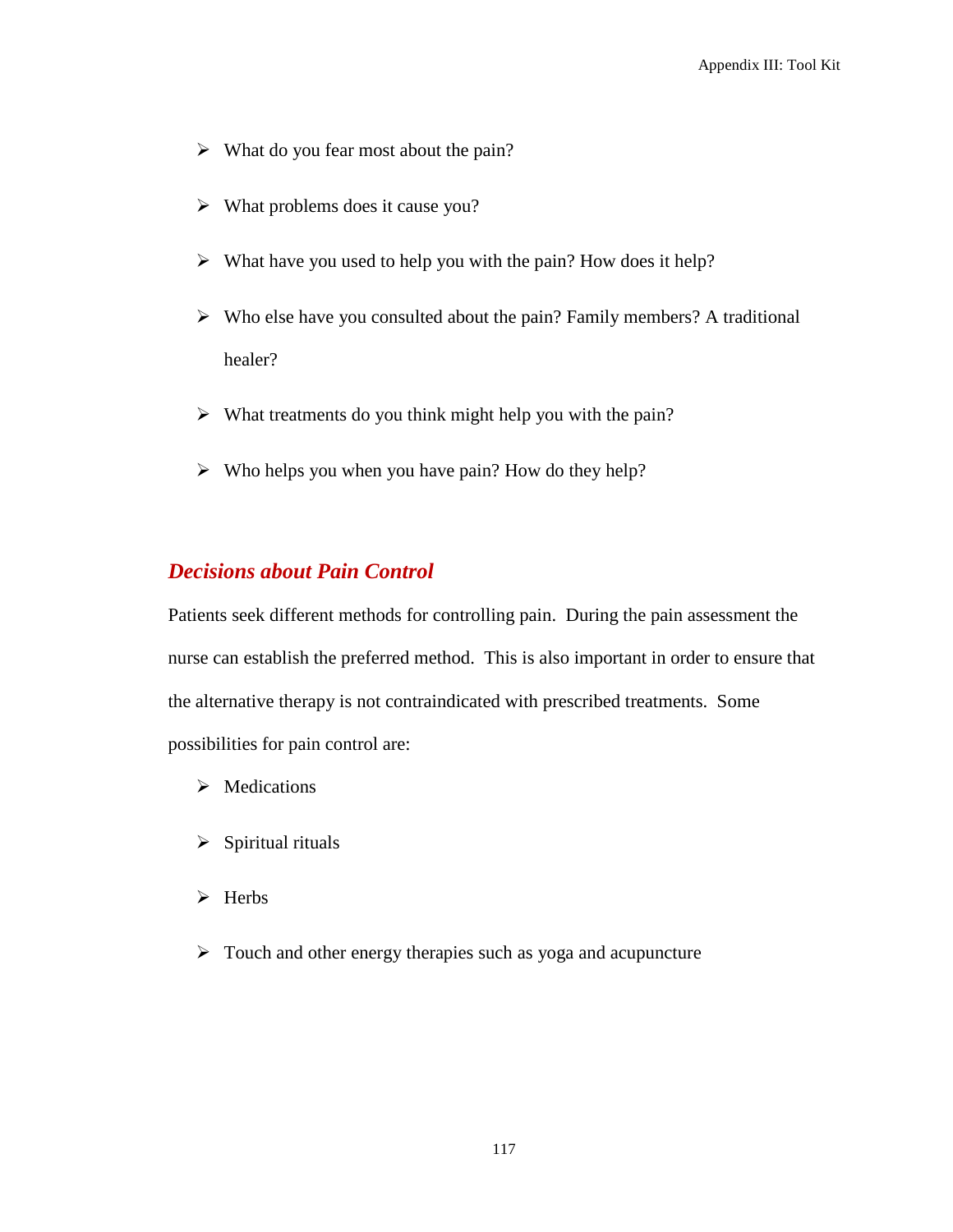# Part 5: Bibliography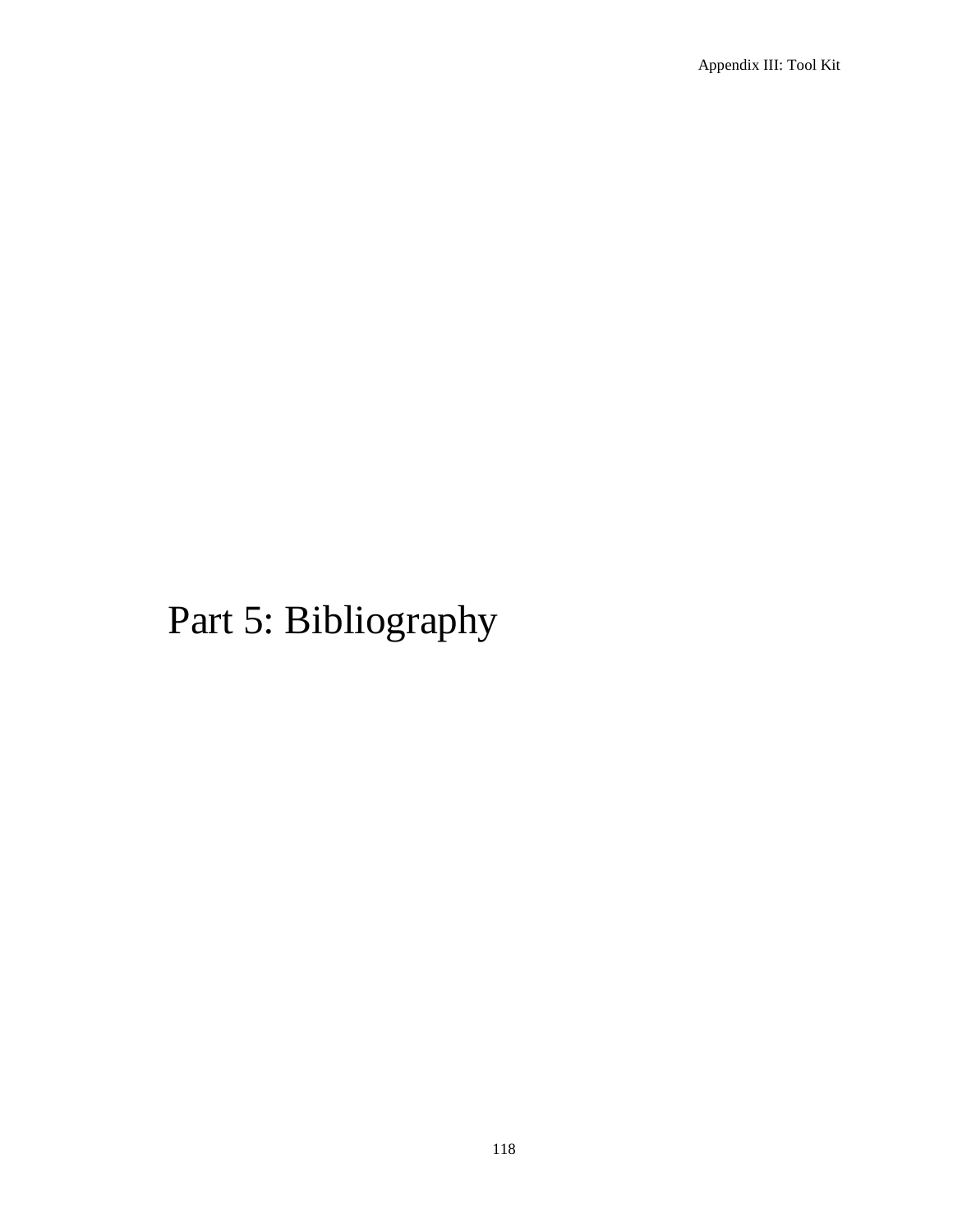Appendix III: Tool Kit

#### **Bibliography**

*Please note that the references with numbers relate to the numbers identified in the Cultural Assessment Guide. Due to limited space in that table, authors and other details could not be listed completely. The other articles listed here were used to guide the development of the Resources and Strategies section and can be used as resources for further information.*

- Allen, J. (2009). Improving cross-cultural care and antiracism in nursing education: A literature review. *Nurse Education Today*, 30(2010), 314-320, doi: 10.1016/j.nedt.2009.08.007.
- Ardoin, K.B. & Wilson, K.B., (2010). Cultural diversity: What role does it play in patient safety. *Nursing for Women's Health*, 14(4), 322-326.
- <sup>1</sup>Ayonriade, O. (2003). Importance of cultural sensitivity in the rapeutic transactions. Considerations for healthcare providers. *DIS Manage Health Outcomes,* 11(4), 233-248.
- Barrow, S.L. (2011). Becoming culturally competent. *Dental Abstracts*, 56(3), 137-139.
- 2 Becze, E. (2007). Learn to be sensitive to patients' cultural differences. *Oncology Nursing Society Connect*, November, 31.
- Bourque Bearskin, R.L. (2011). A critical lens on culture in nursing practice. *Nursing Ethics*, 18(4), 548-559. Doi: 10.1177/0969733011408048.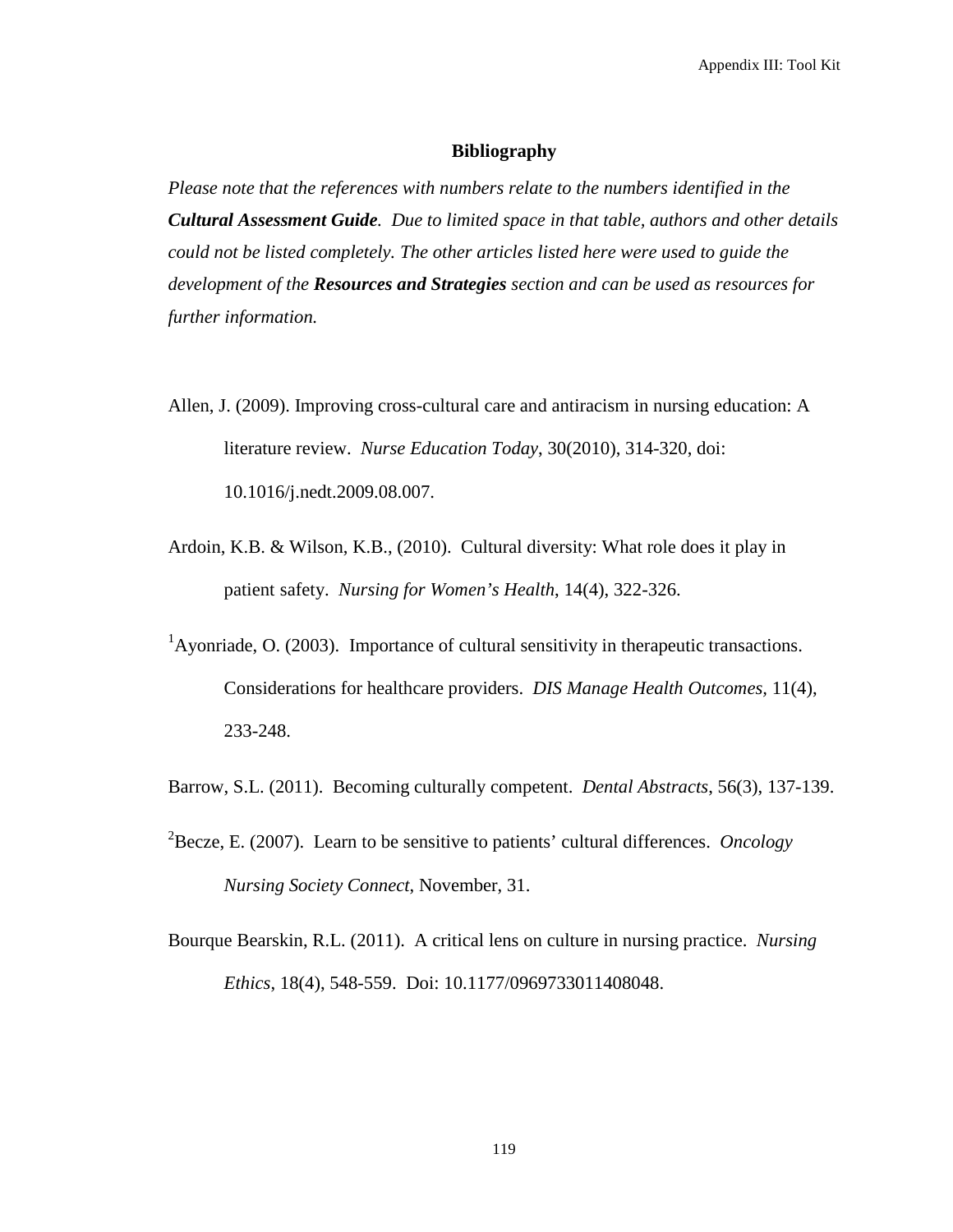- Campinha-Bacote, J. (2001). A guiding framework for delivering culturally competent services in case management. *TCM*, 48-52. Doi: 10.1067/mcm.2001.114902.
- Canadian Nurses Association (2000). Cultural diversity Changes, and challenges. *Nursing Now: Issues and Trends in Canadian Nursing*, 7.
- $3$ DeRosa, N. & Kochurka, K. (2006). Implement culturally competent healthcare in your workplace. *Nursing Management*, October, 18-26.
- <sup>4</sup>Hammond, M.M., White, C.B. & Fetters, M.D. (2005). Opening cultural doors: Providing culturally sensitive healthcare to Arab Americans and American Muslim patients. *Journal of Obstetrics and Gynecology,* 193, 1307-1311. Doi: 10.1016/j.ajog.2005.06.065.
- Lowe, J. (2009). Cultural diversity: The intention of nursing. *Nursing Forum*, 44(1), 11- 18.
- <sup>5</sup>Narayan, M.C. (2010). Culture's effects on pain assessment and management. Cultural patterns influence nurses' and their patients' responses to pain. *American Journal of Nursing,* 110(4), 38-47.
- ${}^{6}$ Mancuso, L. (2011). A customized, integrated approach to cultural competence education. *Journal for Nurses in Staff Development*, 27(4), 170-180.
- McDonald, S. (2008). Caring across Cultures. *Minority Nurse*, 34-38.
- $^7$ McClimens, A., Brewster, J., & Lewis, R. (2014). Recognizing and respecting patients' cultural diversity. *Nursing Standard*, 28(28), 45-52.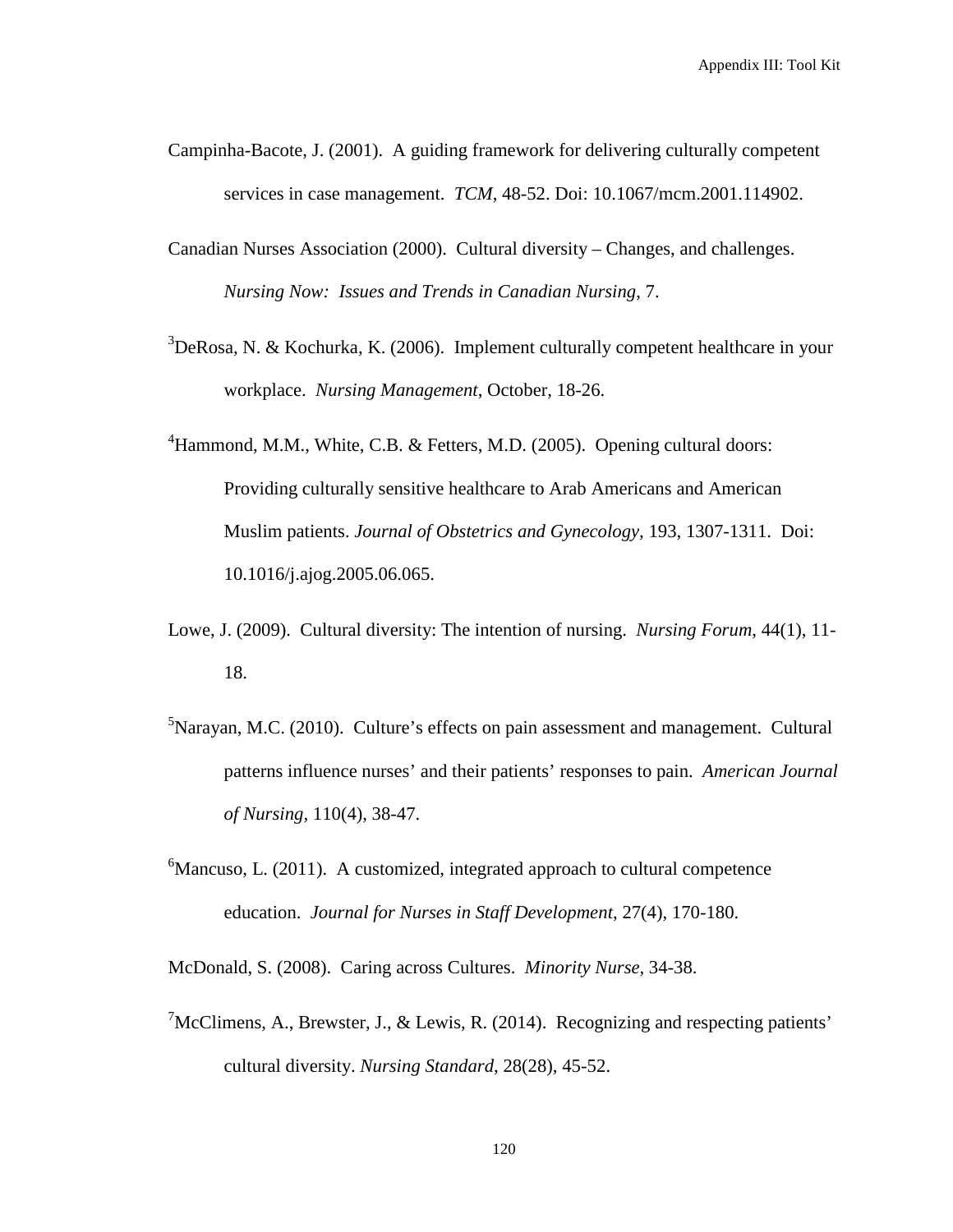- <sup>8</sup>Newman Giger, J., Davidhizar, R.E., & Fordham, P. (2006). Multi-cultural and multiethnic considerations and advanced directives: Developing cultural competency. *Journal of Cultural Diversity*, 13(1), 3-9.
- <sup>9</sup>Padela, A.I.& Rodrigues del Pozo, P. (2011). Muslim patients and cross-gender interactions in medicine: An Islamic bioethical perspective. *Journal of Medical Ethics,* 37, 40-44. Doi: 10.1136/jme.2010.037614.
- Pergert, P., Ekblad, S., Enskar, K., & Bjork, O. (2008). Bridging obstacles to transcultural caring relationships – Tools discovered through interviews with staff in pediatric oncology care. *European Journal of Oncology Nursing*, 12, 35-43. Doi: 10.1016/j.ejon.2007.07.006.
- <sup>10</sup>Seibert, P.S., Stridh-Igo, P., & Zimmerman, C.G., A checklist to facilitate cultural awareness and sensitivity. *Journal of Medical Ethics*, 28, 143-146, doi: 10.1136éjme.28.3.143.
- Severson, M.A., Leinonen, S.J., Matt-Hensrud, N.N., & Ruegg, J. A., (1999). Transcultural patient care committee: Actualizing concepts and developing skills. *Journal for Nurses in Staff Development*, 15(4), 141-147.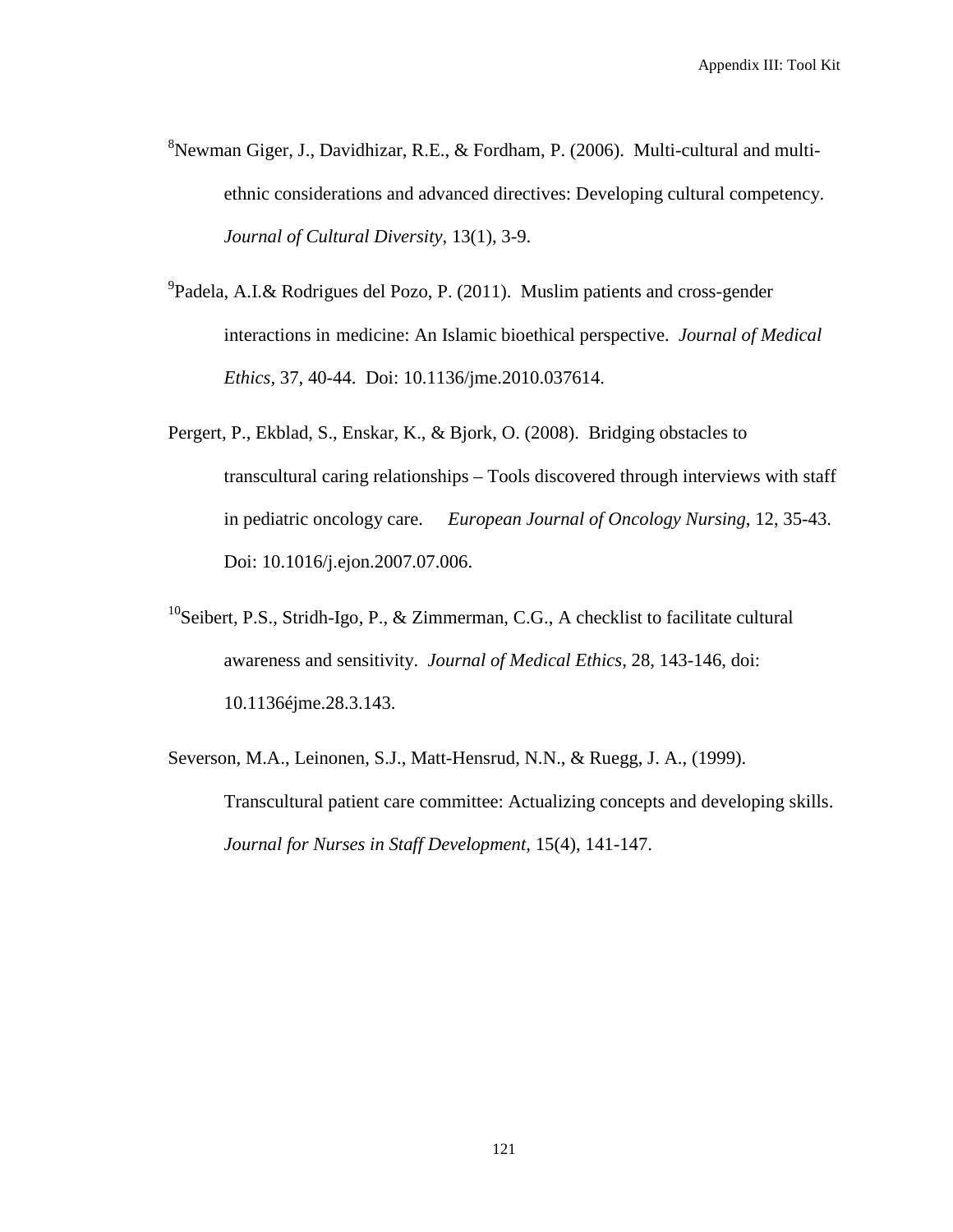**Appendix IV: Implementation and Evaluation Plan**

# Increasing Cultural Sensitivity Tool Kit: Implementation and Evaluation Plan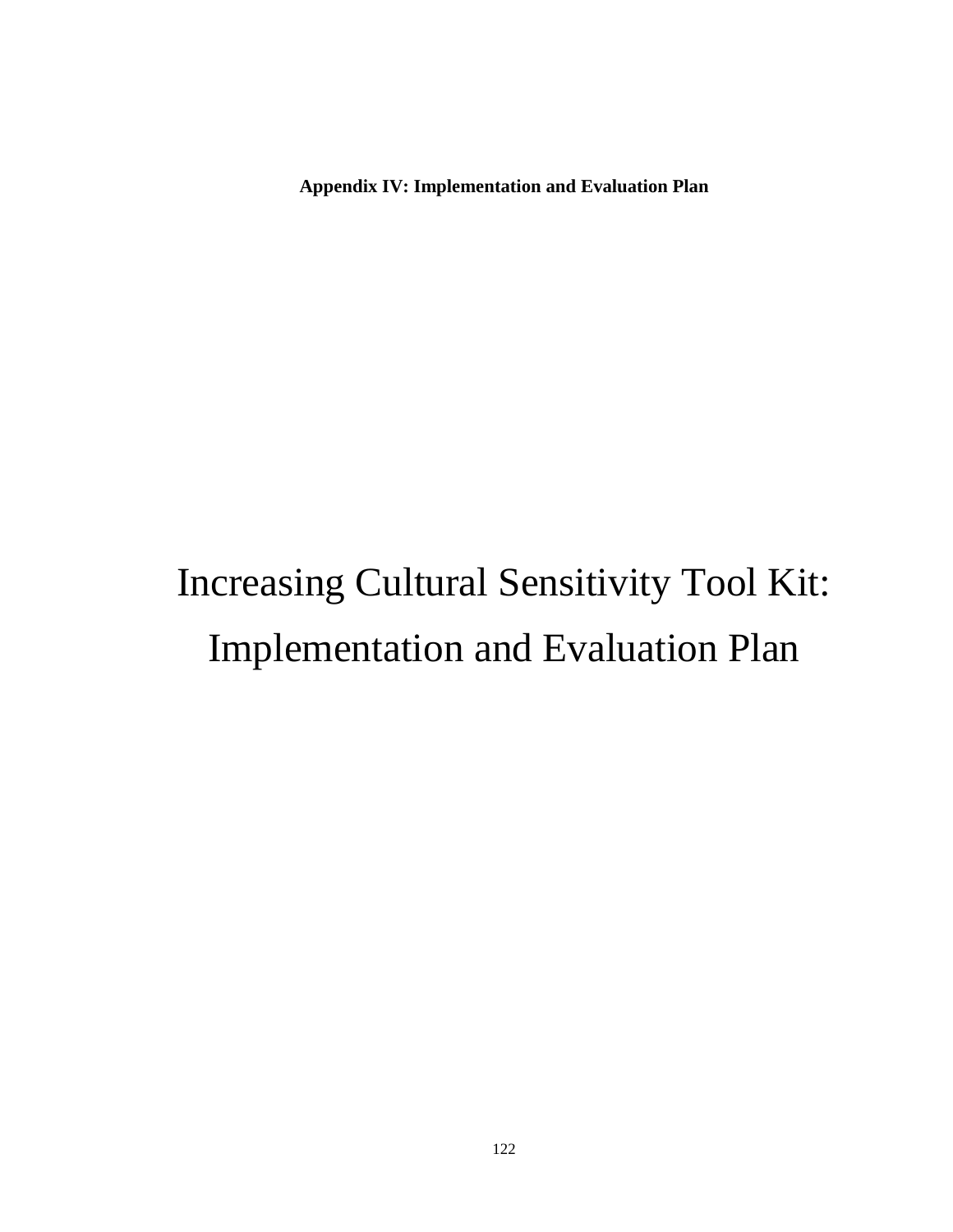#### **Background**

Eastern Health conducted a Patient Episode of Care survey which determined that patients felt that their cultural needs were not being met. It then became a target for Eastern Health to introduce initiatives that will improve nurses' ability to deliver culturally competent care. The "Increasing Cultural Sensitivity Tool Kit" was developed based on evidence-based practices found through a literature review and information collected through consultations from key stakeholders associated with Carbonear General Hospital (CGH). By applying the tools in the Tool Kit nurses will be able to determine what cultural characteristics need to be assessed, how to assess the cultural need and then what resources or strategies can be implemented to meet those needs. This document outlines the plan to implement and evaluate the Tool Kit. A timeline can be found in Appendix A.

#### **Approval**

The first step to implementing the Tool Kit is to seek approval from the senior management team of Eastern Health. The completed Tool Kit will be submitted to the Directors who have management responsibility for the inpatient units and emergency or ambulatory treatment areas at CGH.

#### **Implementation**

There are two aspects to the implementation: access and education. The Tool Kit will be available at each nursing unit in print form and electronic. Electronic will be a short cut to a PDF file on their desktops. All nursing staff will be educated on how to

123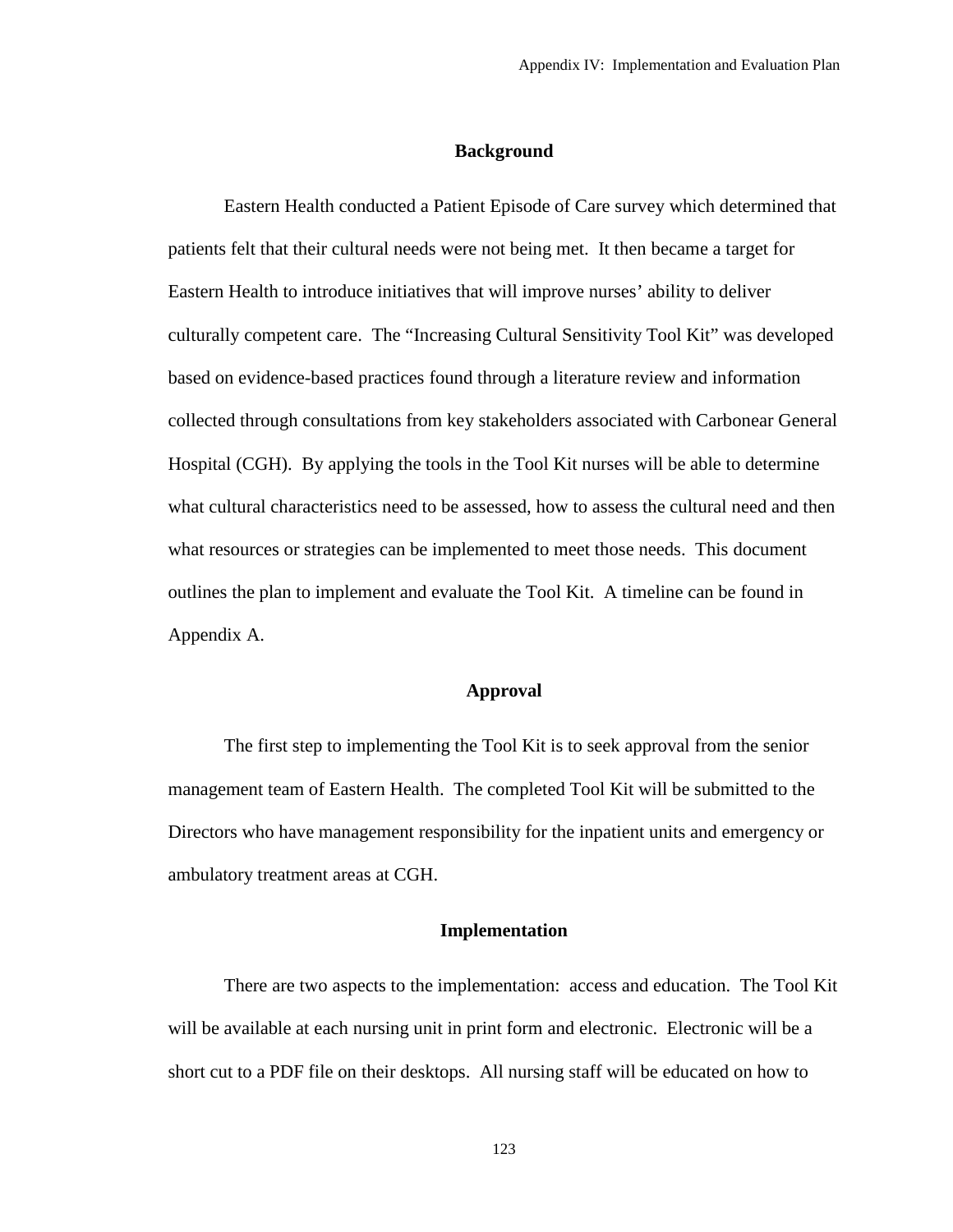navigate through the Tool Kit. An education session will be held for the two nurse educators and the two Care Facilitators at CGH where they will be taught about the Tool Kit by the author in order to have them conduct further education to the remaining nursing staff at CGH. Nursing staff will consist of 150 Registered Nurses. Since the current scope of practice for the Licensed Practical Nurses does not allow them to conduct nursing assessments they will not be included in the target audience. The forum for education will focus primarily on ten "lunch and learn" sessions, but the topic will also be submitted for a nursing grand round. Each education session will take 30 minutes for education and allow an additional 10 minutes for a question period. The Tool Kit will be trialed at CGH for a period of one year in order to ensure to ensure that a sufficient number of nurses are able to try the tool kit and provide feedback.

#### **Evaluation**

There will be three different areas of evaluation for the Tool Kit; these are usability for nurses, patient satisfaction and impact from support services. Evaluation will occur over the course of the year at three month intervals to assess the usability of the Tool Kit and how it integrates into the current nursing assessment tool. This will be done through anonymous surveys that will ask the nurses how often they have used the Tool Kit, and ask them to provide feedback on its clarity, whether the information is useful, whether any additional information is needed in the Tool Kit, and if they have accessed the resources and if so whether there were any challenges.

124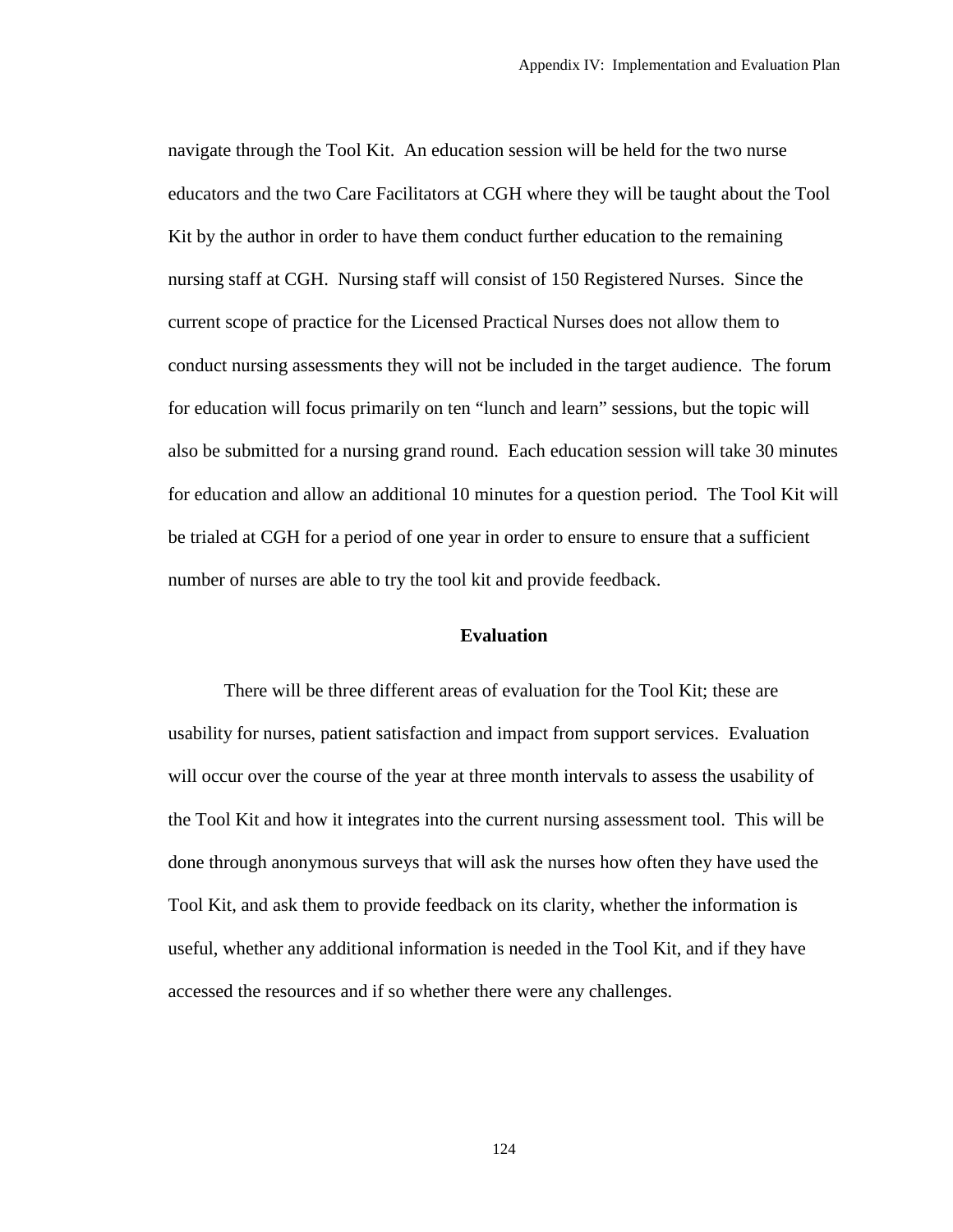At the end of the year patient satisfaction will be evaluated by repeating the format of the original Episode of Care Survey. It will be used to determine whether patients' cultural needs are being assessed, if interventions are being offered that will help meet the cultural needs and whether patients feel that nurses are respecting their cultural needs.

At the end of the year support services who were identified to be key stakeholders will be contacted by an email questionnaire that will assess what types of questions they receive from the nurse or patients, if they can perceive an increase in the use of their services and if any issues they identified through the consultations have changed.

#### **Conclusion**

The trial period for the implementation of the Tool Kit will occur for one year. After the first year, evaluation feedback will be reviewed and revisions made as necessary. In addition, the evaluation results can be used to determine if the Tool Kit can be generalized throughout Eastern Health.